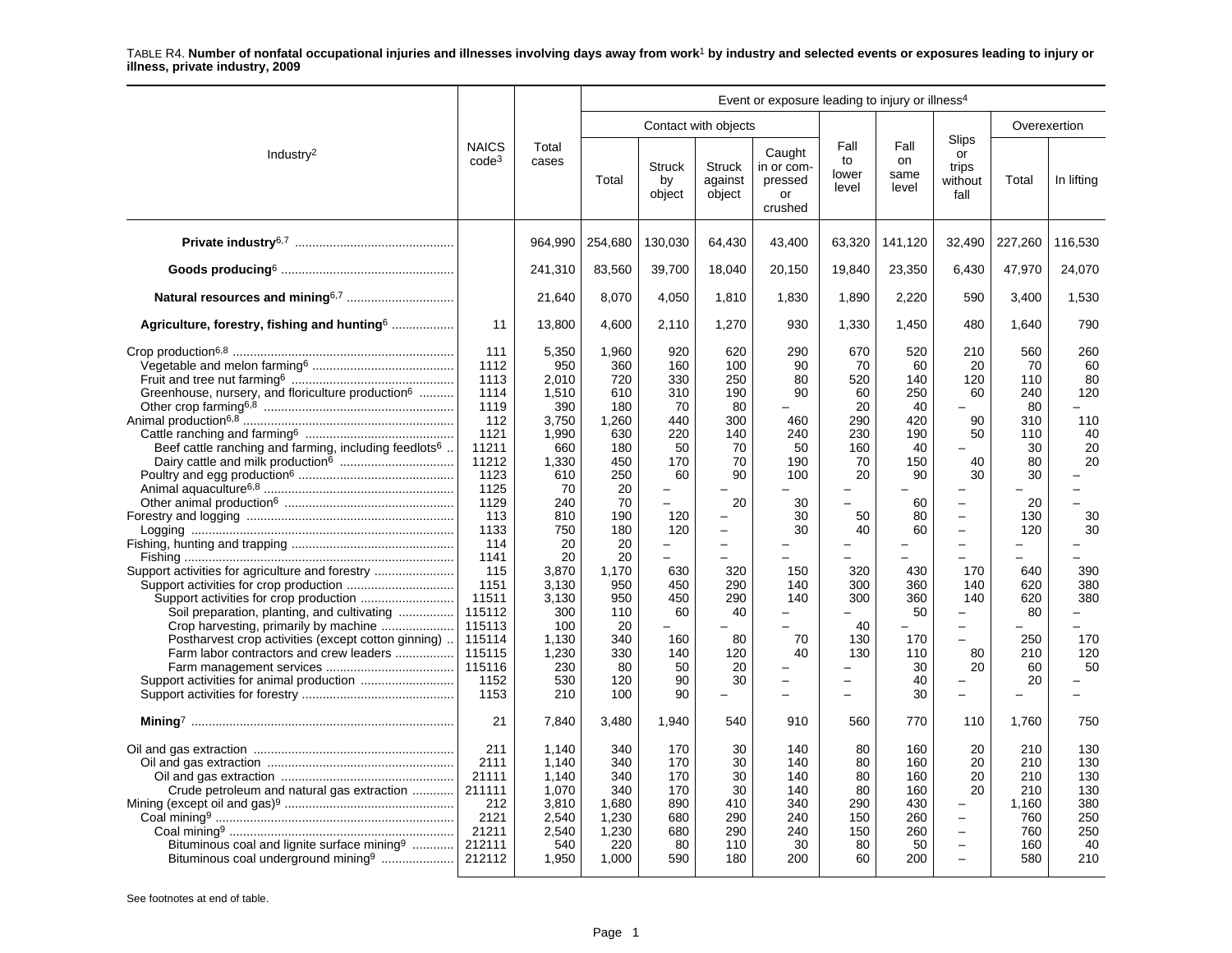|                                                                                                                                                          | Event or exposure leading to injury or illness <sup>4</sup>                       |                                                         |                                        |                                      |                                            |                                                                                                                  |                                                                                        |                       |                                                  |                                                  |
|----------------------------------------------------------------------------------------------------------------------------------------------------------|-----------------------------------------------------------------------------------|---------------------------------------------------------|----------------------------------------|--------------------------------------|--------------------------------------------|------------------------------------------------------------------------------------------------------------------|----------------------------------------------------------------------------------------|-----------------------|--------------------------------------------------|--------------------------------------------------|
|                                                                                                                                                          |                                                                                   | Exposure<br>to                                          |                                        | Transportation<br>accidents          |                                            |                                                                                                                  | Assaults and violent acts                                                              |                       |                                                  |                                                  |
| Industry <sup>2</sup>                                                                                                                                    | Repetitive                                                                        | harmful<br>substance                                    |                                        |                                      | Fires<br>and                               |                                                                                                                  | Assaults                                                                               |                       | All other assaults                               | All<br>other                                     |
|                                                                                                                                                          | motion                                                                            | or<br>environ-<br>ment                                  | Total                                  | Highway<br>accident                  | explosions                                 | Total                                                                                                            | by<br>person                                                                           | Total                 | Assaults<br>by<br>animal                         | events <sup>5</sup>                              |
|                                                                                                                                                          | 30,790                                                                            | 42,870                                                  | 42,180                                 | 26,480                               | 1,920                                      | 22,720                                                                                                           | 15,450                                                                                 | 7,270                 | 6,670                                            | 105,650                                          |
|                                                                                                                                                          | 12,100                                                                            | 10,500                                                  | 7,490                                  | 3,910                                | 670                                        | 1,400                                                                                                            | 490                                                                                    | 910                   | 870                                              | 27,980                                           |
| Natural resources and mining <sup>6,7</sup>                                                                                                              | 310                                                                               | 1,000                                                   | 1.060                                  | 640                                  | 70                                         | 730                                                                                                              | 160                                                                                    | 570                   | 560                                              | 2,300                                            |
| Agriculture, forestry, fishing and hunting <sup>6</sup>                                                                                                  | 240                                                                               | 630                                                     | 870                                    | 570                                  | 60                                         | 710                                                                                                              | 150                                                                                    | 560                   | 560                                              | 1,800                                            |
| Greenhouse, nursery, and floriculture production <sup>6</sup>                                                                                            | 70<br>20<br>20<br>40<br>$\overline{\phantom{0}}$<br>60                            | 240<br>60<br>110<br>50<br>240                           | 440<br>50<br>90<br>60<br>20<br>130     | 330<br>30<br>50<br>20<br>40          | $\equiv$<br>$\overline{a}$<br>50           | 70<br>30<br>20<br>480                                                                                            | $\overline{a}$<br>$\overline{a}$<br>$\overline{\phantom{0}}$<br>$\overline{a}$<br>90   | 60<br>20<br>20<br>400 | 60<br>20<br>20<br>400                            | 610<br>230<br>130<br>120<br>20<br>420            |
| Beef cattle ranching and farming, including feedlots <sup>6</sup>                                                                                        | 30<br>30<br>$\qquad \qquad -$<br>$\equiv$<br>$\equiv$<br>$\overline{\phantom{0}}$ | 140<br>30<br>110<br>20                                  | 70<br>60<br>20<br>20                   | $\equiv$<br>20                       | 30                                         | 380<br>110<br>270<br>20<br>20                                                                                    | 60<br>$\overline{a}$<br>50                                                             | 320<br>110<br>210     | 320<br>110<br>210                                | 130<br>40<br>80<br>120<br>30                     |
|                                                                                                                                                          | $\equiv$<br>$\overline{a}$<br>$\qquad \qquad -$<br>$\overline{\phantom{0}}$       | $\equiv$                                                | 110<br>110                             | 90<br>90                             |                                            | $\equiv$<br>-                                                                                                    | $\equiv$<br>$\equiv$                                                                   |                       | $\equiv$<br>$\equiv$                             | 240<br>230                                       |
| Support activities for agriculture and forestry<br>Soil preparation, planting, and cultivating                                                           | 110<br>80<br>80<br>$\overline{\phantom{0}}$<br>$\equiv$                           | 150<br>120<br>120                                       | 190<br>180<br>180                      | 110<br>100<br>100                    | $\overline{\phantom{0}}$<br>$\overline{a}$ | 160<br>30<br>30<br>$\overline{\phantom{0}}$                                                                      | 50<br>$\overline{\phantom{0}}$<br>$\overline{\phantom{0}}$<br>$\overline{\phantom{0}}$ | 100<br>20<br>20       | 100<br>20<br>20                                  | 530<br>350<br>350<br>40                          |
| Postharvest crop activities (except cotton ginning)<br>Farm labor contractors and crew leaders                                                           | 40<br>20<br>$\overline{a}$<br>20                                                  | 60<br>60                                                | 50<br>90<br>$\equiv$                   | 20<br>60                             |                                            | 20<br>120                                                                                                        | $\overline{\phantom{0}}$<br>$\overline{a}$<br>÷<br>40                                  | 20<br>80              | 20<br>80                                         | 70<br>190<br>20<br>180                           |
|                                                                                                                                                          | 70                                                                                | 370                                                     | 190                                    | 80                                   |                                            | 20                                                                                                               |                                                                                        |                       |                                                  | 500                                              |
| Crude petroleum and natural gas extraction<br>Bituminous coal and lignite surface mining <sup>9</sup><br>Bituminous coal underground mining <sup>9</sup> | 20<br>20<br>20<br>20<br>20<br>$\equiv$<br>$\equiv$<br>$\overline{a}$              | 110<br>110<br>110<br>110<br>100<br>50<br>50<br>20<br>30 | 30<br>30<br>30<br>30<br>20<br>20<br>20 | 20<br>20<br>20<br>$\sim$<br>$\equiv$ |                                            | $\overline{a}$<br>$\overline{\phantom{0}}$<br>$\equiv$<br>$\overline{\phantom{0}}$<br>$\overline{a}$<br>$\equiv$ | $\overline{\phantom{0}}$<br>÷<br>$\equiv$<br>-<br>$\overline{\phantom{0}}$<br>$\equiv$ | L.                    | $\overline{\phantom{0}}$<br>$\equiv$<br>$\equiv$ | 170<br>170<br>170<br>110<br>90<br>50<br>50<br>40 |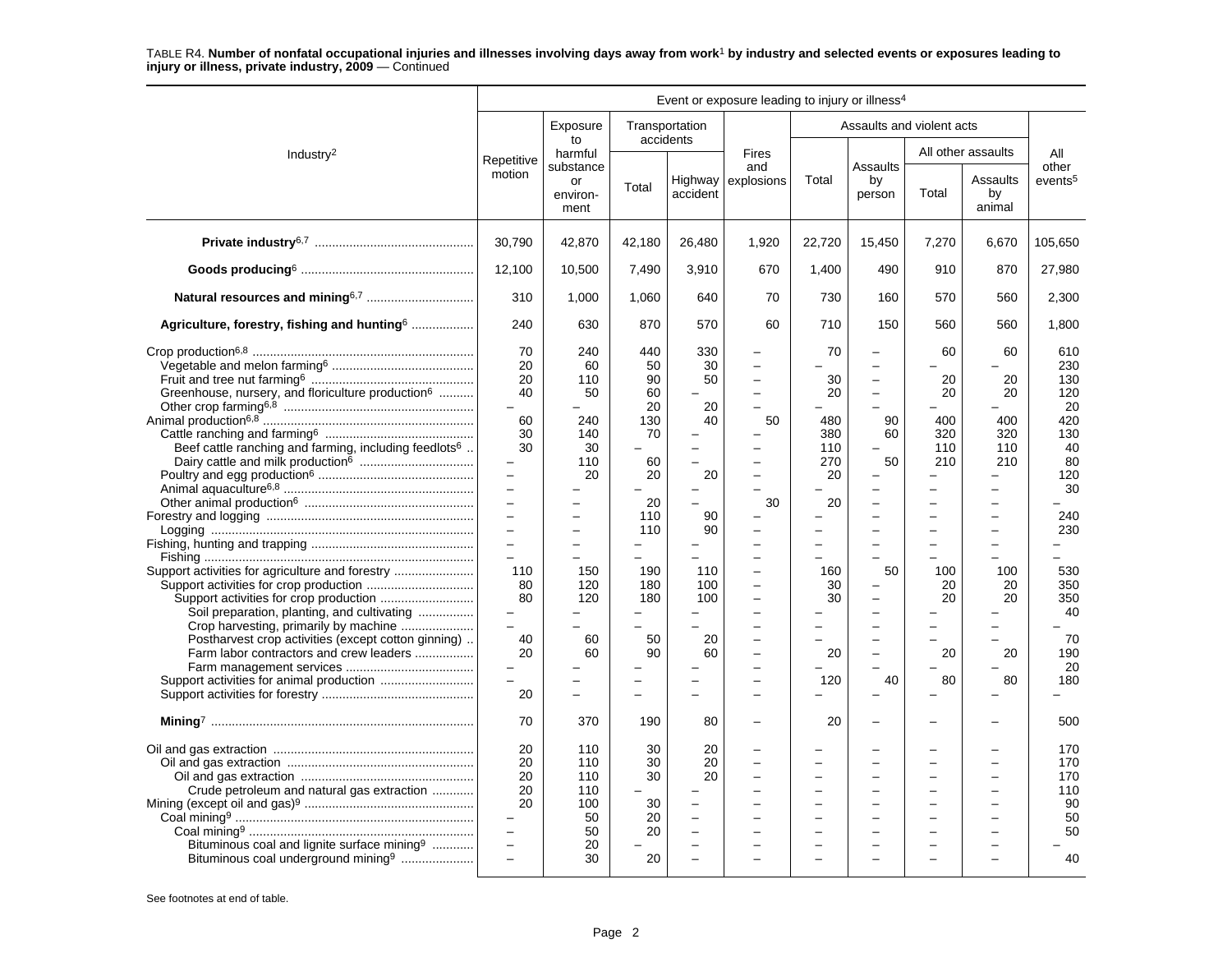|                                                                                                                                                                                                                                         |                                                                                                                       |                                                                                 |                                                                   |                                                                           |                                                         | Event or exposure leading to injury or illness <sup>4</sup> |                                                 |                                                      |                                                                                                                                                                                                                                    |                                                                         |                                     |
|-----------------------------------------------------------------------------------------------------------------------------------------------------------------------------------------------------------------------------------------|-----------------------------------------------------------------------------------------------------------------------|---------------------------------------------------------------------------------|-------------------------------------------------------------------|---------------------------------------------------------------------------|---------------------------------------------------------|-------------------------------------------------------------|-------------------------------------------------|------------------------------------------------------|------------------------------------------------------------------------------------------------------------------------------------------------------------------------------------------------------------------------------------|-------------------------------------------------------------------------|-------------------------------------|
|                                                                                                                                                                                                                                         |                                                                                                                       |                                                                                 |                                                                   |                                                                           | Contact with objects                                    |                                                             |                                                 |                                                      |                                                                                                                                                                                                                                    | Overexertion                                                            |                                     |
| Industry <sup>2</sup>                                                                                                                                                                                                                   | <b>NAICS</b><br>$code^3$                                                                                              | Total<br>cases                                                                  | Total                                                             | <b>Struck</b><br>by<br>object                                             | <b>Struck</b><br>against<br>object                      | Caught<br>in or com-<br>pressed<br>or<br>crushed            | Fall<br>to<br>lower<br>level                    | Fall<br>on<br>same<br>level                          | Slips<br>or<br>trips<br>without<br>fall                                                                                                                                                                                            | Total                                                                   | In lifting                          |
| Copper, nickel, lead, and zinc mining <sup>9</sup><br>Nonmetallic mineral mining and quarrying <sup>9</sup><br>Dimension stone mining and quarrying <sup>9</sup><br>Crushed and broken limestone mining and                             | 212113<br>2122<br>21221<br>21222<br>212221<br>21223<br>212231<br>212234<br>21229<br>212299<br>2123<br>21231<br>212311 | 50<br>300<br>50<br>70<br>50<br>120<br>20<br>100<br>60<br>60<br>970<br>510<br>80 | 20<br>110<br>20<br>20<br>50<br>40<br>30<br>30<br>340<br>180<br>40 | $\overline{\phantom{0}}$<br>50<br>$\equiv$<br>30<br>20<br>160<br>90<br>30 | 40<br>20<br>÷<br>L.<br>L.<br>90<br>50<br>$\overline{a}$ | 20<br>80<br>40                                              | 20<br>-<br>$\equiv$<br>120<br>70                | 30<br>20<br>20<br>140<br>70<br>20                    | $\overline{\phantom{0}}$<br>$\overline{\phantom{0}}$<br>$\equiv$<br>-<br>$\frac{1}{2}$<br>$\overline{\phantom{0}}$<br>$\overline{\phantom{0}}$<br>$\sim$<br>$\overline{a}$<br>$\overline{\phantom{0}}$<br>$\overline{\phantom{a}}$ | 20<br>110<br>30<br>20<br>20<br>40<br>30<br>20<br>20<br>290<br>150<br>20 | 30<br>100<br>50                     |
| Crushed and broken granite mining and quarrying <sup>9</sup><br>Other crushed and broken stone mining and                                                                                                                               | 212312<br>212313                                                                                                      | 280<br>20                                                                       | 80                                                                | 40                                                                        | 30<br>$\overline{\phantom{0}}$                          | 20                                                          | 50                                              | 40                                                   | $\overline{a}$                                                                                                                                                                                                                     | 90                                                                      | 30                                  |
| Sand, gravel, clay, and ceramic and refractory                                                                                                                                                                                          | 212319                                                                                                                | 130                                                                             | 50                                                                | 30                                                                        | 20                                                      |                                                             | 20                                              |                                                      |                                                                                                                                                                                                                                    | 40                                                                      |                                     |
| Construction sand and gravel mining <sup>9</sup><br>Clay and ceramic and refractory minerals mining <sup>9</sup><br>Other nonmetallic mineral mining and quarrying <sup>9</sup><br>Potash, soda, and borate mineral mining <sup>9</sup> | 21232<br>212321<br>212324<br>212325<br>21239<br>212391                                                                | 320<br>250<br>40<br>40<br>140<br>60                                             | 110<br>90<br>$\overline{\phantom{0}}$<br>40<br>20                 | 50<br>40<br>20                                                            | 30<br>20<br>L.                                          | 30<br>30                                                    | 40<br>30<br>$\equiv$                            | 50<br>40<br>20                                       | $\equiv$<br>$\overline{\phantom{0}}$<br>$\equiv$                                                                                                                                                                                   | 100<br>60<br>20<br>20<br>40<br>20                                       | 30<br>20<br>20                      |
| Other chemical and fertilizer mineral mining <sup>9</sup><br>All other nonmetallic mineral mining <sup>9</sup><br>Support activities for oil and gas operations                                                                         | 212393<br>212399<br>213<br>2131<br>21311<br>213112                                                                    | 40<br>30<br>2,890<br>2,890<br>2,890<br>1,680                                    | 1,460<br>1,460<br>1,460<br>820                                    | $\equiv$<br>880<br>880<br>880<br>450                                      | L.<br>100<br>100<br>100<br>70                           | $\equiv$<br>430<br>430<br>430<br>260                        | $\equiv$<br>$\equiv$<br>200<br>200<br>200<br>70 | $\overline{\phantom{0}}$<br>180<br>180<br>180<br>110 | $\overline{\phantom{0}}$<br>80<br>80<br>80<br>50                                                                                                                                                                                   | 400<br>400<br>400<br>250                                                | -<br>240<br>240<br>240<br>150       |
|                                                                                                                                                                                                                                         |                                                                                                                       | 92,540                                                                          | 30,330                                                            | 15,640                                                                    | 7,550                                                   | 4,610                                                       | 12,090                                          | 8.100                                                | 2,600                                                                                                                                                                                                                              | 16,740                                                                  | 8,820                               |
|                                                                                                                                                                                                                                         | 23                                                                                                                    | 92,540                                                                          | 30,330                                                            | 15,640                                                                    | 7,550                                                   | 4,610                                                       | 12,090                                          | 8,100                                                | 2,600                                                                                                                                                                                                                              | 16,740                                                                  | 8,820                               |
|                                                                                                                                                                                                                                         | 236<br>2361<br>2362<br>237<br>2371                                                                                    | 16.970<br>9,890<br>7,080<br>12,300<br>6,790                                     | 5,600<br>3,120<br>2,480<br>3,850<br>2,130                         | 3.180<br>1,780<br>1,400<br>2,020<br>1,070                                 | 950<br>440<br>510<br>810<br>450                         | 950<br>700<br>250<br>770<br>460                             | 2.170<br>1,180<br>990<br>1,030<br>580           | 1.720<br>870<br>850<br>990<br>480                    | 510<br>300<br>210<br>280<br>100                                                                                                                                                                                                    | 2.880<br>1,490<br>1.390<br>1,970<br>1,070                               | 1.490<br>660<br>830<br>1,020<br>610 |
| Oil and gas pipeline and related structures<br>Power and communication line and related structures                                                                                                                                      | 23712                                                                                                                 | 620                                                                             | 310                                                               | 240                                                                       | 30                                                      | 30                                                          | 30                                              | 60                                                   |                                                                                                                                                                                                                                    | 80                                                                      | 60                                  |
|                                                                                                                                                                                                                                         | 23713<br>2372                                                                                                         | 2,000<br>290                                                                    | 560<br>160                                                        | 270<br>90                                                                 | 120<br>60                                               | 150                                                         | 250<br>30                                       | 250<br>20                                            | 40                                                                                                                                                                                                                                 | 320<br>30                                                               | 170<br>20                           |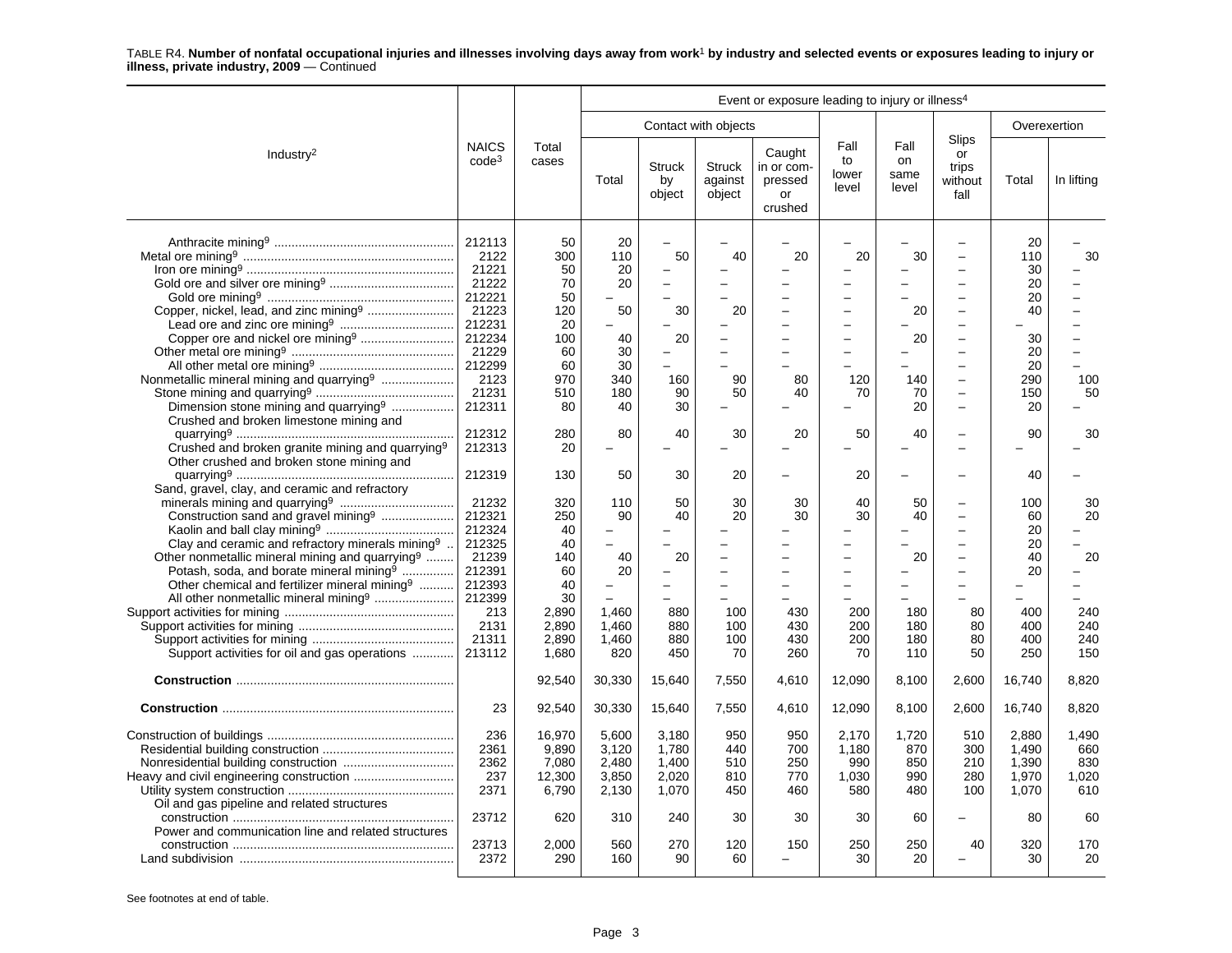|                                                              |                                            |                        |                                                      |                                | Event or exposure leading to injury or illness <sup>4</sup> |       |                           |       |                          |                     |
|--------------------------------------------------------------|--------------------------------------------|------------------------|------------------------------------------------------|--------------------------------|-------------------------------------------------------------|-------|---------------------------|-------|--------------------------|---------------------|
|                                                              |                                            | Exposure<br>to         | Transportation                                       | accidents                      |                                                             |       | Assaults and violent acts |       |                          |                     |
| Industry <sup>2</sup>                                        | Repetitive                                 | harmful<br>substance   |                                                      |                                | <b>Fires</b><br>and                                         |       | Assaults                  |       | All other assaults       | All<br>other        |
|                                                              | motion                                     | or<br>environ-<br>ment | Total                                                | accident                       | Highway explosions                                          | Total | by<br>person              | Total | Assaults<br>by<br>animal | events <sup>5</sup> |
|                                                              | $\overline{\phantom{0}}$                   |                        |                                                      |                                |                                                             |       |                           |       |                          |                     |
|                                                              | $\equiv$                                   |                        |                                                      |                                |                                                             |       |                           |       |                          |                     |
|                                                              | $\equiv$                                   |                        |                                                      |                                |                                                             |       |                           |       |                          |                     |
|                                                              | $\overline{a}$                             |                        |                                                      |                                |                                                             |       |                           |       |                          |                     |
|                                                              |                                            |                        |                                                      |                                |                                                             |       |                           |       |                          |                     |
|                                                              | $\equiv$                                   |                        | $\overline{\phantom{0}}$                             | $\overline{\phantom{0}}$       |                                                             | ÷     | $\overline{\phantom{a}}$  |       |                          |                     |
|                                                              | $\overline{a}$                             |                        | $\overline{\phantom{0}}$                             | $\overline{\phantom{0}}$       |                                                             | ÷     |                           |       |                          |                     |
|                                                              | $\qquad \qquad -$                          |                        |                                                      |                                |                                                             |       |                           |       |                          |                     |
|                                                              | $\equiv$                                   |                        | $\overline{\phantom{0}}$                             | $\overline{a}$                 |                                                             |       |                           |       |                          |                     |
|                                                              | $\overline{a}$                             |                        | ÷                                                    |                                |                                                             |       |                           |       |                          |                     |
|                                                              | $\overline{a}$                             | 40                     | ÷                                                    | $\overline{\phantom{0}}$       |                                                             | ÷     | $\overline{\phantom{a}}$  |       | $\overline{\phantom{a}}$ | 30                  |
|                                                              | $\overline{\phantom{0}}$                   | 20                     | $\overline{\phantom{0}}$                             | $\overline{\phantom{0}}$       |                                                             | ÷     | $\overline{\phantom{a}}$  |       | $\sim$                   |                     |
| Dimension stone mining and quarrying <sup>9</sup>            | $\equiv$                                   |                        |                                                      |                                |                                                             |       |                           |       |                          |                     |
| Crushed and broken limestone mining and                      |                                            |                        |                                                      |                                |                                                             |       |                           |       |                          |                     |
|                                                              |                                            | 20                     |                                                      |                                |                                                             |       |                           |       |                          |                     |
| Crushed and broken granite mining and quarrying <sup>9</sup> | $\overline{\phantom{0}}$                   |                        |                                                      |                                |                                                             | -     |                           |       |                          |                     |
| Other crushed and broken stone mining and                    |                                            |                        |                                                      |                                |                                                             |       |                           |       |                          |                     |
|                                                              | $\overline{\phantom{0}}$                   |                        |                                                      |                                |                                                             |       |                           |       |                          |                     |
| Sand, gravel, clay, and ceramic and refractory               |                                            |                        |                                                      |                                |                                                             |       |                           |       |                          |                     |
|                                                              | $\overline{\phantom{m}}$                   |                        |                                                      |                                |                                                             |       |                           |       |                          | 20                  |
|                                                              | $\overline{a}$                             |                        | L.                                                   |                                |                                                             |       |                           |       |                          |                     |
| Construction sand and gravel mining <sup>9</sup>             | $\equiv$                                   |                        | $\overline{\phantom{0}}$                             | $\overline{a}$                 |                                                             |       |                           |       |                          |                     |
|                                                              | $\overline{a}$                             |                        |                                                      |                                |                                                             |       |                           |       |                          |                     |
| Clay and ceramic and refractory minerals mining <sup>9</sup> | $\overline{\phantom{0}}$                   |                        | $\overline{\phantom{0}}$                             |                                |                                                             |       |                           |       |                          |                     |
| Other nonmetallic mineral mining and quarrying <sup>9</sup>  | $\overline{\phantom{0}}$                   |                        |                                                      |                                |                                                             |       |                           |       |                          |                     |
| Potash, soda, and borate mineral mining <sup>9</sup>         |                                            |                        |                                                      |                                |                                                             |       |                           |       |                          |                     |
| Other chemical and fertilizer mineral mining <sup>9</sup>    | $\overline{\phantom{0}}$<br>$\overline{a}$ |                        | $\overline{\phantom{0}}$<br>$\overline{\phantom{0}}$ | $\overline{\phantom{0}}$       |                                                             |       |                           |       |                          |                     |
|                                                              |                                            |                        |                                                      |                                |                                                             |       |                           |       |                          |                     |
|                                                              | 30                                         | 150                    | 140                                                  | 60                             |                                                             | 20    |                           |       |                          | 240                 |
|                                                              | 30                                         | 150                    | 140                                                  | 60                             |                                                             | 20    | $\overline{\phantom{0}}$  |       |                          | 240                 |
|                                                              | 30                                         | 150                    | 140                                                  | 60                             |                                                             | 20    |                           |       |                          | 240                 |
| Support activities for oil and gas operations                | 20                                         | 70                     | 90                                                   | 60                             | $\equiv$                                                    | 20    | -                         |       |                          | 160                 |
|                                                              | 2,370                                      | 3,800                  | 3,600                                                | 2,190                          | 220                                                         | 370   | 180                       | 190   | 190                      | 12,330              |
|                                                              | 2,370                                      | 3,800                  | 3,600                                                | 2,190                          | 220                                                         | 370   | 180                       | 190   | 190                      | 12,330              |
|                                                              | 700                                        | 300                    | 230                                                  | 80                             |                                                             | 40    | 30                        |       |                          | 2,790               |
|                                                              | 560                                        | 200                    | 130                                                  | 60                             |                                                             |       |                           |       |                          | 2,030               |
|                                                              | 140                                        | 110                    | 100                                                  | 20                             | $\equiv$                                                    | 40    | 30                        |       |                          | 760                 |
|                                                              | 420                                        | 600                    | 980                                                  | 470                            | 60                                                          | 40    | $\overline{\phantom{0}}$  | 30    | 30                       | 2,070               |
|                                                              | 370                                        | 370                    | 340                                                  | 160                            |                                                             | 30    | -                         | 20    | 20                       | 1,310               |
|                                                              |                                            |                        |                                                      |                                |                                                             |       |                           |       |                          |                     |
|                                                              |                                            |                        |                                                      | 20                             |                                                             |       |                           |       |                          | 80                  |
| Power and communication line and related structures          |                                            |                        | 30                                                   |                                |                                                             |       |                           |       |                          |                     |
|                                                              |                                            |                        |                                                      |                                |                                                             |       |                           |       |                          |                     |
|                                                              | 30                                         | 220                    | 90<br>20                                             | 60<br>$\overline{\phantom{0}}$ |                                                             |       | L                         |       |                          | 230<br>20           |
|                                                              |                                            |                        |                                                      |                                |                                                             |       |                           |       |                          |                     |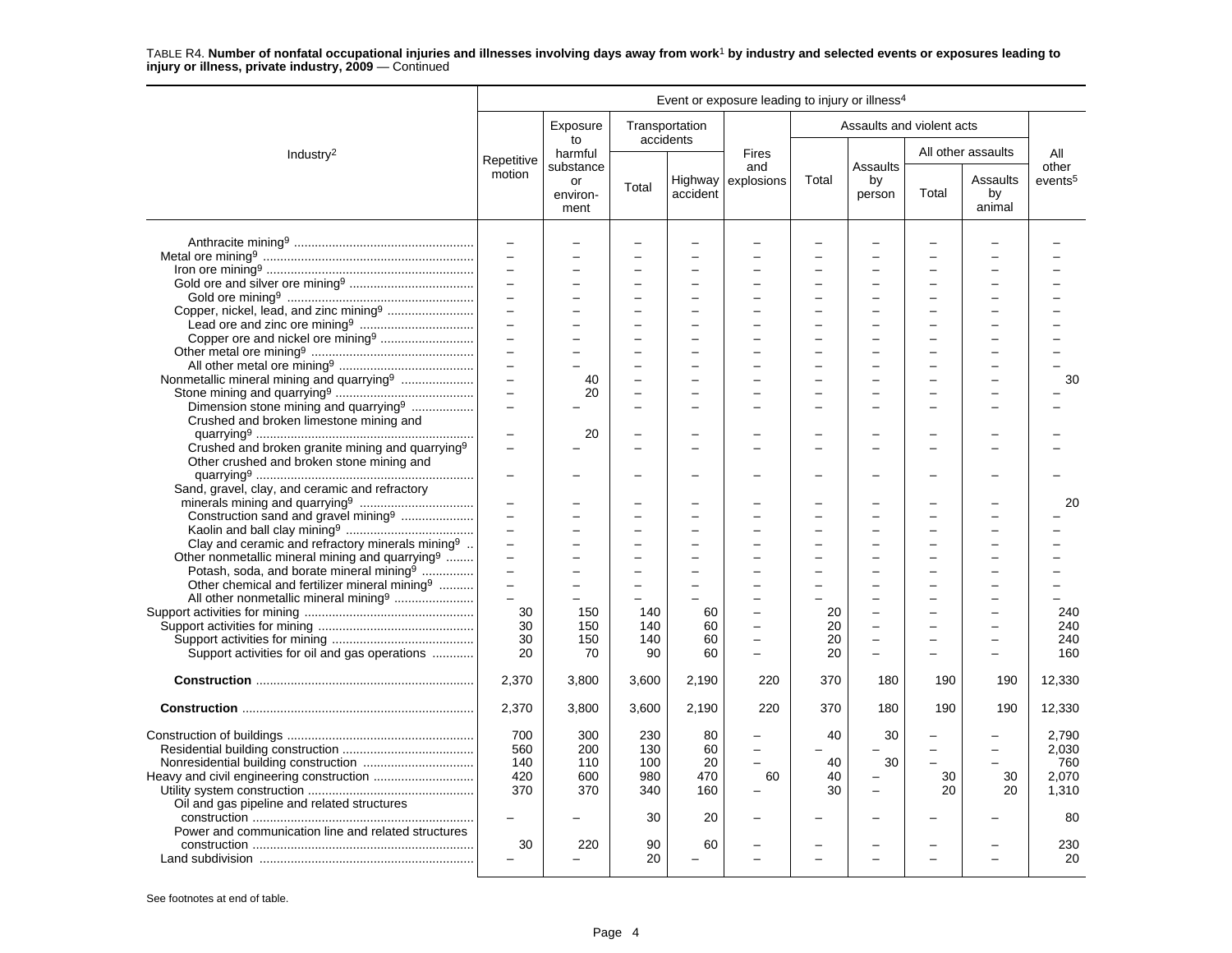|                                                                                                                                                                                                                                                                                | Event or exposure leading to injury or illness <sup>4</sup>                                                                           |                                                                                                                   |                                                                                                                |                                                                                                                           |                                                                                                                          |                                                                         |                                                                                              |                                                                                                      |                                                                                                                                                                                                             |                                                                                            |                                                                                         |
|--------------------------------------------------------------------------------------------------------------------------------------------------------------------------------------------------------------------------------------------------------------------------------|---------------------------------------------------------------------------------------------------------------------------------------|-------------------------------------------------------------------------------------------------------------------|----------------------------------------------------------------------------------------------------------------|---------------------------------------------------------------------------------------------------------------------------|--------------------------------------------------------------------------------------------------------------------------|-------------------------------------------------------------------------|----------------------------------------------------------------------------------------------|------------------------------------------------------------------------------------------------------|-------------------------------------------------------------------------------------------------------------------------------------------------------------------------------------------------------------|--------------------------------------------------------------------------------------------|-----------------------------------------------------------------------------------------|
|                                                                                                                                                                                                                                                                                |                                                                                                                                       |                                                                                                                   |                                                                                                                |                                                                                                                           | Contact with objects                                                                                                     |                                                                         |                                                                                              |                                                                                                      |                                                                                                                                                                                                             | Overexertion                                                                               |                                                                                         |
| Industry <sup>2</sup>                                                                                                                                                                                                                                                          | <b>NAICS</b><br>$code^3$                                                                                                              | Total<br>cases                                                                                                    | Total                                                                                                          | <b>Struck</b><br>by<br>object                                                                                             | <b>Struck</b><br>against<br>object                                                                                       | Caught<br>in or com-<br>pressed<br>or<br>crushed                        | Fall<br>to<br>lower<br>level                                                                 | Fall<br>on<br>same<br>level                                                                          | Slips<br>or<br>trips<br>without<br>fall                                                                                                                                                                     | Total                                                                                      | In lifting                                                                              |
| Other heavy and civil engineering construction<br>Foundation, structure, and building exterior contractors.<br>Poured concrete foundation and structure contractors<br>Structural steel and precast concrete contractors<br>Other foundation, structure, and building exterior | 2373<br>2379<br>238<br>2381<br>23811<br>23812<br>23813<br>23814<br>23815<br>23816<br>23817                                            | 4,270<br>950<br>63,270<br>14,300<br>2,800<br>1,700<br>1,150<br>2.640<br>1,080<br>3,570<br>1,010                   | 1,370<br>180<br>20.880<br>5,430<br>1,040<br>700<br>640<br>1.030<br>490<br>1.000<br>330                         | 720<br>140<br>10.440<br>3,200<br>700<br>350<br>490<br>710<br>300<br>480                                                   | 280<br>5.790<br>1,020<br>190<br>100<br>110<br>140<br>170<br>310<br>$\overline{\phantom{0}}$                              | 270<br>30<br>2.890<br>840<br>70<br>150<br>160<br>100<br>300             | 330<br>90<br>8.880<br>2,650<br>670<br>290<br>120<br>230<br>140<br>1.080<br>100               | 390<br>90<br>5.390<br>1,010<br>230<br>130<br>80<br>310<br>40<br>220<br>$\overline{\phantom{0}}$      | 170<br>1.800<br>590<br>90<br>30<br>40<br>100<br>40<br>90<br>180                                                                                                                                             | 640<br>230<br>11.880<br>2,130<br>260<br>290<br>130<br>610<br>230<br>500<br>100             | 340<br>60<br>6.310<br>1.190<br>160<br>140<br>90<br>320<br>180<br>300                    |
| Plumbing, heating, and air-conditioning contractors                                                                                                                                                                                                                            | 23819<br>2382<br>23821<br>23822<br>23829<br>2383<br>23831<br>23832<br>23833<br>23834<br>23839<br>2389<br>23891<br>23899               | 340<br>26.620<br>10.750<br>14,300<br>1,570<br>14,070<br>4,890<br>2,060<br>730<br>1,260<br>8.290<br>4.080<br>4,200 | 200<br>7,560<br>2.560<br>4,510<br>490<br>5,020<br>1,660<br>440<br>720<br>210<br>340<br>2.870<br>1.450<br>1,420 | 130<br>3.080<br>1.280<br>1,510<br>280<br>2,550<br>940<br>140<br>410<br>90<br>130<br>1.620<br>800<br>820                   | $\overline{\phantom{0}}$<br>2.700<br>840<br>1,740<br>120<br>1,490<br>360<br>190<br>260<br>80<br>140<br>580<br>200<br>380 | 1.040<br>270<br>690<br>80<br>530<br>200<br>-<br>60<br>470<br>350<br>130 | 3.900<br>1.810<br>1,890<br>200<br>1,650<br>620<br>350<br>$\equiv$<br>80<br>670<br>410<br>260 | $\equiv$<br>2.350<br>1.060<br>1,160<br>130<br>1,420<br>440<br>150<br>100<br>360<br>610<br>350<br>260 | 710<br>330<br>370<br>20<br>300<br>90<br>140<br>$\overline{\phantom{m}}$<br>$\equiv$<br>190<br>80<br>110                                                                                                     | 5.920<br>2.340<br>3,180<br>400<br>2,470<br>990<br>250<br>150<br>270<br>1.360<br>740<br>620 | 3.100<br>1.180<br>1,810<br>110<br>1,450<br>540<br>210<br>40<br>160<br>570<br>230<br>340 |
|                                                                                                                                                                                                                                                                                |                                                                                                                                       | 127,130                                                                                                           | 45,160                                                                                                         | 20,010                                                                                                                    | 8,680                                                                                                                    | 13,710                                                                  | 5,870                                                                                        | 13,030                                                                                               | 3,250                                                                                                                                                                                                       | 27,820                                                                                     | 13,710                                                                                  |
|                                                                                                                                                                                                                                                                                | 31-33                                                                                                                                 | 127,130                                                                                                           | 45,160                                                                                                         | 20,010                                                                                                                    | 8,680                                                                                                                    | 13,710                                                                  | 5,870                                                                                        | 13,030                                                                                               | 3,250                                                                                                                                                                                                       | 27,820                                                                                     | 13,710                                                                                  |
| Flour milling and malt manufacturing<br>Starch and vegetable fats and oils manufacturing<br>Sugar and confectionery product manufacturing                                                                                                                                      | 311<br>3111<br>31111<br>311111<br>311119<br>3112<br>31121<br>311211<br>311212<br>31122<br>311221<br>311222<br>311225<br>31123<br>3113 | 19,230<br>1,000<br>1,000<br>170<br>840<br>810<br>350<br>300<br>40<br>300<br>50<br>130<br>100<br>160<br>810        | 6.260<br>330<br>330<br>70<br>270<br>220<br>70<br>70<br>110<br>-<br>30<br>40<br>40<br>250                       | 2.620<br>140<br>140<br>20<br>120<br>60<br>20<br>20<br>30<br>$\qquad \qquad -$<br>$\overline{\phantom{m}}$<br>$\sim$<br>70 | 1.140<br>30<br>30<br>20<br>50<br>L.<br>$\overline{\phantom{0}}$<br>30<br>$\overline{\phantom{0}}$<br>20<br>50            | 2,140<br>140<br>140<br>30<br>110<br>80<br>30<br>20<br>40<br>20<br>120   | 1.240<br>60<br>60<br>60<br>160<br>120<br>100<br>30<br>$\overline{a}$<br>÷<br>$\equiv$<br>50  | 2,770<br>200<br>200<br>30<br>170<br>100<br>30<br>30<br>50<br>20<br>20<br>20<br>140                   | 580<br>60<br>60<br>60<br>30<br>$\overline{\phantom{0}}$<br>$\equiv$<br>$\overline{\phantom{0}}$<br>$\overline{\phantom{0}}$<br>$\overline{\phantom{m}}$<br>$\overline{\phantom{0}}$<br>$\overline{a}$<br>20 | 3,610<br>90<br>90<br>30<br>70<br>140<br>40<br>40<br>50<br>30<br>50<br>130                  | 1,630<br>50<br>50<br>20<br>30<br>70<br>20<br>20<br>30<br>20<br>20<br>80                 |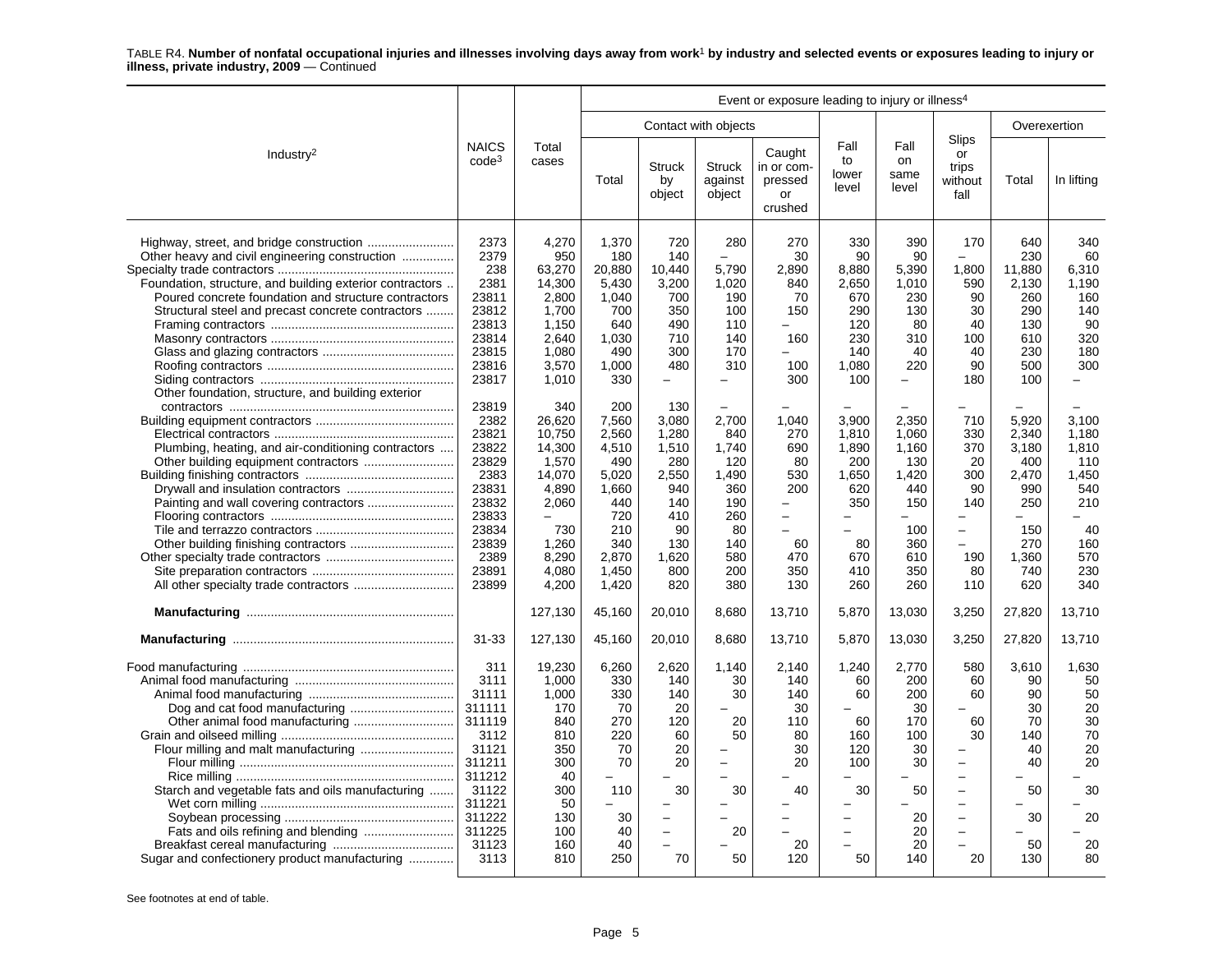|                                                                                                                                                                                                                                                                                                                           |                                                                                                                                                         |                                                                          |                                                                   |                                                                                                            | Event or exposure leading to injury or illness <sup>4</sup> |                                         |                                                                                                                |                      |                                |                                                                                                  |
|---------------------------------------------------------------------------------------------------------------------------------------------------------------------------------------------------------------------------------------------------------------------------------------------------------------------------|---------------------------------------------------------------------------------------------------------------------------------------------------------|--------------------------------------------------------------------------|-------------------------------------------------------------------|------------------------------------------------------------------------------------------------------------|-------------------------------------------------------------|-----------------------------------------|----------------------------------------------------------------------------------------------------------------|----------------------|--------------------------------|--------------------------------------------------------------------------------------------------|
|                                                                                                                                                                                                                                                                                                                           |                                                                                                                                                         | Exposure<br>to                                                           | Transportation                                                    | accidents                                                                                                  |                                                             |                                         | Assaults and violent acts                                                                                      |                      |                                |                                                                                                  |
| Industry <sup>2</sup>                                                                                                                                                                                                                                                                                                     | Repetitive                                                                                                                                              | harmful<br>substance                                                     |                                                                   |                                                                                                            | <b>Fires</b><br>and                                         |                                         | Assaults                                                                                                       |                      | All other assaults             | All<br>other                                                                                     |
|                                                                                                                                                                                                                                                                                                                           | motion                                                                                                                                                  | or<br>environ-<br>ment                                                   | Total                                                             | accident                                                                                                   | Highway explosions                                          | Total                                   | by<br>person                                                                                                   | Total                | Assaults<br>by<br>animal       | events <sup>5</sup>                                                                              |
| Highway, street, and bridge construction<br>Other heavy and civil engineering construction<br>Foundation, structure, and building exterior contractors<br>Poured concrete foundation and structure contractors<br>Structural steel and precast concrete contractors<br>Other foundation, structure, and building exterior | 40<br>1,250<br>410<br>40<br>$\equiv$<br>80<br>50<br>230                                                                                                 | 160<br>70<br>2,900<br>410<br>80<br>20<br>50<br>220                       | 500<br>130<br>2,380<br>230<br>50<br>20<br>70<br>50                | 270<br>20<br>1,640<br>120<br>20<br>$\overline{\phantom{0}}$<br>$\overline{\phantom{0}}$<br>40              | 50<br>160<br>20                                             | $\equiv$<br>290<br>$\equiv$<br>$\equiv$ | 140<br>$\equiv$<br>$\equiv$<br>$\equiv$                                                                        | 140                  | 140<br>-                       | 610<br>140<br>7,470<br>1.390<br>340<br>210<br>130<br>180<br>110<br>340                           |
| Plumbing, heating, and air-conditioning contractors<br>Other building equipment contractors                                                                                                                                                                                                                               | $\overline{\phantom{m}}$<br>370<br>90<br>250<br>20<br>220<br>140<br>$\qquad \qquad -$<br>$\overline{\phantom{0}}$<br>$\overline{a}$<br>250<br>160<br>90 | 1,580<br>790<br>770<br>20<br>400<br>230<br>60<br>60<br>500<br>320<br>180 | 1,230<br>490<br>700<br>40<br>190<br>20<br>70<br>730<br>270<br>460 | 940<br>370<br>540<br>30<br>90<br>$\overline{\phantom{0}}$<br>$\overline{\phantom{0}}$<br>490<br>110<br>380 | 110<br>30<br>20                                             | 120<br>60<br>60<br>80<br>70<br>60<br>30 | 30<br>30<br>$\overline{\phantom{0}}$<br>$\equiv$<br>$\overline{\phantom{0}}$<br>$\overline{\phantom{0}}$<br>50 | 90<br>60<br>30<br>30 | 90<br>60<br>30<br>30<br>-<br>- | 2,750<br>1.200<br>1,380<br>170<br>2,310<br>700<br>570<br>690<br>160<br>70<br>1,020<br>260<br>760 |
|                                                                                                                                                                                                                                                                                                                           | 9,420                                                                                                                                                   | 5,700                                                                    | 2,840                                                             | 1,080                                                                                                      | 390                                                         | 300                                     | 150                                                                                                            | 150                  | 130                            | 13,350                                                                                           |
|                                                                                                                                                                                                                                                                                                                           | 9,420                                                                                                                                                   | 5,700                                                                    | 2,840                                                             | 1,080                                                                                                      | 390                                                         | 300                                     | 150                                                                                                            | 150                  | 130                            | 13,350                                                                                           |
|                                                                                                                                                                                                                                                                                                                           | 1,480<br>70<br>70<br>$\overline{\phantom{m}}$<br>60<br>20                                                                                               | 1,150<br>60<br>60<br>50<br>40<br>20                                      | 440<br>L,<br>÷<br>$\overline{\phantom{0}}$<br>÷<br>L.<br>L,       | 130<br>$\overline{\phantom{0}}$<br>$\overline{a}$<br>$\overline{\phantom{0}}$<br>L.<br>$\sim$              | 50                                                          | 70<br>$\equiv$                          | 30<br>$\overline{a}$<br>-                                                                                      | 30                   | 30<br>-                        | 1,570<br>100<br>100<br>100<br>80<br>40                                                           |
| Starch and vegetable fats and oils manufacturing<br>Fats and oils refining and blending<br>Sugar and confectionery product manufacturing                                                                                                                                                                                  | $\equiv$<br>$\overline{\phantom{0}}$<br>$\overline{\phantom{0}}$<br>$\equiv$<br>$\sim$<br>$\overline{\phantom{0}}$<br>$\equiv$<br>90                    | 20<br>20<br>40                                                           | $\overline{\phantom{0}}$<br>L,                                    | $\overline{\phantom{a}}$<br>$\overline{\phantom{a}}$                                                       |                                                             | $\equiv$<br>$\equiv$                    | $\equiv$<br>-<br>$\equiv$<br>$\overline{\phantom{0}}$                                                          |                      | $\overline{\phantom{a}}$       | 20<br>30<br>20<br>80                                                                             |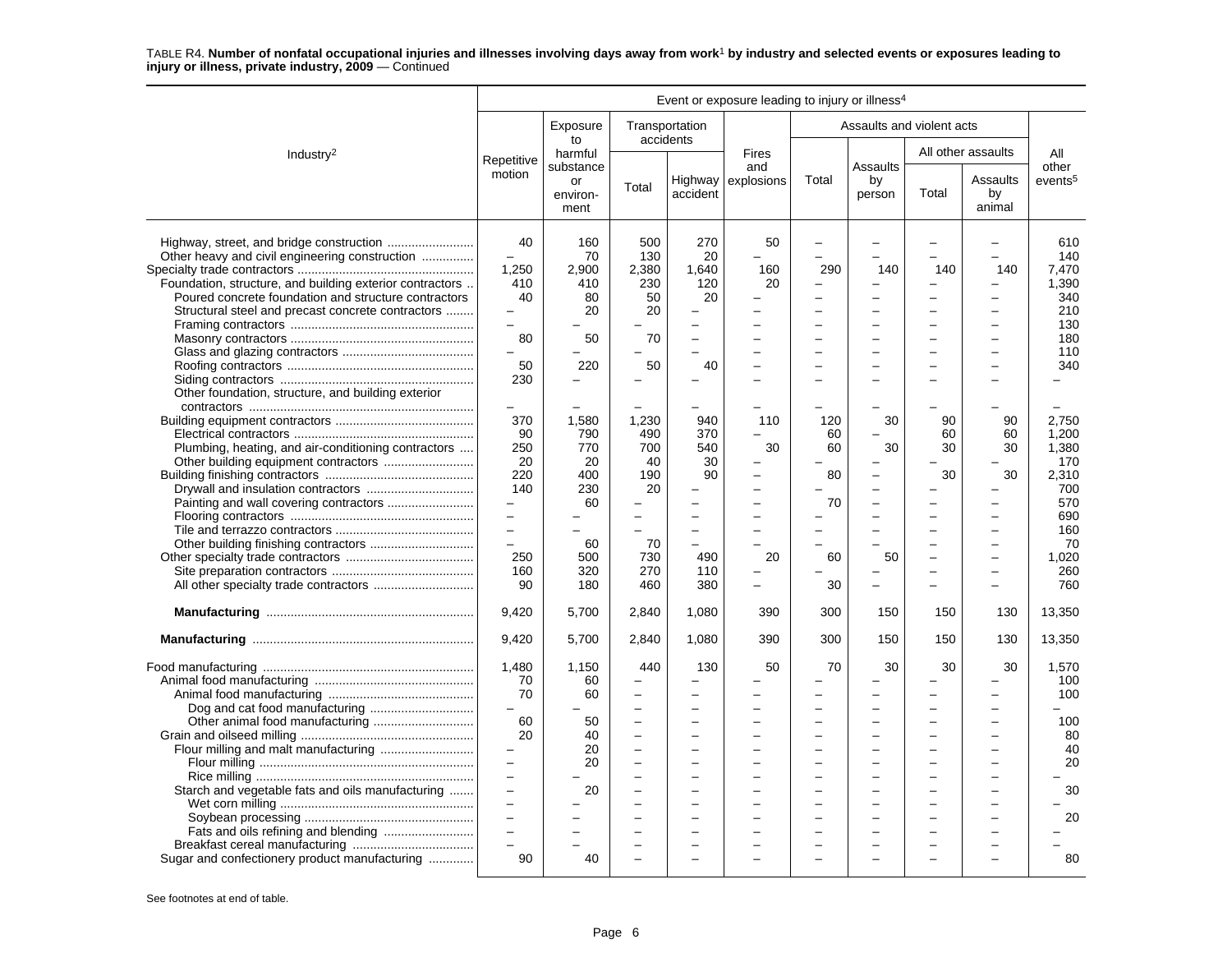|                                                   | Event or exposure leading to injury or illness <sup>4</sup> |                |       |                               |                                    |                                                  |                              |                             |                                                |       |              |
|---------------------------------------------------|-------------------------------------------------------------|----------------|-------|-------------------------------|------------------------------------|--------------------------------------------------|------------------------------|-----------------------------|------------------------------------------------|-------|--------------|
|                                                   |                                                             |                |       |                               | Contact with objects               |                                                  |                              |                             |                                                |       | Overexertion |
| Industry <sup>2</sup>                             | <b>NAICS</b><br>code <sup>3</sup>                           | Total<br>cases | Total | <b>Struck</b><br>by<br>object | <b>Struck</b><br>against<br>object | Caught<br>in or com-<br>pressed<br>or<br>crushed | Fall<br>to<br>lower<br>level | Fall<br>on<br>same<br>level | <b>Slips</b><br>or<br>trips<br>without<br>fall | Total | In lifting   |
|                                                   | 31131                                                       | 230            | 70    | 30                            |                                    | 20                                               | 20                           | 50                          | $\overline{\phantom{0}}$                       | 30    | 20           |
|                                                   | 311311                                                      | 70             | 20    |                               | $\equiv$                           |                                                  |                              |                             | L.                                             | 20    |              |
|                                                   | 311313                                                      | 130            | 40    | $\overline{\phantom{0}}$      | $\overline{\phantom{0}}$           |                                                  |                              | 30                          | $\overline{a}$                                 |       |              |
| Chocolate and confectionery manufacturing from    |                                                             |                |       |                               |                                    |                                                  |                              |                             |                                                |       |              |
|                                                   | 31132                                                       | 60             | 20    |                               |                                    |                                                  |                              |                             | -                                              |       |              |
| Confectionery manufacturing from purchased        |                                                             |                |       |                               |                                    |                                                  |                              |                             |                                                |       |              |
|                                                   | 31133                                                       | 300            | 100   | 30                            | 20                                 | 50                                               |                              | 60                          | $\overline{\phantom{0}}$                       | 60    | 40           |
| Nonchocolate confectionery manufacturing          | 31134                                                       | 210            | 50    |                               |                                    | 30                                               |                              | 20                          | -                                              | 30    | 20           |
| Fruit and vegetable preserving and specialty food |                                                             |                |       |                               |                                    |                                                  |                              |                             |                                                |       |              |
|                                                   | 3114                                                        | 2,150          | 690   | 290                           | 140                                | 220                                              | 210                          | 300                         | 80                                             | 350   | 140          |
|                                                   | 31141                                                       | 1,070          | 320   | 120                           | 60                                 | 120                                              | 130                          | 160                         | 40                                             | 190   | 70           |
| Frozen fruit, juice, and vegetable manufacturing  | 311411                                                      | 570            | 170   | 70                            | 50                                 | 40                                               | 50                           | 90                          |                                                | 100   | 40           |
|                                                   | 311412                                                      | 500            | 150   | 50                            |                                    | 80                                               | 80                           | 70                          | 30                                             | 90    | 30           |
| Fruit and vegetable canning, pickling, and drying | 31142                                                       | 1,080          | 370   | 170                           | 70                                 | 100                                              | 90                           | 140                         | 40                                             | 160   | 70           |
|                                                   | 311421                                                      | 780            | 280   | 120                           | 50                                 | 90                                               | 60                           | 80                          | 30                                             |       | 50           |
|                                                   |                                                             |                | 40    |                               |                                    |                                                  |                              |                             |                                                | 120   |              |
|                                                   | 311422                                                      | 120            |       | 20                            |                                    |                                                  |                              | 40                          |                                                | 20    |              |
| Dried and dehydrated food manufacturing           | 311423                                                      | 180            | 50    | 40                            |                                    |                                                  | 20                           | 20                          |                                                | 30    |              |
|                                                   | 3115                                                        | 2,680          | 690   | 250                           | 170                                | 240                                              | 160                          | 310                         | 90                                             | 740   | 280          |
| Dairy product (except frozen) manufacturing       | 31151                                                       | 2.360          | 570   | 190                           | 160                                | 190                                              | 150                          | 260                         | 80                                             | 650   | 230          |
|                                                   | 311511                                                      | 1.440          | 340   | 130                           | 100                                | 110                                              | 80                           | 170                         | 70                                             | 410   | 150          |
| Creamery butter manufacturing                     | 311512                                                      | 70             |       |                               |                                    |                                                  |                              | 20                          |                                                |       |              |
|                                                   | 311513                                                      | 660            | 160   | 40                            | 50                                 | 60                                               | 60                           | 60                          | $\overline{\phantom{0}}$                       | 200   | 60           |
| Dry, condensed, and evaporated dairy product      |                                                             |                |       |                               |                                    |                                                  |                              |                             |                                                |       |              |
|                                                   | 311514                                                      | 200            | 60    | 20                            | $\equiv$                           | 20                                               | 20                           | 20                          | L                                              | 30    | 20           |
| Ice cream and frozen dessert manufacturing        | 31152                                                       | 320            | 120   | 50                            |                                    | 50                                               |                              | 40                          | L.                                             | 90    | 40           |
|                                                   | 3116                                                        | 5.590          | 2.020 | 960                           | 330                                | 600                                              | 250                          | 680                         | 130                                            | 930   | 370          |
|                                                   | 31161                                                       | 5.590          | 2,020 | 960                           | 330                                | 600                                              | 250                          | 680                         | 130                                            | 930   | 370          |
|                                                   | 311611                                                      | 1,920          | 740   | 440                           | 130                                | 120                                              | 70                           | 170                         | 30                                             | 320   | 90           |
|                                                   | 311612                                                      | 1,630          | 560   | 250                           | 80                                 | 220                                              | 70                           | 210                         | 50                                             | 310   | 140          |
| Rendering and meat byproduct processing           | 311613                                                      | 240            | 80    | 20                            | 30                                 |                                                  | 20                           | 20                          | 20                                             | 40    |              |
|                                                   | 311615                                                      | 1,810          | 630   | 250                           | 80                                 | 260                                              | 90                           | 280                         | 40                                             | 260   | 120          |
| Seafood product preparation and packaging         | 3117                                                        | 710            | 290   | 170                           | 50                                 | 50                                               | 40                           | 80                          | 20                                             | 140   | 50           |
| Seafood product preparation and packaging         | 31171                                                       | 710            | 290   | 170                           | 50                                 | 50                                               | 40                           | 80                          | 20                                             | 140   | 50           |
|                                                   | 311711                                                      | 110            | 50    | 30                            |                                    |                                                  |                              | 20                          |                                                |       |              |
|                                                   | 311712                                                      | 600            | 240   | 140                           | 40                                 | 40                                               | 40                           | 60                          | 20                                             | 130   | 50           |
|                                                   | 3118                                                        |                |       |                               |                                    | 450                                              |                              |                             |                                                |       | 380          |
|                                                   |                                                             | 3,430          | 1,110 | 420                           | 200                                |                                                  | 180                          | 630                         | 80                                             | 730   |              |
| Bread and bakery product manufacturing            | 31181                                                       | 2,560          | 770   | 290                           | 140                                | 310                                              | 130                          | 500                         | 40                                             | 620   | 330          |
|                                                   | 311811                                                      | 280            | 60    |                               | 30                                 |                                                  |                              | 90                          |                                                | 80    | 50           |
|                                                   | 311812                                                      | 2,120          | 650   | 260                           | 100                                | 260                                              | 120                          | 380                         | 30                                             | 490   | 270          |
| Frozen cakes, pies, and other pastries            |                                                             |                |       |                               |                                    |                                                  |                              |                             |                                                |       |              |
|                                                   | 311813                                                      | 160            | 60    | 20                            |                                    | 30                                               |                              | 20                          |                                                | 40    |              |
|                                                   | 31182                                                       | 660            | 280   | 110                           | 60                                 | 110                                              | 30                           | 110                         | 30                                             | 100   | 50           |
|                                                   | 311821                                                      | 450            | 200   | 80                            | 40                                 | 80                                               | 20                           | 100                         | 20                                             | 50    | 20           |
| Flour mixes and dough manufacturing from          |                                                             |                |       |                               |                                    |                                                  |                              |                             |                                                |       |              |
|                                                   | 311822                                                      | 160            | 60    | 30                            |                                    | 20                                               |                              |                             |                                                | 40    | 30           |
|                                                   | 311823                                                      | 50             | 20    |                               |                                    |                                                  |                              |                             |                                                |       |              |
|                                                   |                                                             |                |       |                               |                                    |                                                  |                              |                             |                                                |       |              |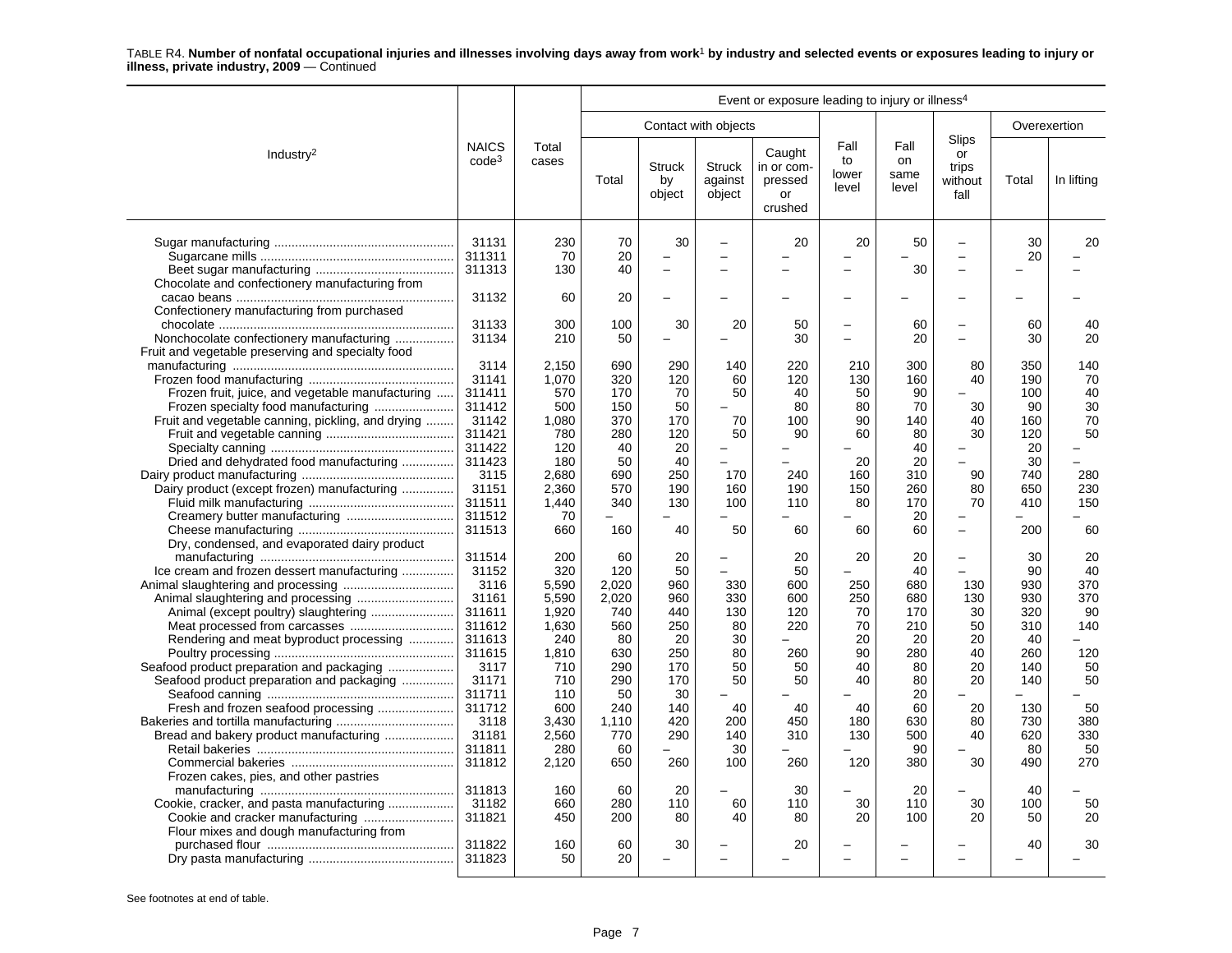|                                                   |                          |                        |                          |                             | Event or exposure leading to injury or illness <sup>4</sup> |                          |                           |       |                          |                     |
|---------------------------------------------------|--------------------------|------------------------|--------------------------|-----------------------------|-------------------------------------------------------------|--------------------------|---------------------------|-------|--------------------------|---------------------|
|                                                   |                          | Exposure<br>to         |                          | Transportation<br>accidents |                                                             |                          | Assaults and violent acts |       |                          |                     |
| Industry <sup>2</sup>                             | Repetitive               | harmful<br>substance   |                          |                             | Fires<br>and                                                |                          | Assaults                  |       | All other assaults       | All<br>other        |
|                                                   | motion                   | or<br>environ-<br>ment | Total                    | accident                    | Highway explosions                                          | Total                    | by<br>person              | Total | Assaults<br>by<br>animal | events <sup>5</sup> |
|                                                   | $\overline{\phantom{m}}$ | 30                     | $\overline{\phantom{0}}$ |                             |                                                             |                          |                           |       |                          | 20                  |
|                                                   | $\overline{\phantom{a}}$ |                        |                          |                             |                                                             |                          |                           |       |                          |                     |
|                                                   | $\overline{a}$           | 20                     |                          |                             |                                                             |                          |                           |       |                          |                     |
| Chocolate and confectionery manufacturing from    |                          |                        |                          |                             |                                                             |                          |                           |       |                          |                     |
|                                                   |                          |                        |                          |                             |                                                             |                          |                           |       |                          |                     |
|                                                   |                          |                        |                          |                             |                                                             |                          |                           |       |                          |                     |
| Confectionery manufacturing from purchased        |                          |                        |                          |                             |                                                             |                          |                           |       |                          |                     |
|                                                   | $\overline{a}$           |                        |                          | $\sim$                      |                                                             | $\equiv$                 | -                         |       |                          | 30                  |
| Nonchocolate confectionery manufacturing          | 70                       |                        |                          |                             |                                                             |                          |                           |       |                          | 20                  |
| Fruit and vegetable preserving and specialty food |                          |                        |                          |                             |                                                             |                          |                           |       |                          |                     |
|                                                   | 90                       | 150                    | 50                       | $\overline{\phantom{0}}$    |                                                             |                          |                           |       |                          | 210                 |
|                                                   | 60                       | 70                     | 30                       | L.                          |                                                             |                          | $\equiv$                  |       |                          | 80                  |
| Frozen fruit, juice, and vegetable manufacturing  | 20                       | 50                     | 20                       | $\overline{\phantom{0}}$    |                                                             |                          | $\overline{\phantom{0}}$  |       |                          | 60                  |
| Frozen specialty food manufacturing               | 40                       | 20                     |                          |                             |                                                             |                          |                           |       |                          | 20                  |
| Fruit and vegetable canning, pickling, and drying | 40                       | 80                     | 30                       |                             |                                                             |                          |                           |       |                          | 130                 |
|                                                   | 20                       | 60                     | 20                       |                             |                                                             |                          |                           |       |                          | 90                  |
|                                                   | $\overline{a}$           |                        |                          | $\overline{\phantom{0}}$    |                                                             | $\overline{\phantom{0}}$ | $\overline{\phantom{0}}$  |       | $\equiv$                 |                     |
|                                                   | $\overline{\phantom{0}}$ |                        |                          |                             |                                                             |                          |                           |       |                          |                     |
| Dried and dehydrated food manufacturing           |                          |                        |                          |                             |                                                             |                          | L.                        |       |                          | 30                  |
|                                                   | 120                      | 180                    | 60                       | 30                          |                                                             |                          |                           |       |                          | 320                 |
| Dairy product (except frozen) manufacturing       | 120                      | 180                    | 50                       | 20                          |                                                             |                          |                           |       |                          | 290                 |
|                                                   | 70                       | 70                     | 40                       | 20                          |                                                             |                          |                           |       |                          | 190                 |
| Creamery butter manufacturing                     |                          | 30                     |                          |                             |                                                             |                          |                           |       |                          |                     |
|                                                   | 40                       | 60                     |                          |                             |                                                             |                          | L.                        |       |                          | 70                  |
| Dry, condensed, and evaporated dairy product      |                          |                        |                          |                             |                                                             |                          |                           |       |                          |                     |
|                                                   | $\overline{\phantom{0}}$ | 30                     |                          |                             |                                                             |                          |                           |       |                          | 30                  |
| Ice cream and frozen dessert manufacturing        |                          |                        |                          |                             |                                                             |                          |                           |       |                          | 30                  |
|                                                   | 700                      | 310                    | 160                      | 30                          | 40                                                          | 20                       | $\overline{\phantom{0}}$  |       | $\equiv$                 | 360                 |
|                                                   | 700                      | 310                    | 160                      | 30                          | 40                                                          | 20                       | L,                        |       |                          | 360                 |
| Animal (except poultry) slaughtering              | 320                      | 90                     | 50                       |                             |                                                             |                          |                           |       |                          | 110                 |
|                                                   | 160                      | 80                     | 40                       | $\overline{\phantom{0}}$    | 40                                                          |                          |                           |       |                          | 110                 |
| Meat processed from carcasses                     |                          |                        |                          |                             |                                                             |                          |                           |       |                          |                     |
| Rendering and meat byproduct processing           | $-$                      | 20                     |                          |                             |                                                             |                          |                           |       |                          | 20                  |
|                                                   | 220                      | 120                    | 60                       | 20                          |                                                             |                          | $\overline{\phantom{0}}$  |       |                          | 120                 |
| Seafood product preparation and packaging         | 40                       | 40                     |                          |                             |                                                             |                          | -                         |       |                          | 60                  |
| Seafood product preparation and packaging         | 40                       | 40                     |                          |                             |                                                             |                          |                           |       |                          | 60                  |
|                                                   |                          |                        | $\equiv$                 | L.                          |                                                             |                          | ÷                         |       |                          |                     |
| Fresh and frozen seafood processing               | 30                       | 30                     |                          |                             |                                                             |                          | $\overline{\phantom{0}}$  |       |                          | 40                  |
|                                                   | 220                      | 150                    | 80                       | 40                          |                                                             |                          |                           |       |                          | 240                 |
| Bread and bakery product manufacturing            | 160                      | 120                    | 40                       | 30                          |                                                             | -                        | $\overline{a}$            |       |                          | 170                 |
|                                                   |                          |                        |                          |                             |                                                             |                          |                           |       |                          |                     |
|                                                   | 140                      | 110                    | 40                       | 30                          |                                                             |                          |                           |       |                          | 130                 |
| Frozen cakes, pies, and other pastries            |                          |                        |                          |                             |                                                             |                          |                           |       |                          |                     |
|                                                   | $\overline{\phantom{0}}$ |                        |                          |                             |                                                             |                          |                           |       |                          |                     |
| Cookie, cracker, and pasta manufacturing          | 30                       | 30                     | 20                       | ▃                           |                                                             |                          | $\overline{\phantom{0}}$  |       |                          | 30                  |
|                                                   | 20                       | 20                     |                          |                             |                                                             |                          |                           |       |                          | 20                  |
|                                                   |                          |                        |                          |                             |                                                             |                          |                           |       |                          |                     |
| Flour mixes and dough manufacturing from          |                          |                        |                          |                             |                                                             |                          |                           |       |                          |                     |
|                                                   |                          |                        |                          |                             |                                                             |                          |                           |       |                          |                     |
|                                                   | $\overline{a}$           |                        |                          | -                           |                                                             |                          |                           |       |                          |                     |
|                                                   |                          |                        |                          |                             |                                                             |                          |                           |       |                          |                     |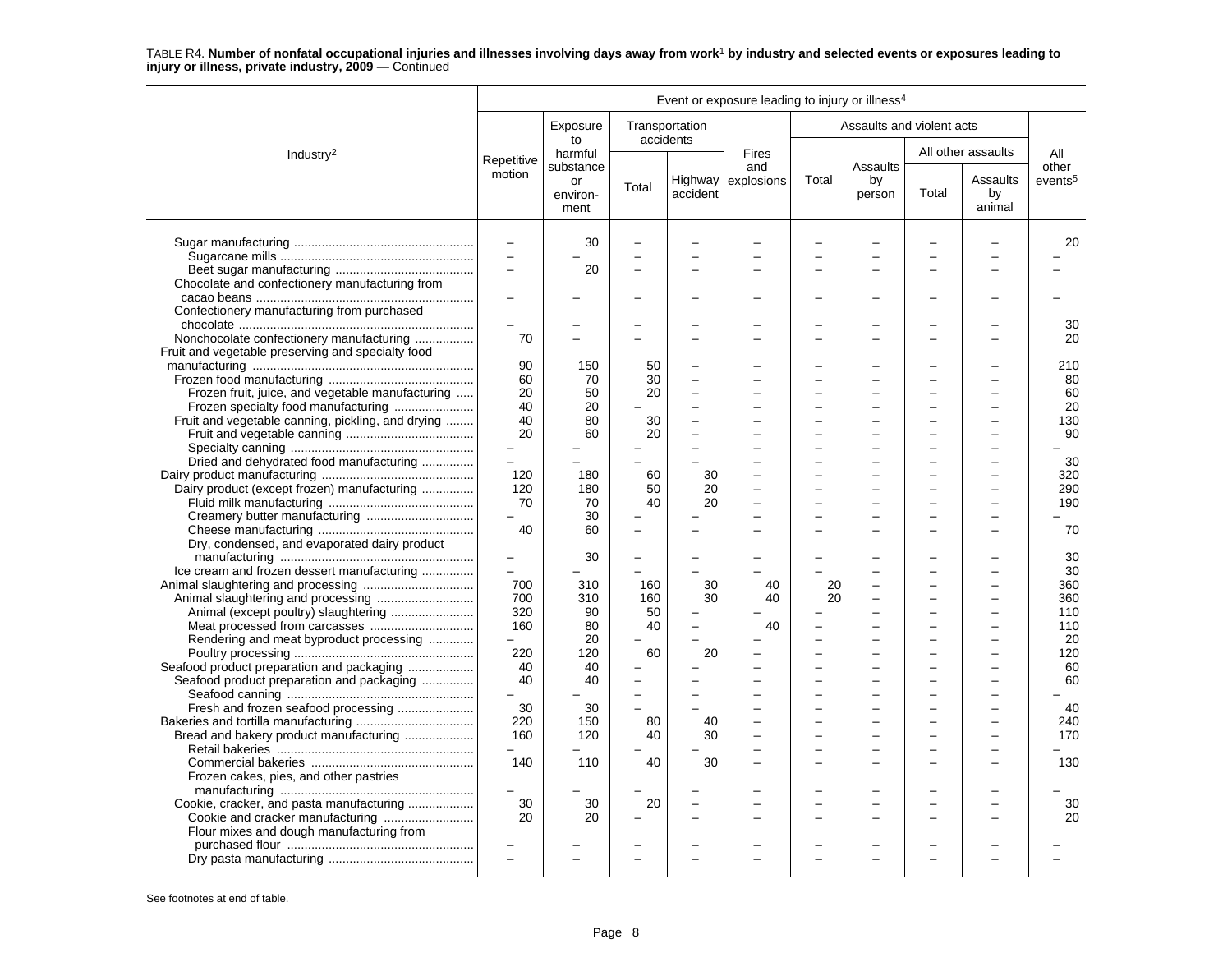|                                                                                                                                                                       | Event or exposure leading to injury or illness <sup>4</sup>           |                                                      |                                                 |                                                                        |                                                                                               |                                                  |                                                                                                          |                                      |                                                                                                                                                            |                                             |                                    |
|-----------------------------------------------------------------------------------------------------------------------------------------------------------------------|-----------------------------------------------------------------------|------------------------------------------------------|-------------------------------------------------|------------------------------------------------------------------------|-----------------------------------------------------------------------------------------------|--------------------------------------------------|----------------------------------------------------------------------------------------------------------|--------------------------------------|------------------------------------------------------------------------------------------------------------------------------------------------------------|---------------------------------------------|------------------------------------|
|                                                                                                                                                                       |                                                                       |                                                      |                                                 |                                                                        | Contact with objects                                                                          |                                                  |                                                                                                          |                                      |                                                                                                                                                            | Overexertion                                |                                    |
| Industry <sup>2</sup>                                                                                                                                                 | <b>NAICS</b><br>$code^3$                                              | Total<br>cases                                       | Total                                           | <b>Struck</b><br>by<br>object                                          | <b>Struck</b><br>against<br>object                                                            | Caught<br>in or com-<br>pressed<br>or<br>crushed | Fall<br>to<br>lower<br>level                                                                             | Fall<br>on<br>same<br>level          | Slips<br>or<br>trips<br>without<br>fall                                                                                                                    | Total                                       | In lifting                         |
| Roasted nuts and peanut butter manufacturing<br>Flavoring syrup and concentrate manufacturing<br>Mayonnaise, dressing, and other prepared sauce                       | 31183<br>3119<br>31191<br>311911<br>311919<br>31192<br>31193<br>31194 | 210<br>2,040<br>550<br>190<br>360<br>90<br>70<br>430 | 60<br>650<br>150<br>60<br>90<br>30<br>20<br>120 | 260<br>70<br>30<br>40<br>70                                            | 130<br>30<br>20<br>$\overline{a}$<br>$\overline{\phantom{0}}$                                 | 30<br>230<br>40<br>20<br>20<br>40                | 120<br>30<br>20<br>20                                                                                    | 350<br>80<br>20<br>60<br>20<br>80    | 70<br>30<br>20<br>20                                                                                                                                       | 20<br>360<br>90<br>30<br>60<br>20<br>100    | 220<br>60<br>30<br>30<br>70        |
| Spice and extract manufacturing<br>Perishable prepared food manufacturing<br>All other miscellaneous food manufacturing<br>Beverage and tobacco product manufacturing | 311941<br>311942<br>31199<br>311991<br>311999<br>312<br>3121          | 120<br>310<br>900<br>580<br>320<br>3,270<br>3,050    | 50<br>70<br>330<br>240<br>90<br>740<br>670      | 50<br>110<br>80<br>30<br>390<br>360                                    | $\overline{\phantom{0}}$<br>70<br>40<br>20<br>180<br>180                                      | 20<br>140<br>100<br>40<br>150<br>120             | 20<br>70<br>50<br>100<br>90                                                                              | 60<br>170<br>110<br>60<br>380<br>350 | $\overline{\phantom{0}}$<br>20<br>$\overline{\phantom{0}}$<br>110<br>110                                                                                   | 20<br>80<br>140<br>60<br>80<br>1,030<br>970 | 50<br>70<br>30<br>40<br>560<br>540 |
|                                                                                                                                                                       | 31211<br>312111<br>312113<br>31212<br>31213<br>31214                  | 2,190<br>1,790<br>180<br>240<br>490<br>120           | 430<br>370<br>60<br>140<br>40                   | 220<br>180<br>20<br>100<br>20                                          | 120<br>110<br>20<br>30                                                                        | 80<br>70<br>20                                   | 70<br>50<br>$\equiv$<br>-                                                                                | 180<br>150<br>50<br>90<br>20         | 60<br>60<br>$\overline{\phantom{0}}$<br>30<br>$\overline{\phantom{0}}$                                                                                     | 870<br>740<br>30<br>50<br>20                | 490<br>450<br>30                   |
|                                                                                                                                                                       | 3122<br>31222<br>312221<br>313<br>3131                                | 220<br>180<br>130<br>960<br>130                      | 70<br>60<br>30<br>410<br>40                     | 30<br>20<br>180<br>20                                                  | $\overline{\phantom{0}}$<br>$\overline{\phantom{0}}$<br>80<br>-                               | 30<br>20<br>140                                  | $\overline{\phantom{0}}$<br>40                                                                           | 30<br>30<br>20<br>110<br>20          | $\qquad \qquad -$<br>$\overline{\phantom{0}}$<br>$\rightarrow$<br>$\overline{\phantom{0}}$                                                                 | 50<br>40<br>30<br>150<br>30                 | 20<br>20<br>60                     |
| Narrow fabric mills and schiffli machine embroidery                                                                                                                   | 31311<br>313111<br>3132<br>31321<br>31322                             | 130<br>100<br>430<br>190<br>60                       | 40<br>40<br>180<br>60<br>30                     | 20<br>20<br>70<br>20                                                   | ÷<br>$\overline{\phantom{0}}$<br>$\overline{a}$<br>$\overline{a}$<br>$\overline{\phantom{0}}$ | 80<br>30<br>20                                   | $\overline{\phantom{0}}$<br>20<br>$\overline{\phantom{0}}$                                               | 20<br>50<br>30                       | $\overline{\phantom{0}}$<br>$\overline{\phantom{0}}$<br>$\overline{\phantom{a}}$<br>$\overline{\phantom{0}}$                                               | 30<br>60<br>30                              | 30                                 |
| Textile and fabric finishing and fabric coating mills                                                                                                                 | 313221<br>31323<br>31324<br>313249<br>3133<br>31331                   | 60<br>150<br>30<br>20<br>400<br>340                  | 30<br>80<br>20<br>190<br>170                    | 50<br>80<br>80                                                         | $\overline{\phantom{0}}$<br>$\overline{\phantom{0}}$<br>$\overline{a}$<br>60<br>60            | 20<br>30<br>50<br>30                             | $\overline{\phantom{0}}$<br>$\overline{\phantom{0}}$<br>$\equiv$<br>$\equiv$<br>$\overline{\phantom{0}}$ | 30<br>30                             | $\overline{\phantom{0}}$<br>$\overline{\phantom{0}}$<br>$\overline{a}$<br>$\overline{\phantom{a}}$<br>$\overline{\phantom{0}}$<br>$\overline{\phantom{0}}$ | 20<br>70<br>40                              | 20                                 |
| Textile and fabric finishing (except broadwoven                                                                                                                       | 313311<br>313312<br>31332<br>314<br>3141                              | 210<br>130<br>60<br>970<br>400                       | 140<br>20<br>30<br>330<br>120                   | 60<br>$\overline{\phantom{0}}$<br>$\overline{\phantom{0}}$<br>80<br>20 | 60<br>70                                                                                      | 20<br>160<br>70                                  | 60<br>20                                                                                                 | 20<br>90<br>50                       | $\sim$<br>$\overline{\phantom{0}}$<br>50<br>$\overline{\phantom{0}}$                                                                                       | 30<br>20<br>240<br>90                       | 20<br>120<br>70                    |
|                                                                                                                                                                       | 31411<br>31412                                                        | 150<br>250                                           | 60<br>60                                        | 20                                                                     |                                                                                               | 60                                               |                                                                                                          | 20<br>30                             | $\equiv$<br>$\overline{\phantom{a}}$                                                                                                                       | 20<br>70                                    | 60                                 |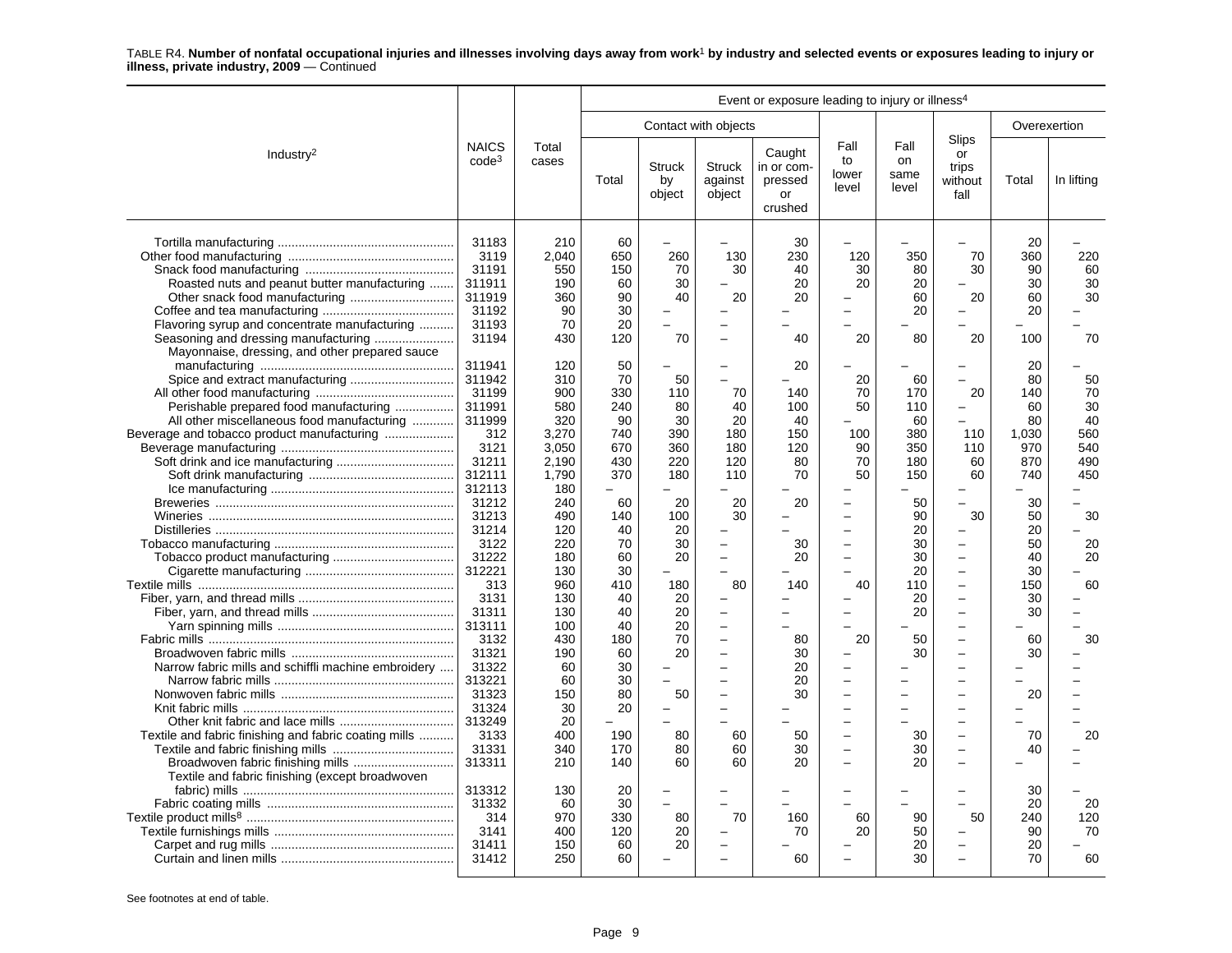|                                                                                                 |                                                   |                                     |                                        |                                | Event or exposure leading to injury or illness <sup>4</sup> |                          |                           |       |                          |                              |
|-------------------------------------------------------------------------------------------------|---------------------------------------------------|-------------------------------------|----------------------------------------|--------------------------------|-------------------------------------------------------------|--------------------------|---------------------------|-------|--------------------------|------------------------------|
|                                                                                                 |                                                   | Exposure<br>to                      |                                        | Transportation<br>accidents    |                                                             |                          | Assaults and violent acts |       |                          |                              |
| Industry <sup>2</sup>                                                                           | Repetitive                                        | harmful                             |                                        |                                | <b>Fires</b>                                                |                          |                           |       | All other assaults       | All                          |
|                                                                                                 | motion                                            | substance<br>or<br>environ-<br>ment | Total                                  | accident                       | and<br>Highway explosions                                   | Total                    | Assaults<br>by<br>person  | Total | Assaults<br>by<br>animal | other<br>events <sup>5</sup> |
| Roasted nuts and peanut butter manufacturing                                                    | 30<br>130<br>70<br>$\overline{\phantom{0}}$<br>70 | 170<br>40<br>20<br>20               | 20<br>60<br>30<br>÷                    | $\overline{a}$<br>÷<br>÷       |                                                             | $\equiv$                 | L.                        |       |                          | 40<br>130<br>50<br>40        |
| Flavoring syrup and concentrate manufacturing<br>Mayonnaise, dressing, and other prepared sauce | $\equiv$                                          | 20<br>60                            | L,                                     | L.                             |                                                             | L.                       |                           |       |                          | 20                           |
| Perishable prepared food manufacturing                                                          | $\sim$<br>40<br>30                                | 20<br>40<br>50<br>30                | 20<br>20                               | Ē,<br>$\overline{\phantom{0}}$ |                                                             |                          |                           |       |                          | 60<br>30                     |
| All other miscellaneous food manufacturing                                                      | 70<br>50                                          | 20<br>180<br>170                    | 250<br>240                             | 140<br>140                     |                                                             |                          |                           |       |                          | 30<br>420<br>380             |
|                                                                                                 | 40<br>40<br>$\overline{a}$                        | 50<br>40<br>70                      | 230<br>120<br>$\overline{\phantom{0}}$ | 140<br>50                      |                                                             |                          |                           |       |                          | 250<br>210                   |
|                                                                                                 | $\sim$<br>20                                      | 50                                  | $\overline{a}$                         | ÷                              |                                                             | L                        |                           |       |                          | 100<br>20<br>40              |
|                                                                                                 | 20<br>20<br>60                                    | 60                                  | 20                                     | Ē,                             |                                                             | $\overline{ }$           |                           |       |                          | 30<br>30<br>90               |
|                                                                                                 | $\overline{a}$                                    |                                     |                                        | ÷                              |                                                             | $\overline{\phantom{0}}$ |                           |       |                          | 20<br>20                     |
| Narrow fabric mills and schiffli machine embroidery                                             | 40<br>30<br>$\equiv$                              | 20                                  | 20                                     |                                |                                                             |                          |                           |       |                          | 30<br>20                     |
| Textile and fabric finishing and fabric coating mills                                           | 20                                                | 40                                  |                                        | ÷                              |                                                             |                          |                           |       |                          | 40                           |
| Textile and fabric finishing (except broadwoven                                                 | 20<br>20                                          | 40<br>30                            |                                        |                                |                                                             |                          |                           |       |                          | 40<br>30                     |
|                                                                                                 | $\equiv$<br>60<br>30                              | 20                                  | 50<br>50                               | 40<br>40                       |                                                             |                          |                           |       |                          | 60<br>20                     |
|                                                                                                 | 20                                                |                                     |                                        |                                |                                                             |                          |                           |       |                          |                              |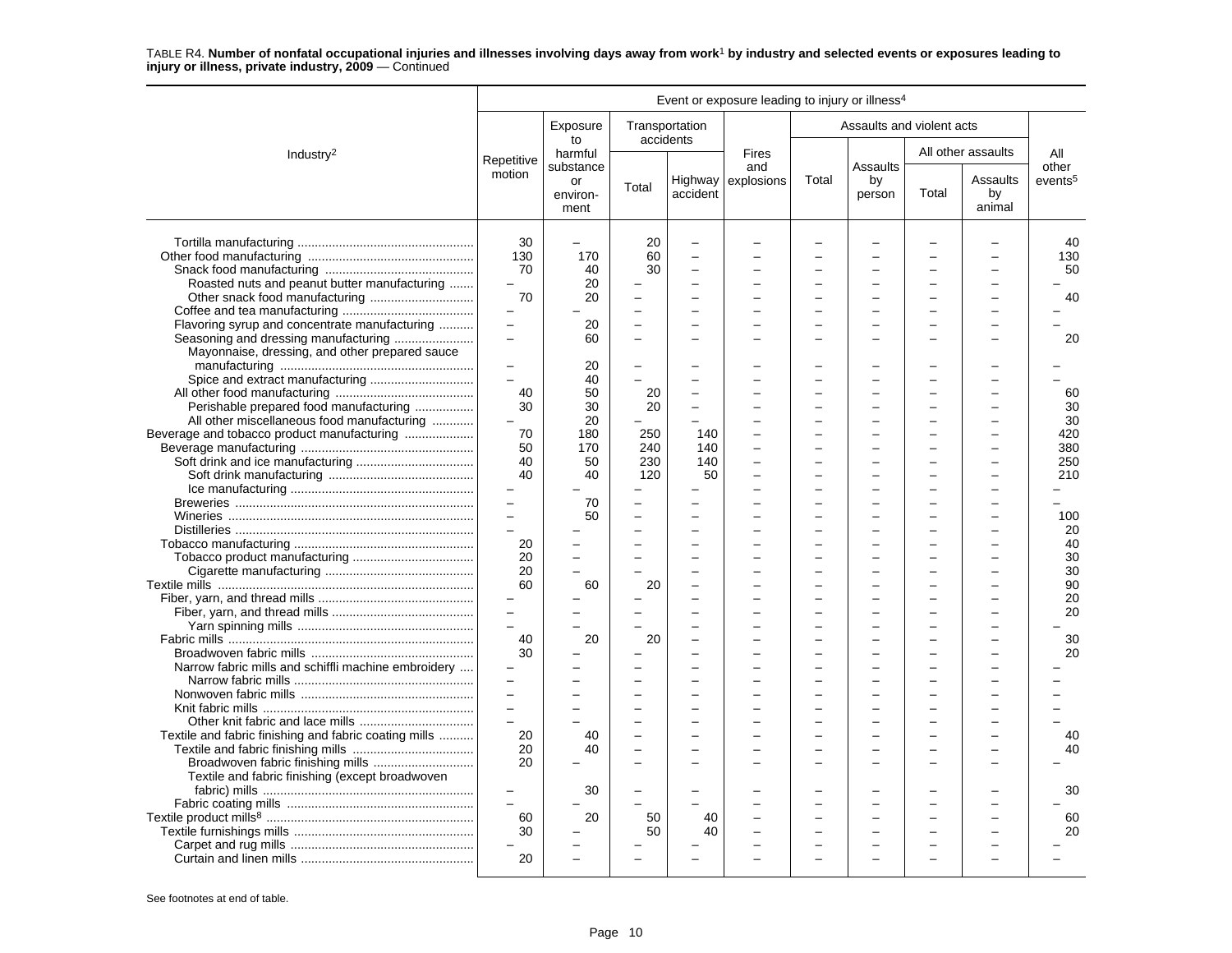|                                                                                                                                                                                                                                                                                                                                                                                                                                                                                                                                                                                                                                                                                                                     | Event or exposure leading to injury or illness <sup>4</sup>                                                                                                                                                                                                                |                                                                                                                                                                                           |                                                                                             |                                                    |                                       |                                                                       |                                  |                                                           |                                                                                                                                                                                                                                                                  |                                                                                                       |                                                                 |
|---------------------------------------------------------------------------------------------------------------------------------------------------------------------------------------------------------------------------------------------------------------------------------------------------------------------------------------------------------------------------------------------------------------------------------------------------------------------------------------------------------------------------------------------------------------------------------------------------------------------------------------------------------------------------------------------------------------------|----------------------------------------------------------------------------------------------------------------------------------------------------------------------------------------------------------------------------------------------------------------------------|-------------------------------------------------------------------------------------------------------------------------------------------------------------------------------------------|---------------------------------------------------------------------------------------------|----------------------------------------------------|---------------------------------------|-----------------------------------------------------------------------|----------------------------------|-----------------------------------------------------------|------------------------------------------------------------------------------------------------------------------------------------------------------------------------------------------------------------------------------------------------------------------|-------------------------------------------------------------------------------------------------------|-----------------------------------------------------------------|
|                                                                                                                                                                                                                                                                                                                                                                                                                                                                                                                                                                                                                                                                                                                     |                                                                                                                                                                                                                                                                            |                                                                                                                                                                                           |                                                                                             |                                                    | Contact with objects                  |                                                                       |                                  |                                                           |                                                                                                                                                                                                                                                                  | Overexertion                                                                                          |                                                                 |
| Industry <sup>2</sup>                                                                                                                                                                                                                                                                                                                                                                                                                                                                                                                                                                                                                                                                                               | <b>NAICS</b><br>$code^3$                                                                                                                                                                                                                                                   | Total<br>cases                                                                                                                                                                            | Total                                                                                       | <b>Struck</b><br>by<br>object                      | Struck<br>against<br>object           | Caught<br>in or com-<br>pressed<br>or<br>crushed                      | Fall<br>to<br>lower<br>level     | Fall<br>on<br>same<br>level                               | Slips<br>or<br>trips<br>without<br>fall                                                                                                                                                                                                                          | Total                                                                                                 | In lifting                                                      |
| All other miscellaneous textile product mills <sup>8</sup><br>Underwear and nightwear knitting mills<br>Men's and boys' cut and sew apparel contractors <sup>8</sup> .<br>Men's and boys' cut and sew apparel manufacturing.<br>Men's and boys' cut and sew work clothing<br>Men's and boys' cut and sew other outerwear<br>Women's and girls' cut and sew apparel<br>Women's and girls' cut and sew lingerie,<br>loungewear, and nightwear manufacturing<br>Women's and girls' cut and sew other outerwear<br>Other cut and sew apparel manufacturing<br>All other cut and sew apparel manufacturing<br>Apparel accessories and other apparel manufacturing<br>Apparel accessories and other apparel manufacturing | 314121<br>314129<br>3149<br>31491<br>314911<br>314912<br>31499<br>314992<br>314999<br>315<br>3151<br>31511<br>315119<br>31519<br>315191<br>315192<br>3152<br>31521<br>315211<br>31522<br>315225<br>315228<br>31523<br>315231<br>315239<br>31529<br>315299<br>3159<br>31599 | 130<br>120<br>570<br>200<br>20<br>180<br>370<br>30<br>260<br>770<br>100<br>60<br>60<br>40<br>20<br>20<br>520<br>50<br>50<br>240<br>20<br>20<br>80<br>30<br>30<br>150<br>110<br>150<br>150 | 50<br>220<br>60<br>50<br>150<br>20<br>100<br>180<br>L.<br>120<br>60<br>50<br>20<br>50<br>50 | 60<br>20<br>20<br>40<br>L.<br>60<br>50<br>30<br>L, | 60<br>20<br>20<br>40<br>40<br>20<br>- | 40<br>90<br>30<br>20<br>60<br>50<br>100<br>60<br>20<br>40<br>30<br>30 | 40<br>30<br>30<br>60<br>40<br>30 | 20<br>40<br>20<br>20<br>110<br>90<br>50<br>20<br>20<br>20 | $\overline{a}$<br>40<br>$\overline{\phantom{0}}$<br>$\overline{a}$<br>÷<br>30<br>-<br>$\overline{a}$<br>20<br>L.<br>÷<br>Ē,<br>-<br>$\overline{a}$<br>$\overline{\phantom{0}}$<br>$\overline{a}$<br>$\overline{a}$<br>$\overline{a}$<br>$\overline{\phantom{0}}$ | 50<br>20<br>160<br>60<br>60<br>90<br>80<br>180<br>20<br>140<br>20<br>20<br>80<br>30<br>30<br>20<br>20 | 50<br>20<br>20<br>30<br>20<br>120<br>20<br>90<br>20<br>20<br>40 |
| Other apparel accessories and other apparel<br>Rubber and plastics footwear manufacturing<br>Other leather and allied product manufacturing<br>Other leather and allied product manufacturing                                                                                                                                                                                                                                                                                                                                                                                                                                                                                                                       | 315991<br>315999<br>316<br>3161<br>316211<br>316219<br>3169<br>31699                                                                                                                                                                                                       | 70<br>70<br>260<br>80<br>30<br>40<br>40<br>40                                                                                                                                             | 40<br>60<br>20                                                                              | 20<br>÷                                            |                                       | 20<br>30                                                              | 20                               | 20                                                        | $\overline{\phantom{0}}$<br>$\overline{\phantom{0}}$<br>$\overline{\phantom{0}}$<br>$\overline{\phantom{0}}$                                                                                                                                                     | 60<br>30                                                                                              | 20                                                              |
|                                                                                                                                                                                                                                                                                                                                                                                                                                                                                                                                                                                                                                                                                                                     | 321<br>3211<br>32111                                                                                                                                                                                                                                                       | 6,810<br>2,210<br>2,210                                                                                                                                                                   | 3,300<br>1,190<br>1,190                                                                     | 1,490<br>550<br>550                                | 540<br>120<br>120                     | 1,130<br>490<br>490                                                   | 390<br>140<br>140                | 510<br>180<br>180                                         | 90<br>40<br>40                                                                                                                                                                                                                                                   | 1,360<br>300<br>300                                                                                   | 760<br>100<br>100                                               |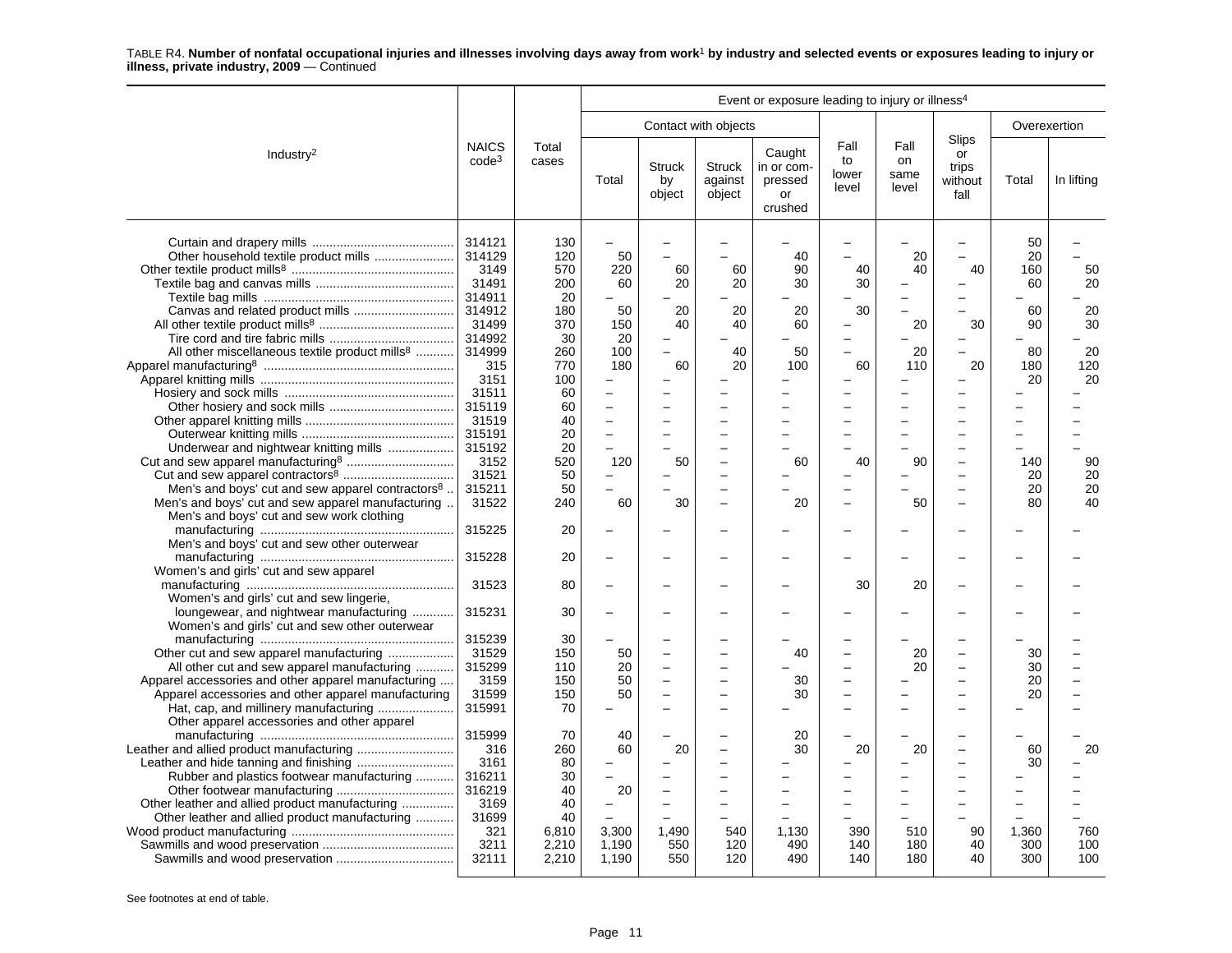|                                                              |                          |                        |                          |                             | Event or exposure leading to injury or illness <sup>4</sup> |          |                           |       |                          |                     |
|--------------------------------------------------------------|--------------------------|------------------------|--------------------------|-----------------------------|-------------------------------------------------------------|----------|---------------------------|-------|--------------------------|---------------------|
|                                                              |                          | Exposure<br>to         |                          | Transportation<br>accidents |                                                             |          | Assaults and violent acts |       |                          |                     |
| Industry <sup>2</sup>                                        | Repetitive               | harmful<br>substance   |                          |                             | <b>Fires</b><br>and                                         |          | Assaults                  |       | All other assaults       | All<br>other        |
|                                                              | motion                   | or<br>environ-<br>ment | Total                    | accident                    | Highway $\vert$ explosions                                  | Total    | by<br>person              | Total | Assaults<br>by<br>animal | events <sup>5</sup> |
|                                                              | $\overline{\phantom{0}}$ |                        |                          |                             |                                                             |          |                           |       |                          |                     |
| Other household textile product mills                        | 20                       |                        |                          |                             |                                                             |          |                           |       |                          |                     |
|                                                              | 30                       |                        |                          |                             |                                                             |          |                           |       |                          | 40                  |
|                                                              |                          |                        |                          |                             |                                                             |          |                           |       |                          |                     |
|                                                              |                          |                        |                          |                             |                                                             |          |                           |       |                          |                     |
|                                                              | $\overline{a}$           |                        | ÷                        | $\sim$                      |                                                             | $\equiv$ | $\overline{\phantom{a}}$  |       |                          |                     |
|                                                              | 20                       |                        |                          |                             |                                                             |          |                           |       |                          | 30                  |
|                                                              | $\equiv$                 |                        |                          |                             |                                                             |          |                           |       |                          |                     |
| All other miscellaneous textile product mills <sup>8</sup>   | $\overline{a}$           |                        |                          |                             |                                                             |          |                           |       |                          | 20                  |
|                                                              | 110                      | 30                     | L,                       |                             |                                                             |          |                           |       |                          | 60                  |
|                                                              | 20                       |                        |                          |                             |                                                             |          |                           |       |                          |                     |
|                                                              |                          |                        |                          |                             |                                                             |          |                           |       |                          |                     |
|                                                              | $\overline{a}$           |                        |                          |                             |                                                             |          |                           |       |                          |                     |
|                                                              | $\overline{a}$           |                        |                          |                             |                                                             |          |                           |       |                          |                     |
|                                                              | $\equiv$                 |                        |                          | ÷                           |                                                             |          |                           |       |                          |                     |
| Underwear and nightwear knitting mills                       | $\equiv$                 |                        |                          |                             |                                                             |          |                           |       |                          |                     |
|                                                              | 30                       | 30                     |                          |                             |                                                             |          |                           |       |                          | 50                  |
|                                                              |                          |                        |                          |                             |                                                             |          |                           |       |                          |                     |
| Men's and boys' cut and sew apparel contractors <sup>8</sup> |                          |                        |                          |                             |                                                             |          |                           |       |                          |                     |
| Men's and boys' cut and sew apparel manufacturing            | $\overline{\phantom{0}}$ |                        |                          |                             |                                                             |          |                           |       |                          | 20                  |
| Men's and boys' cut and sew work clothing                    |                          |                        |                          |                             |                                                             |          |                           |       |                          |                     |
|                                                              |                          |                        |                          |                             |                                                             |          |                           |       |                          |                     |
| Men's and boys' cut and sew other outerwear                  |                          |                        |                          |                             |                                                             |          |                           |       |                          |                     |
|                                                              | $\overline{\phantom{0}}$ |                        |                          |                             |                                                             |          |                           |       |                          |                     |
| Women's and girls' cut and sew apparel                       |                          |                        |                          |                             |                                                             |          |                           |       |                          |                     |
|                                                              |                          |                        |                          |                             |                                                             |          |                           |       |                          |                     |
| Women's and girls' cut and sew lingerie,                     |                          |                        |                          |                             |                                                             |          |                           |       |                          |                     |
| loungewear, and nightwear manufacturing                      |                          |                        |                          |                             |                                                             |          |                           |       |                          |                     |
| Women's and girls' cut and sew other outerwear               |                          |                        |                          |                             |                                                             |          |                           |       |                          |                     |
|                                                              | $\overline{\phantom{0}}$ |                        |                          |                             |                                                             |          |                           |       |                          |                     |
| Other cut and sew apparel manufacturing                      | $\overline{a}$           | 20                     |                          |                             |                                                             |          |                           |       |                          |                     |
| All other cut and sew apparel manufacturing                  |                          | 20                     |                          |                             |                                                             |          |                           |       |                          |                     |
| Apparel accessories and other apparel manufacturing          | 70                       |                        |                          |                             |                                                             |          |                           |       |                          |                     |
| Apparel accessories and other apparel manufacturing          | 70                       |                        |                          |                             |                                                             |          |                           |       |                          |                     |
| Hat, cap, and millinery manufacturing                        | 40                       |                        |                          |                             |                                                             |          |                           |       |                          |                     |
| Other apparel accessories and other apparel                  |                          |                        |                          |                             |                                                             |          |                           |       |                          |                     |
|                                                              | 20                       |                        |                          |                             |                                                             |          |                           |       |                          |                     |
|                                                              | 40                       |                        |                          |                             |                                                             |          |                           |       |                          | 60                  |
|                                                              | $\overline{\phantom{0}}$ |                        |                          |                             |                                                             |          |                           |       |                          | 20                  |
| Rubber and plastics footwear manufacturing                   |                          |                        |                          |                             |                                                             |          |                           |       |                          |                     |
|                                                              |                          |                        | $\overline{\phantom{0}}$ |                             |                                                             |          |                           |       |                          |                     |
| Other leather and allied product manufacturing               | 20                       |                        |                          |                             |                                                             |          |                           |       |                          |                     |
| Other leather and allied product manufacturing               | 20                       |                        | ÷                        |                             |                                                             |          |                           |       |                          |                     |
|                                                              | 180                      | 140                    | 150                      | 100                         | 20                                                          | 20       |                           |       |                          | 640                 |
|                                                              | 20                       | 70<br>70               | 60                       | 50<br>50                    |                                                             |          |                           |       |                          | 200                 |
|                                                              | 20                       |                        | 60                       |                             |                                                             |          |                           |       |                          | 200                 |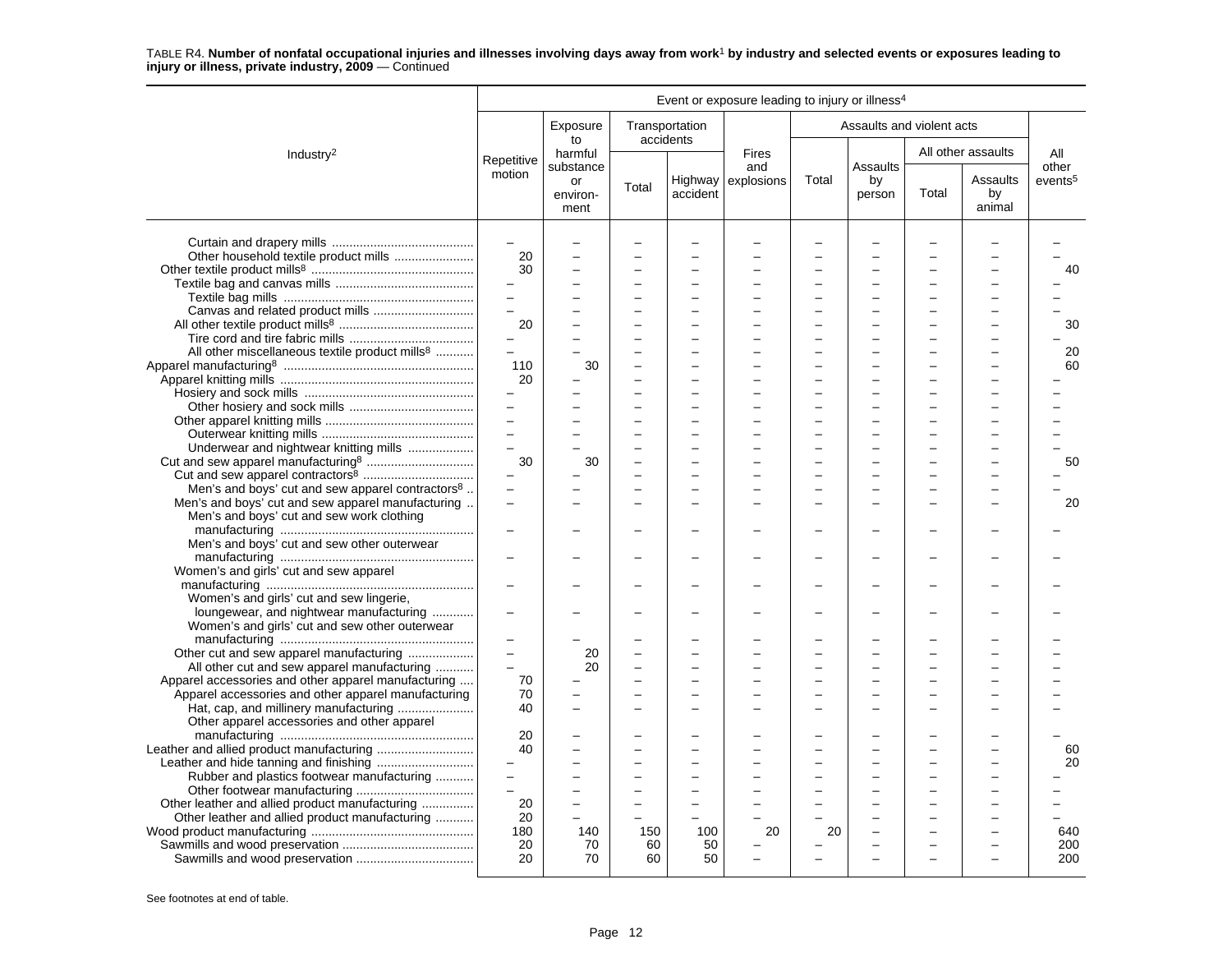|                                                                                              |                          |                |             |                               |                                    | Event or exposure leading to injury or illness <sup>4</sup> |                              |                             |                                         |              |            |
|----------------------------------------------------------------------------------------------|--------------------------|----------------|-------------|-------------------------------|------------------------------------|-------------------------------------------------------------|------------------------------|-----------------------------|-----------------------------------------|--------------|------------|
|                                                                                              |                          |                |             |                               | Contact with objects               |                                                             |                              |                             |                                         | Overexertion |            |
| Industry <sup>2</sup>                                                                        | <b>NAICS</b><br>$code^3$ | Total<br>cases | Total       | <b>Struck</b><br>by<br>object | <b>Struck</b><br>against<br>object | Caught<br>in or com-<br>pressed<br>or<br>crushed            | Fall<br>to<br>lower<br>level | Fall<br>on<br>same<br>level | Slips<br>or<br>trips<br>without<br>fall | Total        | In lifting |
|                                                                                              | 321113<br>321114         | 1.980<br>230   | 1.110<br>90 | 510<br>50                     | 90<br>30                           | 480                                                         | 110<br>20                    | 170                         | 30<br>Ē,                                | 260<br>40    | 90         |
| Veneer, plywood, and engineered wood product<br>Veneer, plywood, and engineered wood product | 3212                     | 920            | 390         | 130                           | 100                                | 110                                                         | 40                           | 60                          | $\overline{\phantom{0}}$                | 180          | 90         |
|                                                                                              | 32121                    | 920            | 390         | 130                           | 100                                | 110                                                         | 40                           | 60                          | $\overline{\phantom{0}}$                | 180          | 90         |
| Hardwood veneer and plywood manufacturing                                                    | 321211                   | 180            | 70          | 30                            | $\overline{\phantom{0}}$           | 40                                                          |                              | 20                          | Ĭ.                                      | 40           |            |
| Softwood veneer and plywood manufacturing<br>Engineered wood member (except truss)           | 321212                   | 130            | 50          | 30                            | $\equiv$                           |                                                             |                              |                             | $\overline{a}$                          | 20           |            |
|                                                                                              | 321213                   | 20             |             |                               |                                    |                                                             |                              |                             | -                                       |              |            |
|                                                                                              | 321214                   | 410            | 180         | 60                            | 40                                 | 40                                                          | 30                           | 20                          | $\overline{\phantom{0}}$                | 60           | 40         |
| Reconstituted wood product manufacturing                                                     | 321219                   | 170            | 80          | 20                            | 40                                 | 20                                                          |                              |                             | L.                                      | 50           | 30         |
|                                                                                              | 3219                     | 3,690          | 1,720       | 810                           | 320                                | 520                                                         | 210                          | 270                         | 30                                      | 880          | 570        |
|                                                                                              | 32191                    | 1,630          | 640         | 270                           | 130                                | 220                                                         | 70                           | 120                         | 20                                      | 400          | 220        |
| Wood window and door manufacturing                                                           | 321911                   | 870            | 290         | 150                           | 40                                 | 90                                                          |                              | 90                          | -                                       | 210          | 80         |
| Cut stock, resawing lumber, and planing                                                      | 321912                   | 150            | 80          | 20                            | 20                                 | 40                                                          |                              |                             | $\overline{a}$                          | 20           |            |
|                                                                                              | 321918                   | 600            | 270         | 100                           | 70                                 | 90                                                          | 60                           | 20                          | $\overline{\phantom{0}}$                | 160          | 130        |
| Wood container and pallet manufacturing                                                      | 32192                    | 960            | 630         | 260                           | 110                                | 230                                                         | 20                           | 80                          | $\overline{\phantom{0}}$                | 200          | 130        |
|                                                                                              | 32199                    | 1,100          | 450         | 280                           | 80                                 | 70                                                          | 130                          | 70                          | 20                                      | 280          | 220        |
| Manufactured home (mobile home) manufacturing                                                | 321991                   | 260            | 90          | 40                            | 20                                 | 20                                                          | 30                           | 30                          | $\overline{\phantom{0}}$                | 50           | 30         |
| Prefabricated wood building manufacturing<br>All other miscellaneous wood product            | 321992                   | 340            | 110         | 50                            | 40                                 | 20                                                          | 90                           | 30                          | $\overline{\phantom{0}}$                | 70           | 60         |
|                                                                                              | 321999                   | 490            | 240         | 190                           | 20                                 | 30                                                          |                              |                             |                                         | 160          | 130        |
|                                                                                              | 322                      | 4,000          | 1,460       | 410                           | 330                                | 660                                                         | 140                          | 450                         | 80                                      | 950          | 340        |
|                                                                                              | 3221                     | 1,130          | 360         | 110                           | 70                                 | 150                                                         | 60                           | 190                         | 40                                      | 240          | 60         |
|                                                                                              | 32211                    | 50             | 20          | $\overline{a}$                |                                    |                                                             |                              | 20                          | Ē,                                      |              |            |
|                                                                                              | 32212                    | 820            | 260         | 70                            | 60                                 | 120                                                         | 40                           | 130                         | 30                                      | 190          | 40         |
|                                                                                              | 322121                   | 690            | 220         | 60                            | 40                                 | 110                                                         | 20                           | 100                         | 20                                      | 170          | 40         |
|                                                                                              | 322122                   | 120            | 30          | $\overline{\phantom{0}}$      | 20                                 |                                                             | 20                           | 40                          | ÷                                       | 20           |            |
|                                                                                              | 32213                    | 260            | 90          | 30                            | 20                                 | 30                                                          | 20                           | 40                          |                                         | 50           | 20         |
| Converted paper product manufacturing                                                        | 3222                     | 2,880          | 1,100       | 290                           | 250                                | 510                                                         | 80                           | 250                         | 40                                      | 710          | 280        |
|                                                                                              | 32221                    | 1,340          | 500         | 120                           | 120                                | 250                                                         | 50                           | 130                         | 30                                      | 340          | 110        |
| Corrugated and solid fiber box manufacturing                                                 | 322211                   | 850            | 330         | 90                            | 90                                 | 140                                                         | 30                           | 90                          | Ē,                                      | 230          | 70         |
| Folding paperboard box manufacturing                                                         | 322212                   | 290            | 70          | $\overline{\phantom{0}}$      | $\overline{\phantom{0}}$           | 50                                                          |                              | 30                          | $\overline{\phantom{0}}$                | 70           | 20         |
| Setup paperboard box manufacturing                                                           | 322213                   | 30             |             | $\overline{\phantom{0}}$      | -                                  |                                                             |                              |                             | $\overline{\phantom{0}}$                |              |            |
| Fiber can, tube, drum, and similar products                                                  |                          |                |             |                               |                                    |                                                             |                              |                             |                                         |              |            |
|                                                                                              | 322214                   | 40             | 20          |                               |                                    | 20                                                          |                              |                             | $\overline{\phantom{0}}$                |              |            |
| Paper bag and coated and treated paper                                                       |                          |                |             |                               |                                    |                                                             |                              |                             |                                         |              |            |
| Coated and laminated packaging paper                                                         | 32222                    | 790            | 360         | 90                            | 90                                 | 170                                                         | 20                           | 50                          | $\overline{\phantom{0}}$                | 180          | 100        |
|                                                                                              | 322221                   | 110            | 60          | 20                            |                                    | 20                                                          |                              |                             | L.                                      |              |            |
| Coated and laminated paper manufacturing                                                     | 322222                   | 430            | 170         | 30                            | 60                                 | 80                                                          |                              | 20                          |                                         | 140          | 100        |
| Coated paper bag and pouch manufacturing                                                     | 322223                   | 60             | 20          |                               |                                    |                                                             |                              |                             | $\overline{\phantom{0}}$                |              |            |
| Uncoated paper and multiwall bag manufacturing                                               | 322224                   | 130            | 80          | 20                            | 20                                 | 40                                                          |                              |                             |                                         | 20           |            |
| Laminated aluminum foil manufacturing for flexible                                           |                          |                |             |                               |                                    |                                                             |                              |                             |                                         |              |            |
|                                                                                              | 322225                   | 40             | 20          |                               |                                    |                                                             |                              |                             |                                         |              |            |
|                                                                                              |                          |                |             |                               |                                    |                                                             |                              |                             |                                         |              |            |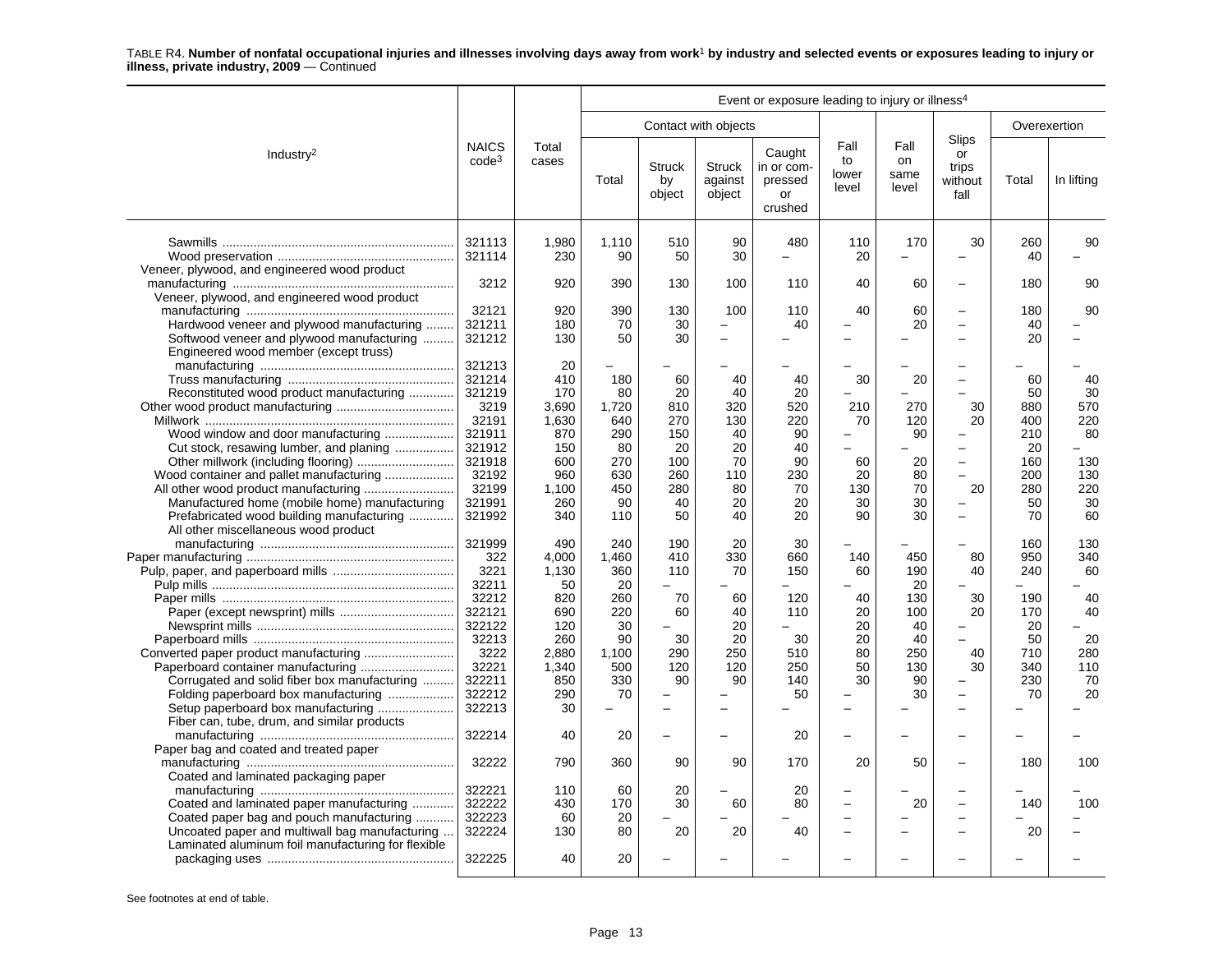|                                                                                                      |                                 |                        |          |                                                      | Event or exposure leading to injury or illness <sup>4</sup> |        |                                                      |       |                          |                     |
|------------------------------------------------------------------------------------------------------|---------------------------------|------------------------|----------|------------------------------------------------------|-------------------------------------------------------------|--------|------------------------------------------------------|-------|--------------------------|---------------------|
|                                                                                                      |                                 | Exposure<br>to         |          | Transportation<br>accidents                          |                                                             |        | Assaults and violent acts                            |       |                          |                     |
| Industry <sup>2</sup>                                                                                | Repetitive                      | harmful<br>substance   |          |                                                      | <b>Fires</b><br>and                                         |        | <b>Assaults</b>                                      |       | All other assaults       | All<br>other        |
|                                                                                                      | motion                          | or<br>environ-<br>ment | Total    | accident                                             | Highway explosions                                          | Total  | by<br>person                                         | Total | Assaults<br>by<br>animal | events <sup>5</sup> |
|                                                                                                      | 20<br>$\equiv$                  | 60                     | 60       | 40                                                   |                                                             |        |                                                      |       |                          | 170<br>30           |
| Veneer, plywood, and engineered wood product                                                         | 40                              | 40                     | 40       |                                                      |                                                             |        |                                                      |       |                          | 110                 |
| Veneer, plywood, and engineered wood product                                                         | 40                              | 40                     | 40       |                                                      |                                                             |        |                                                      |       |                          | 110                 |
| Hardwood veneer and plywood manufacturing<br>Softwood veneer and plywood manufacturing               |                                 | 20                     |          | $\overline{a}$                                       |                                                             | -      |                                                      |       |                          | 20                  |
| Engineered wood member (except truss)                                                                | $\frac{1}{2}$                   |                        |          |                                                      |                                                             |        |                                                      |       |                          |                     |
|                                                                                                      | $\equiv$                        |                        | 30       |                                                      |                                                             |        |                                                      |       |                          | 70                  |
| Reconstituted wood product manufacturing                                                             | $\overline{\phantom{0}}$<br>120 | 30                     | 60       | 30                                                   |                                                             |        |                                                      |       |                          | 330                 |
| Wood window and door manufacturing                                                                   | 60<br>40                        | 20                     | 20       |                                                      |                                                             |        |                                                      |       |                          | 250<br>200          |
| Cut stock, resawing lumber, and planing                                                              | $\overline{a}$<br>20            | 20                     |          | $\overline{\phantom{0}}$                             |                                                             | ÷      | L                                                    |       |                          | 20<br>30            |
| Wood container and pallet manufacturing                                                              | 60                              |                        | 30       | 20                                                   |                                                             | ÷      |                                                      |       |                          | 20<br>60            |
| Manufactured home (mobile home) manufacturing                                                        |                                 |                        |          |                                                      |                                                             |        |                                                      |       |                          | 30                  |
| Prefabricated wood building manufacturing<br>All other miscellaneous wood product                    | 20                              |                        |          |                                                      |                                                             |        |                                                      |       |                          | 30                  |
|                                                                                                      | 20<br>270                       | 140                    | 90       | 30                                                   |                                                             |        |                                                      |       |                          | 410                 |
|                                                                                                      | 30                              | 60                     | 30       | $\overline{\phantom{0}}$                             |                                                             |        |                                                      |       |                          | 110                 |
|                                                                                                      | $\equiv$                        | 50<br>40               | 20<br>20 |                                                      |                                                             |        |                                                      |       |                          | 90<br>80            |
|                                                                                                      | $\equiv$<br>$\equiv$            |                        |          | ÷<br>$\overline{\phantom{0}}$                        |                                                             | L      | L                                                    |       | ÷                        | 20                  |
| Converted paper product manufacturing                                                                | 240                             | 80                     | 70       | 30                                                   |                                                             |        |                                                      |       |                          | 290                 |
| Paperboard container manufacturing<br>Corrugated and solid fiber box manufacturing                   | 100<br>70                       | 30                     | 50<br>30 | 20                                                   |                                                             |        |                                                      |       |                          | 110<br>40           |
| Folding paperboard box manufacturing<br>Setup paperboard box manufacturing                           | 20                              | $\equiv$               | 20       | $\overline{\phantom{0}}$<br>$\overline{\phantom{0}}$ |                                                             | ÷<br>÷ | $\overline{\phantom{0}}$<br>$\overline{\phantom{a}}$ |       | $\overline{\phantom{a}}$ | 60                  |
| Fiber can, tube, drum, and similar products                                                          | $\overline{a}$                  |                        |          |                                                      |                                                             |        |                                                      |       |                          |                     |
| Paper bag and coated and treated paper                                                               | 30                              | 40                     |          |                                                      |                                                             |        |                                                      |       |                          | 80                  |
| Coated and laminated packaging paper                                                                 |                                 |                        |          |                                                      |                                                             |        |                                                      |       |                          | 30                  |
| Coated and laminated paper manufacturing<br>Coated paper bag and pouch manufacturing                 | 20                              | 20                     |          | $\overline{\phantom{0}}$                             |                                                             |        |                                                      |       |                          | 40                  |
| Uncoated paper and multiwall bag manufacturing<br>Laminated aluminum foil manufacturing for flexible | $\overline{\phantom{0}}$        |                        |          | $\equiv$                                             |                                                             |        |                                                      |       |                          |                     |
|                                                                                                      |                                 |                        |          |                                                      |                                                             |        |                                                      |       |                          |                     |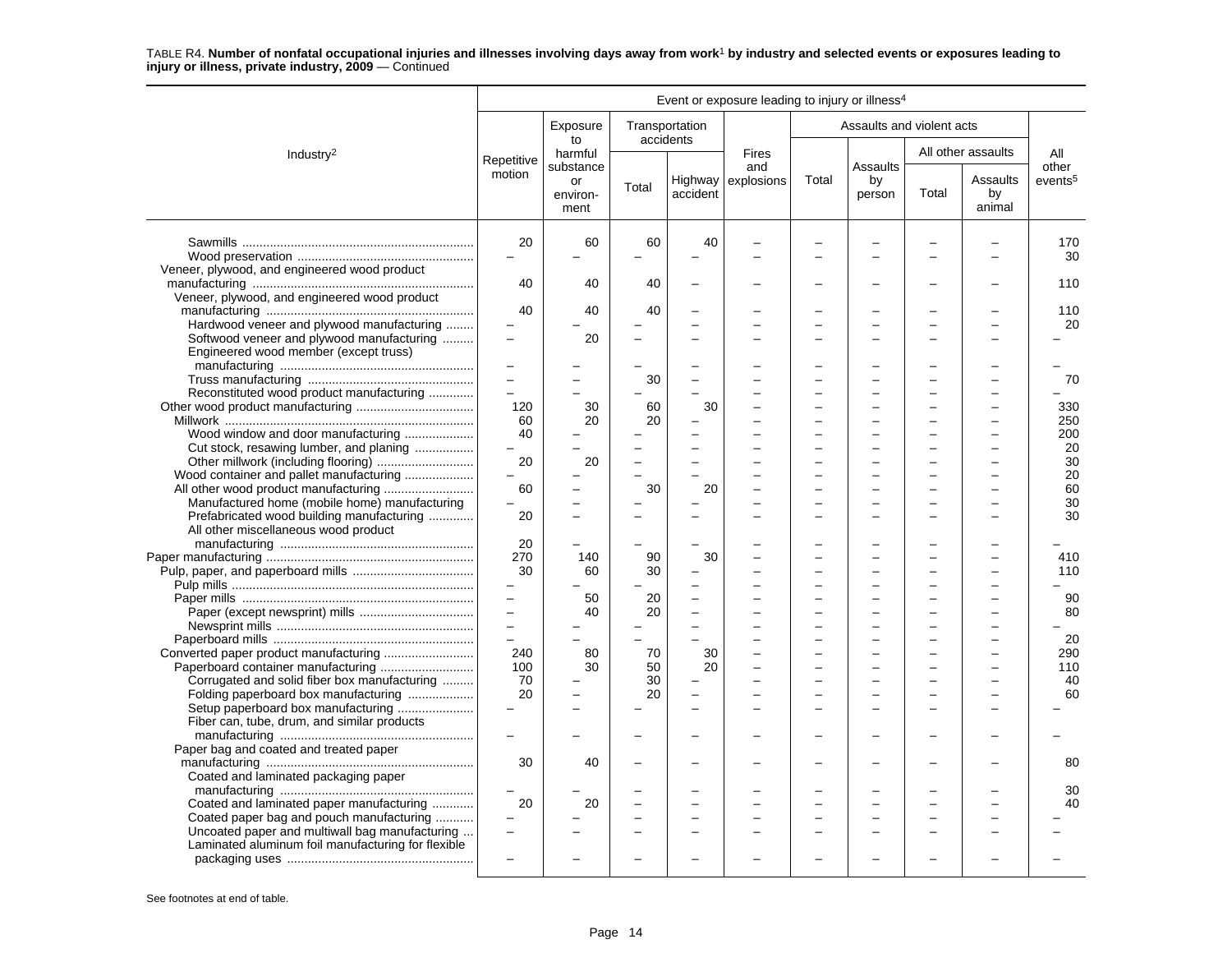|                                                                                                                                             | Event or exposure leading to injury or illness <sup>4</sup> |                                |                                          |                        |                                                                        |                                                  |                                                      |                             |                                                                                                              |                      |                   |
|---------------------------------------------------------------------------------------------------------------------------------------------|-------------------------------------------------------------|--------------------------------|------------------------------------------|------------------------|------------------------------------------------------------------------|--------------------------------------------------|------------------------------------------------------|-----------------------------|--------------------------------------------------------------------------------------------------------------|----------------------|-------------------|
|                                                                                                                                             |                                                             |                                |                                          |                        | Contact with objects                                                   |                                                  |                                                      |                             |                                                                                                              |                      | Overexertion      |
| Industry <sup>2</sup>                                                                                                                       | <b>NAICS</b><br>$code^3$                                    | Total<br>cases                 | Total                                    | Struck<br>by<br>object | <b>Struck</b><br>against<br>object                                     | Caught<br>in or com-<br>pressed<br>or<br>crushed | Fall<br>to<br>lower<br>level                         | Fall<br>on<br>same<br>level | Slips<br>or<br>trips<br>without<br>fall                                                                      | Total                | In lifting        |
| Die-cut paper and paperboard office supplies                                                                                                | 32223                                                       | 380                            | 130                                      | 40                     | $\overline{\phantom{0}}$                                               | 60                                               |                                                      | 20                          |                                                                                                              | 100                  | 50                |
| Stationery, tablet, and related product                                                                                                     | 322231<br>322232                                            | 110<br>210                     | 50<br>70                                 | 30                     | $\overline{\phantom{0}}$<br>$\overline{\phantom{0}}$                   | 20<br>40                                         |                                                      |                             |                                                                                                              | 40<br>40             | 20<br>20          |
| Other converted paper product manufacturing<br>Sanitary paper product manufacturing<br>All other converted paper product manufacturing      | 322233<br>32229<br>322291<br>322299                         | 70<br>370<br>220<br>150        | 120<br>80<br>40                          | 40<br>30<br>20         | 40<br>20<br>20                                                         | 30<br>30                                         | $\equiv$<br>-                                        | 50<br>30                    | $\equiv$<br>$\overline{\phantom{0}}$                                                                         | 20<br>90<br>30<br>50 |                   |
|                                                                                                                                             | 323<br>3231<br>32311                                        | 3,670<br>3,670<br>3,490        | 1.490<br>1,490<br>1,430                  | 340<br>340<br>310      | 260<br>260<br>250                                                      | 850<br>850<br>830                                | 80<br>80<br>70                                       | 380<br>380<br>360           | 60<br>60<br>60                                                                                               | 900<br>900<br>830    | 460<br>460<br>450 |
| Commercial flexographic printing                                                                                                            | 323110<br>323111<br>323112<br>323113                        | 1,650<br>30<br>230<br>380      | 610<br>100<br>180                        | 180<br>40<br>50        | 130<br>$\overline{a}$<br>40                                            | 290<br>50<br>90                                  | 20<br>$\overline{\phantom{m}}$                       | 170<br>20<br>60             | 50<br>$\overline{\phantom{0}}$<br>$\overline{\phantom{0}}$                                                   | 430<br>50<br>40      | 240<br>20         |
|                                                                                                                                             | 323114<br>323115<br>323116<br>323117                        | 110<br>50<br>450<br>230        | 30<br>320<br>90                          | 20                     | 20<br>$\overline{\phantom{0}}$                                         | 270<br>50                                        | 20<br>-<br>$\overline{\phantom{0}}$                  | 20<br>40                    | $\overline{\phantom{0}}$<br>$\overline{\phantom{0}}$<br>$\overline{\phantom{0}}$<br>$\overline{a}$           | 30<br>30<br>50<br>60 | 20<br>40          |
|                                                                                                                                             | 323119<br>32312<br>323121                                   | 340<br>190<br>140              | 70<br>60<br>30                           | 30                     | $\overline{\phantom{0}}$<br>$\overline{a}$<br>$\overline{\phantom{0}}$ | 50<br>20<br>20                                   | $\equiv$                                             | 40                          | $\equiv$                                                                                                     | 110<br>70<br>60      | 90<br>20          |
|                                                                                                                                             | 323122<br>324<br>3241<br>32411                              | 50<br>620<br>620<br>240        | 30<br>110<br>110<br>30                   | 30<br>40<br>40<br>20   | L.<br>30<br>30<br>÷                                                    | 20<br>20                                         | 40<br>40<br>20                                       | 80<br>80<br>40              | 30<br>30                                                                                                     | 140<br>140<br>30     | 20<br>20          |
| Asphalt paving, roofing, and saturated materials<br>Asphalt paving mixture and block manufacturing<br>Asphalt shingle and coating materials | 32412<br>324121                                             | 210<br>170                     | 50<br>40                                 | 20<br>20               | Ē,<br>Ē,                                                               | 20                                               |                                                      |                             |                                                                                                              | 80<br>70             |                   |
| Other petroleum and coal products manufacturing<br>All other petroleum and coal products                                                    | 324122<br>32419                                             | 40<br>180                      | 30                                       |                        |                                                                        |                                                  |                                                      | 30                          | 20                                                                                                           | 30                   |                   |
|                                                                                                                                             | 324199<br>325<br>3251<br>32511<br>32513                     | 30<br>5,400<br>730<br>70<br>90 | 1,450<br>150<br>$\overline{\phantom{0}}$ | 590<br>70              | 340<br>50<br>$\overline{\phantom{0}}$                                  | 460<br>30                                        | 360<br>50<br>-                                       | 760<br>100<br>20            | 110<br>$\overline{\phantom{0}}$<br>$\overline{\phantom{0}}$<br>$\overline{\phantom{0}}$                      | 1.070<br>130<br>20   | 640<br>80         |
| Inorganic dye and pigment manufacturing<br>Other basic inorganic chemical manufacturing<br>All other basic inorganic chemical manufacturing | 325131<br>32518<br>325181<br>325188                         | 70<br>220<br>70<br>140         | 70<br>20<br>50                           | 40<br>30               | 20<br>20                                                               |                                                  | $\overline{\phantom{0}}$<br>$\sim$<br>$\overline{a}$ | 30<br>30                    | $\overline{\phantom{0}}$<br>$\overline{\phantom{0}}$<br>$\overline{\phantom{0}}$<br>$\overline{\phantom{0}}$ | 20<br>30<br>20       |                   |
| Other basic organic chemical manufacturing<br>Cyclic crude and intermediate manufacturing<br>All other basic organic chemical manufacturing | 32519<br>325192<br>325199                                   | 210<br>20<br>90                | 40<br>20                                 |                        | 20                                                                     |                                                  | $\overline{a}$<br>$\equiv$                           | 40<br>20                    | $\overline{a}$                                                                                               | 40<br>20             | 20<br>20          |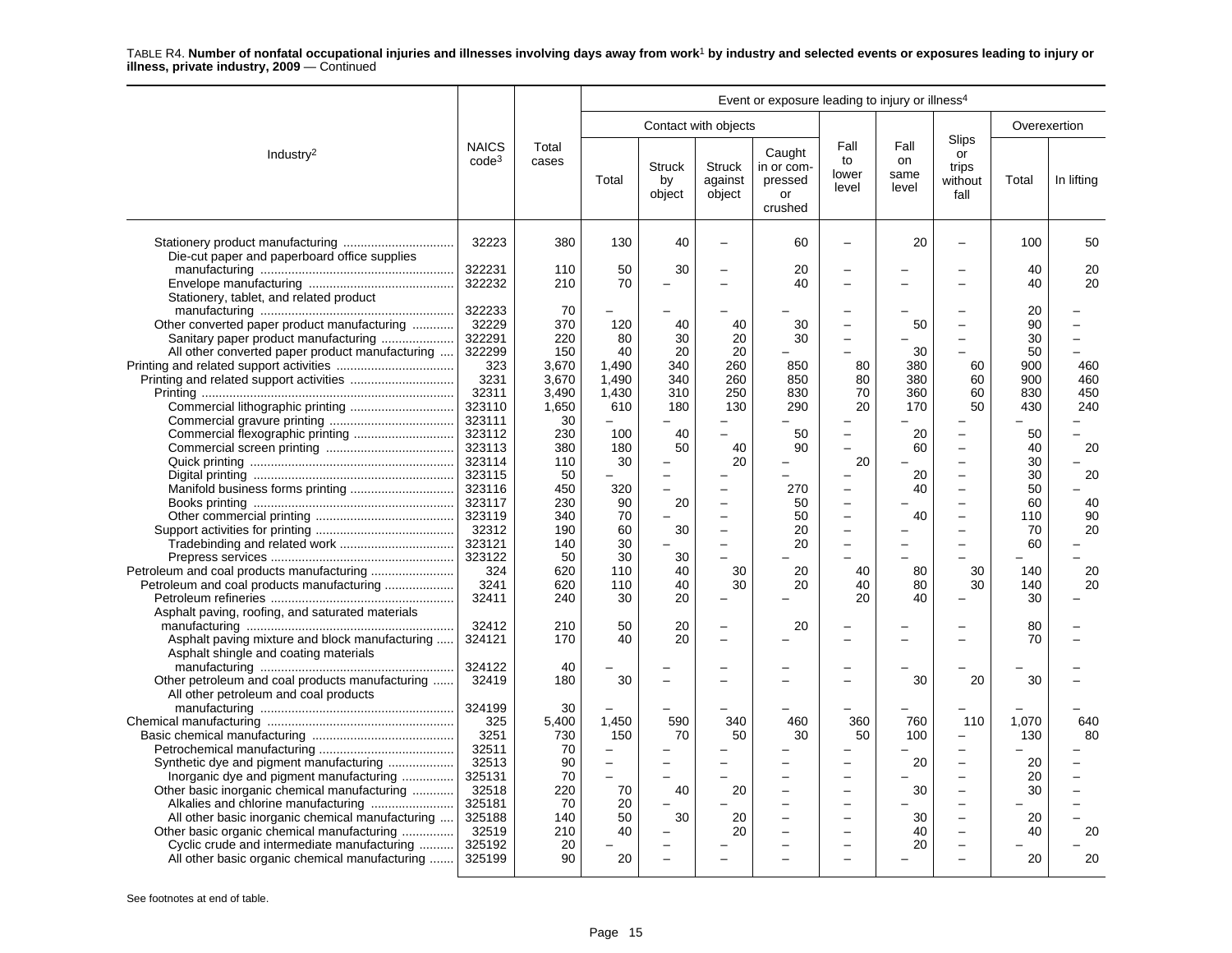|                                                                                                                                                                                                 |                                                       |                            |                                      |                                | Event or exposure leading to injury or illness <sup>4</sup> |          |                           |       |                          |                     |
|-------------------------------------------------------------------------------------------------------------------------------------------------------------------------------------------------|-------------------------------------------------------|----------------------------|--------------------------------------|--------------------------------|-------------------------------------------------------------|----------|---------------------------|-------|--------------------------|---------------------|
|                                                                                                                                                                                                 |                                                       | Exposure                   | Transportation                       |                                |                                                             |          | Assaults and violent acts |       |                          |                     |
| Industry <sup>2</sup>                                                                                                                                                                           | Repetitive                                            | to<br>harmful<br>substance | accidents                            |                                | <b>Fires</b><br>and                                         |          | Assaults                  |       | All other assaults       | All<br>other        |
|                                                                                                                                                                                                 | motion                                                | or<br>environ-<br>ment     | Total                                | accident                       | Highway explosions                                          | Total    | by<br>person              | Total | Assaults<br>by<br>animal | events <sup>5</sup> |
| Die-cut paper and paperboard office supplies                                                                                                                                                    | 70                                                    |                            |                                      |                                |                                                             |          |                           |       |                          | 50                  |
| Stationery, tablet, and related product                                                                                                                                                         | 60                                                    |                            |                                      |                                |                                                             |          |                           |       |                          | 20<br>30            |
| Other converted paper product manufacturing<br>Sanitary paper product manufacturing                                                                                                             | 30                                                    |                            |                                      |                                |                                                             |          |                           |       |                          | 50<br>50            |
| All other converted paper product manufacturing<br>Printing and related support activities                                                                                                      | 20<br>270<br>270                                      | 70<br>70                   | 110<br>110                           | 80<br>80                       |                                                             |          |                           |       |                          | 310<br>310          |
|                                                                                                                                                                                                 | 260<br>150<br>$\equiv$                                | 70<br>30                   | 100<br>50                            | 80<br>30                       |                                                             |          |                           |       |                          | 300<br>140          |
|                                                                                                                                                                                                 | 20<br>30                                              | 20                         | $\overline{\phantom{0}}$<br>L.<br>20 | $\overline{\phantom{0}}$<br>20 |                                                             | $\equiv$ | ÷                         |       | $\overline{\phantom{a}}$ | 20                  |
|                                                                                                                                                                                                 | $\equiv$<br>$\equiv$<br>20                            |                            |                                      |                                |                                                             |          |                           |       |                          | 20                  |
|                                                                                                                                                                                                 | 20<br>$\equiv$                                        |                            |                                      | ۳                              |                                                             |          |                           |       |                          | 80                  |
| Petroleum and coal products manufacturing                                                                                                                                                       | $\equiv$<br>$\equiv$<br>$\equiv$                      | 60<br>60                   | $\overline{\phantom{a}}$             | $\overline{\phantom{0}}$       | 20<br>20                                                    |          |                           |       |                          | 100<br>100          |
| Asphalt paving, roofing, and saturated materials                                                                                                                                                | $\overline{\phantom{0}}$                              | 20                         |                                      |                                |                                                             |          |                           |       |                          | 70                  |
| Asphalt paving mixture and block manufacturing<br>Asphalt shingle and coating materials                                                                                                         | $\overline{\phantom{0}}$<br>$\overline{\phantom{0}}$  | 30<br>30                   |                                      |                                |                                                             |          |                           |       |                          |                     |
| Other petroleum and coal products manufacturing<br>All other petroleum and coal products                                                                                                        | $\overline{\phantom{0}}$<br>$\overline{a}$            | 20                         |                                      |                                |                                                             |          |                           |       |                          | 30                  |
|                                                                                                                                                                                                 | 330<br>40<br>$\qquad \qquad -$                        | 520<br>100<br>20           | 150<br>20                            | 50                             | 30                                                          | 30       |                           | 20    | 20                       | 590<br>110<br>20    |
| Synthetic dye and pigment manufacturing<br>Inorganic dye and pigment manufacturing<br>Other basic inorganic chemical manufacturing                                                              | $\qquad \qquad -$<br>$\overline{a}$<br>$\overline{a}$ | 40<br>20                   | $\overline{a}$                       | L.                             |                                                             |          |                           |       |                          | 30                  |
| All other basic inorganic chemical manufacturing<br>Other basic organic chemical manufacturing<br>Cyclic crude and intermediate manufacturing<br>All other basic organic chemical manufacturing | $\overline{\phantom{0}}$<br>$\overline{\phantom{0}}$  | 30                         | 20                                   |                                |                                                             | $\equiv$ |                           |       |                          | 20<br>20            |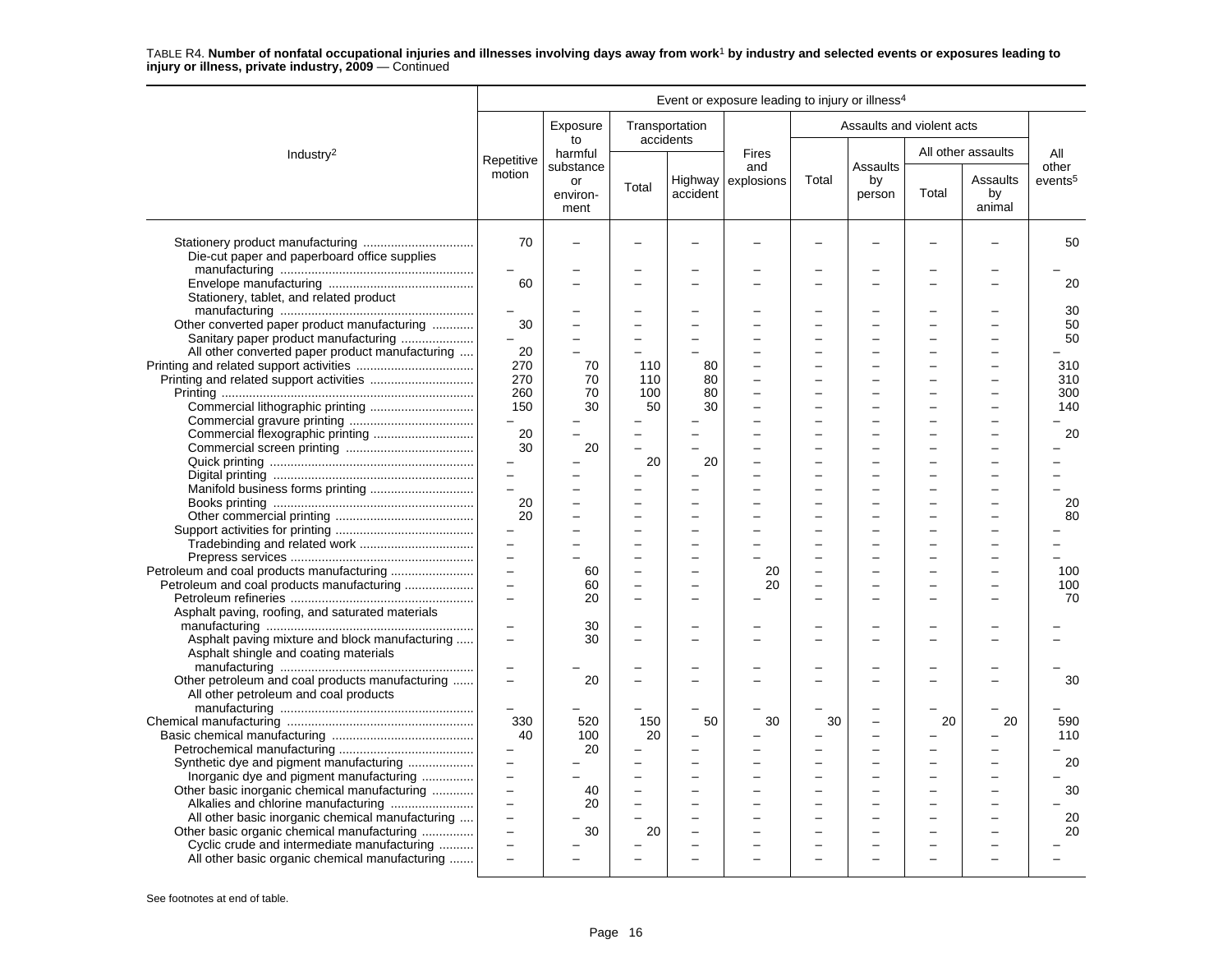|                                                                                 |                                   |                |            |                               |                                    | Event or exposure leading to injury or illness <sup>4</sup> |                              |                             |                                         |              |            |
|---------------------------------------------------------------------------------|-----------------------------------|----------------|------------|-------------------------------|------------------------------------|-------------------------------------------------------------|------------------------------|-----------------------------|-----------------------------------------|--------------|------------|
|                                                                                 |                                   |                |            |                               | Contact with objects               |                                                             |                              |                             |                                         | Overexertion |            |
| Industry <sup>2</sup>                                                           | <b>NAICS</b><br>code <sup>3</sup> | Total<br>cases | Total      | <b>Struck</b><br>by<br>object | <b>Struck</b><br>against<br>object | Caught<br>in or com-<br>pressed<br>or<br>crushed            | Fall<br>to<br>lower<br>level | Fall<br>on<br>same<br>level | Slips<br>or<br>trips<br>without<br>fall | Total        | In lifting |
| Resin, synthetic rubber, and artificial and synthetic fibers                    |                                   |                |            |                               |                                    |                                                             |                              |                             |                                         |              |            |
| Resin and synthetic rubber manufacturing                                        | 3252<br>32521                     | 750<br>600     | 230<br>160 | 110<br>80                     | 40<br>30                           | 70<br>40                                                    | 30<br>30                     | 60<br>50                    | 30<br>20                                | 180<br>160   | 130<br>110 |
|                                                                                 | 325211                            | 450            | 110        |                               |                                    | 20                                                          | 20                           | 30                          | $\overline{\phantom{0}}$                | 130          | 110        |
| Plastics material and resin manufacturing                                       | 325212                            | 150            | 50         | 70<br>-                       | 20                                 | 20                                                          |                              | 20                          | $\overline{\phantom{0}}$                | 20           |            |
| Synthetic rubber manufacturing<br>Artificial and synthetic fibers and filaments |                                   |                |            |                               |                                    |                                                             |                              |                             |                                         |              |            |
|                                                                                 | 32522                             | 150            | 70         | 30                            | $\overline{\phantom{0}}$           | 20                                                          |                              |                             |                                         | 30           | 20         |
| Cellulosic organic fiber manufacturing                                          | 325221                            | 40             |            |                               | $\overline{\phantom{0}}$           |                                                             |                              |                             | $\overline{\phantom{0}}$                |              |            |
| Noncellulosic organic fiber manufacturing                                       | 325222                            | 120            | 60         | 30                            | $\overline{\phantom{0}}$           | 20                                                          |                              |                             |                                         |              |            |
| Pesticide, fertilizer, and other agricultural chemical                          |                                   |                |            |                               |                                    |                                                             |                              |                             |                                         |              |            |
|                                                                                 | 3253                              | 340            | 70         | 20                            | 30                                 | 20                                                          | 40                           | 70                          | $\overline{\phantom{0}}$                | 40           |            |
|                                                                                 | 32531                             | 280            | 50         |                               | 30                                 |                                                             | 30                           | 70                          | $\overline{\phantom{0}}$                | 30           |            |
|                                                                                 | 325311                            | 20             |            |                               |                                    |                                                             |                              |                             | $\overline{\phantom{0}}$                |              |            |
|                                                                                 | 325312                            | 40             |            |                               |                                    |                                                             |                              |                             |                                         |              |            |
|                                                                                 | 325314                            | 220            | $\equiv$   |                               | $\sim$                             |                                                             |                              | 60                          | ۳                                       |              |            |
| Pesticide and other agricultural chemical                                       |                                   |                |            |                               |                                    |                                                             |                              |                             |                                         |              |            |
|                                                                                 | 32532                             | 60             | 20         |                               |                                    |                                                             |                              |                             |                                         |              |            |
| Pharmaceutical and medicine manufacturing                                       | 3254                              | 1,630          | 450        | 200                           | 80                                 | 140                                                         | 80                           | 320                         | 20                                      | 320          | 180        |
| Pharmaceutical and medicine manufacturing                                       | 32541                             | 1,630          | 450        | 200                           | 80                                 | 140                                                         | 80                           | 320                         | 20                                      | 320          | 180        |
| Medicinal and botanical manufacturing                                           | 325411                            | 160            | 50         | 30                            |                                    | 30                                                          |                              | 20                          |                                         | 40           | 30         |
| Pharmaceutical preparation manufacturing                                        | 325412                            | 1,240          | 340        | 150                           | 70                                 | 100                                                         | 60                           | 260                         | 20                                      | 250          | 130        |
| In-vitro diagnostic substance manufacturing                                     | 325413                            | 120            | 30         |                               |                                    |                                                             |                              | 30                          |                                         |              |            |
| Biological product (except diagnostic)                                          |                                   |                |            |                               |                                    |                                                             |                              |                             |                                         |              |            |
|                                                                                 | 325414                            | 110            | 30         | 20                            |                                    |                                                             |                              | 20                          |                                         | 30           |            |
|                                                                                 | 3255                              | 470            | 180        | 50                            | 70                                 | 50                                                          | 30                           | 40                          | $\overline{\phantom{0}}$                | 110          | 90         |
|                                                                                 | 32551                             | 320            | 100        |                               | 50                                 | 40                                                          | 30                           | 40                          | $\equiv$                                | 90           | 90         |
|                                                                                 | 32552                             | 150            | 80         | 40                            | 30                                 |                                                             |                              |                             | $\overline{\phantom{0}}$                |              |            |
| Soap, cleaning compound, and toilet preparation                                 |                                   |                |            |                               |                                    |                                                             |                              |                             |                                         |              |            |
|                                                                                 | 3256                              | 970            | 240        | 70                            | 60                                 | 100                                                         | 110                          | 120                         | $\overline{\phantom{0}}$                | 180          | 100        |
| Soap and cleaning compound manufacturing                                        | 32561                             | 390            | 110        | 20                            | 20                                 | 70                                                          | 40                           | 30                          | $\overline{a}$                          | 80           | 40         |
| Soap and other detergent manufacturing                                          | 325611                            | 140            | 40         |                               |                                    | 20                                                          |                              |                             | $\overline{\phantom{0}}$                | 20           |            |
| Polish and other sanitation good manufacturing                                  | 325612                            | 170            | 60         |                               |                                    | 50                                                          | 20                           |                             | $\overline{\phantom{0}}$                | 30           |            |
|                                                                                 | 32562                             | 580            | 130        | 50                            | 40                                 | 30                                                          | 60                           | 90                          | $\overline{\phantom{a}}$                | 110          | 60         |
| Other chemical product and preparation manufacturing                            | 3259                              | 520            | 140        | 60                            | $\overline{\phantom{0}}$           | 60                                                          | 30                           | 60                          | 20                                      | 100          | 50         |
|                                                                                 | 32591                             | 40             |            |                               | $\overline{\phantom{0}}$           |                                                             |                              |                             | $\overline{\phantom{0}}$                |              |            |
|                                                                                 | 32592                             | 50             | $\equiv$   | $\equiv$                      | $\overline{\phantom{0}}$           |                                                             | $\equiv$                     | $\overline{\phantom{0}}$    | $\overline{\phantom{0}}$                | L.           |            |
| All other chemical product and preparation                                      |                                   |                |            |                               |                                    |                                                             |                              |                             |                                         |              |            |
|                                                                                 | 32599                             | 420            | 120        | 50                            | $\overline{\phantom{0}}$           | 50                                                          | 20                           | 50                          | 20                                      | 70           | 40         |
| Custom compounding of purchased resins                                          | 325991                            | 100            | 30         |                               | $\overline{\phantom{0}}$           | 30                                                          |                              |                             | Ē,                                      | 20           |            |
| Photographic film, paper, plate, and chemical                                   |                                   |                |            |                               |                                    |                                                             |                              |                             |                                         |              |            |
| All other miscellaneous chemical product and                                    | 325992                            | 110            | 20         |                               |                                    |                                                             |                              | 30                          |                                         | 20           | 20         |
|                                                                                 | 325998                            | 210            | 60         | 30                            |                                    | 20                                                          | 20                           |                             | 20                                      | 30           |            |
| Plastics and rubber products manufacturing <sup>8</sup>                         | 326                               | 7,640          | 2,590      | 1,010                         | 530                                | 970                                                         | 280                          | 840                         | 190                                     | 1,800        | 790        |
|                                                                                 | 3261                              | 5.770          | 1,960      | 740                           | 430                                | 730                                                         | 200                          | 660                         | 160                                     | 1,310        | 630        |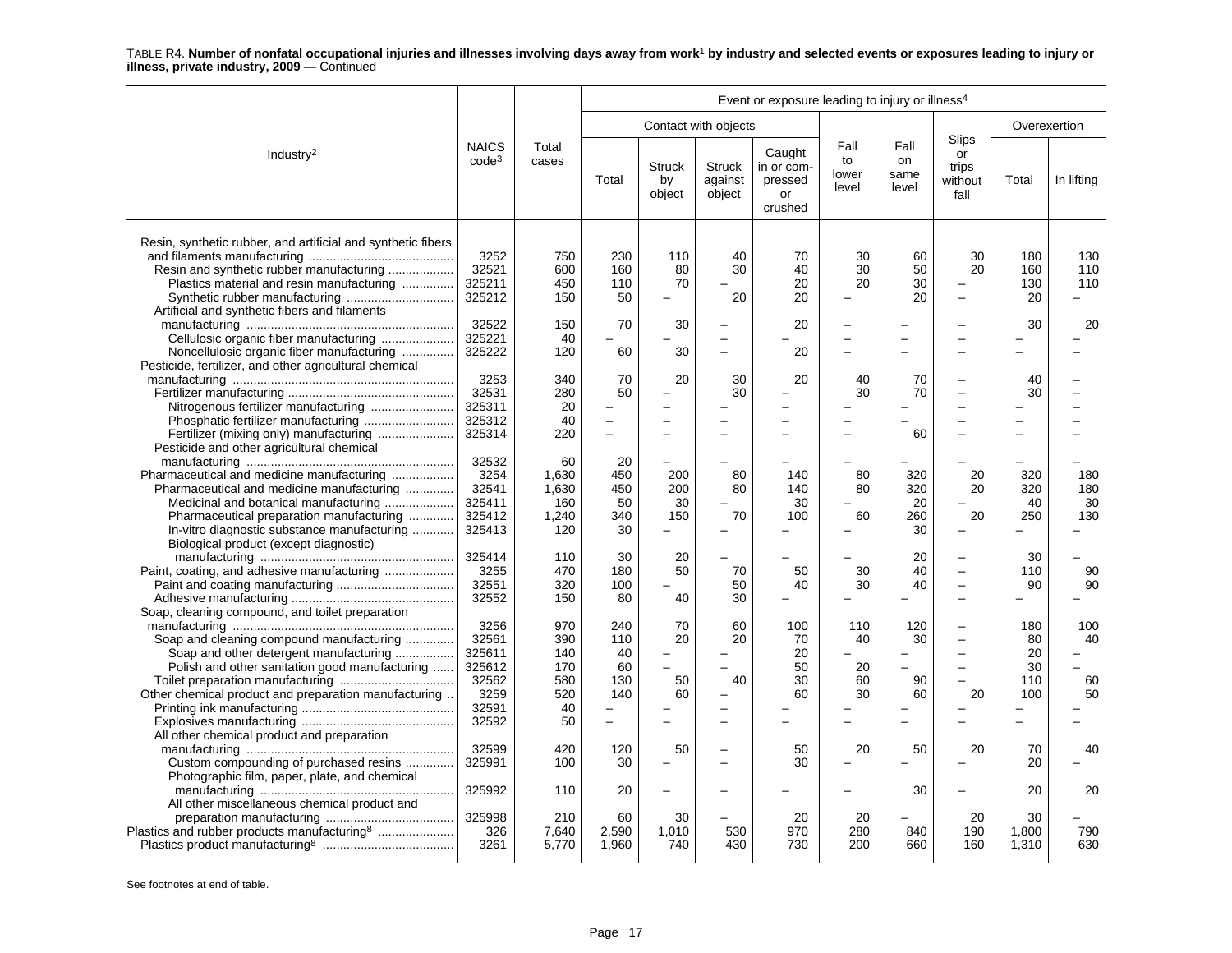|                                                              |                   |                        |          |                             | Event or exposure leading to injury or illness <sup>4</sup> |       |                           |       |                          |                     |
|--------------------------------------------------------------|-------------------|------------------------|----------|-----------------------------|-------------------------------------------------------------|-------|---------------------------|-------|--------------------------|---------------------|
|                                                              |                   | Exposure<br>to         |          | Transportation<br>accidents |                                                             |       | Assaults and violent acts |       |                          |                     |
| Industry <sup>2</sup>                                        | Repetitive        | harmful<br>substance   |          |                             | <b>Fires</b><br>and                                         |       | Assaults                  |       | All other assaults       | All<br>other        |
|                                                              | motion            | or<br>environ-<br>ment | Total    | accident                    | Highway explosions                                          | Total | by<br>person              | Total | Assaults<br>by<br>animal | events <sup>5</sup> |
| Resin, synthetic rubber, and artificial and synthetic fibers |                   |                        |          |                             |                                                             |       |                           |       |                          |                     |
|                                                              | 80                | 50                     | 30       |                             |                                                             |       |                           |       |                          | 60                  |
| Resin and synthetic rubber manufacturing                     | 80                | 40                     | 30       | $\equiv$                    |                                                             |       |                           |       |                          | 40                  |
| Plastics material and resin manufacturing                    | 70                | 20                     | 30       |                             |                                                             |       |                           |       |                          | 30                  |
|                                                              |                   | 20                     |          |                             |                                                             |       |                           |       |                          |                     |
| Artificial and synthetic fibers and filaments                |                   |                        |          |                             |                                                             |       |                           |       |                          |                     |
|                                                              | $\qquad \qquad -$ |                        |          |                             |                                                             |       |                           |       |                          |                     |
| Cellulosic organic fiber manufacturing                       | $\overline{a}$    |                        |          |                             |                                                             |       |                           |       |                          |                     |
| Noncellulosic organic fiber manufacturing                    | $\overline{a}$    |                        |          |                             |                                                             |       |                           |       |                          |                     |
| Pesticide, fertilizer, and other agricultural chemical       |                   |                        |          |                             |                                                             |       |                           |       |                          |                     |
|                                                              |                   | 20                     | 60       |                             |                                                             |       |                           |       |                          | 30                  |
|                                                              |                   |                        | 60       |                             |                                                             |       |                           |       |                          | 30                  |
|                                                              | $\qquad \qquad -$ |                        |          |                             |                                                             |       |                           |       |                          |                     |
|                                                              | $\overline{a}$    |                        |          |                             |                                                             |       |                           |       |                          |                     |
|                                                              |                   |                        | 60       |                             |                                                             |       |                           |       |                          |                     |
| Pesticide and other agricultural chemical                    |                   |                        |          |                             |                                                             |       |                           |       |                          |                     |
|                                                              |                   |                        |          |                             |                                                             |       |                           |       |                          |                     |
| Pharmaceutical and medicine manufacturing                    | 70                | 110                    | 20       | 20                          |                                                             |       |                           |       |                          | 220                 |
| Pharmaceutical and medicine manufacturing                    | 70                | 110                    | 20       | 20                          |                                                             |       |                           |       |                          | 220                 |
| Medicinal and botanical manufacturing                        | $\equiv$          | 30                     |          |                             |                                                             |       | $\overline{\phantom{0}}$  |       |                          |                     |
| Pharmaceutical preparation manufacturing                     | 50                | 70                     | 20       | 20                          |                                                             |       |                           |       |                          | 170                 |
| In-vitro diagnostic substance manufacturing                  |                   |                        |          |                             |                                                             |       |                           |       |                          | 40                  |
| Biological product (except diagnostic)                       |                   |                        |          |                             |                                                             |       |                           |       |                          |                     |
|                                                              |                   |                        |          |                             |                                                             |       |                           |       |                          |                     |
|                                                              |                   |                        |          |                             |                                                             |       |                           |       |                          |                     |
| Paint, coating, and adhesive manufacturing                   | 20                | 50                     |          |                             |                                                             |       |                           |       |                          | 40                  |
|                                                              | 20                | 20                     |          | $\equiv$                    |                                                             |       | L.                        |       |                          |                     |
|                                                              |                   | 30                     |          | $\equiv$                    |                                                             |       |                           |       |                          | 30                  |
| Soap, cleaning compound, and toilet preparation              |                   |                        |          |                             |                                                             |       |                           |       |                          |                     |
|                                                              | 70                | 130                    |          |                             |                                                             |       |                           |       |                          | 90                  |
| Soap and cleaning compound manufacturing                     | 30                | 80                     | $\equiv$ | $\equiv$                    |                                                             |       |                           |       |                          |                     |
| Soap and other detergent manufacturing                       |                   | 50                     |          |                             |                                                             |       |                           |       |                          |                     |
| Polish and other sanitation good manufacturing               | $\overline{a}$    | 30                     |          |                             |                                                             |       |                           |       |                          |                     |
|                                                              | 40                | 40                     |          |                             |                                                             |       |                           |       |                          | 80                  |
| Other chemical product and preparation manufacturing         | 40                | 80                     |          |                             |                                                             |       |                           |       |                          | 50                  |
|                                                              |                   |                        |          |                             |                                                             |       |                           |       |                          |                     |
|                                                              | $\overline{a}$    |                        |          | $\overline{\phantom{0}}$    |                                                             |       |                           |       |                          |                     |
| All other chemical product and preparation                   |                   |                        |          |                             |                                                             |       |                           |       |                          |                     |
|                                                              | 30                | 70                     |          |                             |                                                             |       |                           |       |                          | 30                  |
| Custom compounding of purchased resins                       | 20                |                        |          |                             |                                                             |       |                           |       |                          |                     |
| Photographic film, paper, plate, and chemical                |                   |                        |          |                             |                                                             |       |                           |       |                          |                     |
|                                                              |                   |                        |          |                             |                                                             |       |                           |       |                          | 20                  |
| All other miscellaneous chemical product and                 |                   |                        |          |                             |                                                             |       |                           |       |                          |                     |
|                                                              |                   |                        |          |                             |                                                             |       |                           |       |                          |                     |
|                                                              |                   | 60                     |          |                             |                                                             |       |                           |       |                          |                     |
| Plastics and rubber products manufacturing <sup>8</sup>      | 510               | 380                    | 180      |                             |                                                             |       |                           |       |                          | 860                 |
|                                                              | 350               | 270                    | 170      |                             |                                                             |       |                           |       |                          | 680                 |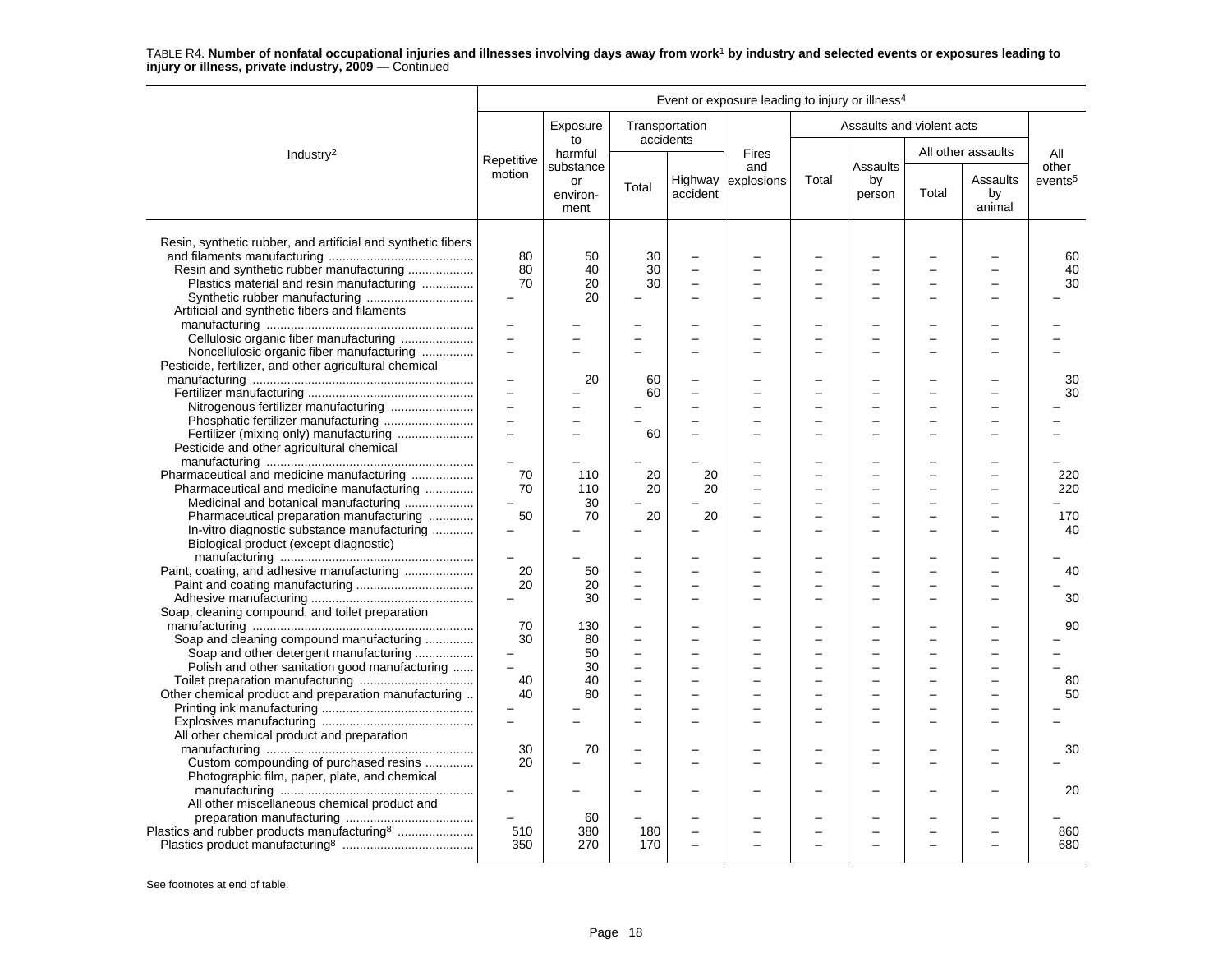| Event or exposure leading to injury or illness <sup>4</sup>                                                                                                                                            |                                   |                            |                           |                               |                                    |                                                  |                                      |                             |                                                                  |                          |                       |
|--------------------------------------------------------------------------------------------------------------------------------------------------------------------------------------------------------|-----------------------------------|----------------------------|---------------------------|-------------------------------|------------------------------------|--------------------------------------------------|--------------------------------------|-----------------------------|------------------------------------------------------------------|--------------------------|-----------------------|
|                                                                                                                                                                                                        |                                   |                            |                           |                               | Contact with objects               |                                                  |                                      |                             |                                                                  | Overexertion             |                       |
| Industry <sup>2</sup>                                                                                                                                                                                  | <b>NAICS</b><br>$code^3$          | Total<br>cases             | Total                     | <b>Struck</b><br>by<br>object | <b>Struck</b><br>against<br>object | Caught<br>in or com-<br>pressed<br>or<br>crushed | Fall<br>to<br>lower<br>level         | Fall<br>on<br>same<br>level | Slips<br>or<br>trips<br>without<br>fall                          | Total                    | In lifting            |
| Plastics packaging materials and unlaminated film and<br>Plastics bag and pouch manufacturing<br>Plastics packaging film and sheet (including                                                          | 32611<br>326111                   | 960<br>300                 | 370<br>130                | 90<br>20                      | 90<br>30                           | 190<br>70                                        | $\equiv$<br>$\overline{\phantom{0}}$ | 70<br>40                    | 40<br>20                                                         | 250<br>70                | 60<br>20              |
| Unlaminated plastics film and sheet (except                                                                                                                                                            | 326112                            | 100                        | 30                        |                               |                                    | 20                                               | $\equiv$                             |                             |                                                                  | 20                       |                       |
| Plastics pipe, pipe fitting, and unlaminated profile                                                                                                                                                   | 326113                            | 560                        | 210                       | 60                            | 60                                 | 100                                              | $\overline{\phantom{0}}$             | 20                          | 20                                                               | 170                      | 30                    |
| Unlaminated plastics profile shape manufacturing<br>Plastics pipe and pipe fitting manufacturing<br>Laminated plastics plate, sheet (except packaging),                                                | 32612<br>326121<br>326122         | 440<br>270<br>180          | 200<br>140<br>60          | 90<br>60<br>30                | 40<br>20<br>20                     | 70<br>50<br>20                                   | $\overline{\phantom{0}}$<br>$\equiv$ | 70<br>40<br>30              | $\equiv$                                                         | 70<br>40<br>30           | 60<br>30<br>30        |
| Polystyrene foam product manufacturing<br>Urethane and other foam product (except polystyrene)                                                                                                         | 32613<br>32614                    | 120<br>360                 | 50<br>120                 | 20<br>30                      | 50                                 | 40                                               | $\equiv$                             | 20                          | 40                                                               | 20<br>80                 | 50                    |
| Other plastics product manufacturing8                                                                                                                                                                  | 32615<br>32616<br>32619           | 380<br>330<br>3,170        | 160<br>80<br>980          | 80<br>30<br>390               | 20<br>200                          | 70<br>20<br>330                                  | 30<br>130                            | 40<br>90<br>370             | 50                                                               | 80<br>50<br>760          | 30<br>410             |
| Plastics plumbing fixture manufacturing<br>All other plastics product manufacturing <sup>8</sup>                                                                                                       | 326191<br>326192<br>326199        | 160<br>30<br>2,980         | 50<br>930                 | 30<br>360                     | 190                                | 330                                              | 120                                  | 360                         | ÷<br>50                                                          | 80<br>670                | 50<br>360             |
| Tire manufacturing (except retreading)                                                                                                                                                                 | 3262<br>32621<br>326211<br>326212 | 1,870<br>820<br>650<br>170 | 620<br>260<br>210<br>40   | 270<br>100<br>70<br>30        | 100<br>40<br>30<br>-               | 240<br>110<br>100                                | 80<br>20<br>20                       | 170<br>70<br>50             | 30<br>20<br>÷<br>$\equiv$                                        | 490<br>270<br>220<br>50  | 170<br>80<br>60<br>20 |
| Rubber and plastics hoses and belting manufacturing<br>Rubber product manufacturing for mechanical use                                                                                                 | 32622<br>32629<br>326291          | 370<br>680<br>350          | 110<br>260<br>130         | 60<br>110<br>40               | 50<br>30                           | 40<br>100<br>60                                  | 20<br>40                             | 30<br>80<br>20              | $\overline{\phantom{0}}$<br>$\overline{\phantom{0}}$<br>$\equiv$ | 120<br>100<br>80         | 40<br>50<br>40        |
| All other rubber product manufacturing <sup>8</sup><br>Nonmetallic mineral product manufacturing<br>Clay product and refractory manufacturing<br>Pottery, ceramics, and plumbing fixture manufacturing | 326299<br>327<br>3271<br>32711    | 340<br>6,490<br>590<br>190 | 130<br>2,070<br>210<br>70 | 70<br>960<br>50<br>20         | 20<br>320<br>30<br>20              | 40<br>640<br>110<br>30                           | 30<br>420                            | 60<br>700<br>80             | 310                                                              | 20<br>1,460<br>140<br>50 | 840<br>60<br>20       |
| Vitreous china, fine earthenware, and other pottery<br>Porcelain electrical supply manufacturing                                                                                                       | 327112<br>327113                  | 90<br>90                   | 30<br>30                  |                               |                                    | 20                                               | $\equiv$<br>$\overline{\phantom{0}}$ |                             | $\overline{\phantom{0}}$                                         | 30<br>20                 |                       |
| Clay building material and refractories manufacturing<br>Ceramic wall and floor tile manufacturing                                                                                                     | 32712<br>327122<br>327124         | 400<br>140<br>120          | 140<br>40<br>50           | 30                            | 20                                 | 80<br>20<br>50                                   | $\overline{\phantom{0}}$<br>$\equiv$ | 70<br>60                    | $\qquad \qquad -$<br>$\equiv$                                    | 90<br>30                 | 40<br>20              |
| Other pressed and blown glass and glassware                                                                                                                                                            | 3272<br>32721                     | 770<br>770                 | 290<br>290                | 100<br>100                    | 110<br>110                         | 60<br>60                                         | 40<br>40                             | 80<br>80                    | 30<br>30                                                         | 200<br>200               | 100<br>100            |
| Glass product manufacturing made of purchased                                                                                                                                                          | 327212<br>327213                  | 180<br>120                 | 60<br>50                  | 20                            | 20<br>20                           |                                                  | 20                                   | 20                          | 20                                                               | 40<br>20                 | 20                    |
| Cement and concrete product manufacturing                                                                                                                                                              | 327215<br>3273                    | 330<br>3,780               | 130<br>1,090              | 60<br>560                     | 50<br>140                          | 290                                              | 290                                  | 40<br>510                   | 270                                                              | 90<br>680                | 30<br>350             |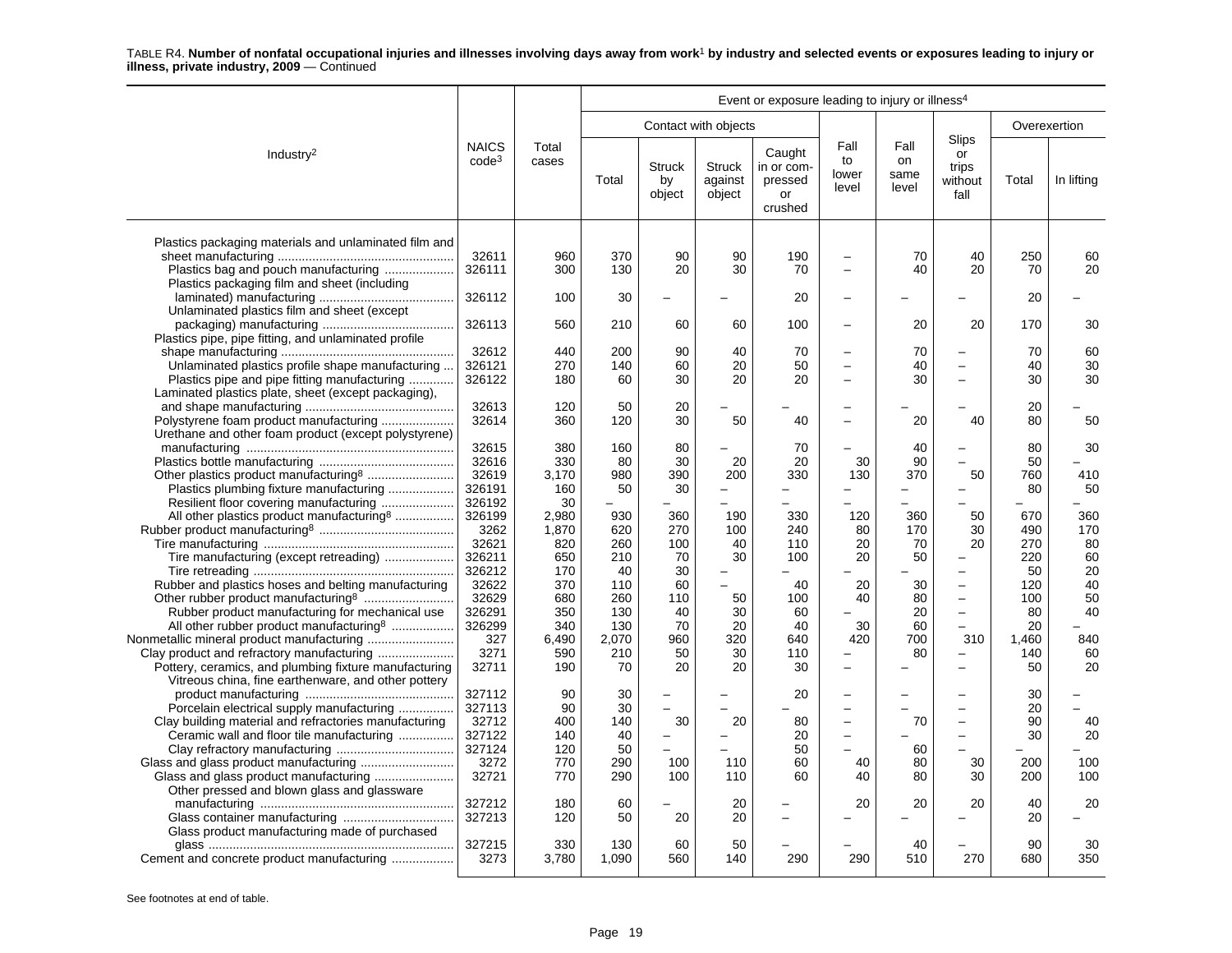|                                                                                                                                                          |                                             |                                     |                                                                        |                                                      | Event or exposure leading to injury or illness <sup>4</sup> |                               |                           |       |                          |                              |
|----------------------------------------------------------------------------------------------------------------------------------------------------------|---------------------------------------------|-------------------------------------|------------------------------------------------------------------------|------------------------------------------------------|-------------------------------------------------------------|-------------------------------|---------------------------|-------|--------------------------|------------------------------|
|                                                                                                                                                          |                                             | Exposure<br>to                      | Transportation<br>accidents                                            |                                                      |                                                             |                               | Assaults and violent acts |       |                          |                              |
| Industry <sup>2</sup>                                                                                                                                    | Repetitive                                  | harmful                             |                                                                        |                                                      | <b>Fires</b>                                                |                               |                           |       | All other assaults       | All                          |
|                                                                                                                                                          | motion                                      | substance<br>or<br>environ-<br>ment | Total                                                                  | accident                                             | and<br>Highway $\vert$ explosions                           | Total                         | Assaults<br>by<br>person  | Total | Assaults<br>by<br>animal | other<br>events <sup>5</sup> |
| Plastics packaging materials and unlaminated film and<br>Plastics bag and pouch manufacturing                                                            | 50                                          | 30                                  |                                                                        |                                                      |                                                             |                               |                           |       |                          | 130<br>30                    |
| Plastics packaging film and sheet (including                                                                                                             | 30                                          |                                     |                                                                        |                                                      |                                                             |                               |                           |       |                          | 20                           |
| Unlaminated plastics film and sheet (except                                                                                                              | $\overline{\phantom{m}}$                    | 20                                  |                                                                        |                                                      |                                                             |                               |                           |       |                          | 90                           |
| Plastics pipe, pipe fitting, and unlaminated profile<br>Unlaminated plastics profile shape manufacturing<br>Plastics pipe and pipe fitting manufacturing |                                             |                                     | 20                                                                     |                                                      |                                                             |                               |                           |       |                          | 40<br>20<br>20               |
| Laminated plastics plate, sheet (except packaging),<br>Polystyrene foam product manufacturing                                                            | $\equiv$<br>20                              |                                     | 30                                                                     |                                                      |                                                             |                               |                           |       |                          | 20<br>30                     |
| Urethane and other foam product (except polystyrene)                                                                                                     | $\qquad \qquad -$<br>$\equiv$               | 30                                  | 20                                                                     | ۳                                                    |                                                             |                               |                           |       |                          | 50<br>60                     |
| Plastics plumbing fixture manufacturing<br>Resilient floor covering manufacturing                                                                        | 250<br>$\overline{\phantom{m}}$<br>$\equiv$ | 180                                 | 70                                                                     | ÷<br>$\overline{a}$                                  |                                                             | L<br>$\overline{\phantom{0}}$ |                           |       |                          | 370                          |
| All other plastics product manufacturing <sup>8</sup>                                                                                                    | 240<br>160<br>40                            | 180<br>110                          | 70                                                                     | $\overline{\phantom{0}}$                             |                                                             |                               |                           |       |                          | 360<br>190<br>120            |
| Tire manufacturing (except retreading)<br>Rubber and plastics hoses and belting manufacturing                                                            | 40<br>50                                    | 30                                  | $\overline{a}$<br>$\overline{\phantom{0}}$                             | $\overline{\phantom{0}}$                             |                                                             |                               |                           |       |                          | 60<br>50<br>30               |
| Rubber product manufacturing for mechanical use<br>All other rubber product manufacturing <sup>8</sup>                                                   | 70<br>40<br>30                              | 70<br>40<br>30                      | $\overline{\phantom{0}}$<br>$\overline{a}$<br>$\overline{\phantom{0}}$ | $\overline{\phantom{0}}$                             |                                                             |                               |                           |       |                          | 40<br>30<br>20               |
| Clay product and refractory manufacturing<br>Pottery, ceramics, and plumbing fixture manufacturing                                                       | 180<br>20                                   | 360                                 | 310                                                                    | 180<br>$\overline{\phantom{0}}$                      | 20                                                          |                               |                           |       |                          | 660<br>100<br>40             |
| Vitreous china, fine earthenware, and other pottery<br>Porcelain electrical supply manufacturing                                                         | $\qquad \qquad -$<br>$\equiv$               |                                     |                                                                        |                                                      |                                                             |                               |                           |       |                          | 20<br>20                     |
| Clay building material and refractories manufacturing<br>Ceramic wall and floor tile manufacturing                                                       | $\overline{\phantom{0}}$                    |                                     | $\overline{\phantom{0}}$                                               | $\overline{a}$<br>$\overline{a}$                     |                                                             | -                             | -                         |       |                          | 60<br>40                     |
| Glass and glass product manufacturing<br>Other pressed and blown glass and glassware                                                                     | 40<br>40                                    | 30<br>30                            | -<br>L                                                                 | $\overline{\phantom{0}}$<br>$\overline{\phantom{0}}$ | 20<br>20                                                    | L<br>L.                       | $\overline{\phantom{a}}$  |       |                          | 40<br>40                     |
| Glass product manufacturing made of purchased                                                                                                            | $\equiv$                                    |                                     |                                                                        |                                                      |                                                             |                               |                           |       |                          |                              |
| Cement and concrete product manufacturing                                                                                                                | 30<br>60                                    | 180                                 | 230                                                                    | 160                                                  |                                                             |                               |                           |       |                          | 20<br>460                    |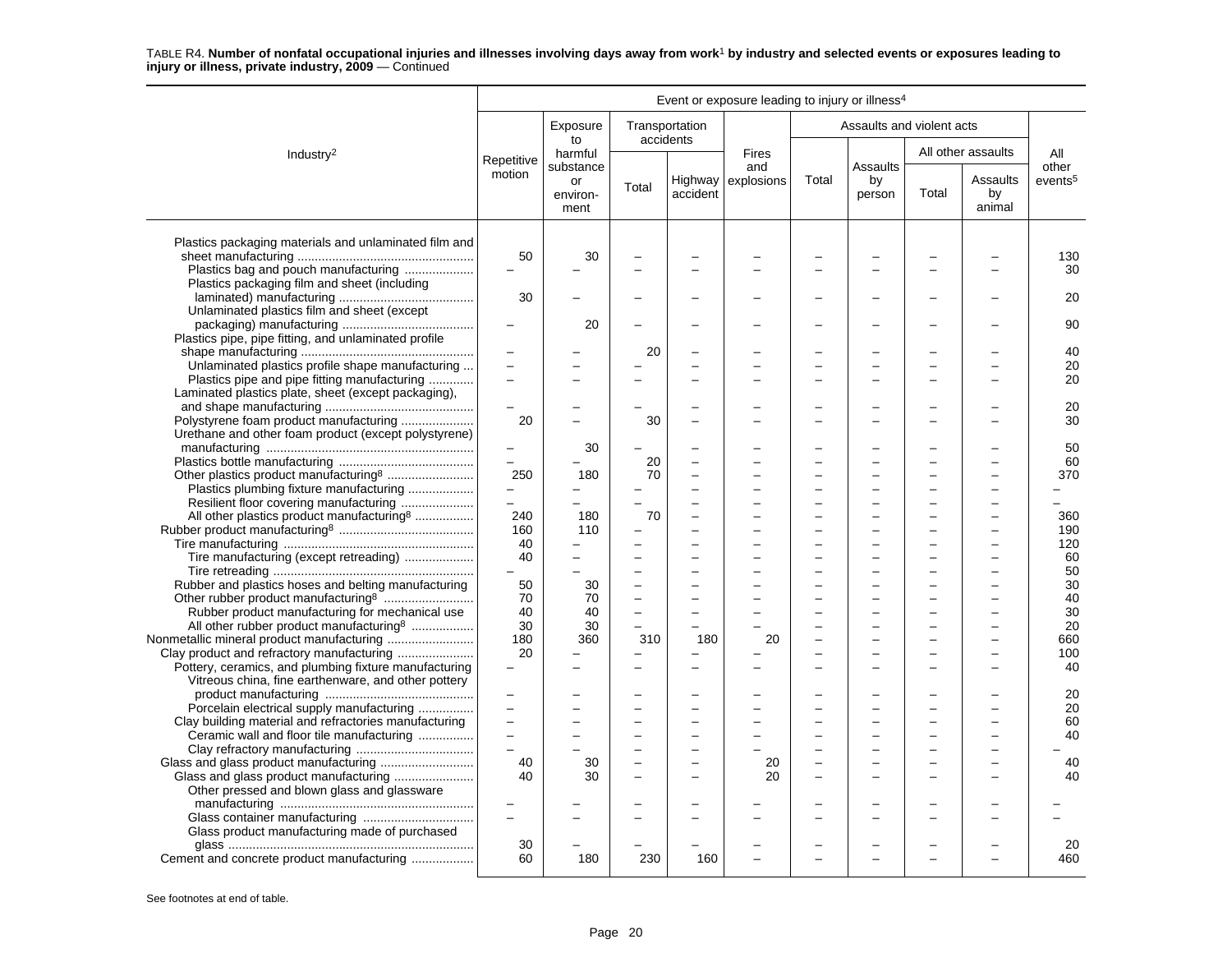|                                                                                                                                                                                                                                                                                                     | Event or exposure leading to injury or illness <sup>4</sup>                                                          |                                                                                             |                                                                             |                                                                                                         |                                                                                                                 |                                                             |                                   |                                                          |                                                                                                                                                                                                                                                                                                             |                                                     |                                                  |
|-----------------------------------------------------------------------------------------------------------------------------------------------------------------------------------------------------------------------------------------------------------------------------------------------------|----------------------------------------------------------------------------------------------------------------------|---------------------------------------------------------------------------------------------|-----------------------------------------------------------------------------|---------------------------------------------------------------------------------------------------------|-----------------------------------------------------------------------------------------------------------------|-------------------------------------------------------------|-----------------------------------|----------------------------------------------------------|-------------------------------------------------------------------------------------------------------------------------------------------------------------------------------------------------------------------------------------------------------------------------------------------------------------|-----------------------------------------------------|--------------------------------------------------|
|                                                                                                                                                                                                                                                                                                     |                                                                                                                      |                                                                                             |                                                                             |                                                                                                         | Contact with objects                                                                                            |                                                             |                                   |                                                          |                                                                                                                                                                                                                                                                                                             | Overexertion                                        |                                                  |
| Industry <sup>2</sup>                                                                                                                                                                                                                                                                               | <b>NAICS</b><br>$code^3$                                                                                             | Total<br>cases                                                                              | Total                                                                       | <b>Struck</b><br>by<br>object                                                                           | <b>Struck</b><br>against<br>object                                                                              | Caught<br>in or com-<br>pressed<br>or<br>crushed            | Fall<br>to<br>lower<br>level      | Fall<br><b>on</b><br>same<br>level                       | Slips<br>or<br>trips<br>without<br>fall                                                                                                                                                                                                                                                                     | Total                                               | In lifting                                       |
| Concrete pipe, brick, and block manufacturing<br>Concrete block and brick manufacturing<br>Other nonmetallic mineral product manufacturing<br>All other nonmetallic mineral product manufacturing<br>Cut stone and stone product manufacturing<br>Ground or treated mineral and earth manufacturing | 32732<br>32733<br>327331<br>327332<br>32739<br>3274<br>32742<br>3279<br>32791<br>32799<br>327991<br>327992<br>327993 | 2,090<br>600<br>420<br>170<br>960<br>130<br>70<br>1,220<br>130<br>1,090<br>640<br>50<br>200 | 460<br>250<br>160<br>90<br>340<br>$\equiv$<br>470<br>50<br>420<br>300<br>60 | 220<br>160<br>100<br>50<br>150<br>$\overline{\phantom{0}}$<br>$\equiv$<br>250<br>20<br>230<br>170<br>30 | 60<br>$\equiv$<br>$\equiv$<br>$\overline{\phantom{0}}$<br>60<br>-<br>40<br>40<br>30<br>$\overline{\phantom{0}}$ | 140<br>80<br>50<br>40<br>60<br>170<br>30<br>140<br>80<br>20 | 210<br>50<br>30<br>30<br>40<br>40 | 270<br>70<br>$\overline{\phantom{0}}$<br>170<br>30<br>30 | 220<br>$\overline{a}$<br>$\overline{\phantom{0}}$<br>$\overline{\phantom{0}}$<br>$\overline{\phantom{0}}$<br>$\overline{\phantom{0}}$<br>$\overline{a}$<br>$\overline{\phantom{0}}$<br>$\overline{\phantom{0}}$<br>$\overline{a}$<br>$\overline{a}$<br>$\overline{\phantom{0}}$<br>$\overline{\phantom{0}}$ | 370<br>100<br>100<br>200<br>430<br>410<br>270<br>80 | 180<br>70<br>60<br>90<br>330<br>310<br>220<br>50 |
| All other miscellaneous nonmetallic mineral product<br>Iron and steel mills and ferroalloy manufacturing<br>Iron and steel mills and ferroalloy manufacturing<br>Steel product manufacturing from purchased steel                                                                                   | 327999<br>331<br>3311<br>33111<br>331111<br>3312                                                                     | 190<br>5,870<br>850<br>850<br>810<br>760                                                    | 2,200<br>300<br>300<br>290<br>310                                           | 920<br>100<br>100<br>100<br>140                                                                         | -<br>430<br>50<br>50<br>50<br>50                                                                                | 660<br>130<br>130<br>120<br>100                             | 230<br>70<br>70<br>70<br>40       | 430<br>90<br>90<br>90<br>60                              | ÷<br>130<br>30<br>30<br>30<br>20                                                                                                                                                                                                                                                                            | 1,270<br>160<br>160<br>160<br>170                   | 550<br>60<br>60<br>60<br>60                      |
| Iron and steel pipe and tube manufacturing from<br>Alumina and aluminum production and processing<br>Alumina and aluminum production and processing                                                                                                                                                 | 33121<br>33122<br>331221<br>331222<br>3313<br>33131<br>331312                                                        | 470<br>290<br>210<br>80<br>730<br>730<br>130                                                | 170<br>140<br>100<br>40<br>280<br>280<br>70                                 | 90<br>50<br>50<br>130<br>130<br>40                                                                      | 30<br>-<br>$\overline{\phantom{0}}$<br>60<br>60<br>30                                                           | 40<br>60<br>40<br>20<br>80<br>80                            | 30<br>20<br>20<br>30<br>30        | 50<br>$\equiv$<br>50<br>50                               | -<br>$\overline{\phantom{0}}$<br>$\overline{a}$<br>$\overline{a}$<br>$\overline{\phantom{0}}$<br>$\overline{a}$<br>$\overline{\phantom{0}}$                                                                                                                                                                 | 120<br>50<br>40<br>140<br>140                       | 40<br>20<br>60<br>60                             |
| Secondary smelting and alloying of aluminum<br>Aluminum sheet, plate, and foil manufacturing<br>Aluminum extruded product manufacturing<br>Other aluminum rolling and drawing<br>Nonferrous metal (except aluminum) production and                                                                  | 331314<br>331315<br>331316<br>331319<br>3314                                                                         | 130<br>80<br>300<br>50<br>950                                                               | 30<br>30<br>110<br>40<br>320                                                | $\overline{\phantom{0}}$<br>30<br>30<br>120                                                             | -<br>20<br>80                                                                                                   | 60<br>110                                                   | 20<br>30                          | 40<br>80                                                 | $\overline{\phantom{0}}$<br>$\overline{\phantom{0}}$<br>L.<br>$\overline{\phantom{0}}$<br>20                                                                                                                                                                                                                | 90<br>230                                           | 50<br>100                                        |
| Nonferrous metal (except aluminum) smelting and<br>Primary smelting and refining of nonferrous metal                                                                                                                                                                                                | 33141<br>331411                                                                                                      | 80<br>30                                                                                    | 30                                                                          | $\overline{\phantom{a}}$                                                                                | $\overline{a}$                                                                                                  |                                                             |                                   |                                                          | ÷<br>$\overline{a}$                                                                                                                                                                                                                                                                                         | 20                                                  |                                                  |
| Copper rolling, drawing, extruding, and alloying<br>Copper rolling, drawing, and extruding<br>Copper wire (except mechanical) drawing                                                                                                                                                               | 331419<br>33142<br>331421<br>331422                                                                                  | 40<br>550<br>280<br>230                                                                     | 190<br>100<br>80                                                            | 70<br>40<br>20                                                                                          | 50<br>30                                                                                                        | 60<br>40<br>20                                              | 20                                | 50<br>20<br>20                                           | $\overline{\phantom{0}}$<br>$\overline{\phantom{0}}$<br>$\overline{a}$<br>$\overline{a}$                                                                                                                                                                                                                    | 130<br>60<br>60                                     | 70<br>30<br>40                                   |
| Nonferrous metal (except copper and aluminum)<br>rolling, drawing, extruding, and alloying<br>Nonferrous metal (except copper and aluminum)                                                                                                                                                         | 33149<br>331491                                                                                                      | 330<br>220                                                                                  | 100<br>60                                                                   | 40<br>30                                                                                                | 20<br>20                                                                                                        | 30                                                          |                                   | 30<br>20                                                 | -                                                                                                                                                                                                                                                                                                           | 80<br>60                                            | 20<br>20                                         |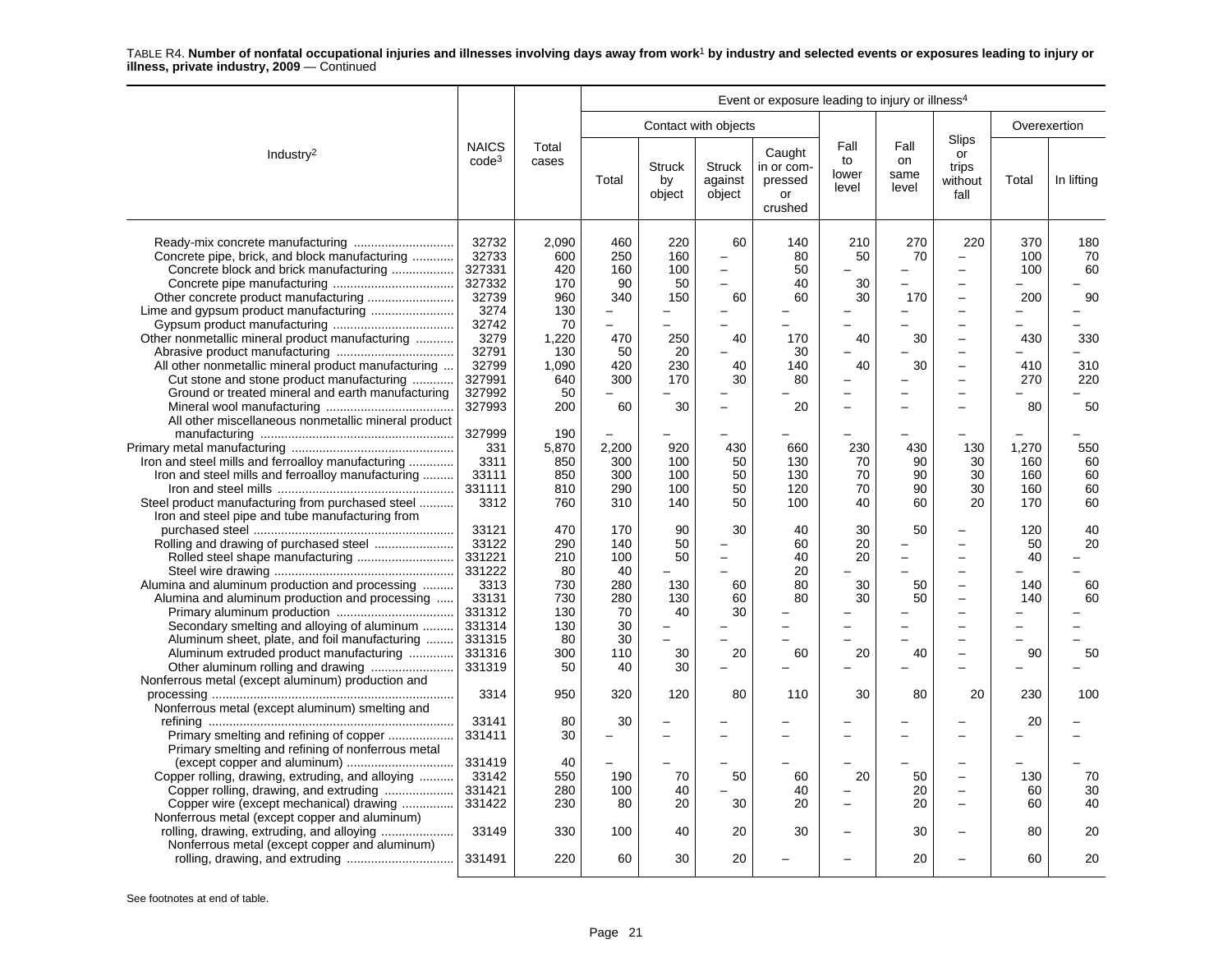|                                                                                                                                         |                                                                           |                        |                          |                                            | Event or exposure leading to injury or illness <sup>4</sup> |        |                               |       |                          |                     |
|-----------------------------------------------------------------------------------------------------------------------------------------|---------------------------------------------------------------------------|------------------------|--------------------------|--------------------------------------------|-------------------------------------------------------------|--------|-------------------------------|-------|--------------------------|---------------------|
|                                                                                                                                         |                                                                           | Exposure<br>to         |                          | Transportation<br>accidents                |                                                             |        | Assaults and violent acts     |       |                          |                     |
| Industry <sup>2</sup>                                                                                                                   | Repetitive                                                                | harmful<br>substance   |                          |                                            | <b>Fires</b><br>and                                         |        | <b>Assaults</b>               |       | All other assaults       | All<br>other        |
|                                                                                                                                         | motion                                                                    | or<br>environ-<br>ment | Total                    | accident                                   | Highway explosions                                          | Total  | by<br>person                  | Total | Assaults<br>by<br>animal | events <sup>5</sup> |
| Concrete pipe, brick, and block manufacturing  <br>Concrete block and brick manufacturing                                               | $\equiv$<br>$\equiv$<br>$\overline{a}$<br>$\overline{\phantom{0}}$        | 90                     | 220<br>L                 | 150<br>-<br>$\overline{\phantom{0}}$<br>L. |                                                             | L      | -                             |       |                          | 250<br>70<br>60     |
|                                                                                                                                         | $\qquad \qquad -$<br>$\overline{\phantom{0}}$<br>$\overline{\phantom{0}}$ | 70<br>70               | $\overline{\phantom{0}}$ |                                            |                                                             |        |                               |       |                          | 130                 |
| Other nonmetallic mineral product manufacturing<br>All other nonmetallic mineral product manufacturing                                  | 50<br>40                                                                  | 70<br>70               | 40<br>40                 | L.<br>L.                                   |                                                             | L.     | L                             |       |                          | 70<br>60            |
| Cut stone and stone product manufacturing<br>Ground or treated mineral and earth manufacturing                                          | $\overline{\phantom{0}}$                                                  | 20                     |                          | -                                          |                                                             |        |                               |       |                          | 50                  |
| All other miscellaneous nonmetallic mineral product                                                                                     | $\overline{\phantom{0}}$<br>300                                           | 410                    | 80                       | $\qquad \qquad -$                          | 30                                                          |        |                               |       |                          | 780                 |
| Iron and steel mills and ferroalloy manufacturing<br>Iron and steel mills and ferroalloy manufacturing                                  | $\equiv$<br>$\overline{a}$                                                | 80<br>80<br>80         | 30<br>30<br>30           | $\overline{\phantom{0}}$<br>$\equiv$       |                                                             |        | -                             |       | $\equiv$                 | 60<br>60<br>50      |
| Steel product manufacturing from purchased steel<br>Iron and steel pipe and tube manufacturing from                                     | 20                                                                        | 60<br>50               |                          | -                                          |                                                             |        |                               |       |                          | 80<br>40            |
|                                                                                                                                         | $\overline{a}$<br>$\overline{a}$<br>$\overline{a}$                        |                        | L<br>÷                   | $\overline{\phantom{0}}$<br>-<br>-         |                                                             | L<br>÷ | L<br>$\overline{\phantom{a}}$ |       |                          | 40<br>20<br>20      |
| Alumina and aluminum production and processing<br>Alumina and aluminum production and processing                                        | 40<br>40                                                                  | 100<br>100             | -                        | -                                          |                                                             |        |                               |       |                          | 60<br>60<br>20      |
| Secondary smelting and alloying of aluminum<br>Aluminum sheet, plate, and foil manufacturing<br>Aluminum extruded product manufacturing | $\overline{\phantom{0}}$<br>$\overline{\phantom{0}}$                      | 50<br>20               | L.                       | L.<br>$\overline{\phantom{0}}$             |                                                             | ÷      | L                             |       |                          |                     |
| Nonferrous metal (except aluminum) production and                                                                                       | 60                                                                        | 80                     |                          |                                            |                                                             |        |                               |       |                          | 130                 |
| Nonferrous metal (except aluminum) smelting and                                                                                         |                                                                           |                        |                          | L.                                         |                                                             |        |                               |       |                          |                     |
| Primary smelting and refining of copper<br>Primary smelting and refining of nonferrous metal<br>(except copper and aluminum)            | $\overline{\phantom{a}}$                                                  |                        |                          |                                            |                                                             |        |                               |       |                          |                     |
| Copper rolling, drawing, extruding, and alloying<br>Copper rolling, drawing, and extruding<br>Copper wire (except mechanical) drawing   | 50<br>30                                                                  | 40<br>20               |                          | $\overline{\phantom{0}}$<br>L.             |                                                             |        |                               |       |                          | 50<br>30<br>20      |
| Nonferrous metal (except copper and aluminum)<br>Nonferrous metal (except copper and aluminum)                                          |                                                                           | 20                     |                          |                                            |                                                             |        |                               |       |                          | 60                  |
|                                                                                                                                         |                                                                           |                        |                          |                                            |                                                             |        |                               |       |                          | 50                  |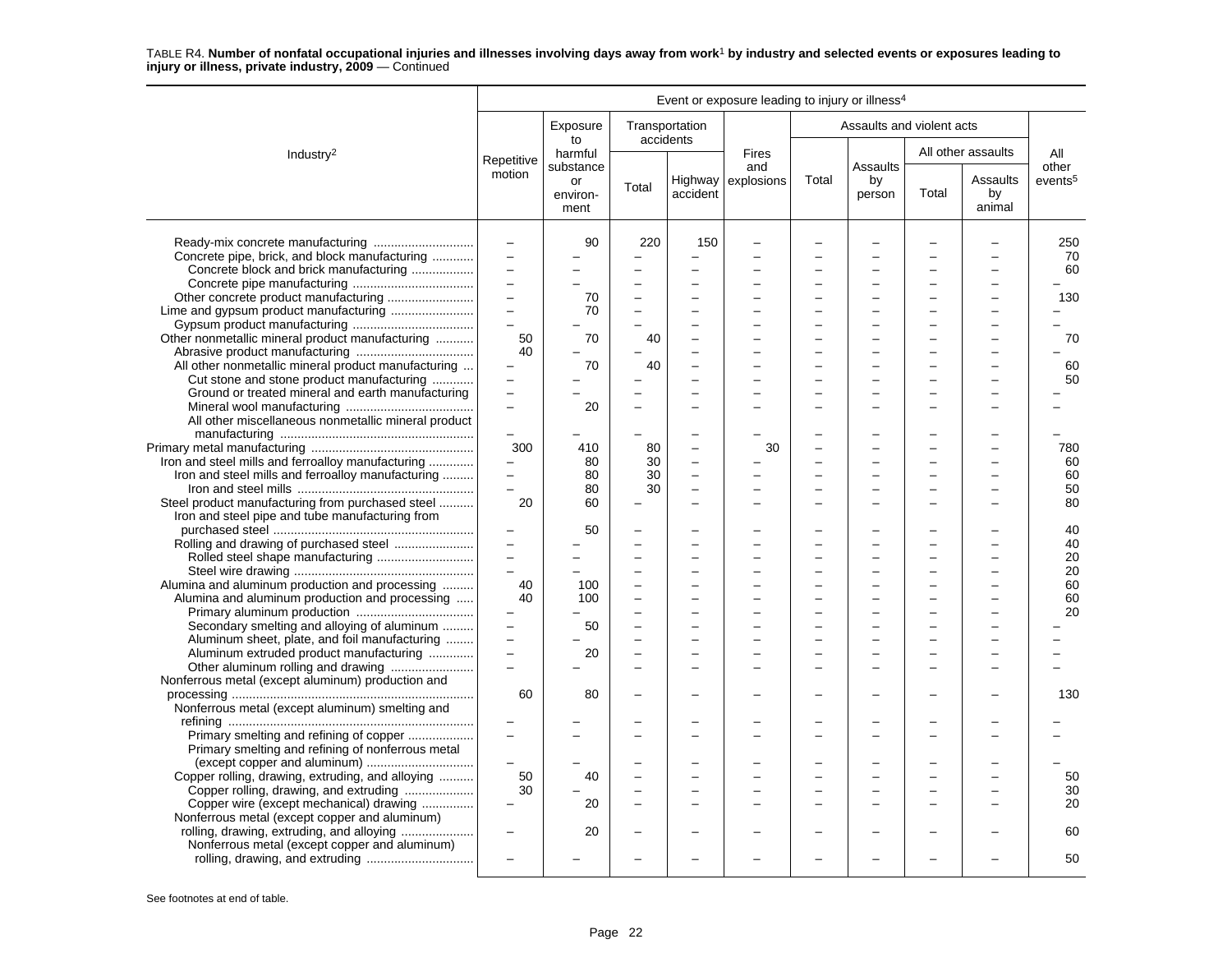|                                                                                                                                                                                                                                                                                                    |                                                                                                                                                                      |                                                                                                                                      |                                                                                                                  |                                                                                                                         |                                                                                        | Event or exposure leading to injury or illness <sup>4</sup>                       |                                                                                                                                                                                            |                                                                           |                                                                                                                                                                                                                                |                                                                                                          |                                                                                    |
|----------------------------------------------------------------------------------------------------------------------------------------------------------------------------------------------------------------------------------------------------------------------------------------------------|----------------------------------------------------------------------------------------------------------------------------------------------------------------------|--------------------------------------------------------------------------------------------------------------------------------------|------------------------------------------------------------------------------------------------------------------|-------------------------------------------------------------------------------------------------------------------------|----------------------------------------------------------------------------------------|-----------------------------------------------------------------------------------|--------------------------------------------------------------------------------------------------------------------------------------------------------------------------------------------|---------------------------------------------------------------------------|--------------------------------------------------------------------------------------------------------------------------------------------------------------------------------------------------------------------------------|----------------------------------------------------------------------------------------------------------|------------------------------------------------------------------------------------|
|                                                                                                                                                                                                                                                                                                    |                                                                                                                                                                      |                                                                                                                                      |                                                                                                                  |                                                                                                                         | Contact with objects                                                                   |                                                                                   |                                                                                                                                                                                            |                                                                           |                                                                                                                                                                                                                                | Overexertion                                                                                             |                                                                                    |
| Industry <sup>2</sup>                                                                                                                                                                                                                                                                              | <b>NAICS</b><br>$code^3$                                                                                                                                             | Total<br>cases                                                                                                                       | Total                                                                                                            | <b>Struck</b><br>by<br>object                                                                                           | <b>Struck</b><br>against<br>object                                                     | Caught<br>in or com-<br>pressed<br>or<br>crushed                                  | Fall<br>to<br>lower<br>level                                                                                                                                                               | Fall<br><b>on</b><br>same<br>level                                        | Slips<br>or<br>trips<br>without<br>fall                                                                                                                                                                                        | Total                                                                                                    | In lifting                                                                         |
| Steel foundries (except investment)<br>Nonferrous (except aluminum) die-casting foundries<br>Aluminum foundries (except die-casting)<br>Copper foundries (except die-casting)<br>Fabricated metal product manufacturing<br>Crown and closure manufacturing<br>Powder metallurgy part manufacturing | 3315<br>33151<br>331511<br>331512<br>331513<br>33152<br>331521<br>331522<br>331524<br>331525<br>332<br>3321<br>33211<br>332111<br>332115<br>332116<br>332117<br>3322 | 2,570<br>1,510<br>970<br>210<br>330<br>1,060<br>210<br>50<br>570<br>70<br>18,260<br>1,570<br>1,570<br>510<br>30<br>700<br>130<br>420 | 990<br>660<br>440<br>70<br>150<br>320<br>70<br>20<br>190<br>20<br>7,930<br>730<br>730<br>210<br>400<br>30<br>160 | 430<br>270<br>190<br>40<br>50<br>160<br>40<br>70<br>4,060<br>430<br>430<br>110<br>270<br>$\overline{\phantom{0}}$<br>70 | 180<br>110<br>90<br>$\equiv$<br>70<br>-<br>60<br>1,440<br>140<br>140<br>30<br>70<br>30 | 240<br>160<br>80<br>70<br>80<br>50<br>1,880<br>130<br>130<br>40<br>60<br>20<br>60 | 60<br>40<br>30<br>$\qquad \qquad -$<br>$\overline{\phantom{0}}$<br>$\equiv$<br>660<br>60<br>60<br>20<br>$\overline{\phantom{0}}$<br>$\overline{a}$<br>$\overline{\phantom{0}}$<br>$\equiv$ | 140<br>110<br>60<br>20<br>20<br>40<br>20<br>1,340<br>60<br>60<br>20<br>40 | 50<br>40<br>-<br>20<br>20<br>$\overline{\phantom{0}}$<br>$\overline{\phantom{0}}$<br>÷<br>300<br>20<br>20<br>÷<br>$\overline{\phantom{0}}$<br>$\overline{\phantom{0}}$<br>$\overline{\phantom{0}}$<br>$\overline{\phantom{0}}$ | 570<br>390<br>260<br>70<br>50<br>180<br>30<br>20<br>50<br>4,010<br>360<br>360<br>150<br>160<br>20<br>120 | 270<br>190<br>120<br>50<br>20<br>90<br>30<br>2,090<br>150<br>150<br>50<br>70<br>90 |
| Cutlery and flatware (except precious)                                                                                                                                                                                                                                                             | 33221<br>332211                                                                                                                                                      | 420<br>70                                                                                                                            | 160<br>20                                                                                                        | 70<br>20                                                                                                                | 30<br>-                                                                                | 60                                                                                | $\overline{\phantom{0}}$                                                                                                                                                                   | 40                                                                        | $\overline{a}$<br>$\overline{\phantom{0}}$                                                                                                                                                                                     | 120<br>20                                                                                                | 90                                                                                 |
| Hand and edge tool manufacturing<br>Saw blade and handsaw manufacturing<br>Kitchen utensil, pot, and pan manufacturing<br>Architectural and structural metals manufacturing<br>Plate work and fabricated structural product                                                                        | 332212<br>332213<br>332214<br>3323                                                                                                                                   | 240<br>50<br>60<br>6,350                                                                                                             | 90<br>20<br>30<br>2,770                                                                                          | 40<br>1,520                                                                                                             | 20<br>▃<br>470                                                                         | 40<br>560                                                                         | $\overline{\phantom{0}}$<br>290                                                                                                                                                            | 20<br>470                                                                 | $\overline{\phantom{0}}$<br>$\overline{\phantom{0}}$<br>110                                                                                                                                                                    | 70<br>20<br>1,410                                                                                        | 60<br>780                                                                          |
| Prefabricated metal building and component                                                                                                                                                                                                                                                         | 33231                                                                                                                                                                | 3,090                                                                                                                                | 1,400                                                                                                            | 800                                                                                                                     | 200                                                                                    | 290                                                                               | 120                                                                                                                                                                                        | 250                                                                       | 80                                                                                                                                                                                                                             | 570                                                                                                      | 270                                                                                |
| Fabricated structural metal manufacturing<br>Ornamental and architectural metal products                                                                                                                                                                                                           | 332311<br>332312<br>332313                                                                                                                                           | 280<br>1,950<br>870                                                                                                                  | 130<br>920<br>340                                                                                                | 40<br>560<br>200                                                                                                        | 150<br>30                                                                              | 70<br>140<br>70                                                                   | 70<br>40                                                                                                                                                                                   | 180<br>50                                                                 | 40<br>40                                                                                                                                                                                                                       | 70<br>390<br>110                                                                                         | 40<br>160<br>70                                                                    |
| Sheet metal work manufacturing<br>Ornamental and architectural metal work                                                                                                                                                                                                                          | 33232<br>332321<br>332322                                                                                                                                            | 3,250<br>760<br>1,600                                                                                                                | 1,380<br>250<br>620                                                                                              | 720<br>130<br>340                                                                                                       | 280<br>30<br>120                                                                       | 270<br>60<br>110                                                                  | 170<br>20<br>80                                                                                                                                                                            | 220<br>50<br>120                                                          | 30<br>30                                                                                                                                                                                                                       | 840<br>340<br>330                                                                                        | 510<br>230<br>140                                                                  |
| Boiler, tank, and shipping container manufacturing<br>Power boiler and heat exchanger manufacturing<br>Metal tank (heavy gauge) manufacturing                                                                                                                                                      | 332323<br>3324<br>33241<br>33242                                                                                                                                     | 890<br>1,340<br>280<br>490                                                                                                           | 510<br>600<br>110<br>220                                                                                         | 240<br>240<br>50<br>90                                                                                                  | 120<br>160<br>20<br>60                                                                 | 100<br>110<br>20<br>40                                                            | 70<br>50<br>20                                                                                                                                                                             | 60<br>90<br>20<br>30                                                      | $\overline{a}$<br>20<br>-<br>$\overline{\phantom{0}}$                                                                                                                                                                          | 160<br>310<br>70<br>100                                                                                  | 140<br>160<br>30<br>40                                                             |
| Metal can, box, and other metal container (light)<br>Spring and wire product manufacturing                                                                                                                                                                                                         | 33243<br>332431<br>332439<br>3325<br>3326                                                                                                                            | 580<br>150<br>430<br>270<br>510                                                                                                      | 270<br>50<br>230<br>130<br>210                                                                                   | 100<br>20<br>80<br>80<br>80                                                                                             | 70<br>60<br>50                                                                         | 50<br>40<br>40<br>70                                                              | 20<br>$\overline{\phantom{0}}$<br>$\overline{a}$<br>$\equiv$                                                                                                                               | 30<br>20<br>20<br>50                                                      | $\overline{\phantom{0}}$<br>$\overline{\phantom{0}}$<br>$\overline{\phantom{0}}$<br>$\overline{a}$                                                                                                                             | 130<br>30<br>110<br>30<br>140                                                                            | 80<br>80<br>20<br>50                                                               |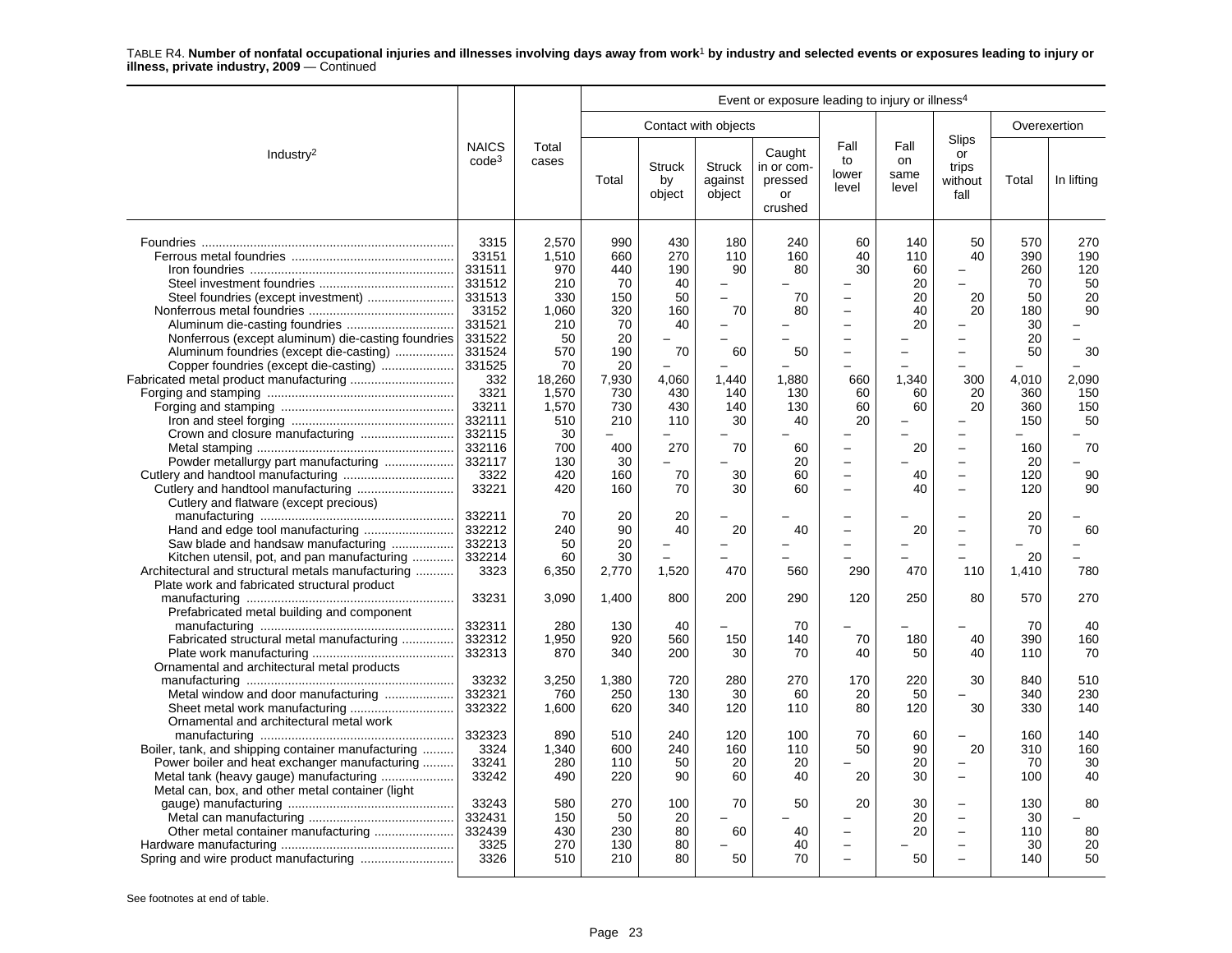|                                                    |               |                        |                |                          | Event or exposure leading to injury or illness <sup>4</sup> |       |                           |       |                          |                     |
|----------------------------------------------------|---------------|------------------------|----------------|--------------------------|-------------------------------------------------------------|-------|---------------------------|-------|--------------------------|---------------------|
|                                                    |               | Exposure<br>to         | accidents      | Transportation           |                                                             |       | Assaults and violent acts |       |                          |                     |
| Industry <sup>2</sup>                              | Repetitive    | harmful<br>substance   |                |                          | <b>Fires</b><br>and                                         |       | Assaults                  |       | All other assaults       | All<br>other        |
|                                                    | motion        | or<br>environ-<br>ment | Total          | accident                 | Highway $\vert$ explosions                                  | Total | by<br>person              | Total | Assaults<br>by<br>animal | events <sup>5</sup> |
|                                                    | 160           | 110                    | 30             |                          |                                                             |       |                           |       |                          | 460                 |
|                                                    | 80            | 50                     |                | -                        |                                                             |       |                           |       |                          | 130                 |
|                                                    | $50^{\circ}$  | 40                     |                |                          |                                                             |       |                           |       |                          | 80                  |
|                                                    |               |                        |                |                          |                                                             |       | L                         |       |                          | 20                  |
|                                                    | 20            |                        |                |                          |                                                             |       |                           |       |                          | 20                  |
|                                                    | 80            | 50                     | 20             |                          |                                                             |       |                           |       |                          | 340                 |
|                                                    | 40            |                        |                |                          |                                                             |       |                           |       |                          | 40                  |
|                                                    |               |                        |                |                          |                                                             |       |                           |       |                          |                     |
| Nonferrous (except aluminum) die-casting foundries |               |                        |                |                          |                                                             |       |                           |       |                          |                     |
| Aluminum foundries (except die-casting)            | 20            | 20                     | $\overline{a}$ | L.                       |                                                             |       | $\equiv$                  |       |                          | 280                 |
| Copper foundries (except die-casting)              |               |                        | $\overline{a}$ |                          |                                                             |       |                           |       |                          |                     |
|                                                    | 1,090         | 740                    | 400            | 50                       | 60                                                          | 70    | 40                        | 30    | 20                       | 1,680               |
|                                                    | 80            | 50                     | 20             | -                        |                                                             |       |                           |       |                          | 180                 |
|                                                    | 80            | 50                     | 20             | $\overline{\phantom{0}}$ |                                                             |       |                           |       |                          | 180                 |
|                                                    | 20            | 20                     | 20             | $\overline{\phantom{0}}$ |                                                             |       | L                         |       |                          | 60                  |
|                                                    | $\frac{1}{2}$ |                        |                | -                        |                                                             |       | L                         |       |                          |                     |
|                                                    | 50            | 30                     |                | $\overline{\phantom{0}}$ |                                                             |       |                           |       |                          | 40                  |
| Powder metallurgy part manufacturing               |               |                        |                |                          |                                                             |       |                           |       |                          |                     |
|                                                    | 40            |                        |                |                          |                                                             |       |                           |       |                          | 30                  |
|                                                    | 40            |                        |                | L.                       |                                                             |       |                           |       |                          | 30                  |
| Cutlery and flatware (except precious)             |               |                        |                |                          |                                                             |       |                           |       |                          |                     |
|                                                    |               |                        |                |                          |                                                             |       |                           |       |                          |                     |
| Hand and edge tool manufacturing                   | 20            |                        |                |                          |                                                             |       |                           |       |                          | 20                  |
| Saw blade and handsaw manufacturing                |               |                        |                | ÷                        |                                                             |       |                           |       |                          |                     |
| Kitchen utensil, pot, and pan manufacturing        | $=$           |                        |                |                          |                                                             |       |                           |       |                          |                     |
| Architectural and structural metals manufacturing  | 280           | 190                    | 220            | $\equiv$                 | 30                                                          | 20    | 20                        |       | $\equiv$                 | 560                 |
| Plate work and fabricated structural product       |               |                        |                |                          |                                                             |       |                           |       |                          |                     |
|                                                    | 120           | 100                    | 200            | $\overline{a}$           | 20                                                          |       |                           |       |                          | 220                 |
| Prefabricated metal building and component         |               |                        |                |                          |                                                             |       |                           |       |                          |                     |
|                                                    |               |                        |                |                          |                                                             |       |                           |       |                          |                     |
|                                                    |               |                        |                |                          |                                                             |       |                           |       |                          | 20                  |
| Fabricated structural metal manufacturing          | 60            | 80                     |                |                          |                                                             |       |                           |       |                          | 170                 |
|                                                    | 40            |                        |                |                          |                                                             |       |                           |       |                          | 40                  |
| Ornamental and architectural metal products        |               |                        |                |                          |                                                             |       |                           |       |                          |                     |
|                                                    | 170           | 80                     | 20             | $\overline{\phantom{0}}$ |                                                             |       |                           |       |                          | 330                 |
| Metal window and door manufacturing                | 60            |                        |                |                          |                                                             |       |                           |       |                          | 30                  |
| Sheet metal work manufacturing                     | 80            | 40                     |                |                          |                                                             |       | ÷                         |       |                          | 280                 |
| Ornamental and architectural metal work            |               |                        |                |                          |                                                             |       |                           |       |                          |                     |
|                                                    |               | 40                     |                |                          |                                                             |       |                           |       |                          | 30                  |
| Boiler, tank, and shipping container manufacturing | 60            | 70                     | 30             | 20                       |                                                             |       |                           |       |                          | 110                 |
| Power boiler and heat exchanger manufacturing      |               | 20                     |                |                          |                                                             |       | $\overline{\phantom{0}}$  |       |                          | 20                  |
| Metal tank (heavy gauge) manufacturing             | 20            | 30                     |                | $\overline{\phantom{0}}$ |                                                             |       | L                         |       |                          | 50                  |
| Metal can, box, and other metal container (light   |               |                        |                |                          |                                                             |       |                           |       |                          |                     |
|                                                    | 30            |                        | 20             |                          |                                                             |       |                           |       |                          | 50                  |
|                                                    |               |                        |                | $\overline{\phantom{0}}$ |                                                             |       | ÷                         |       |                          | 20                  |
| Other metal container manufacturing                | 20            |                        | 20             |                          |                                                             |       |                           |       |                          | 30                  |
|                                                    | 50            |                        |                | $\overline{\phantom{0}}$ |                                                             |       | $\overline{\phantom{0}}$  |       |                          | 30                  |
|                                                    | 40            | 20                     |                |                          |                                                             |       |                           |       |                          | 30                  |
|                                                    |               |                        |                |                          |                                                             |       |                           |       |                          |                     |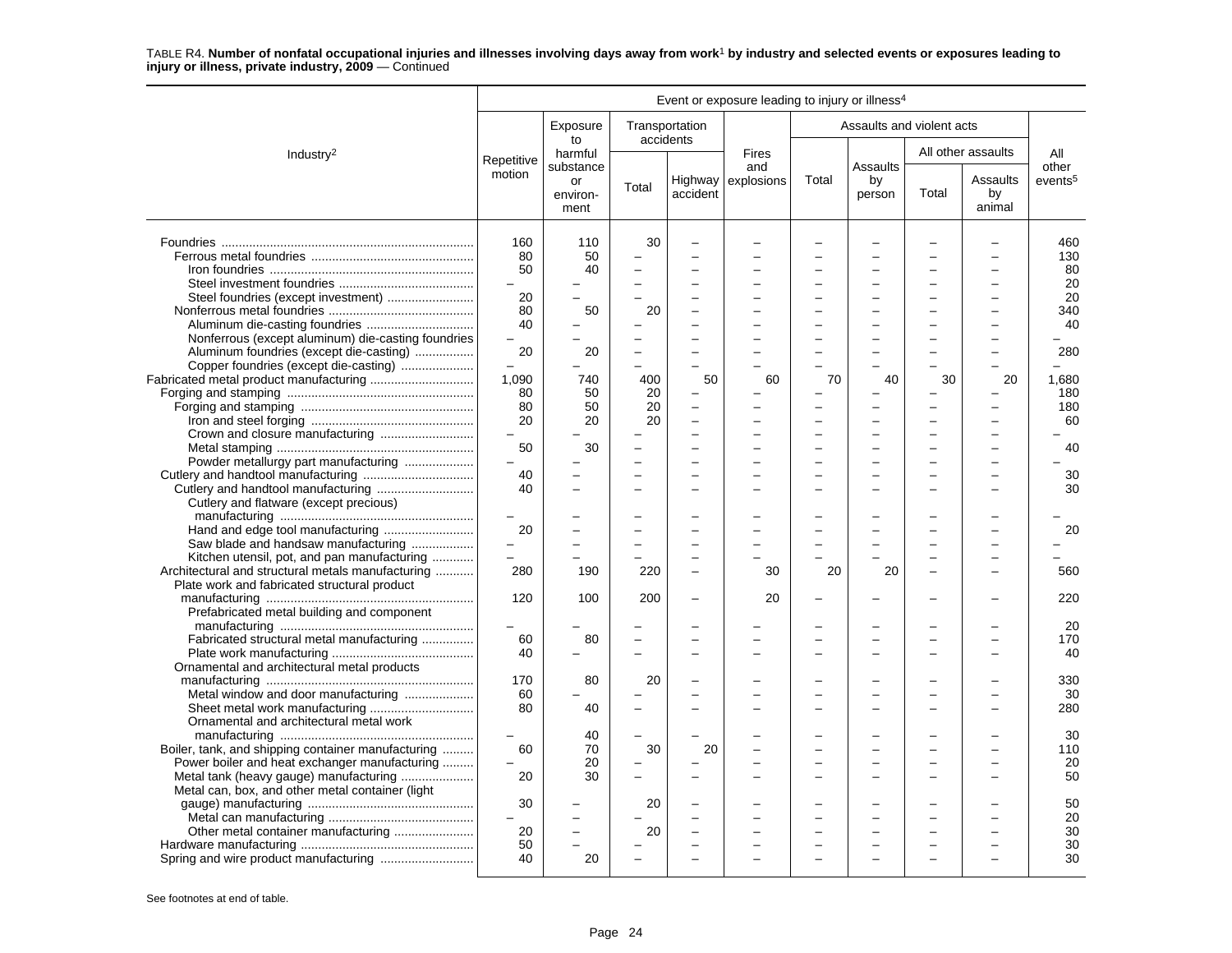|                                                                                                                                                                                                                     | Event or exposure leading to injury or illness <sup>4</sup> |                                            |                                       |                               |                                            |                                                  |                                                 |                              |                                                                                        |                               |                              |  |
|---------------------------------------------------------------------------------------------------------------------------------------------------------------------------------------------------------------------|-------------------------------------------------------------|--------------------------------------------|---------------------------------------|-------------------------------|--------------------------------------------|--------------------------------------------------|-------------------------------------------------|------------------------------|----------------------------------------------------------------------------------------|-------------------------------|------------------------------|--|
|                                                                                                                                                                                                                     |                                                             |                                            |                                       |                               | Contact with objects                       |                                                  |                                                 |                              |                                                                                        |                               | Overexertion                 |  |
| Industry <sup>2</sup>                                                                                                                                                                                               | <b>NAICS</b><br>code <sup>3</sup>                           | Total<br>cases                             | Total                                 | <b>Struck</b><br>by<br>object | <b>Struck</b><br>against<br>object         | Caught<br>in or com-<br>pressed<br>or<br>crushed | Fall<br>to<br>lower<br>level                    | Fall<br>on<br>same<br>level  | Slips<br>or<br>trips<br>without<br>fall                                                | Total                         | In lifting                   |  |
| Spring (heavy gauge) manufacturing<br>Other fabricated wire product manufacturing<br>Machine shops; turned product; and screw, nut, and bolt                                                                        | 33261<br>332611<br>332612<br>332618                         | 510<br>60<br>120<br>330                    | 210<br>80<br>120                      | 80<br>30<br>30                | 50<br>$\overline{\phantom{0}}$<br>L.<br>30 | 70<br>40<br>40                                   | $\overline{a}$<br>-<br>$\overline{\phantom{0}}$ | 50<br>40                     | $\overline{a}$<br>$\sim$<br>$\overline{\phantom{0}}$<br>$\overline{a}$                 | 140<br>40<br>20<br>90         | 50<br>30                     |  |
| Turned product and screw, nut, and bolt                                                                                                                                                                             | 3327<br>33271                                               | 3,290<br>2,620                             | 1,500<br>1,190                        | 680<br>600                    | 370<br>260                                 | 410<br>310                                       | 140<br>110                                      | 280<br>230                   | 80<br>60                                                                               | 660<br>540                    | 350<br>310                   |  |
| Precision turned product manufacturing<br>Bolt, nut, screw, rivet, and washer manufacturing<br>Coating, engraving, heat treating, and allied activities<br>Coating, engraving, heat treating, and allied activities | 33272<br>332721<br>332722<br>3328<br>33281<br>332811        | 680<br>350<br>330<br>1,730<br>1,730<br>150 | 310<br>150<br>150<br>680<br>680<br>30 | 70<br>30<br>40<br>320<br>320  | 110<br>40<br>60<br>90<br>90                | 110<br>70<br>40<br>180<br>180                    | 30<br>30<br>50<br>50                            | 50<br>30<br>100<br>100<br>60 | ÷<br>$\overline{\phantom{0}}$<br>30<br>30                                              | 120<br>70<br>50<br>440<br>440 | 40<br>20<br>20<br>210<br>210 |  |
| Metal coating, engraving (except jewelry and<br>silverware), and allied services to manufacturers<br>Electroplating, plating, polishing, anodizing, and                                                             | 332812                                                      | 690                                        | 330                                   | 180                           | 30                                         | 50                                               |                                                 | 20                           | $\overline{\phantom{0}}$                                                               | 150                           | 50                           |  |
| Other fabricated metal product manufacturing                                                                                                                                                                        | 332813<br>3329<br>33291<br>332911                           | 890<br>2,780<br>650<br>220                 | 320<br>1,140<br>300<br>110            | 130<br>640<br>170<br>60       | 60<br>130<br>60                            | 120<br>320<br>50<br>30                           | 30<br>50                                        | 30<br>240<br>50<br>30        | $\overline{\phantom{0}}$<br>40<br>$\overline{\phantom{0}}$<br>$\overline{\phantom{0}}$ | 290<br>540<br>140<br>30       | 160<br>280<br>80<br>20       |  |
| Fluid power valve and hose fitting manufacturing<br>Plumbing fixture fitting and trim manufacturing<br>Other metal valve and pipe fitting manufacturing<br>All other fabricated metal product manufacturing         | 332912<br>332913<br>332919<br>33299                         | 230<br>60<br>150<br>2,130                  | 110<br>20<br>60<br>840                | 50<br>50<br>480               | 40<br>-<br>$\overline{\phantom{0}}$<br>60  | 260                                              | $\equiv$<br>40                                  | 190                          | $\overline{\phantom{0}}$<br>$\overline{\phantom{0}}$<br>$\overline{\phantom{0}}$<br>30 | 40<br>20<br>50<br>400         | 20<br>30<br>200              |  |
| Ball and roller bearing manufacturing<br>Small arms ammunition manufacturing<br>Ammunition (except small arms) manufacturing                                                                                        | 332991<br>332992<br>332993                                  | 210<br>80<br>50                            | 70<br>20                              | 20                            | $\overline{\phantom{0}}$<br>-<br>L.        | 50                                               | $\overline{\phantom{0}}$                        | 40                           | $\overline{\phantom{0}}$<br>$\overline{\phantom{0}}$<br>L.                             | 40<br>20                      | 20                           |  |
| Other ordnance and accessories manufacturing<br>Fabricated pipe and pipe fitting manufacturing<br>Enameled iron and metal sanitary ware                                                                             | 332994<br>332995<br>332996                                  | 180<br>20<br>300                           | 70<br>100                             | 20<br>50                      | $\overline{a}$<br>$\overline{a}$           | 40<br>30                                         | $\overline{\phantom{0}}$                        |                              | $\overline{\phantom{0}}$<br>$\overline{\phantom{0}}$                                   | 50<br>60                      | 30<br>20                     |  |
| All other miscellaneous fabricated metal product                                                                                                                                                                    | 332998                                                      | 80                                         | 20                                    |                               |                                            |                                                  |                                                 |                              |                                                                                        | 30                            |                              |  |
| Agriculture, construction, and mining machinery                                                                                                                                                                     | 332999<br>333                                               | 1,200<br>10,260                            | 540<br>4,120                          | 360<br>2,080                  | 30<br>690                                  | 130<br>1,040                                     | 20<br>370                                       | 100<br>800                   | 310                                                                                    | 180<br>2,480                  | 110<br>1,250                 |  |
| Farm machinery and equipment manufacturing<br>Lawn and garden tractor and home lawn and                                                                                                                             | 3331<br>33311<br>333111                                     | 2,500<br>1,050<br>920                      | 1,120<br>480<br>420                   | 630<br>250<br>210             | 130<br>40<br>30                            | 310<br>180<br>170                                | 80<br>20<br>20                                  | 180<br>70<br>60              | 50<br>20<br>$\overline{\phantom{0}}$                                                   | 600<br>290<br>260             | 250<br>170<br>160            |  |
| Mining and oil and gas field machinery manufacturing<br>Mining machinery and equipment manufacturing                                                                                                                | 333112<br>33312<br>33313<br>333131                          | 140<br>840<br>610<br>220                   | 60<br>330<br>310<br>130               | 40<br>190<br>190<br>90        | 60<br>30<br>20                             | 60<br>70<br>20                                   | 40                                              | 80<br>40                     | 20                                                                                     | 30<br>200<br>110<br>20        | 50<br>40                     |  |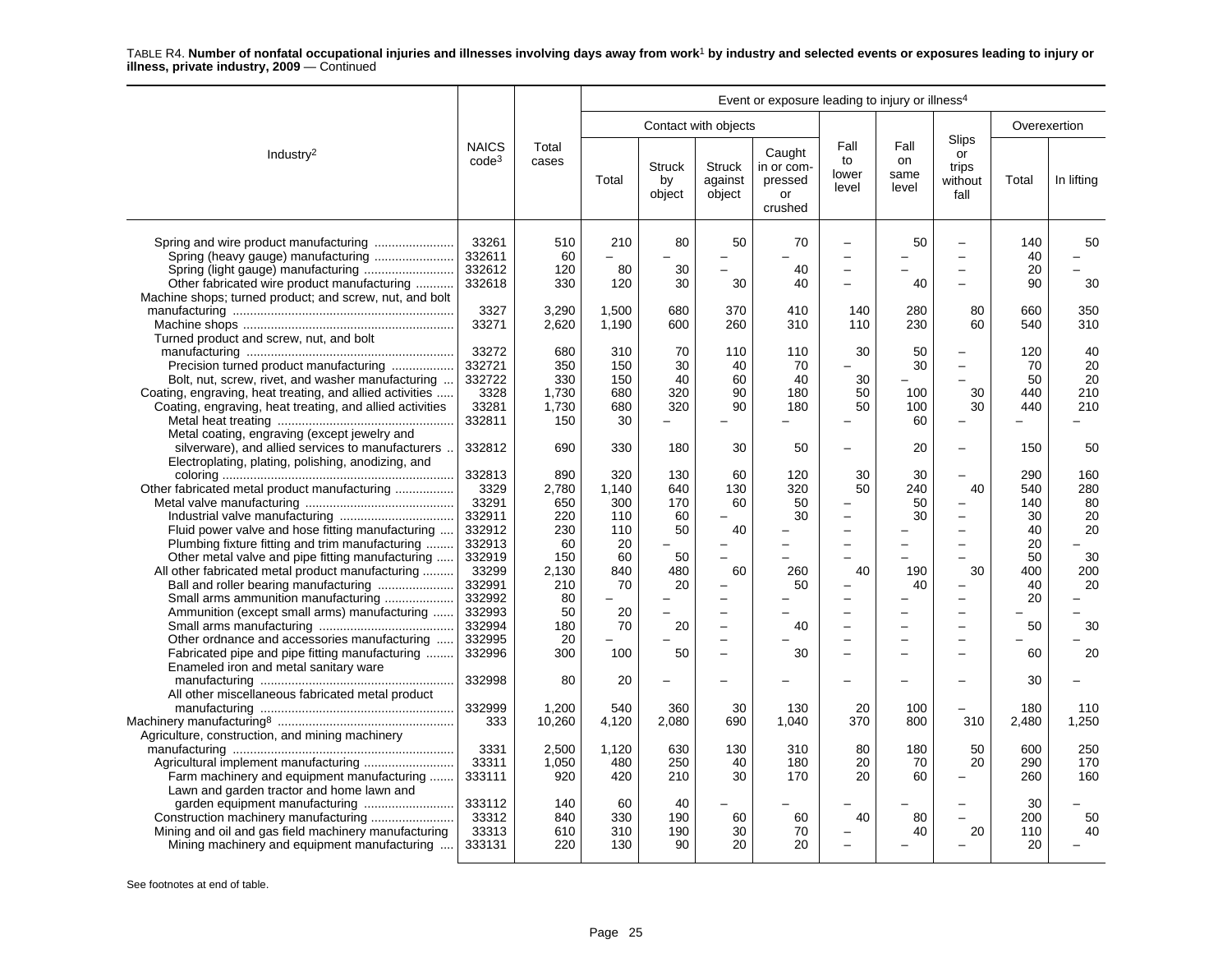|                                                                                                                                                                           |                                                   |                          |           |                                                           | Event or exposure leading to injury or illness <sup>4</sup> |       |                           |       |                          |                     |
|---------------------------------------------------------------------------------------------------------------------------------------------------------------------------|---------------------------------------------------|--------------------------|-----------|-----------------------------------------------------------|-------------------------------------------------------------|-------|---------------------------|-------|--------------------------|---------------------|
|                                                                                                                                                                           |                                                   | Exposure<br>to           | accidents | Transportation                                            |                                                             |       | Assaults and violent acts |       |                          |                     |
| Industry <sup>2</sup>                                                                                                                                                     | Repetitive                                        | harmful<br>substance     |           |                                                           | <b>Fires</b><br>and                                         |       | Assaults                  |       | All other assaults       | All<br>other        |
|                                                                                                                                                                           | motion                                            | or<br>environ-<br>ment   | Total     | accident                                                  | Highway explosions                                          | Total | by<br>person              | Total | Assaults<br>by<br>animal | events <sup>5</sup> |
| Spring and wire product manufacturing<br>Spring (heavy gauge) manufacturing                                                                                               | 40<br>$\overline{\phantom{a}}$<br>$\equiv$        | 20                       |           | -                                                         |                                                             |       |                           |       |                          | 30                  |
| Other fabricated wire product manufacturing<br>Machine shops; turned product; and screw, nut, and bolt                                                                    | 30                                                | 20                       |           | -                                                         |                                                             |       |                           |       |                          |                     |
| Turned product and screw, nut, and bolt                                                                                                                                   | 190<br>130                                        | 130<br>100               | 20<br>20  |                                                           |                                                             | 20    |                           | 20    | 20                       | 290<br>220          |
| Precision turned product manufacturing                                                                                                                                    | 60<br>40                                          | 30                       |           | $\overline{\phantom{0}}$<br>$\overline{\phantom{0}}$      |                                                             |       | ÷                         |       |                          | 70<br>30            |
| Bolt, nut, screw, rivet, and washer manufacturing<br>Coating, engraving, heat treating, and allied activities<br>Coating, engraving, heat treating, and allied activities | 40<br>40                                          | 20<br>110<br>110         | 20<br>20  | $\overline{a}$<br>$\overline{a}$                          |                                                             |       |                           |       |                          | 40<br>260<br>260    |
| Metal coating, engraving (except jewelry and<br>silverware), and allied services to manufacturers                                                                         | $\overline{\phantom{m}}$                          | 50                       |           |                                                           |                                                             |       |                           |       |                          | 30<br>120           |
| Electroplating, plating, polishing, anodizing, and                                                                                                                        | 30<br>310                                         | 60<br>150                | 80        | $\overline{a}$                                            | 30                                                          | 20    | 20                        |       |                          | 110<br>190          |
| Other fabricated metal product manufacturing                                                                                                                              | 40                                                |                          |           |                                                           |                                                             |       |                           |       |                          | 80<br>30            |
| Fluid power valve and hose fitting manufacturing<br>Plumbing fixture fitting and trim manufacturing                                                                       | $\overline{\phantom{0}}$<br>$\equiv$              | $\overline{\phantom{0}}$ |           | -                                                         |                                                             |       | $\overline{\phantom{0}}$  |       |                          | 30                  |
| Other metal valve and pipe fitting manufacturing<br>All other fabricated metal product manufacturing<br>Ball and roller bearing manufacturing                             | $\overline{a}$<br>260<br>$\overline{\phantom{0}}$ | 140                      | 70        | -                                                         | 30                                                          |       | $\equiv$                  |       |                          | 110                 |
| Small arms ammunition manufacturing<br>Ammunition (except small arms) manufacturing                                                                                       | $\equiv$<br>$\overline{a}$                        |                          |           | $\overline{a}$                                            |                                                             |       |                           |       |                          |                     |
| Other ordnance and accessories manufacturing<br>Fabricated pipe and pipe fitting manufacturing                                                                            | 20<br>$\equiv$                                    | 90                       |           | $\overline{a}$<br>$\overline{a}$                          |                                                             |       | $\overline{\phantom{0}}$  |       |                          |                     |
| Enameled iron and metal sanitary ware<br>All other miscellaneous fabricated metal product                                                                                 |                                                   |                          |           |                                                           |                                                             |       |                           |       |                          |                     |
|                                                                                                                                                                           | 210<br>640                                        | 350                      | 60<br>100 | 30                                                        | 40                                                          |       | L.                        |       |                          | 60<br>1,050         |
| Agriculture, construction, and mining machinery<br>Farm machinery and equipment manufacturing                                                                             | 140<br>40<br>30                                   | 80<br>50<br>40           | 30        | $\equiv$<br>$\overline{\phantom{0}}$                      |                                                             |       | ÷                         |       |                          | 210<br>70<br>60     |
| Lawn and garden tractor and home lawn and<br>garden equipment manufacturing<br>Mining and oil and gas field machinery manufacturing                                       | 80<br>20                                          | 20<br>20                 |           | $\overline{\phantom{0}}$<br>$\overline{\phantom{0}}$<br>- |                                                             |       | $\equiv$                  |       |                          | 70<br>80            |
| Mining machinery and equipment manufacturing                                                                                                                              |                                                   |                          |           |                                                           |                                                             |       |                           |       |                          | 30                  |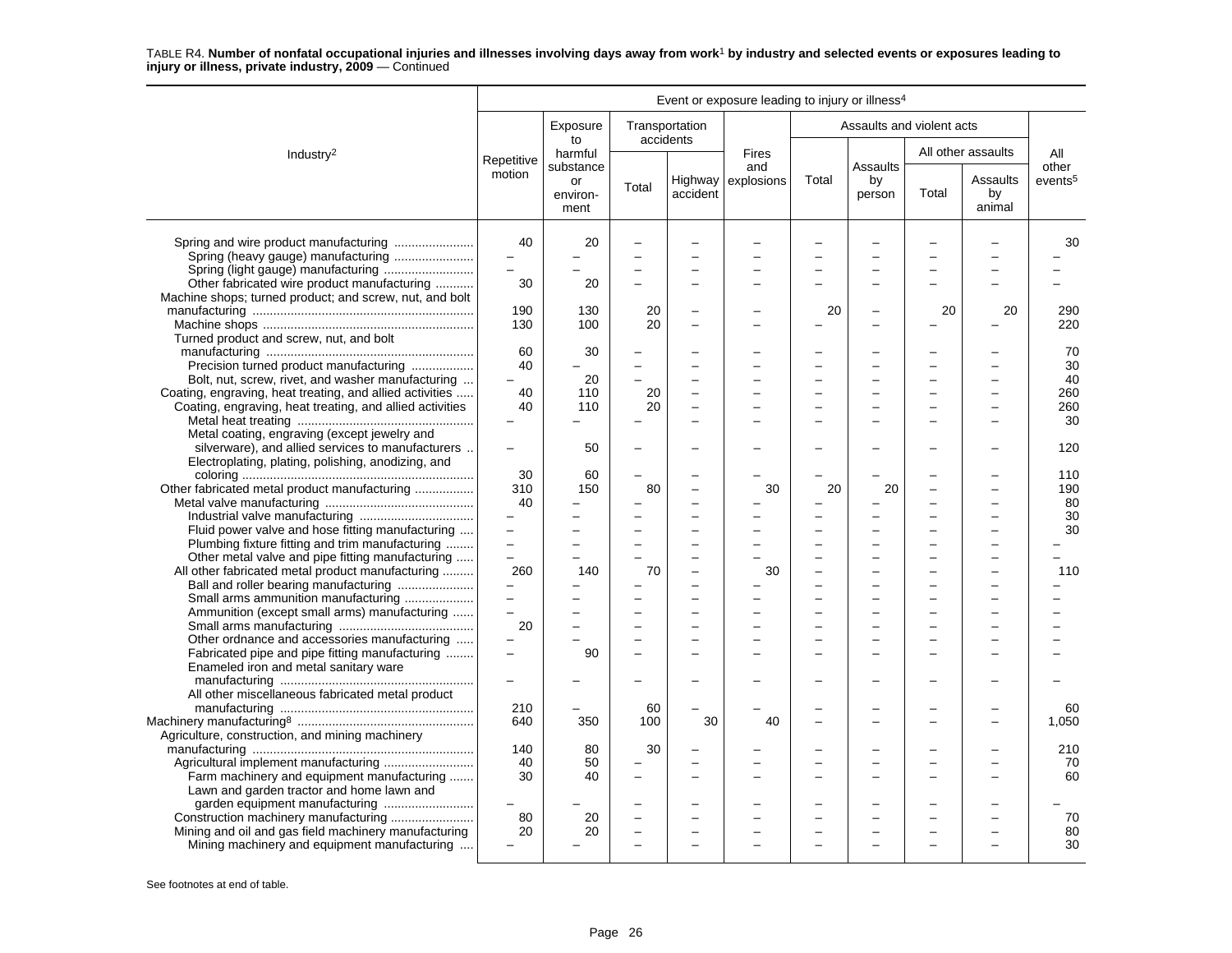|                                                           | Event or exposure leading to injury or illness <sup>4</sup> |                |       |                               |                                    |                                                  |                              |                             |                                                |              |            |
|-----------------------------------------------------------|-------------------------------------------------------------|----------------|-------|-------------------------------|------------------------------------|--------------------------------------------------|------------------------------|-----------------------------|------------------------------------------------|--------------|------------|
|                                                           |                                                             |                |       |                               | Contact with objects               |                                                  |                              |                             |                                                | Overexertion |            |
| Industry <sup>2</sup>                                     | <b>NAICS</b><br>code <sup>3</sup>                           | Total<br>cases | Total | <b>Struck</b><br>by<br>object | <b>Struck</b><br>against<br>object | Caught<br>in or com-<br>pressed<br>or<br>crushed | Fall<br>to<br>lower<br>level | Fall<br>on<br>same<br>level | <b>Slips</b><br>or<br>trips<br>without<br>fall | Total        | In lifting |
| Oil and gas field machinery and equipment                 |                                                             |                |       |                               |                                    |                                                  |                              |                             |                                                |              |            |
|                                                           | 333132                                                      | 390            | 170   | 110                           |                                    | 50                                               |                              | 30                          |                                                | 90           | 30         |
|                                                           | 3332                                                        | 950            | 410   | 210                           | 50                                 | 110                                              | 20                           | 80                          | 90                                             | 160          | 50         |
| Sawmill and woodworking machinery manufacturing           | 33321                                                       | 20             |       |                               |                                    |                                                  |                              |                             | -                                              |              |            |
| Plastics and rubber industry machinery manufacturing      | 33322                                                       | 70             | 40    | 20                            | $\equiv$                           | 20                                               |                              |                             | L                                              |              |            |
| Other industrial machinery manufacturing <sup>8</sup>     | 33329                                                       | 860            | 370   | 190                           | 50                                 | 100                                              | 20                           | 70                          | 80                                             | 140          | 40         |
| Paper industry machinery manufacturing                    | 333291                                                      | 80             | 40    | 20                            |                                    | 20                                               |                              |                             | -                                              | 30           |            |
| Printing machinery and equipment manufacturing            | 333293                                                      | 80             | 30    |                               | $\overline{\phantom{0}}$           |                                                  |                              |                             | $\overline{\phantom{0}}$                       |              |            |
| Food product machinery manufacturing                      | 333294                                                      | 220            | 100   | 50                            | $\equiv$                           | 30                                               | $\equiv$                     |                             | L.                                             | 60           | 20         |
| Semiconductor machinery manufacturing                     | 333295                                                      | 60             | 20    |                               | $\overline{\phantom{0}}$           |                                                  | $\overline{\phantom{0}}$     |                             |                                                |              |            |
| All other industrial machinery manufacturing <sup>8</sup> | 333298                                                      | 360            | 160   | 100                           |                                    |                                                  |                              | 20                          | 80                                             | 40           |            |
| Commercial and service industry machinery                 |                                                             |                |       |                               |                                    |                                                  |                              |                             |                                                |              |            |
|                                                           | 3333                                                        | 870            | 240   | 70                            | 120                                | 40                                               | 60                           | 140                         | 30                                             | 190          | 130        |
| Commercial and service industry machinery                 |                                                             |                |       |                               |                                    |                                                  |                              |                             |                                                |              |            |
|                                                           | 33331                                                       | 870            | 240   | 70                            | 120                                | 40                                               | 60                           | 140                         | 30                                             | 190          | 130        |
| Automatic vending machine manufacturing                   | 333311                                                      | 70             | 30    |                               |                                    |                                                  |                              |                             |                                                | 20           | 20         |
| Commercial laundry, drycleaning, and pressing             |                                                             |                |       |                               |                                    |                                                  |                              |                             |                                                |              |            |
|                                                           | 333312                                                      | 60             | 20    |                               |                                    |                                                  |                              |                             |                                                | 20           |            |
|                                                           | 333313                                                      | 70             | 20    |                               |                                    |                                                  |                              |                             | $\overline{\phantom{0}}$                       |              |            |
| Optical instrument and lens manufacturing                 | 333314                                                      | 100            | 20    | $\overline{a}$                | $\overline{\phantom{0}}$           |                                                  |                              | 20                          | $\overline{\phantom{0}}$                       |              |            |
| Photographic and photocopying equipment                   |                                                             |                |       |                               |                                    |                                                  |                              |                             |                                                |              |            |
|                                                           | 333315                                                      | 140            |       |                               |                                    |                                                  |                              | 40                          | $\overline{\phantom{0}}$                       | 20           |            |
| Other commercial and service industry machinery           |                                                             |                |       |                               |                                    |                                                  |                              |                             |                                                |              |            |
|                                                           | 333319                                                      | 430            | 160   | 30                            | 110                                |                                                  | 30                           | 50                          | -                                              | 100          | 70         |
| Ventilation, heating, air-conditioning, and commercial    |                                                             |                |       |                               |                                    |                                                  |                              |                             |                                                |              |            |
|                                                           | 3334                                                        | 1,360          | 520   | 220                           | 150                                | 130                                              | 70                           | 110                         | 30                                             | 350          | 180        |
| Ventilation, heating, air-conditioning, and commercial    |                                                             |                |       |                               |                                    |                                                  |                              |                             |                                                |              |            |
| refrigeration equipment manufacturing <sup>8</sup>        | 33341                                                       | 1,360          | 520   | 220                           | 150                                | 130                                              | 70                           | 110                         | 30                                             | 350          | 180        |
| Air purification equipment manufacturing                  | 333411                                                      | 140            | 50    | $\equiv$                      | 30                                 |                                                  |                              | 20                          | $\overline{\phantom{0}}$                       | 20           |            |
| Industrial and commercial fan and blower                  |                                                             |                |       |                               |                                    |                                                  |                              |                             |                                                |              |            |
|                                                           | 333412                                                      | 180            | 60    | 30                            | 20                                 | 20                                               |                              |                             |                                                | 40           |            |
| Heating equipment (except warm air furnaces)              |                                                             |                |       |                               |                                    |                                                  |                              |                             |                                                |              |            |
|                                                           | 333414                                                      | 230            | 70    | 30                            |                                    | 30                                               |                              | 20                          | $\overline{\phantom{0}}$                       | 80           | 40         |
| Air-conditioning and warm air heating equipment           |                                                             |                |       |                               |                                    |                                                  |                              |                             |                                                |              |            |
| and commercial and industrial refrigeration               |                                                             |                |       |                               |                                    |                                                  |                              |                             |                                                |              |            |
|                                                           | 333415                                                      | 820            | 340   | 160                           | 100                                | 70                                               | 50                           | 60                          | 20                                             | 200          | 110        |
| Metalworking machinery manufacturing                      | 3335                                                        | 1,320          | 620   | 310                           | 110                                | 160                                              | 50                           | 60                          | 60                                             | 240          | 120        |
|                                                           | 33351                                                       | 1,320          | 620   | 310                           | 110                                | 160                                              | 50                           | 60                          | 60                                             | 240          | 120        |
|                                                           | 333511                                                      | 230            | 70    | 20                            |                                    | 20                                               |                              | 20                          |                                                | 90           | 40         |
| Machine tool (metal cutting types) manufacturing          | 333512                                                      | 210            | 70    | 40                            | 20                                 |                                                  |                              | 20                          | $\overline{\phantom{0}}$                       | 30           |            |
| Machine tool (metal forming types) manufacturing          | 333513                                                      | 160            | 90    | 40                            |                                    |                                                  |                              |                             |                                                |              |            |
| Special die and tool, die set, jig, and fixture           |                                                             |                |       |                               |                                    |                                                  |                              |                             | 30                                             |              | 20         |
| Cutting tool and machine tool accessory                   | 333514                                                      | 440            | 240   | 120                           | 40                                 | 80                                               |                              |                             |                                                | 60           |            |
|                                                           | 333515                                                      | 170            | 100   | 70                            |                                    | 30                                               | 20                           |                             |                                                |              |            |
|                                                           |                                                             |                |       |                               |                                    |                                                  |                              |                             |                                                |              |            |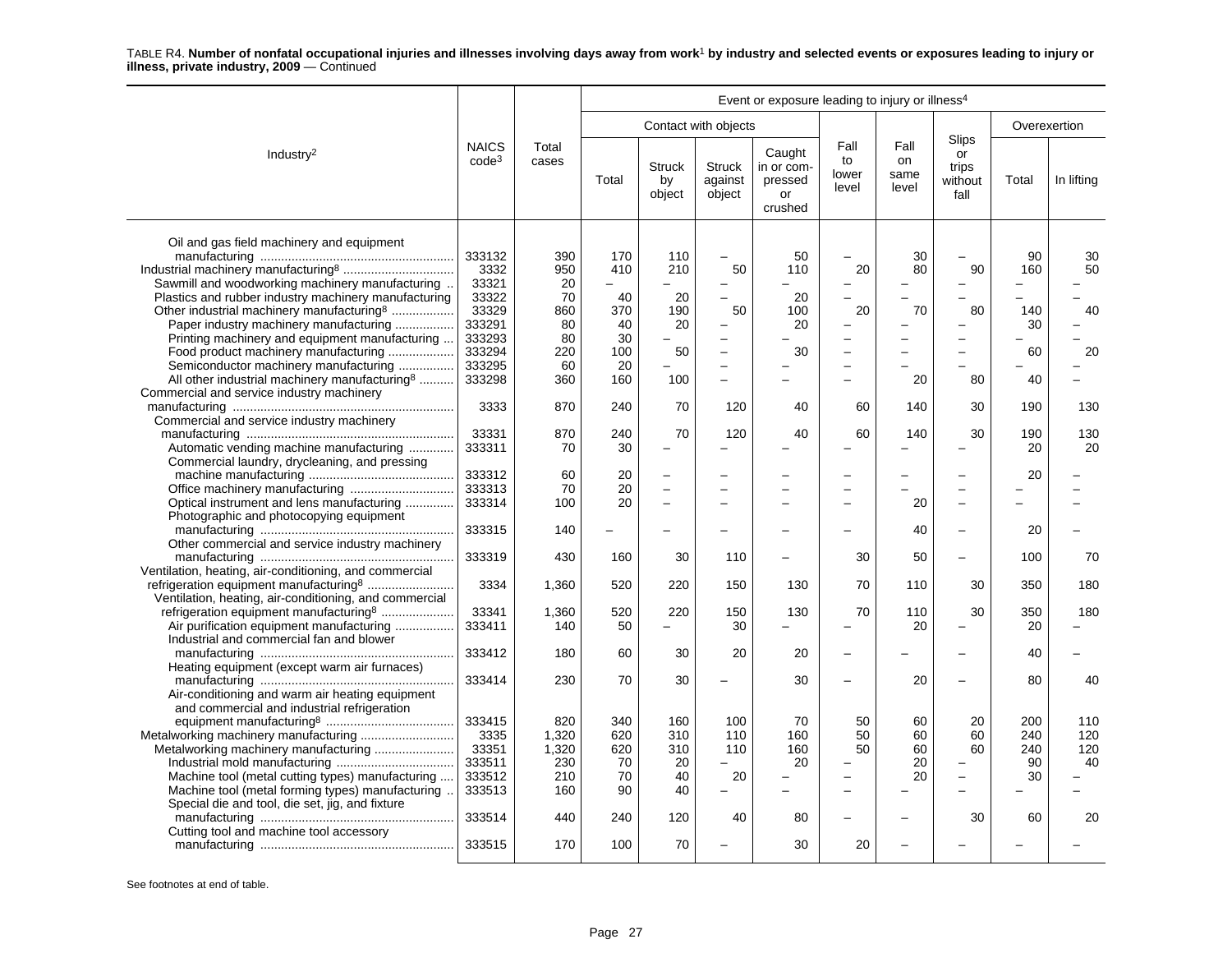|                                                           |                            |                        |                          |                             | Event or exposure leading to injury or illness <sup>4</sup> |          |                           |       |                          |                     |
|-----------------------------------------------------------|----------------------------|------------------------|--------------------------|-----------------------------|-------------------------------------------------------------|----------|---------------------------|-------|--------------------------|---------------------|
|                                                           |                            | Exposure<br>to         |                          | Transportation<br>accidents |                                                             |          | Assaults and violent acts |       |                          |                     |
| Industry <sup>2</sup>                                     | Repetitive                 | harmful<br>substance   |                          |                             | <b>Fires</b><br>and                                         |          | Assaults                  |       | All other assaults       | All<br>other        |
|                                                           | motion                     | or<br>environ-<br>ment | Total                    | accident                    | Highway explosions                                          | Total    | by<br>person              | Total | Assaults<br>by<br>animal | events <sup>5</sup> |
| Oil and gas field machinery and equipment                 |                            |                        |                          |                             |                                                             |          |                           |       |                          |                     |
|                                                           | $\qquad \qquad -$          |                        |                          |                             |                                                             |          |                           |       |                          | 50                  |
|                                                           |                            |                        |                          |                             | 20                                                          |          |                           |       |                          | 150                 |
| Sawmill and woodworking machinery manufacturing           | $\overline{\phantom{0}}$   |                        | $\overline{\phantom{0}}$ | <u>.</u>                    |                                                             |          |                           |       | -                        |                     |
| Plastics and rubber industry machinery manufacturing      | $\overline{a}$             | L.                     | $\overline{\phantom{0}}$ | $\overline{\phantom{0}}$    |                                                             |          | $\overline{\phantom{0}}$  |       | -                        |                     |
| Other industrial machinery manufacturing <sup>8</sup>     | $\overline{a}$<br>$\equiv$ |                        |                          |                             | 20                                                          |          |                           |       |                          | 130                 |
| Paper industry machinery manufacturing                    |                            |                        | $\overline{\phantom{0}}$ | <u>.</u>                    |                                                             |          |                           |       |                          |                     |
| Printing machinery and equipment manufacturing            | $\equiv$                   |                        |                          |                             |                                                             |          |                           |       |                          | 40                  |
| Food product machinery manufacturing                      | $\equiv$                   |                        |                          | $\overline{\phantom{0}}$    |                                                             |          |                           |       |                          | 40                  |
| Semiconductor machinery manufacturing                     | $\equiv$                   |                        |                          |                             |                                                             |          |                           |       |                          |                     |
| All other industrial machinery manufacturing <sup>8</sup> |                            |                        |                          | ÷                           |                                                             |          |                           |       | -                        | 40                  |
| Commercial and service industry machinery                 |                            |                        |                          |                             |                                                             |          |                           |       |                          |                     |
|                                                           | 70                         | 50                     |                          |                             |                                                             |          |                           |       |                          | 90                  |
| Commercial and service industry machinery                 |                            |                        |                          |                             |                                                             |          |                           |       |                          |                     |
|                                                           | 70                         | 50                     |                          | $\overline{\phantom{0}}$    |                                                             | ÷        |                           |       |                          | 90                  |
| Automatic vending machine manufacturing                   |                            |                        |                          | $\overline{\phantom{0}}$    |                                                             |          |                           |       |                          |                     |
| Commercial laundry, drycleaning, and pressing             |                            |                        |                          |                             |                                                             |          |                           |       |                          |                     |
|                                                           | $\equiv$                   |                        |                          |                             |                                                             |          |                           |       |                          |                     |
| Office machinery manufacturing                            |                            |                        |                          |                             |                                                             |          |                           |       |                          |                     |
| Optical instrument and lens manufacturing                 | 20                         | 20                     |                          |                             |                                                             |          |                           |       |                          |                     |
| Photographic and photocopying equipment                   |                            |                        |                          |                             |                                                             |          |                           |       |                          | 40                  |
| Other commercial and service industry machinery           |                            |                        |                          |                             |                                                             |          |                           |       |                          |                     |
|                                                           | 20                         |                        |                          |                             |                                                             |          |                           |       |                          | 30                  |
| Ventilation, heating, air-conditioning, and commercial    |                            | 20                     |                          |                             |                                                             |          |                           |       |                          |                     |
| refrigeration equipment manufacturing <sup>8</sup>        | 100                        | 50                     |                          | $\overline{\phantom{0}}$    |                                                             |          |                           |       |                          | 120                 |
| Ventilation, heating, air-conditioning, and commercial    |                            |                        |                          |                             |                                                             |          |                           |       |                          |                     |
| refrigeration equipment manufacturing <sup>8</sup>        | 100                        | 50                     |                          |                             |                                                             |          |                           |       |                          | 120                 |
| Air purification equipment manufacturing                  |                            |                        |                          | L.                          |                                                             | ÷        |                           |       |                          |                     |
| Industrial and commercial fan and blower                  |                            |                        |                          |                             |                                                             |          |                           |       |                          |                     |
|                                                           | 20                         |                        |                          |                             |                                                             |          |                           |       |                          | 20                  |
| Heating equipment (except warm air furnaces)              |                            |                        |                          |                             |                                                             |          |                           |       |                          |                     |
|                                                           | 20                         |                        |                          |                             |                                                             |          |                           |       |                          | 20                  |
| Air-conditioning and warm air heating equipment           |                            |                        |                          |                             |                                                             |          |                           |       |                          |                     |
| and commercial and industrial refrigeration               |                            |                        |                          |                             |                                                             |          |                           |       |                          |                     |
|                                                           | 50                         | 20                     |                          |                             |                                                             |          |                           |       |                          | 70                  |
| Metalworking machinery manufacturing                      | 90                         | 60                     | 20                       |                             |                                                             |          |                           |       |                          | 120                 |
| Metalworking machinery manufacturing                      | 90                         | 60                     | 20                       | <u>.</u>                    |                                                             |          |                           |       |                          | 120                 |
|                                                           |                            |                        |                          | $\overline{a}$              |                                                             | $\equiv$ | $\overline{\phantom{0}}$  |       | $\overline{\phantom{0}}$ | 20                  |
| Machine tool (metal cutting types) manufacturing          | 20                         |                        |                          |                             |                                                             |          |                           |       |                          | 50                  |
| Machine tool (metal forming types) manufacturing          |                            |                        |                          |                             |                                                             |          |                           |       |                          |                     |
| Special die and tool, die set, jig, and fixture           |                            |                        |                          |                             |                                                             |          |                           |       |                          |                     |
|                                                           | 20                         |                        | 20                       | $\overline{\phantom{0}}$    |                                                             |          |                           |       |                          | 40                  |
| Cutting tool and machine tool accessory                   |                            |                        |                          |                             |                                                             |          |                           |       |                          |                     |
|                                                           | 20                         |                        |                          |                             |                                                             |          |                           |       |                          |                     |
|                                                           |                            |                        |                          |                             |                                                             |          |                           |       |                          |                     |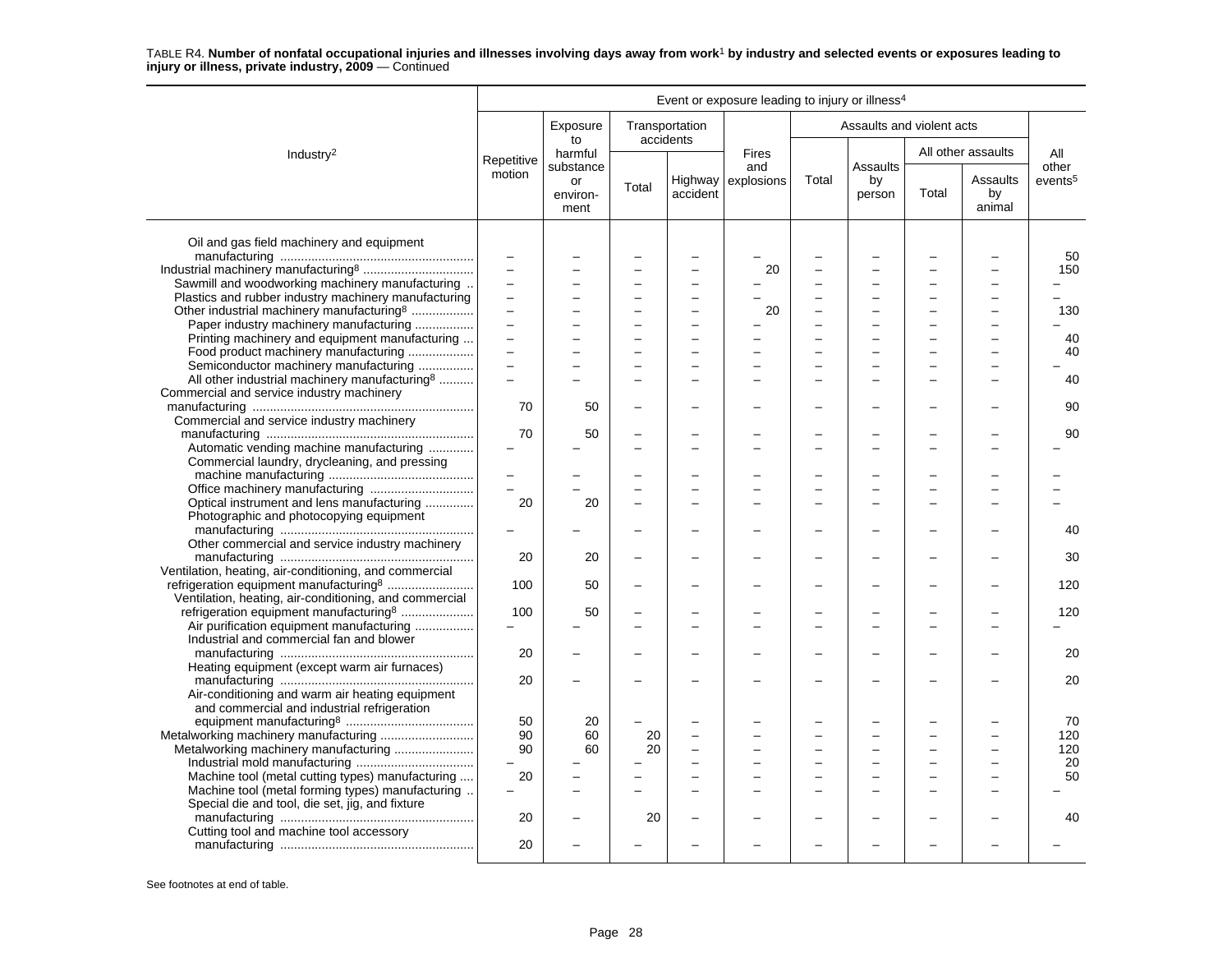|                                                                                                        | Event or exposure leading to injury or illness <sup>4</sup> |                |       |                               |                                    |                                                  |                              |                             |                                         |              |            |
|--------------------------------------------------------------------------------------------------------|-------------------------------------------------------------|----------------|-------|-------------------------------|------------------------------------|--------------------------------------------------|------------------------------|-----------------------------|-----------------------------------------|--------------|------------|
|                                                                                                        |                                                             |                |       |                               | Contact with objects               |                                                  |                              |                             |                                         | Overexertion |            |
| Industry <sup>2</sup>                                                                                  | <b>NAICS</b><br>$code^3$                                    | Total<br>cases | Total | <b>Struck</b><br>by<br>object | <b>Struck</b><br>against<br>object | Caught<br>in or com-<br>pressed<br>or<br>crushed | Fall<br>to<br>lower<br>level | Fall<br>on<br>same<br>level | Slips<br>or<br>trips<br>without<br>fall | Total        | In lifting |
| Rolling mill machinery and equipment                                                                   | 333516                                                      | 40             | 20    |                               |                                    | 20                                               |                              |                             |                                         |              |            |
| Other metalworking machinery manufacturing                                                             | 333518                                                      | 70             |       |                               |                                    |                                                  |                              |                             | $\overline{\phantom{a}}$                |              |            |
| Engine, turbine, and power transmission equipment<br>Engine, turbine, and power transmission equipment | 3336                                                        | 690            | 250   | 110                           | 70                                 | 60                                               | 20                           | 50                          | $\overline{\phantom{0}}$                | 190          | 80         |
| Turbine and turbine generator set units                                                                | 33361                                                       | 690            | 250   | 110                           | 70                                 | 60                                               | 20                           | 50                          |                                         | 190          | 80         |
| Speed changer, industrial high-speed drive, and                                                        | 333611                                                      | 210            | 70    | 30                            | 20                                 | 20                                               |                              |                             |                                         | 70           | 30         |
| Mechanical power transmission equipment                                                                | 333612                                                      | 90             | 30    |                               |                                    |                                                  |                              |                             |                                         | 30           |            |
|                                                                                                        | 333613                                                      | 170            | 70    | 20                            | 30                                 | 20                                               |                              | 20                          |                                         | 30           | 20         |
| Other engine equipment manufacturing                                                                   | 333618                                                      | 210            | 80    | 50                            |                                    |                                                  |                              |                             |                                         | 50           | 20         |
| Other general purpose machinery manufacturing <sup>8</sup>                                             | 3339                                                        | 2,570          | 940   | 530                           | 60                                 | 240                                              | 90                           | 180                         | 60                                      | 760          | 420        |
|                                                                                                        | 33391                                                       | 490            | 120   | 80                            |                                    | 30                                               | 20                           | 40                          | 30                                      | 170          | 50         |
| Pump and pumping equipment manufacturing                                                               | 333911                                                      | 280            | 60    | 40                            | $\overline{\phantom{0}}$           | 20                                               |                              |                             |                                         | 120          | 30         |
| Air and gas compressor manufacturing                                                                   | 333912                                                      | 200            | 60    | 40                            | $\overline{\phantom{0}}$           |                                                  |                              | 20                          |                                         | 40           | 20         |
| Material handling equipment manufacturing                                                              | 33392                                                       | 830            | 340   | 170                           | 40                                 | 100                                              | 30                           | 50                          | 20                                      | 210          | 150        |
| Elevator and moving stairway manufacturing                                                             | 333921                                                      | 100            | 40    | 20                            |                                    |                                                  |                              |                             | $\overline{\phantom{0}}$                | 40           | 40         |
| Conveyor and conveying equipment manufacturing<br>Overhead traveling crane, hoist, and monorail        | 333922                                                      | 330            | 160   | 80                            | $\overline{a}$                     | 60                                               | 20                           | 30                          | $\sim$                                  | 60           | 20         |
| Industrial truck, tractor, trailer, and stacker                                                        | 333923                                                      | 210            | 70    | 50                            | $\overline{\phantom{0}}$           |                                                  |                              | 20                          |                                         | 40           | 20         |
|                                                                                                        | 333924                                                      | 180            | 60    | 20                            |                                    | 30                                               |                              |                             |                                         | 70           | 60         |
| All other general purpose machinery manufacturing <sup>8</sup> .                                       | 33399                                                       | 1,250          | 480   | 280                           | $\overline{a}$                     | 110                                              | 40                           | 90                          | $\frac{1}{2}$                           | 380          | 230        |
| Power-driven handtool manufacturing                                                                    | 333991                                                      | 80             |       |                               | $\overline{\phantom{0}}$           |                                                  |                              |                             | $\overline{\phantom{0}}$                | 20           | 20         |
| Packaging machinery manufacturing                                                                      | 333993                                                      | 120            | 50    | $\overline{\phantom{0}}$      |                                    |                                                  |                              | 30                          | $\overline{\phantom{0}}$                | 30           | 30         |
| Industrial process furnace and oven manufacturing <sup>8</sup>                                         | 333994                                                      | 80             | 20    | $\qquad \qquad -$             | <u>.</u>                           |                                                  |                              |                             | $\frac{1}{2}$                           | 30           |            |
| Fluid power cylinder and actuator manufacturing                                                        | 333995                                                      | 160            | 60    | $\equiv$                      | $\overline{\phantom{0}}$           | 40                                               |                              |                             | $\frac{1}{2}$                           | 60           | 20         |
| Fluid power pump and motor manufacturing                                                               | 333996                                                      | 80             | 20    | $\overline{a}$                | <u>.</u>                           |                                                  |                              |                             | $\overline{\phantom{a}}$                |              |            |
| All other miscellaneous general purpose machinery                                                      |                                                             |                |       |                               |                                    |                                                  |                              |                             |                                         |              |            |
|                                                                                                        | 333999                                                      | 580            | 210   | 130                           |                                    | 50                                               |                              | 30                          | ÷                                       | 210          | 130        |
| Computer and electronic product manufacturing                                                          | 334                                                         | 4,380          | 980   | 370                           | 290                                | 230                                              | 270                          | 580                         | 140                                     | 910          | 430        |
| Computer and peripheral equipment manufacturing                                                        | 3341                                                        | 330            | 40    |                               | 20                                 |                                                  | 40                           | 40                          |                                         | 100          | 60         |
| Computer and peripheral equipment manufacturing                                                        | 33411                                                       | 330            | 40    | $\overline{\phantom{0}}$      | 20                                 |                                                  | 40                           | 40                          | $\overline{\phantom{0}}$                | 100          | 60         |
|                                                                                                        | 334111                                                      | 180            | 30    | $\overline{\phantom{0}}$      |                                    |                                                  | 30                           | 20                          | $\overline{\phantom{0}}$                | 50           | 30         |
| Computer storage device manufacturing                                                                  | 334112                                                      | 40             |       | $\equiv$                      |                                    |                                                  |                              |                             | $\sim$                                  | 20           |            |
| Other computer peripheral equipment                                                                    | 334119                                                      | 100            |       |                               |                                    |                                                  |                              |                             |                                         | 40           | 30         |
| Communications equipment manufacturing <sup>8</sup>                                                    | 3342                                                        | 430            | 70    | 20                            | 20                                 |                                                  | 40                           | 50                          | $\overline{a}$                          | 130          | 60         |
| Telephone apparatus manufacturing                                                                      | 33421                                                       | 90             | 20    |                               |                                    |                                                  |                              |                             | $\equiv$                                |              |            |
| Radio and television broadcasting and wireless                                                         |                                                             |                |       |                               |                                    |                                                  |                              |                             |                                         |              |            |
| communications equipment manufacturing <sup>8</sup>                                                    | 33422                                                       | 220            | 30    |                               |                                    |                                                  |                              | 20                          |                                         | 90           | 50         |
| Other communications equipment manufacturing                                                           | 33429                                                       | 120            | 20    |                               |                                    |                                                  | 20                           | 20                          |                                         | 30           |            |
|                                                                                                        | 3343                                                        | 70             |       |                               |                                    |                                                  | 20                           |                             |                                         | 20           | 20         |
|                                                                                                        |                                                             |                |       |                               |                                    |                                                  |                              |                             |                                         |              |            |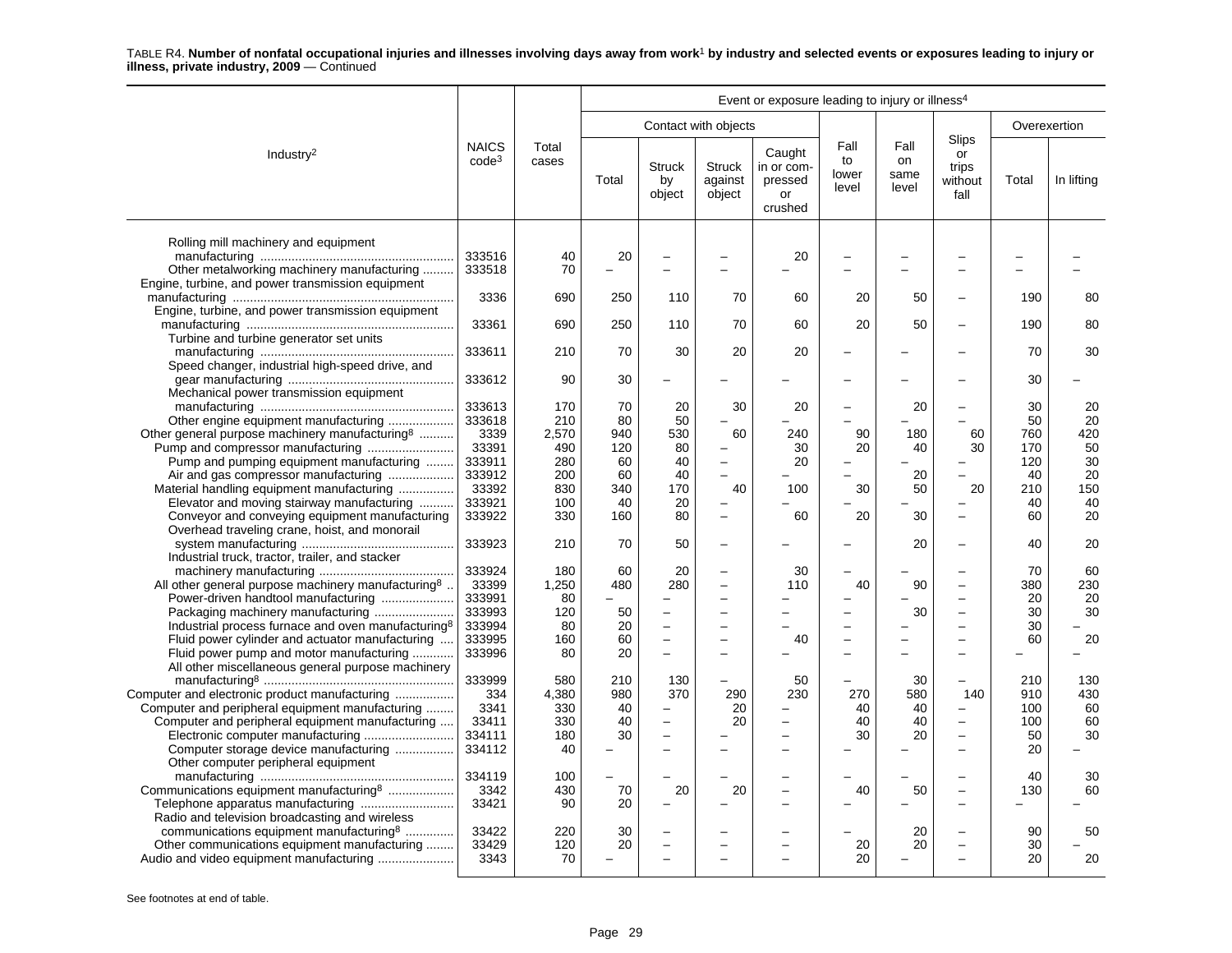|                                                                                                 | Event or exposure leading to injury or illness <sup>4</sup> |                          |                          |                               |                     |                          |                           |       |                          |                     |
|-------------------------------------------------------------------------------------------------|-------------------------------------------------------------|--------------------------|--------------------------|-------------------------------|---------------------|--------------------------|---------------------------|-------|--------------------------|---------------------|
|                                                                                                 |                                                             | Exposure<br>to           |                          | Transportation<br>accidents   |                     |                          | Assaults and violent acts |       |                          |                     |
| Industry <sup>2</sup>                                                                           | Repetitive                                                  | harmful<br>substance     |                          |                               | <b>Fires</b><br>and |                          | Assaults                  |       | All other assaults       | All<br>other        |
|                                                                                                 | motion                                                      | or<br>environ-<br>ment   | Total                    | accident                      | Highway explosions  | Total                    | by<br>person              | Total | Assaults<br>by<br>animal | events <sup>5</sup> |
| Rolling mill machinery and equipment                                                            | $\overline{\phantom{0}}$                                    |                          |                          |                               |                     |                          |                           |       |                          |                     |
| Other metalworking machinery manufacturing                                                      | 20                                                          |                          |                          |                               |                     |                          |                           |       |                          |                     |
| Engine, turbine, and power transmission equipment                                               |                                                             |                          |                          |                               |                     |                          |                           |       |                          |                     |
|                                                                                                 | 60                                                          | 20                       |                          |                               |                     |                          |                           |       |                          | 80                  |
| Engine, turbine, and power transmission equipment                                               |                                                             |                          |                          |                               |                     |                          |                           |       |                          |                     |
|                                                                                                 | 60                                                          | 20                       | $\overline{\phantom{0}}$ | $\overline{\phantom{0}}$      |                     | -                        |                           |       |                          | 80                  |
| Turbine and turbine generator set units                                                         |                                                             |                          |                          |                               |                     |                          |                           |       |                          |                     |
|                                                                                                 | 20                                                          |                          |                          |                               |                     |                          |                           |       |                          |                     |
| Speed changer, industrial high-speed drive, and                                                 |                                                             |                          |                          |                               |                     |                          |                           |       |                          |                     |
|                                                                                                 |                                                             |                          |                          |                               |                     |                          |                           |       |                          |                     |
| Mechanical power transmission equipment                                                         |                                                             |                          |                          |                               |                     |                          |                           |       |                          |                     |
|                                                                                                 | 20                                                          |                          |                          |                               |                     |                          |                           |       |                          | 20                  |
| Other engine equipment manufacturing                                                            |                                                             |                          |                          | -                             |                     |                          |                           |       |                          | 40                  |
| Other general purpose machinery manufacturing <sup>8</sup>                                      | 160                                                         | 90                       | 30                       |                               |                     |                          |                           |       |                          | 270                 |
|                                                                                                 | 30                                                          | 20                       |                          | $\overline{\phantom{0}}$      |                     |                          | L                         |       |                          | 60                  |
| Pump and pumping equipment manufacturing                                                        | 20                                                          |                          |                          | L.                            |                     |                          |                           |       |                          | 40                  |
| Air and gas compressor manufacturing                                                            |                                                             | 20                       |                          |                               |                     |                          |                           |       |                          | 20                  |
| Material handling equipment manufacturing                                                       | 60                                                          | 30                       |                          |                               |                     |                          |                           |       |                          | 90                  |
| Elevator and moving stairway manufacturing                                                      |                                                             |                          |                          |                               |                     |                          |                           |       |                          |                     |
| Conveyor and conveying equipment manufacturing<br>Overhead traveling crane, hoist, and monorail | 20                                                          |                          |                          |                               |                     |                          |                           |       |                          | 30                  |
|                                                                                                 | 30                                                          |                          |                          |                               |                     |                          |                           |       |                          | 20                  |
| Industrial truck, tractor, trailer, and stacker                                                 |                                                             |                          |                          |                               |                     |                          |                           |       |                          |                     |
|                                                                                                 |                                                             |                          |                          |                               |                     |                          |                           |       |                          | 30                  |
| All other general purpose machinery manufacturing <sup>8</sup>                                  | 70<br>20                                                    | 30                       | 20                       | -<br>$\overline{\phantom{0}}$ |                     |                          |                           |       |                          | 120                 |
| Power-driven handtool manufacturing<br>Packaging machinery manufacturing                        |                                                             |                          |                          | L.                            |                     |                          | ÷                         |       |                          |                     |
| Industrial process furnace and oven manufacturing <sup>8</sup>                                  | $\overline{a}$                                              |                          |                          | -                             |                     | $\overline{\phantom{0}}$ | ÷                         |       |                          | 20                  |
| Fluid power cylinder and actuator manufacturing                                                 |                                                             |                          |                          |                               |                     |                          |                           |       |                          |                     |
| Fluid power pump and motor manufacturing                                                        | 20                                                          |                          |                          |                               |                     |                          |                           |       |                          |                     |
| All other miscellaneous general purpose machinery                                               |                                                             |                          |                          |                               |                     |                          |                           |       |                          |                     |
|                                                                                                 | 20                                                          |                          |                          |                               |                     |                          |                           |       |                          | 80                  |
| Computer and electronic product manufacturing                                                   | 620                                                         | 160                      | 110                      | 80                            |                     |                          | L                         |       |                          | 610                 |
| Computer and peripheral equipment manufacturing                                                 | 40                                                          |                          |                          |                               |                     |                          |                           |       |                          | 40                  |
| Computer and peripheral equipment manufacturing                                                 | 40                                                          |                          |                          |                               |                     |                          |                           |       |                          | 40                  |
|                                                                                                 | 20                                                          | $\overline{\phantom{a}}$ |                          | $\overline{\phantom{0}}$      |                     |                          |                           |       |                          |                     |
| Computer storage device manufacturing                                                           |                                                             |                          | $\overline{\phantom{0}}$ | L.                            |                     |                          |                           |       |                          |                     |
| Other computer peripheral equipment                                                             |                                                             |                          |                          |                               |                     |                          |                           |       |                          |                     |
| Communications equipment manufacturing <sup>8</sup>                                             | 60                                                          |                          |                          |                               |                     |                          |                           |       |                          | 60                  |
| Telephone apparatus manufacturing                                                               | 20                                                          |                          |                          | $\overline{\phantom{0}}$      |                     |                          |                           |       |                          | 20                  |
| Radio and television broadcasting and wireless                                                  |                                                             |                          |                          |                               |                     |                          |                           |       |                          |                     |
| communications equipment manufacturing <sup>8</sup>                                             | 20                                                          |                          |                          |                               |                     |                          |                           |       |                          | 30                  |
| Other communications equipment manufacturing                                                    | 20                                                          |                          |                          |                               |                     |                          |                           |       |                          |                     |
|                                                                                                 |                                                             |                          |                          |                               |                     |                          |                           |       |                          |                     |
|                                                                                                 |                                                             |                          |                          |                               |                     |                          |                           |       |                          |                     |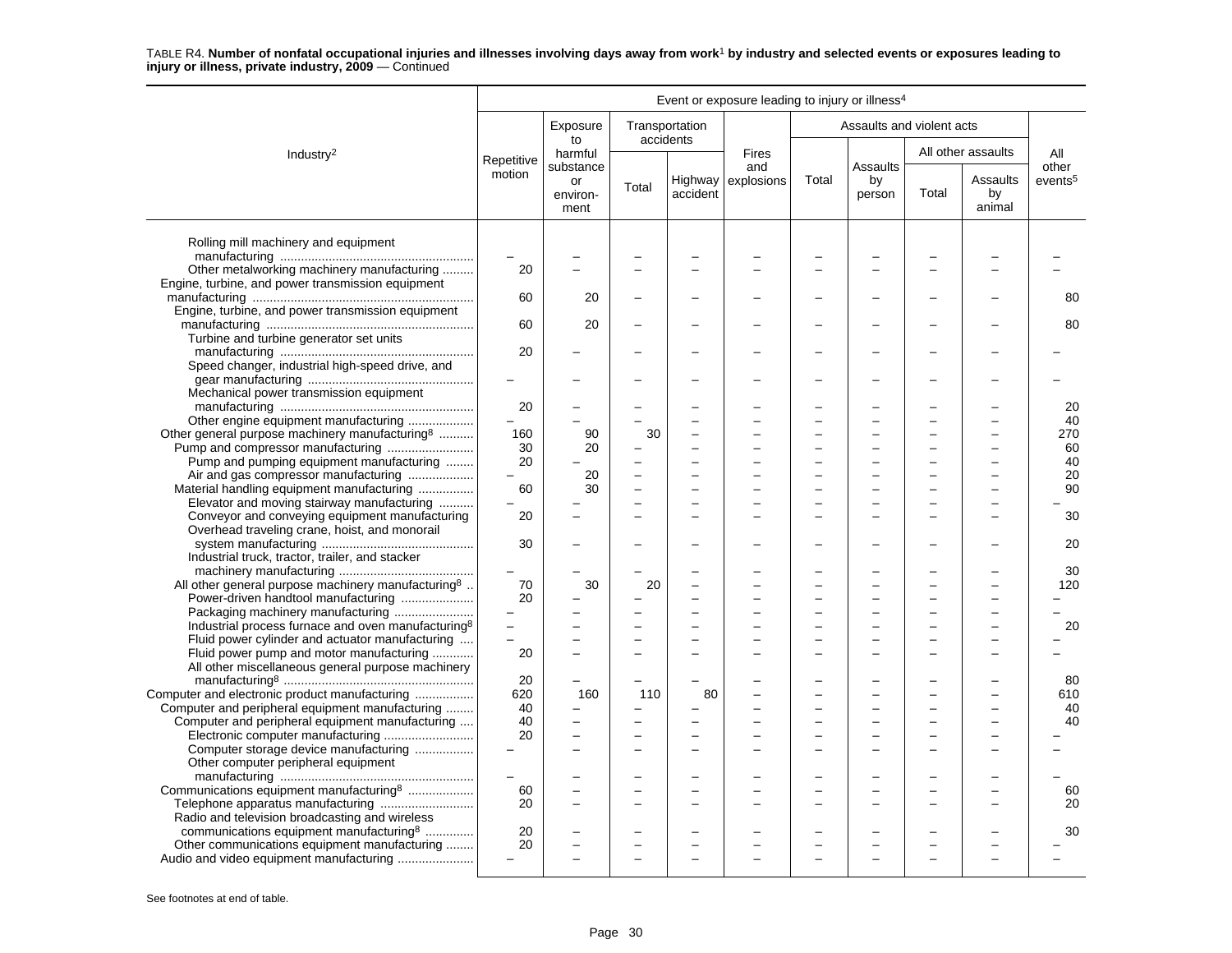|                                                      |                          |                |          |                               |                                    | Event or exposure leading to injury or illness <sup>4</sup> |                              |                             |                                                |              |            |
|------------------------------------------------------|--------------------------|----------------|----------|-------------------------------|------------------------------------|-------------------------------------------------------------|------------------------------|-----------------------------|------------------------------------------------|--------------|------------|
|                                                      |                          |                |          |                               | Contact with objects               |                                                             |                              |                             |                                                | Overexertion |            |
| Industry <sup>2</sup>                                | <b>NAICS</b><br>$code^3$ | Total<br>cases | Total    | <b>Struck</b><br>by<br>object | <b>Struck</b><br>against<br>object | Caught<br>in or com-<br>pressed<br>or<br>crushed            | Fall<br>to<br>lower<br>level | Fall<br>on<br>same<br>level | <b>Slips</b><br>or<br>trips<br>without<br>fall | Total        | In lifting |
| Semiconductor and other electronic component         |                          |                |          |                               |                                    |                                                             |                              |                             |                                                |              |            |
| Semiconductor and other electronic component         | 3344                     | 1,610          | 390      | 160                           | 110                                | 90                                                          | 110                          | 220                         | 60                                             | 310          | 110        |
|                                                      | 33441                    | 1,610          | 390      | 160                           | 110                                | 90                                                          | 110                          | 220                         | 60                                             | 310          | 110        |
|                                                      | 334411                   | 30             |          |                               |                                    |                                                             |                              |                             |                                                |              |            |
| Bare printed circuit board manufacturing             | 334412                   | 270            | 40       |                               | 30                                 |                                                             | 60                           | 20                          | $\overline{\phantom{0}}$                       | 100          | 30         |
| Semiconductor and related device manufacturing       | 334413                   | 390            | 70       | 30                            | 20                                 | L.                                                          | 30                           | 80                          | $\overline{\phantom{0}}$                       | 50           | 30         |
|                                                      | 334414                   | 50             |          |                               |                                    |                                                             |                              |                             | $\overline{\phantom{0}}$                       | 20           |            |
|                                                      | 334415                   | 40             |          |                               |                                    |                                                             |                              |                             | ÷                                              |              |            |
| Electronic coil, transformer, and other inductor     |                          |                |          |                               |                                    |                                                             |                              |                             |                                                |              |            |
|                                                      | 334416                   | 110            |          |                               |                                    |                                                             |                              |                             |                                                |              |            |
| Printed circuit assembly (electronic assembly)       |                          |                |          |                               |                                    |                                                             |                              |                             |                                                |              |            |
|                                                      | 334418                   | 150            | 40       |                               | 20                                 |                                                             |                              |                             |                                                |              |            |
| Other electronic component manufacturing             | 334419                   | 500            | 130      | 70                            | 20                                 | 20                                                          |                              | 70                          | 20                                             | 90           | 30         |
| Navigational, measuring, electromedical, and control |                          |                |          |                               |                                    |                                                             |                              |                             |                                                |              |            |
|                                                      | 3345                     | 1,800          | 400      | 140                           | 110                                | 110                                                         | 60                           | 250                         | 50                                             | 330          | 160        |
| Navigational, measuring, electromedical, and control |                          |                |          |                               |                                    |                                                             |                              |                             |                                                |              |            |
|                                                      | 33451                    | 1,800          | 400      | 140                           | 110                                | 110                                                         | 60                           | 250                         | 50                                             | 330          | 160        |
| Electromedical and electrotherapeutic apparatus      |                          |                |          |                               |                                    |                                                             |                              |                             |                                                |              |            |
|                                                      | 334510                   | 160            | 40       | 20                            |                                    |                                                             |                              | 30                          | ÷                                              | 20           |            |
| Search, detection, navigation, guidance,             |                          |                |          |                               |                                    |                                                             |                              |                             |                                                |              |            |
| aeronautical, and nautical system and instrument     |                          |                |          |                               |                                    |                                                             |                              |                             |                                                |              |            |
|                                                      | 334511                   | 470            | 130      | 50                            | 60                                 |                                                             | 40                           | 80                          | 20                                             | 70           | 40         |
| Automatic environmental control manufacturing for    |                          |                |          |                               |                                    |                                                             |                              |                             |                                                |              |            |
| residential, commercial, and appliance use           | 334512                   | 120            | 30       |                               |                                    | 20                                                          |                              |                             |                                                | 50           |            |
| Instruments and related products manufacturing for   |                          |                |          |                               |                                    |                                                             |                              |                             |                                                |              |            |
| measuring, displaying, and controlling industrial    |                          | 300            | 80       |                               | 20                                 |                                                             |                              |                             | 20                                             |              | 40         |
| Totalizing fluid meter and counting device           | 334513                   |                |          |                               |                                    | 40                                                          |                              | 30                          |                                                | 60           |            |
|                                                      | 334514                   | 140            | 50       |                               |                                    |                                                             |                              | 20                          | ÷                                              | 30           |            |
| Instrument manufacturing for measuring and testing   |                          |                |          |                               |                                    |                                                             |                              |                             |                                                |              |            |
|                                                      | 334515                   | 120            | 20       | 20                            |                                    |                                                             |                              |                             |                                                | 20           |            |
| Analytical laboratory instrument manufacturing       | 334516                   | 150            |          |                               |                                    |                                                             |                              | 30                          | $\overline{\phantom{0}}$                       | 50           | 20         |
| Irradiation apparatus manufacturing                  | 334517                   | 60             | $\equiv$ |                               |                                    |                                                             |                              |                             | $\overline{\phantom{0}}$                       |              |            |
| Other measuring and controlling device               |                          |                |          |                               |                                    |                                                             |                              |                             |                                                |              |            |
|                                                      | 334519                   | 280            | 40       | 20                            |                                    | 20                                                          |                              | 20                          | $\overline{a}$                                 | 20           |            |
| Manufacturing and reproducing magnetic and optical   |                          |                |          |                               |                                    |                                                             |                              |                             |                                                |              |            |
|                                                      | 3346                     | 140            | 60       | 30                            | 20                                 |                                                             |                              | 30                          |                                                | 20           | 20         |
| Manufacturing and reproducing magnetic and optical   |                          |                |          |                               |                                    |                                                             |                              |                             |                                                |              |            |
|                                                      | 33461                    | 140            | 60       | 30                            | 20                                 |                                                             |                              | 30                          | Ē,                                             | 20           | 20         |
| Prerecorded compact disc (except software), tape,    |                          |                |          |                               |                                    |                                                             |                              |                             |                                                |              |            |
|                                                      | 334612                   | 110            | 30       |                               |                                    |                                                             |                              | 20                          |                                                | 20           | 20         |
| Magnetic and optical recording media                 |                          |                |          |                               |                                    |                                                             |                              |                             |                                                |              |            |
|                                                      | 334613                   | 20             |          |                               |                                    |                                                             |                              |                             |                                                |              |            |
| Electrical equipment, appliance, and component       |                          |                |          |                               |                                    |                                                             |                              |                             |                                                |              |            |
|                                                      | 335                      | 2,910          | 970      | 400                           | 200                                | 320                                                         | 130                          | 260                         | 60                                             | 640          | 250        |
|                                                      |                          |                |          |                               |                                    |                                                             |                              |                             |                                                |              |            |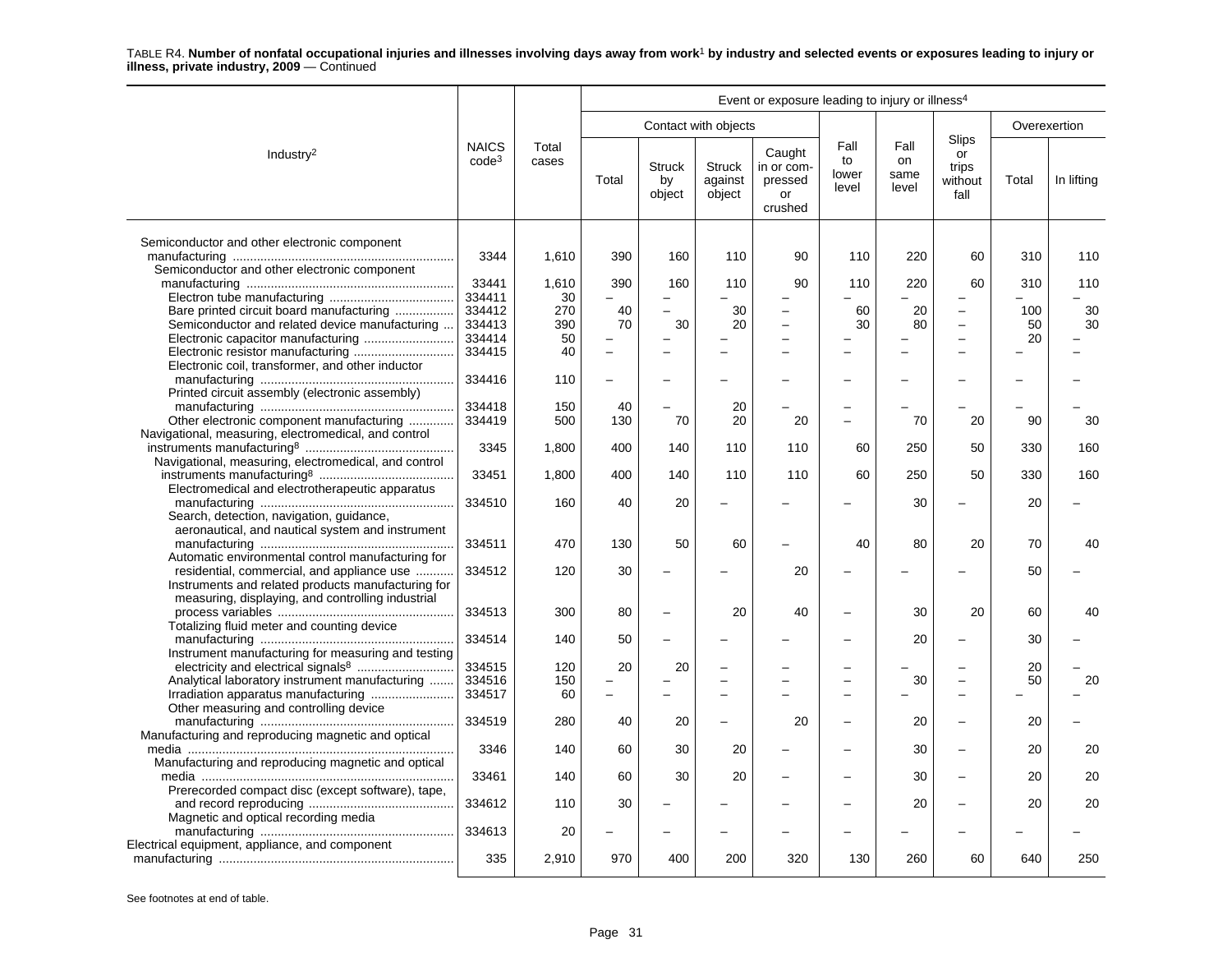|                                                      |                          |                        |       |                             | Event or exposure leading to injury or illness <sup>4</sup> |       |                           |       |                          |                     |
|------------------------------------------------------|--------------------------|------------------------|-------|-----------------------------|-------------------------------------------------------------|-------|---------------------------|-------|--------------------------|---------------------|
|                                                      |                          | Exposure<br>to         |       | Transportation<br>accidents |                                                             |       | Assaults and violent acts |       |                          |                     |
| Industry <sup>2</sup>                                | Repetitive               | harmful<br>substance   |       |                             | <b>Fires</b><br>and                                         |       | Assaults                  |       | All other assaults       | All<br>other        |
|                                                      | motion                   | or<br>environ-<br>ment | Total | accident                    | Highway explosions                                          | Total | by<br>person              | Total | Assaults<br>by<br>animal | events <sup>5</sup> |
| Semiconductor and other electronic component         |                          |                        |       |                             |                                                             |       |                           |       |                          |                     |
| Semiconductor and other electronic component         | 220                      | 70                     |       |                             |                                                             |       |                           |       |                          | 240                 |
|                                                      | 220                      | 70                     |       |                             |                                                             |       |                           |       |                          | 240                 |
|                                                      | $\overline{\phantom{0}}$ |                        |       |                             |                                                             |       |                           |       |                          |                     |
| Bare printed circuit board manufacturing             | $\overline{a}$           |                        |       |                             |                                                             |       | L.                        |       |                          | 20                  |
| Semiconductor and related device manufacturing       | 50                       | 30                     |       |                             |                                                             |       |                           |       |                          | 60                  |
| Electronic capacitor manufacturing                   |                          |                        |       |                             |                                                             |       | L                         |       |                          |                     |
|                                                      | 20                       |                        |       |                             |                                                             |       |                           |       |                          |                     |
| Electronic coil, transformer, and other inductor     |                          |                        |       |                             |                                                             |       |                           |       |                          |                     |
|                                                      |                          |                        |       |                             |                                                             |       |                           |       |                          |                     |
| Printed circuit assembly (electronic assembly)       |                          |                        |       |                             |                                                             |       |                           |       |                          |                     |
|                                                      | 40                       |                        |       |                             |                                                             |       |                           |       |                          | 30                  |
| Other electronic component manufacturing             | 60                       | 20                     |       | $\overline{\phantom{0}}$    |                                                             |       |                           |       |                          | 100                 |
| Navigational, measuring, electromedical, and control |                          |                        |       |                             |                                                             |       |                           |       |                          |                     |
|                                                      | 290                      | 60                     | 80    | 70                          |                                                             |       |                           |       |                          | 260                 |
| Navigational, measuring, electromedical, and control |                          |                        |       |                             |                                                             |       |                           |       |                          |                     |
|                                                      | 290                      | 60                     | 80    | 70                          |                                                             |       |                           |       |                          | 260                 |
| Electromedical and electrotherapeutic apparatus      |                          |                        |       |                             |                                                             |       |                           |       |                          |                     |
|                                                      | 40                       |                        |       |                             |                                                             |       |                           |       |                          | 20                  |
| Search, detection, navigation, quidance,             |                          |                        |       |                             |                                                             |       |                           |       |                          |                     |
| aeronautical, and nautical system and instrument     |                          |                        |       |                             |                                                             |       |                           |       |                          |                     |
|                                                      | 70                       |                        |       |                             |                                                             |       |                           |       |                          | 60                  |
|                                                      |                          |                        |       |                             |                                                             |       |                           |       |                          |                     |
| Automatic environmental control manufacturing for    |                          |                        |       |                             |                                                             |       |                           |       |                          |                     |
| residential, commercial, and appliance use           |                          |                        |       |                             |                                                             |       |                           |       |                          |                     |
| Instruments and related products manufacturing for   |                          |                        |       |                             |                                                             |       |                           |       |                          |                     |
| measuring, displaying, and controlling industrial    |                          |                        |       |                             |                                                             |       |                           |       |                          |                     |
|                                                      | 40                       |                        |       |                             |                                                             |       |                           |       |                          | 50                  |
| Totalizing fluid meter and counting device           |                          |                        |       |                             |                                                             |       |                           |       |                          |                     |
|                                                      | 20                       |                        |       |                             |                                                             |       |                           |       |                          | 20                  |
| Instrument manufacturing for measuring and testing   |                          |                        |       |                             |                                                             |       |                           |       |                          |                     |
|                                                      |                          |                        |       |                             |                                                             |       |                           |       |                          | 20                  |
| Analytical laboratory instrument manufacturing       | 20                       |                        |       |                             |                                                             |       | ÷                         |       |                          |                     |
| Irradiation apparatus manufacturing                  |                          | 20                     |       | $\overline{\phantom{0}}$    |                                                             |       |                           |       |                          | 20                  |
| Other measuring and controlling device               |                          |                        |       |                             |                                                             |       |                           |       |                          |                     |
|                                                      | 60                       |                        | 50    |                             |                                                             |       |                           |       |                          | 60                  |
|                                                      |                          |                        |       |                             |                                                             |       |                           |       |                          |                     |
| Manufacturing and reproducing magnetic and optical   |                          |                        |       |                             |                                                             |       |                           |       |                          |                     |
|                                                      |                          |                        |       |                             |                                                             |       |                           |       |                          |                     |
| Manufacturing and reproducing magnetic and optical   |                          |                        |       |                             |                                                             |       |                           |       |                          |                     |
|                                                      |                          |                        |       |                             |                                                             |       |                           |       |                          |                     |
| Prerecorded compact disc (except software), tape,    |                          |                        |       |                             |                                                             |       |                           |       |                          |                     |
|                                                      |                          |                        |       |                             |                                                             |       |                           |       |                          |                     |
| Magnetic and optical recording media                 |                          |                        |       |                             |                                                             |       |                           |       |                          |                     |
|                                                      |                          |                        |       |                             |                                                             |       |                           |       |                          |                     |
| Electrical equipment, appliance, and component       |                          |                        |       |                             |                                                             |       |                           |       |                          |                     |
|                                                      | 390                      | 140                    | 20    |                             |                                                             |       |                           |       |                          | 280                 |
|                                                      |                          |                        |       |                             |                                                             |       |                           |       |                          |                     |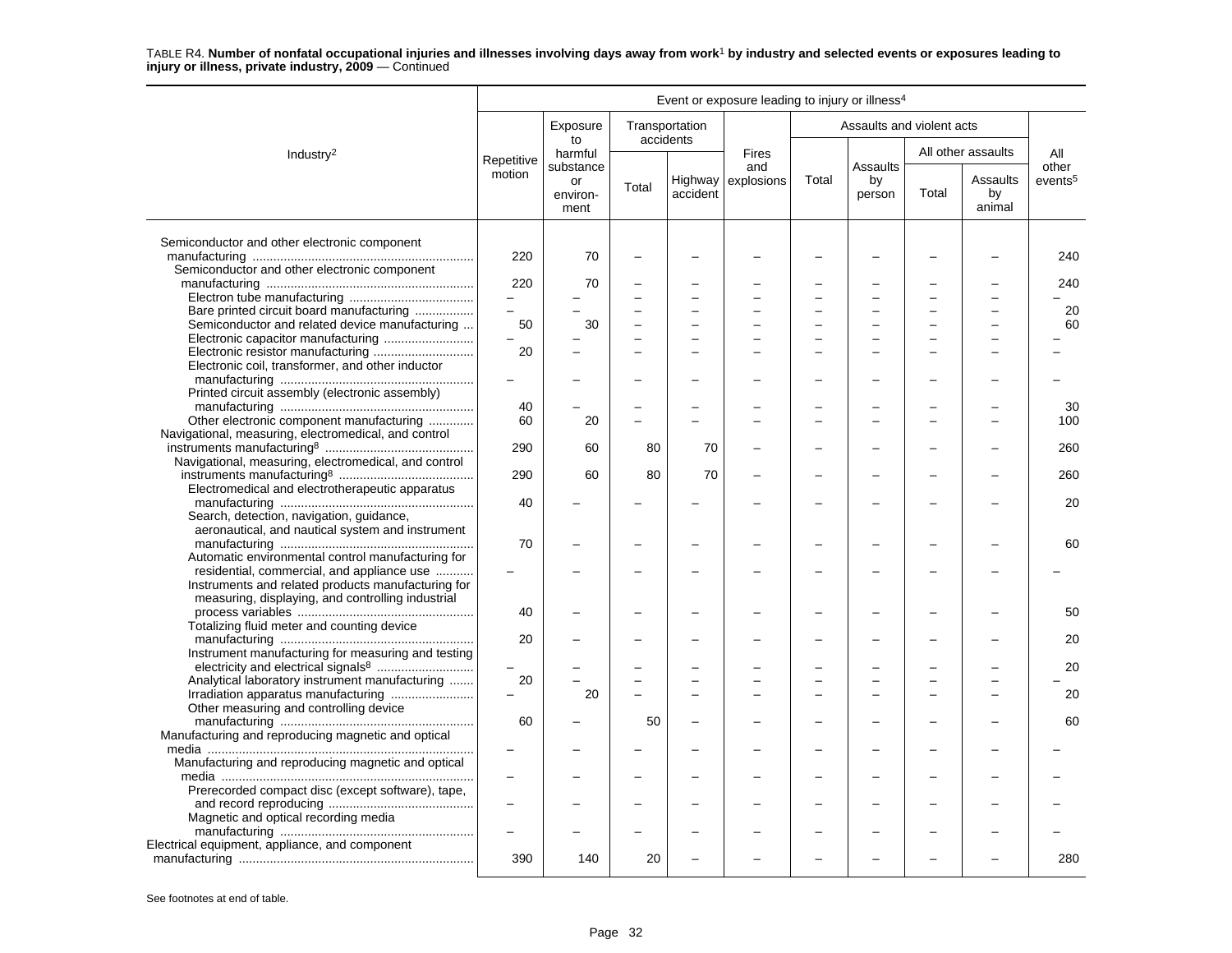|                                                                                                                                                               | Event or exposure leading to injury or illness <sup>4</sup> |                                                        |                                               |                                       |                                      |                                                  |                              |                                        |                                                                |                                               |                                              |
|---------------------------------------------------------------------------------------------------------------------------------------------------------------|-------------------------------------------------------------|--------------------------------------------------------|-----------------------------------------------|---------------------------------------|--------------------------------------|--------------------------------------------------|------------------------------|----------------------------------------|----------------------------------------------------------------|-----------------------------------------------|----------------------------------------------|
|                                                                                                                                                               |                                                             |                                                        |                                               |                                       | Contact with objects                 |                                                  |                              |                                        |                                                                | Overexertion                                  |                                              |
| Industry <sup>2</sup>                                                                                                                                         | <b>NAICS</b><br>code <sup>3</sup>                           | Total<br>cases                                         | Total                                         | <b>Struck</b><br>by<br>object         | <b>Struck</b><br>against<br>object   | Caught<br>in or com-<br>pressed<br>or<br>crushed | Fall<br>to<br>lower<br>level | Fall<br>on<br>same<br>level            | <b>Slips</b><br>or<br>trips<br>without<br>fall                 | Total                                         | In lifting                                   |
| Electric lamp bulb and part manufacturing<br>Residential electric lighting fixture manufacturing<br>Commercial, industrial, and institutional electric        | 3351<br>33511<br>33512<br>335121                            | 400<br>100<br>300<br>60                                | 130<br>30<br>100<br>30                        | 70<br>20<br>50<br>20                  | 20<br>20                             | 20<br>20                                         |                              | 60<br>50                               | L<br>$\overline{\phantom{0}}$                                  | 80<br>20<br>60                                | 40<br>30                                     |
| Other lighting equipment manufacturing<br>Electric housewares and household fan                                                                               | 335122<br>335129<br>3352<br>33521                           | 160<br>80<br>380<br>110                                | 40<br>30<br>110<br>40                         | 20<br>50<br>20                        | 20                                   | 40<br>20                                         |                              | 40<br>40                               | $\overline{\phantom{0}}$<br>L<br>-<br>$\overline{\phantom{0}}$ | 30<br>70<br>20                                | 20<br>30                                     |
| Household refrigerator and home freezer                                                                                                                       | 335211<br>33522                                             | 80<br>270                                              | 30<br>70                                      | 20<br>30                              | 20                                   | 20                                               |                              | 30                                     | -                                                              | 50                                            | 20                                           |
| Other major household appliance manufacturing                                                                                                                 | 335222<br>335228<br>3353<br>33531                           | 70<br>50<br>1,210<br>1,210                             | 20<br>430<br>430                              | 200<br>200                            | 90<br>90                             | 120<br>120                                       | 40<br>40                     | 100<br>100                             | 30<br>30                                                       | 260<br>260                                    | 90<br>90                                     |
| Power, distribution, and specialty transformer<br>Motor and generator manufacturing<br>Switchgear and switchboard apparatus                                   | 335311<br>335312                                            | 480<br>360                                             | 210<br>140                                    | 130<br>40                             | 30<br>30                             | 30<br>60                                         |                              | 40<br>30                               | $\overline{\phantom{0}}$<br>-                                  | 110<br>80                                     | 30<br>40                                     |
| Relay and industrial control manufacturing<br>Other electrical equipment and component                                                                        | 335313<br>335314                                            | 180<br>190                                             | 40<br>40                                      | $\overline{a}$                        | 20                                   | 20                                               | 20                           | 20                                     | 30<br>$\overline{a}$                                           | 30<br>40                                      |                                              |
|                                                                                                                                                               | 3359<br>33591<br>335911<br>335912                           | 930<br>200<br>60<br>130                                | 300<br>50<br>20<br>40                         | 80                                    | 70                                   | 140<br>40<br>30                                  | 70                           | 60                                     | 20<br>-<br>$\overline{\phantom{0}}$                            | 230<br>40<br>30                               | 90                                           |
| Communication and energy wire and cable<br>Other communication and energy wire                                                                                | 33592                                                       | 110                                                    | 20                                            |                                       | $\overline{\phantom{0}}$             |                                                  |                              |                                        | $\overline{\phantom{0}}$                                       | 60                                            | 20                                           |
| Current-carrying wiring device manufacturing<br>Noncurrent-carrying wiring device manufacturing                                                               | 335929<br>33593<br>335931<br>335932                         | 90<br>370<br>290<br>80                                 | 20<br>120<br>80<br>40                         | 40<br>20<br>20                        | $\equiv$<br>$\overline{\phantom{0}}$ | 70<br>60                                         | 60<br>60                     | 20<br>20                               | $\overline{\phantom{0}}$<br>$\overline{\phantom{0}}$<br>÷      | 50<br>80<br>60<br>20                          | 40<br>30                                     |
| All other electrical equipment and component<br>Carbon and graphite product manufacturing<br>All other miscellaneous electrical equipment and                 | 33599<br>335991                                             | 240<br>90                                              | 110<br>60                                     | 20                                    | 50<br>40                             | 30                                               |                              | 20                                     | -                                                              | 50                                            | 20                                           |
| Transportation equipment manufacturing <sup>8</sup><br>Automobile and light duty motor vehicle manufacturing<br>Light truck and utility vehicle manufacturing | 335999<br>336<br>3361<br>33611<br>336111<br>336112<br>33612 | 150<br>15.980<br>1.910<br>1,520<br>1,200<br>320<br>390 | 50<br>4,760<br>400<br>270<br>200<br>70<br>140 | 2.020<br>170<br>110<br>70<br>40<br>60 | 1.150<br>120<br>90<br>80<br>30       | 20<br>1.150<br>100<br>70<br>50<br>20<br>30       | 700<br>30<br>20<br>20        | 1.610<br>190<br>170<br>120<br>50<br>30 | 450<br>90<br>70<br>70<br>30                                    | 50<br>3.520<br>470<br>350<br>290<br>60<br>120 | 20<br>1.520<br>160<br>130<br>110<br>20<br>30 |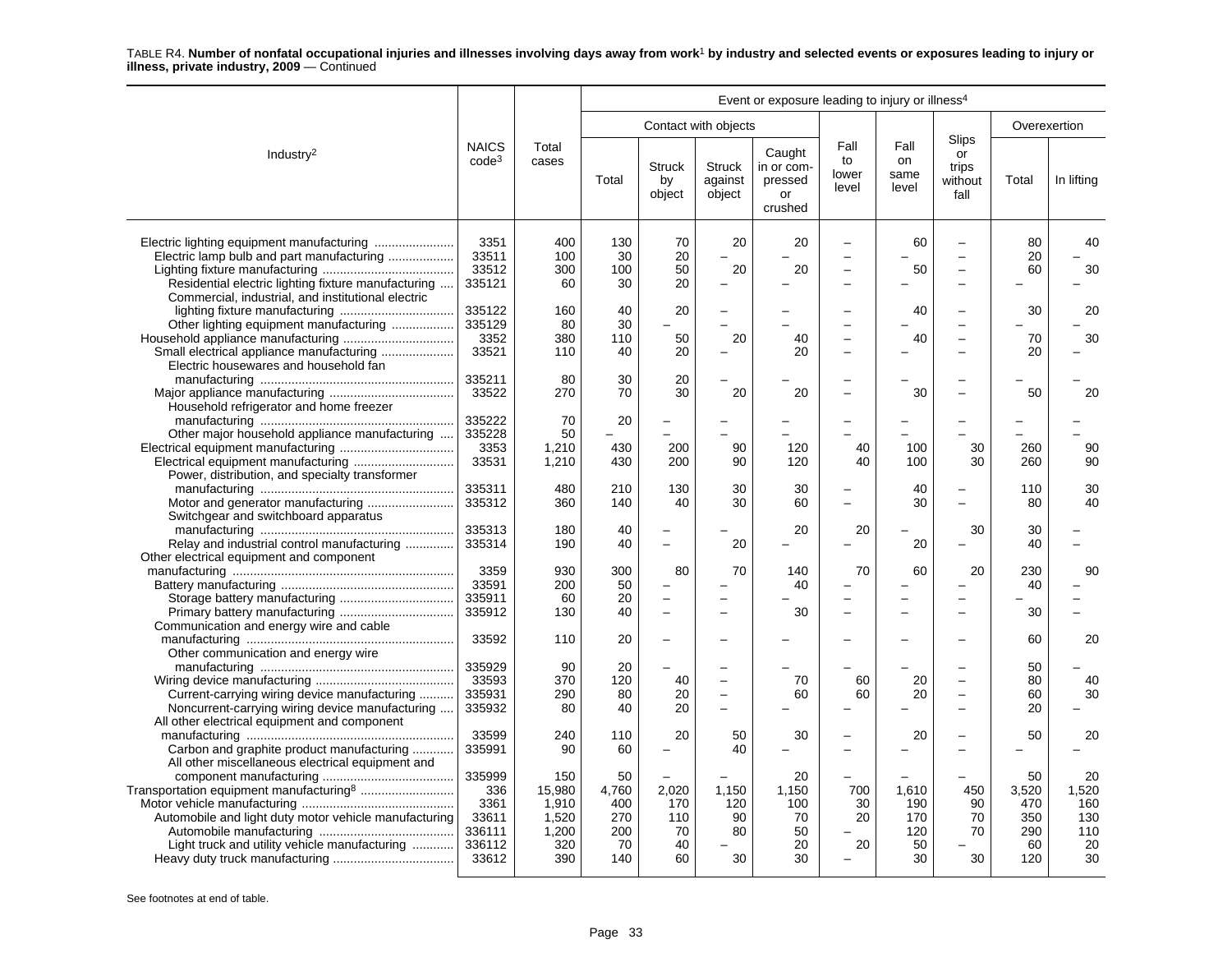|                                                       |                          |                                     |                          |                             | Event or exposure leading to injury or illness <sup>4</sup> |       |                           |       |                          |                     |
|-------------------------------------------------------|--------------------------|-------------------------------------|--------------------------|-----------------------------|-------------------------------------------------------------|-------|---------------------------|-------|--------------------------|---------------------|
|                                                       |                          | Exposure<br>to                      |                          | Transportation<br>accidents |                                                             |       | Assaults and violent acts |       |                          |                     |
| Industry <sup>2</sup>                                 | Repetitive               | harmful                             |                          |                             | <b>Fires</b>                                                |       | Assaults                  |       | All other assaults       | All<br>other        |
|                                                       | motion                   | substance<br>or<br>environ-<br>ment | Total                    | accident                    | and<br>Highway explosions                                   | Total | by<br>person              | Total | Assaults<br>by<br>animal | events <sup>5</sup> |
|                                                       | 70                       |                                     |                          | $\overline{\phantom{0}}$    |                                                             |       |                           |       |                          | 40                  |
| Electric lamp bulb and part manufacturing             | $\overline{\phantom{0}}$ |                                     |                          |                             |                                                             |       |                           |       |                          |                     |
|                                                       | 60                       |                                     |                          | $\overline{\phantom{0}}$    |                                                             |       |                           |       |                          | 30                  |
| Residential electric lighting fixture manufacturing   |                          |                                     | $\equiv$                 | $\overline{\phantom{0}}$    |                                                             |       |                           |       |                          |                     |
| Commercial, industrial, and institutional electric    |                          |                                     |                          |                             |                                                             |       |                           |       |                          |                     |
|                                                       | 20                       |                                     |                          |                             |                                                             |       |                           |       |                          | 20                  |
| Other lighting equipment manufacturing                | 20                       |                                     |                          | $\overline{\phantom{0}}$    |                                                             |       |                           |       |                          |                     |
|                                                       | 80                       |                                     |                          |                             |                                                             |       |                           |       |                          | 40                  |
| Small electrical appliance manufacturing              | 20                       |                                     | $\equiv$                 | $\overline{\phantom{0}}$    |                                                             |       | $\equiv$                  |       |                          |                     |
| Electric housewares and household fan                 |                          |                                     |                          |                             |                                                             |       |                           |       |                          |                     |
|                                                       | 20                       |                                     |                          |                             |                                                             |       |                           |       |                          |                     |
|                                                       | 60                       |                                     |                          |                             |                                                             |       |                           |       |                          | 30                  |
| Household refrigerator and home freezer               |                          |                                     |                          |                             |                                                             |       |                           |       |                          |                     |
|                                                       |                          |                                     |                          |                             |                                                             |       |                           |       |                          |                     |
| Other major household appliance manufacturing         | $\overline{\phantom{a}}$ |                                     | $\overline{\phantom{0}}$ | $\overline{\phantom{0}}$    |                                                             |       | $\equiv$                  |       |                          | 20                  |
|                                                       | 150                      | 70                                  |                          | $\overline{\phantom{0}}$    |                                                             |       |                           |       |                          | 120                 |
|                                                       | 150                      | 70                                  |                          |                             |                                                             |       |                           |       |                          | 120                 |
| Power, distribution, and specialty transformer        |                          |                                     |                          |                             |                                                             |       |                           |       |                          |                     |
|                                                       | 30                       | 40                                  |                          |                             |                                                             |       |                           |       |                          | 40                  |
| Motor and generator manufacturing                     | 50                       | 20                                  | $\overline{\phantom{0}}$ | $\overline{\phantom{0}}$    |                                                             |       |                           |       |                          | 20                  |
| Switchgear and switchboard apparatus                  |                          |                                     |                          |                             |                                                             |       |                           |       |                          |                     |
|                                                       |                          |                                     |                          | $\overline{\phantom{0}}$    |                                                             |       |                           |       |                          | 30                  |
| Relay and industrial control manufacturing            | 60                       |                                     |                          | $\overline{\phantom{0}}$    |                                                             |       |                           |       |                          | 30                  |
| Other electrical equipment and component              |                          |                                     |                          |                             |                                                             |       |                           |       |                          |                     |
|                                                       | 90                       | 50                                  |                          |                             |                                                             |       |                           |       |                          | 90                  |
|                                                       | 30                       | 30                                  |                          |                             |                                                             |       |                           |       |                          | 20                  |
|                                                       |                          |                                     |                          |                             |                                                             |       |                           |       |                          |                     |
|                                                       | 20                       | 30                                  | $\equiv$                 | -                           |                                                             |       |                           |       |                          |                     |
| Communication and energy wire and cable               |                          |                                     |                          |                             |                                                             |       |                           |       |                          |                     |
|                                                       | $\overline{\phantom{m}}$ |                                     |                          | $\overline{\phantom{0}}$    |                                                             |       |                           |       |                          |                     |
| Other communication and energy wire                   |                          |                                     |                          |                             |                                                             |       |                           |       |                          |                     |
|                                                       |                          |                                     |                          |                             |                                                             |       |                           |       |                          |                     |
|                                                       | 40                       |                                     |                          | $\overline{\phantom{0}}$    |                                                             |       |                           |       |                          | 30                  |
| Current-carrying wiring device manufacturing          | 40                       |                                     |                          | <u>.</u>                    |                                                             |       |                           |       |                          |                     |
| Noncurrent-carrying wiring device manufacturing       |                          |                                     |                          |                             |                                                             |       |                           |       |                          | 20                  |
| All other electrical equipment and component          |                          |                                     |                          |                             |                                                             |       |                           |       |                          |                     |
|                                                       |                          |                                     |                          |                             |                                                             |       |                           |       |                          | 30                  |
| Carbon and graphite product manufacturing             | $\equiv$                 |                                     |                          | -                           |                                                             |       |                           |       |                          |                     |
| All other miscellaneous electrical equipment and      |                          |                                     |                          |                             |                                                             |       |                           |       |                          |                     |
|                                                       |                          |                                     |                          |                             |                                                             |       |                           |       |                          | 20                  |
| Transportation equipment manufacturing <sup>8</sup>   | 1,860                    | 610                                 | 200                      | 60                          | 90                                                          | 30    | 20                        |       |                          | 2.160               |
|                                                       | 380                      |                                     | 50                       | 30                          |                                                             |       |                           |       |                          | 290                 |
| Automobile and light duty motor vehicle manufacturing | 370                      | Ē,                                  | 50                       | 30                          |                                                             |       |                           |       |                          | 220                 |
|                                                       | 310                      |                                     | 40                       | 20                          |                                                             |       |                           |       |                          | 160                 |
| Light truck and utility vehicle manufacturing         | 50                       |                                     |                          |                             |                                                             |       |                           |       |                          | 60                  |
|                                                       |                          |                                     |                          |                             |                                                             |       |                           |       |                          | 60                  |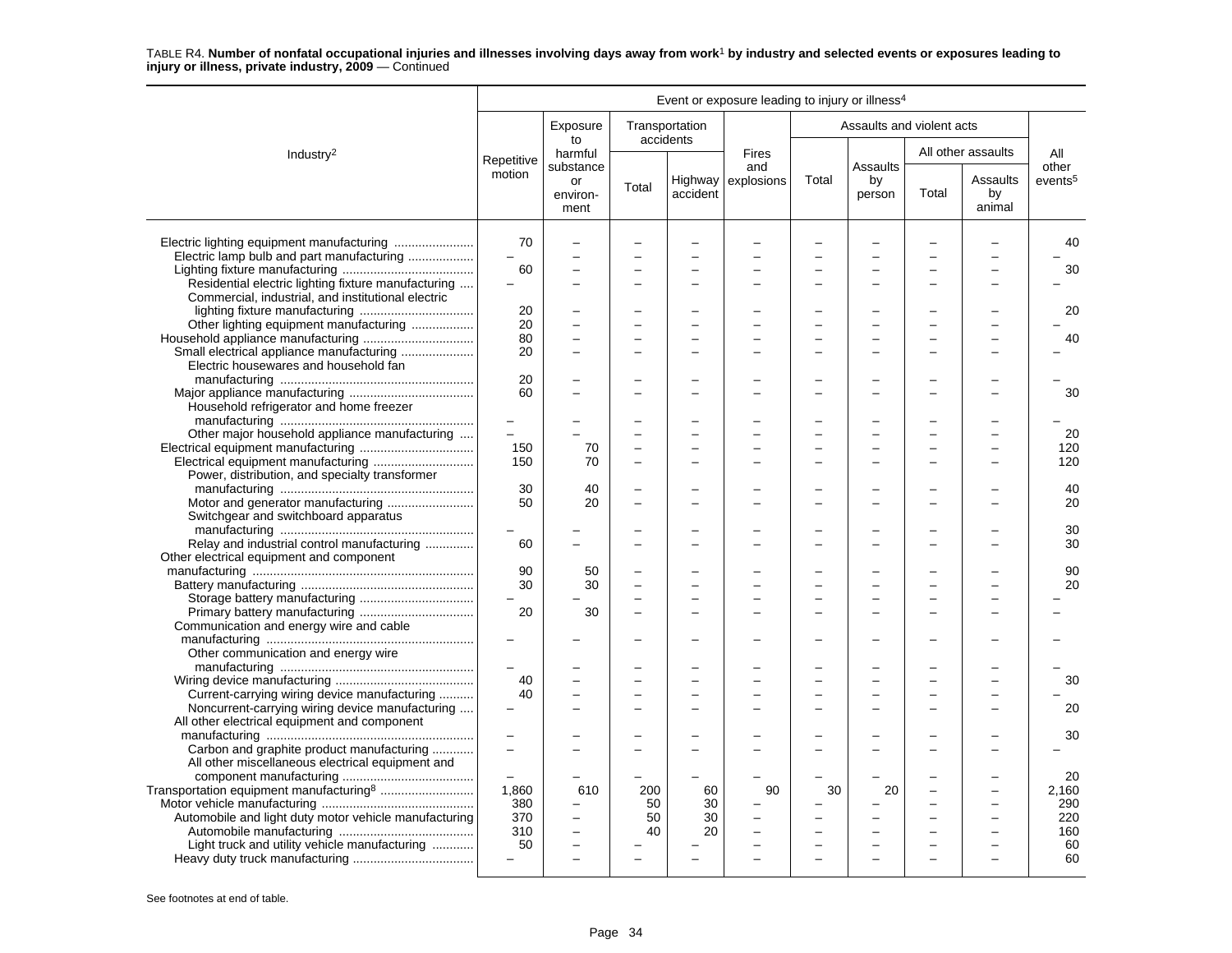|                                                                                                                                                                                                                               |                                                                                | Event or exposure leading to injury or illness <sup>4</sup>      |                                                     |                                                  |                                                                 |                                                  |                                                                                       |                                                 |                                                                       |                                                  |                                           |
|-------------------------------------------------------------------------------------------------------------------------------------------------------------------------------------------------------------------------------|--------------------------------------------------------------------------------|------------------------------------------------------------------|-----------------------------------------------------|--------------------------------------------------|-----------------------------------------------------------------|--------------------------------------------------|---------------------------------------------------------------------------------------|-------------------------------------------------|-----------------------------------------------------------------------|--------------------------------------------------|-------------------------------------------|
|                                                                                                                                                                                                                               |                                                                                |                                                                  |                                                     |                                                  | Contact with objects                                            |                                                  |                                                                                       |                                                 |                                                                       |                                                  | Overexertion                              |
| Industry <sup>2</sup>                                                                                                                                                                                                         | <b>NAICS</b><br>$code^3$                                                       | Total<br>cases                                                   | Total                                               | <b>Struck</b><br>by<br>object                    | <b>Struck</b><br>against<br>object                              | Caught<br>in or com-<br>pressed<br>or<br>crushed | Fall<br>to<br>lower<br>level                                                          | Fall<br>on<br>same<br>level                     | <b>Slips</b><br>or<br>trips<br>without<br>fall                        | Total                                            | In lifting                                |
| Motor vehicle body and trailer manufacturing<br>Motor vehicle body and trailer manufacturing<br>Motor vehicle body manufacturing<br>Travel trailer and camper manufacturing<br>Motor vehicle gasoline engine and engine parts | 3362<br>33621<br>336211<br>336212<br>336213<br>336214<br>3363                  | 1,760<br>1,760<br>840<br>360<br>110<br>450<br>4,270              | 700<br>700<br>310<br>160<br>30<br>190<br>1,340      | 330<br>330<br>140<br>70<br>20<br>90<br>520       | 100<br>100<br>50<br>$\overline{\phantom{0}}$<br>Ĭ.<br>30<br>280 | 200<br>200<br>100<br>40<br>50<br>420             | 80<br>80<br>40<br>30<br>70                                                            | 170<br>170<br>70<br>20<br>30<br>60<br>440       | 30<br>30<br>L.<br>$\qquad \qquad -$<br>110                            | 350<br>350<br>190<br>70<br>70<br>1,050           | 160<br>160<br>60<br>40<br>50<br>500       |
| Carburetor, piston, piston ring, and valve                                                                                                                                                                                    | 33631                                                                          | 460                                                              | 160                                                 | 50                                               | 50                                                              | 50                                               |                                                                                       | 20                                              | $\overline{\phantom{0}}$                                              | 130                                              | 70                                        |
| Gasoline engine and engine parts manufacturing<br>Motor vehicle electrical and electronic equipment                                                                                                                           | 336311<br>336312                                                               | 110<br>360                                                       | 20<br>140                                           | 50                                               | 40                                                              | 50                                               |                                                                                       |                                                 | $\overline{\phantom{0}}$                                              | 30<br>100                                        | 20<br>50                                  |
| Vehicular lighting equipment manufacturing<br>Other motor vehicle electrical and electronic                                                                                                                                   | 33632<br>336321                                                                | 460<br>110                                                       | 130<br>$=$                                          | 40                                               | 20<br>÷                                                         | 40                                               | $\equiv$                                                                              | 70<br>30                                        | L.<br>$\overline{a}$                                                  | 80                                               | 40                                        |
| Motor vehicle steering and suspension components                                                                                                                                                                              | 336322                                                                         | 350                                                              | 120                                                 | 30                                               | $\overline{\phantom{0}}$                                        | 30                                               |                                                                                       | 50                                              | $\overline{\phantom{0}}$                                              | 70                                               | 30                                        |
| Motor vehicle brake system manufacturing<br>Motor vehicle transmission and power train parts                                                                                                                                  | 33633<br>33634                                                                 | 280<br>300                                                       | 60<br>110                                           | 20<br>60                                         | $\overline{\phantom{0}}$<br>L.                                  | 20<br>30                                         | $\overline{\phantom{0}}$<br>$\overline{\phantom{0}}$                                  | 50<br>20                                        | $\overline{\phantom{0}}$<br>$\overline{\phantom{a}}$                  | 70<br>80                                         | 30<br>30                                  |
| Motor vehicle seating and interior trim manufacturing<br>Motor vehicle air-conditioning manufacturing                                                                                                                         | 33635<br>33636<br>33637<br>33639<br>336391                                     | 490<br>380<br>710<br>1.180<br>70                                 | 170<br>60<br>260<br>380<br>20                       | 60<br>20<br>120<br>140<br>$\equiv$               | 30<br>20<br>50<br>90                                            | 70<br>20<br>80<br>120                            | $\equiv$<br>20<br>30                                                                  | 50<br>30<br>90<br>100                           | $\overline{\phantom{a}}$<br>20<br>30                                  | 140<br>100<br>170<br>270<br>L.                   | 80<br>50<br>70<br>140                     |
| All other motor vehicle parts manufacturing<br>Aerospace product and parts manufacturing<br>Aerospace product and parts manufacturing<br>Aircraft engine and engine parts manufacturing                                       | 336399<br>3364<br>33641<br>336411<br>336412                                    | 1,120<br>3,800<br>3,800<br>1,900<br>640                          | 360<br>1,090<br>1,090<br>450<br>160                 | 130<br>410<br>410<br>200<br>70                   | 80<br>350<br>350<br>80<br>50                                    | 110<br>260<br>260<br>160<br>40                   | 30<br>240<br>240<br>150<br>50                                                         | 100<br>420<br>420<br>200<br>70                  | 20<br>60<br>60<br>20                                                  | 260<br>860<br>860<br>430<br>170                  | 130<br>360<br>360<br>150<br>80            |
| Other aircraft parts and auxiliary equipment<br>Guided missile and space vehicle manufacturing<br>Guided missile and space vehicle propulsion unit                                                                            | 336413<br>336414                                                               | 1,060<br>120                                                     | 440<br>20                                           | 120                                              | 210<br>$\overline{\phantom{0}}$                                 | 60                                               | 30                                                                                    | 100<br>20                                       | 20<br>$\overline{\phantom{0}}$                                        | 210<br>40                                        | 100<br>20                                 |
| and propulsion unit parts manufacturing                                                                                                                                                                                       | 336415                                                                         | 50                                                               |                                                     |                                                  |                                                                 |                                                  |                                                                                       |                                                 |                                                                       |                                                  |                                           |
| Other guided missile and space vehicle parts and<br>Other transportation equipment manufacturing<br>Other transportation equipment manufacturing<br>Motorcycle, bicycle, and parts manufacturing                              | 336419<br>3365<br>3366<br>33661<br>336611<br>336612<br>3369<br>33699<br>336991 | 30<br>360<br>3,490<br>3,490<br>2,740<br>750<br>380<br>380<br>190 | 130<br>950<br>950<br>680<br>260<br>150<br>150<br>80 | 70<br>460<br>460<br>340<br>130<br>60<br>60<br>30 | 20<br>260<br>260<br>200<br>60<br>20<br>20                       | 30<br>100<br>100<br>60<br>40<br>40<br>40<br>20   | 40<br>240<br>240<br>200<br>40<br>$\overline{\phantom{0}}$<br>$\overline{\phantom{0}}$ | 40<br>300<br>300<br>230<br>70<br>50<br>50<br>20 | $\overline{\phantom{0}}$<br>150<br>150<br>140<br>20<br>$\overline{a}$ | 80<br>650<br>650<br>450<br>200<br>70<br>70<br>20 | 30<br>280<br>280<br>210<br>70<br>20<br>20 |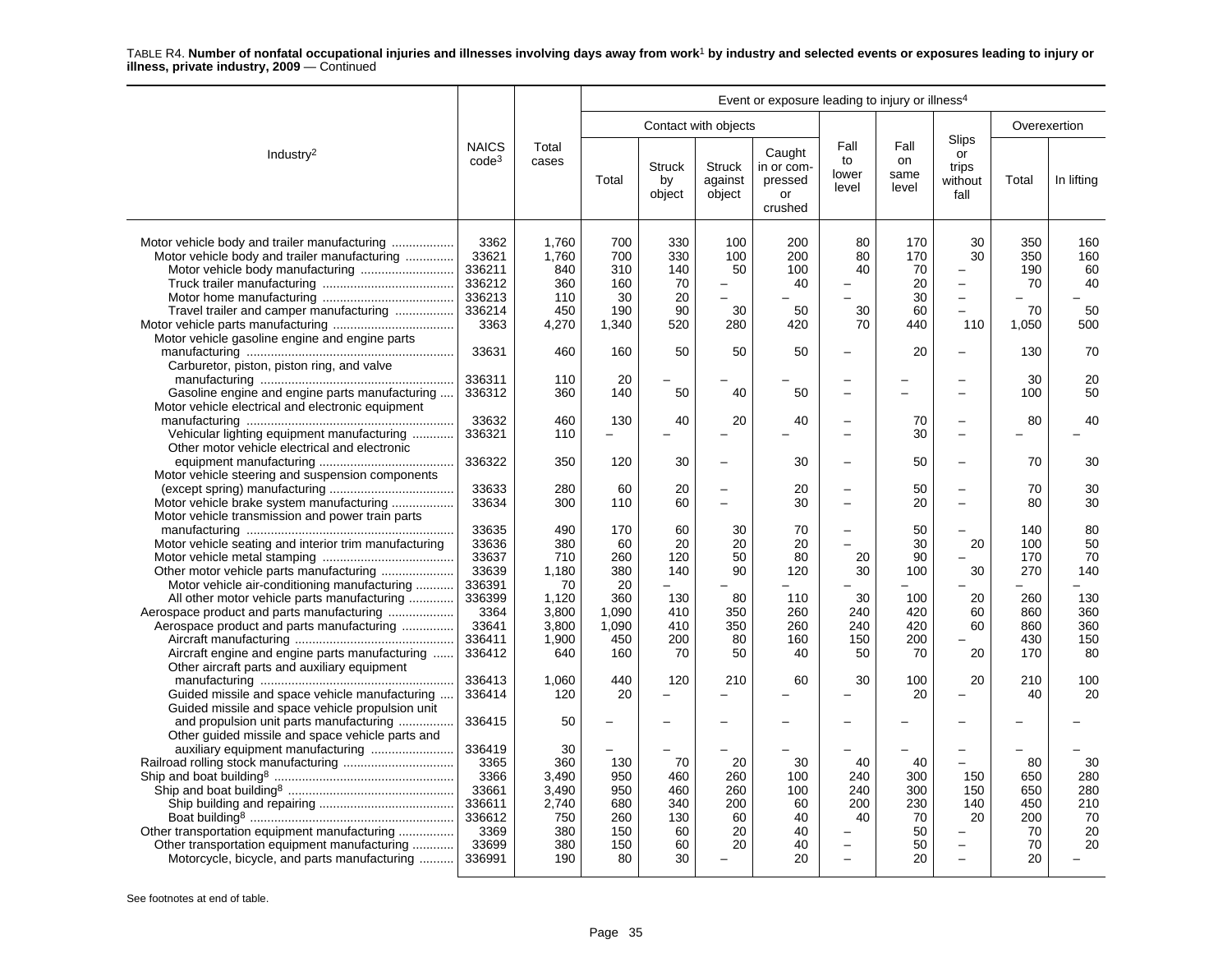|                                                                                                                                              |                                                    |                          |                |                                      | Event or exposure leading to injury or illness <sup>4</sup> |                          |                                                      |       |                          |                        |
|----------------------------------------------------------------------------------------------------------------------------------------------|----------------------------------------------------|--------------------------|----------------|--------------------------------------|-------------------------------------------------------------|--------------------------|------------------------------------------------------|-------|--------------------------|------------------------|
|                                                                                                                                              |                                                    | Exposure<br>to           | Transportation | accidents                            |                                                             |                          | Assaults and violent acts                            |       |                          |                        |
| Industry <sup>2</sup>                                                                                                                        | Repetitive                                         | harmful<br>substance     |                |                                      | Fires<br>and                                                |                          | Assaults                                             |       | All other assaults       | All<br>other           |
|                                                                                                                                              | motion                                             | or<br>environ-<br>ment   | Total          | accident                             | Highway explosions                                          | Total                    | by<br>person                                         | Total | Assaults<br>by<br>animal | events <sup>5</sup>    |
| Motor vehicle body and trailer manufacturing<br>Motor vehicle body and trailer manufacturing<br>Motor vehicle body manufacturing             | 130<br>130<br>60<br>40                             | 90<br>90<br>60           | ÷<br>÷         | $\equiv$                             |                                                             |                          | L.                                                   |       | $\overline{a}$           | 200<br>200<br>90<br>40 |
| Travel trailer and camper manufacturing                                                                                                      | 20                                                 | 20                       |                |                                      |                                                             | $\overline{\phantom{0}}$ |                                                      |       | $\sim$                   | 20<br>60               |
| Motor vehicle gasoline engine and engine parts                                                                                               | 670                                                | 130                      | 70             |                                      |                                                             |                          |                                                      |       |                          | 390                    |
| Carburetor, piston, piston ring, and valve                                                                                                   | 50                                                 | 20                       |                |                                      |                                                             |                          |                                                      |       |                          | 60                     |
| Gasoline engine and engine parts manufacturing<br>Motor vehicle electrical and electronic equipment                                          | 20<br>40                                           | 20                       |                |                                      |                                                             |                          |                                                      |       |                          | 20<br>40               |
| Vehicular lighting equipment manufacturing                                                                                                   | 100<br>40                                          | 20                       |                |                                      |                                                             |                          |                                                      |       |                          | 30                     |
| Other motor vehicle electrical and electronic<br>Motor vehicle steering and suspension components                                            | 70                                                 |                          |                |                                      |                                                             |                          |                                                      |       |                          | 20                     |
| Motor vehicle brake system manufacturing                                                                                                     | 50<br>50                                           |                          |                |                                      |                                                             |                          |                                                      |       |                          | 30<br>30               |
| Motor vehicle transmission and power train parts<br>Motor vehicle seating and interior trim manufacturing                                    | 40<br>100                                          | $\equiv$                 |                |                                      |                                                             |                          |                                                      |       |                          | 60<br>30               |
| Other motor vehicle parts manufacturing                                                                                                      | 70<br>190                                          | 50                       | 40             |                                      |                                                             |                          |                                                      |       |                          | 60<br>90               |
| Motor vehicle air-conditioning manufacturing<br>All other motor vehicle parts manufacturing<br>Aerospace product and parts manufacturing     | 20<br>180<br>360                                   | 40<br>170                | 40<br>30       | $\equiv$                             |                                                             | $\overline{\phantom{a}}$ |                                                      |       | $\equiv$                 | 80<br>560              |
| Aerospace product and parts manufacturing                                                                                                    | 360<br>250                                         | 170<br>20                | 30             |                                      |                                                             |                          |                                                      |       |                          | 560<br>380             |
| Aircraft engine and engine parts manufacturing<br>Other aircraft parts and auxiliary equipment                                               | 50                                                 | 70                       |                |                                      |                                                             |                          |                                                      |       |                          | 40                     |
| Guided missile and space vehicle manufacturing<br>Guided missile and space vehicle propulsion unit                                           | 60                                                 | 60                       |                | $\equiv$                             |                                                             | $\overline{\phantom{0}}$ |                                                      |       | $\equiv$                 | 110<br>30              |
| and propulsion unit parts manufacturing<br>Other guided missile and space vehicle parts and                                                  |                                                    |                          |                |                                      |                                                             |                          |                                                      |       |                          |                        |
| auxiliary equipment manufacturing                                                                                                            | $\equiv$<br>$\overline{\phantom{0}}$<br>270<br>270 | 180<br>180               | 20<br>20       | $\equiv$                             | 80<br>80                                                    | $\overline{\phantom{0}}$ | $\overline{\phantom{a}}$<br>$\overline{\phantom{a}}$ |       | $\sim$                   | 40<br>640<br>640       |
|                                                                                                                                              | 240<br>30<br>40                                    | 150<br>30                | 30             | $\equiv$<br>$\overline{\phantom{0}}$ | 80                                                          | $\sim$                   | $\overline{a}$                                       |       | $\equiv$                 | 540<br>100<br>40       |
| Other transportation equipment manufacturing<br>Other transportation equipment manufacturing<br>Motorcycle, bicycle, and parts manufacturing | 40<br>30                                           | $\overline{\phantom{0}}$ | 30<br>20       |                                      |                                                             |                          |                                                      |       |                          | 40<br>20               |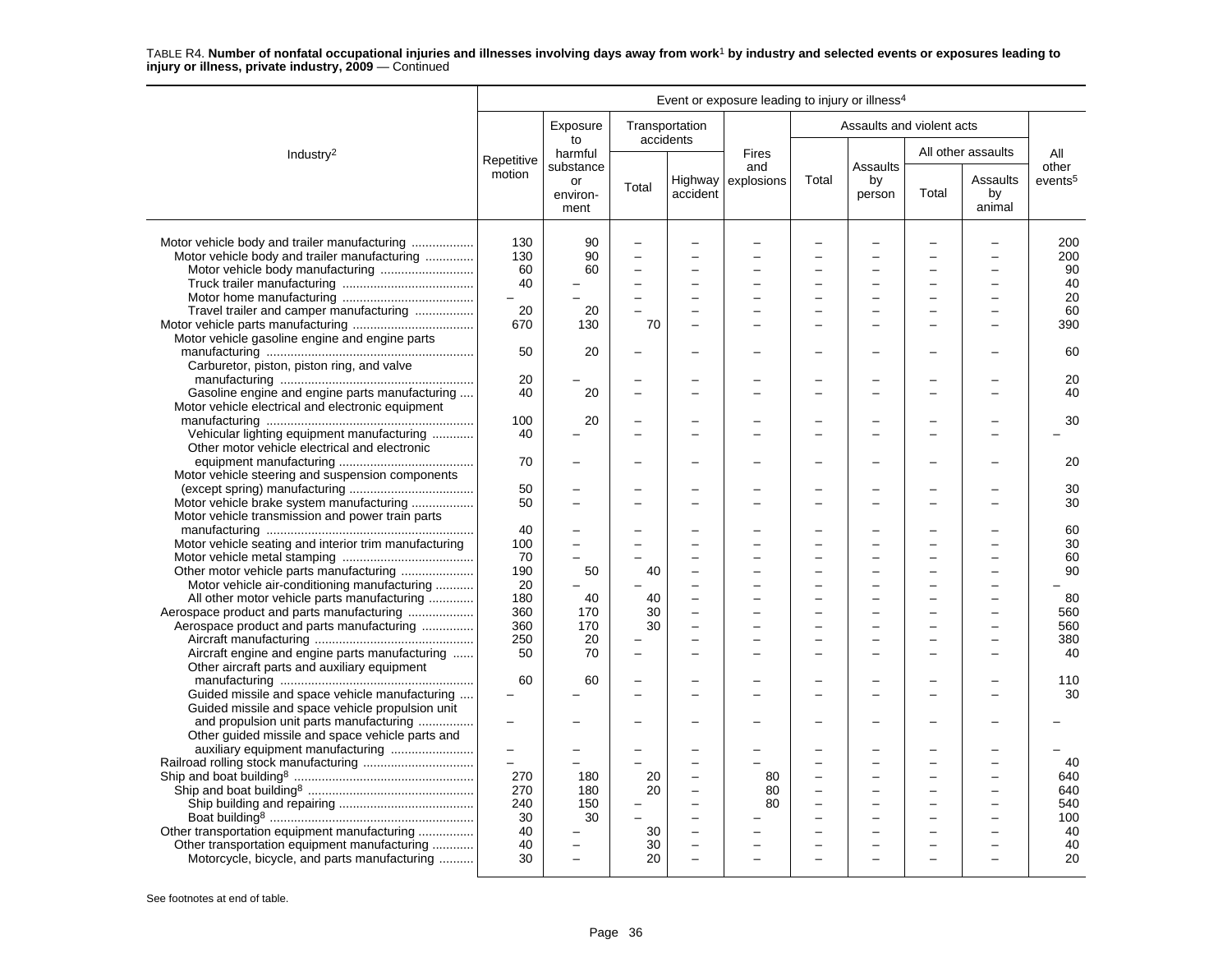|                                                                                                                                                                                                                                 | Event or exposure leading to injury or illness <sup>4</sup>      |                                              |                                      |                                |                                                                                                    |                                                  |                                                        |                               |                                                                                  |                                    |                               |
|---------------------------------------------------------------------------------------------------------------------------------------------------------------------------------------------------------------------------------|------------------------------------------------------------------|----------------------------------------------|--------------------------------------|--------------------------------|----------------------------------------------------------------------------------------------------|--------------------------------------------------|--------------------------------------------------------|-------------------------------|----------------------------------------------------------------------------------|------------------------------------|-------------------------------|
|                                                                                                                                                                                                                                 |                                                                  |                                              |                                      |                                | Contact with objects                                                                               |                                                  |                                                        |                               |                                                                                  | Overexertion                       |                               |
| Industry <sup>2</sup>                                                                                                                                                                                                           | <b>NAICS</b><br>$code^3$                                         | Total<br>cases                               | Total                                | <b>Struck</b><br>by<br>object  | <b>Struck</b><br>against<br>object                                                                 | Caught<br>in or com-<br>pressed<br>or<br>crushed | Fall<br>to<br>lower<br>level                           | Fall<br>on<br>same<br>level   | Slips<br>or<br>trips<br>without<br>fall                                          | Total                              | In lifting                    |
| Military armored vehicle, tank, and tank component<br>All other transportation equipment manufacturing<br>Furniture and related product manufacturing <sup>8</sup><br>Household and institutional furniture and kitchen cabinet | 336992<br>336999<br>337                                          | 70<br>120<br>5,010                           | 30<br>40<br>2,260                    | 20<br>1,160                    | $\overline{\phantom{0}}$<br>360                                                                    | 20<br>590                                        | 130                                                    | 20<br>310                     | 130                                                                              | 30<br>1,120                        | 710                           |
| Wood kitchen cabinet and countertop manufacturing.<br>Household and institutional furniture manufacturing <sup>8</sup> .<br>Upholstered household furniture manufacturing<br>Nonupholstered wood household furniture            | 3371<br>33711<br>33712<br>337121                                 | 3,600<br>1,390<br>2,210<br>540               | 1,710<br>700<br>1,010<br>170         | 950<br>350<br>600<br>70        | 260<br>80<br>180<br>40                                                                             | 370<br>160<br>210<br>60                          | 100<br>30<br>70<br>20                                  | 200<br>80<br>130<br>50        | 70<br>60<br>$\sim$                                                               | 800<br>350<br>450<br>170           | 520<br>220<br>300<br>80       |
| Institutional furniture manufacturing <sup>8</sup><br>Office furniture (including fixtures) manufacturing<br>Office furniture (including fixtures) manufacturing<br>Wood office furniture manufacturing                         | 337122<br>337127<br>3372<br>33721<br>337211                      | 1,200<br>330<br>1,040<br>1,040<br>110        | 620<br>180<br>400<br>400<br>$\equiv$ | 470<br>40<br>140<br>140        | 110<br>20<br>60<br>60<br>-                                                                         | 30<br>120<br>180<br>180                          | 50<br>30<br>30                                         | 30<br>20<br>90<br>90          | 30<br>50<br>50<br>$\overline{\phantom{0}}$                                       | 170<br>70<br>230<br>230<br>50      | 140<br>50<br>140<br>140<br>40 |
| Custom architectural woodwork and millwork<br>Office furniture (except wood) manufacturing                                                                                                                                      | 337212<br>337214                                                 | 320<br>90                                    | 130<br>20                            | 40                             | ÷<br>$\overline{a}$                                                                                | 80                                               |                                                        | 50                            |                                                                                  | 70<br>30                           | 50                            |
| Showcase, partition, shelving, and locker<br>Other furniture related product manufacturing                                                                                                                                      | 337215<br>3379<br>33791<br>33792<br>339                          | 510<br>380<br>220<br>160<br>4,360            | 240<br>150<br>110<br>30<br>1,480     | 80<br>60<br>50<br>800          | 40<br>40<br>20<br>270                                                                              | 90<br>40<br>40<br>390                            | 20<br>-<br>150                                         | 40<br>30<br>20<br>520         | 20<br>20<br>90                                                                   | 90<br>80<br>60<br>20<br>930        | 40<br>50<br>30<br>20<br>550   |
| Medical equipment and supplies manufacturing<br>Medical equipment and supplies manufacturing<br>Surgical and medical instrument manufacturing<br>Surgical appliance and supplies manufacturing <sup>8</sup>                     | 3391<br>33911<br>339112<br>339113<br>339115                      | 1,700<br>1,700<br>540<br>720<br>300          | 430<br>430<br>140<br>210<br>60       | 140<br>140<br>40<br>100        | 150<br>150<br>60<br>60<br>20                                                                       | 130<br>130<br>30<br>40<br>40                     | 30<br>30<br>20<br>$\qquad \qquad -$                    | 220<br>220<br>80<br>100<br>20 | 30<br>30<br>$\overline{\phantom{0}}$                                             | 320<br>320<br>90<br>160<br>40      | 210<br>210<br>40<br>120<br>30 |
| Jewelry (except costume) manufacturing<br>Silverware and hollowware manufacturing                                                                                                                                               | 339116<br>3399<br>33991<br>339911<br>339912                      | 80<br>2,660<br>250<br>170<br>20              | 1,050<br>80<br>70                    | 660<br>40<br>30                | 120<br>-<br>$\overline{a}$<br>$\overline{a}$                                                       | 260<br>30<br>30                                  | 120<br>-<br>$\overline{\phantom{0}}$<br>$\overline{a}$ | 300<br>60<br>30               | 50<br>20<br>20                                                                   | 610<br>30<br>20                    | 340<br>20<br>20               |
| Sporting and athletic goods manufacturing<br>Game, toy, and children's vehicle manufacturing<br>Office supplies (except paper) manufacturing<br>Pen and mechanical pencil manufacturing                                         | 33992<br>33993<br>339932<br>33994<br>339941                      | 330<br>60<br>60<br>130<br>40                 | 80<br>30<br>20                       | 50<br>$\overline{\phantom{0}}$ | $\overline{\phantom{0}}$<br>$\overline{\phantom{0}}$<br>$\overline{a}$<br>$\overline{\phantom{0}}$ | 20                                               | -<br>$\overline{a}$                                    | 60<br>$\overline{a}$          | $\overline{\phantom{0}}$<br>$\sim$<br>$\overline{a}$<br>$\overline{\phantom{m}}$ | 80<br>50                           | 50<br>40                      |
| Lead pencil and art good manufacturing<br>Gasket, packing, and sealing device manufacturing<br>Fastener, button, needle, and pin manufacturing<br>Broom, brush, and mop manufacturing                                           | 339942<br>33995<br>33999<br>339991<br>339992<br>339993<br>339994 | 70<br>880<br>1,020<br>270<br>90<br>90<br>130 | 490<br>360<br>120<br>40<br>60<br>40  | 420<br>140<br>30<br>50         | ÷<br>50<br>20<br>20                                                                                | 40<br>160<br>70<br>20                            | 90<br>$\overline{\phantom{0}}$<br>$\equiv$             | 40<br>130<br>20<br>50         | $\overline{a}$<br>20<br>$\overline{\phantom{a}}$<br>$\overline{\phantom{a}}$     | 40<br>190<br>250<br>50<br>20<br>20 | 40<br>100<br>110              |
|                                                                                                                                                                                                                                 |                                                                  |                                              |                                      |                                |                                                                                                    |                                                  |                                                        |                               |                                                                                  |                                    |                               |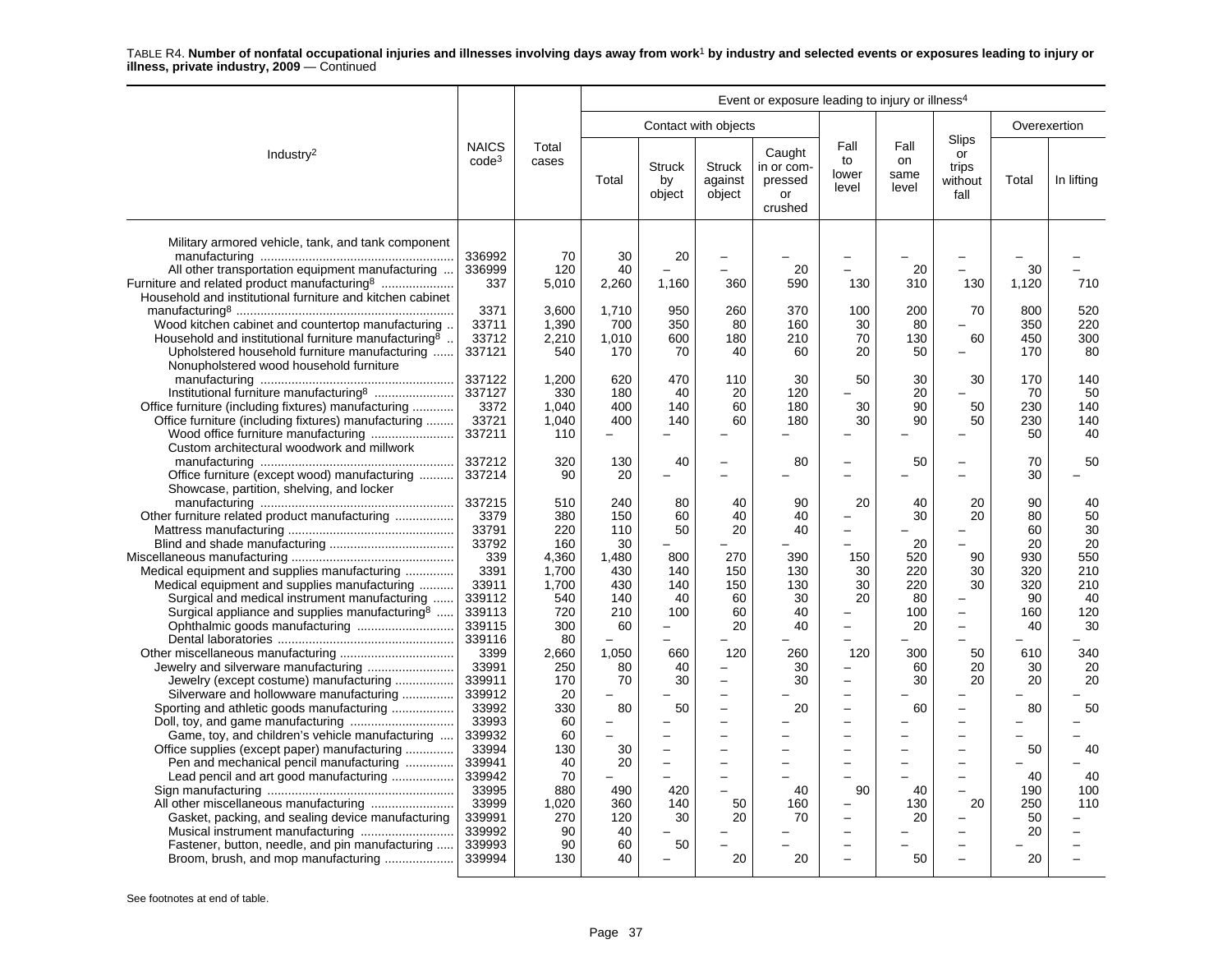|                                                                                           |                                            |                                     |       |                             | Event or exposure leading to injury or illness <sup>4</sup> |                          |                                 |       |                          |                              |
|-------------------------------------------------------------------------------------------|--------------------------------------------|-------------------------------------|-------|-----------------------------|-------------------------------------------------------------|--------------------------|---------------------------------|-------|--------------------------|------------------------------|
|                                                                                           |                                            | Exposure<br>to                      |       | Transportation<br>accidents |                                                             |                          | Assaults and violent acts       |       |                          |                              |
| Industry <sup>2</sup>                                                                     | Repetitive                                 | harmful                             |       |                             | <b>Fires</b>                                                |                          |                                 |       | All other assaults       | All                          |
|                                                                                           | motion                                     | substance<br>or<br>environ-<br>ment | Total | accident                    | and<br>Highway explosions                                   | Total                    | <b>Assaults</b><br>by<br>person | Total | Assaults<br>by<br>animal | other<br>events <sup>5</sup> |
| Military armored vehicle, tank, and tank component                                        | $\overline{\phantom{0}}$                   |                                     |       |                             |                                                             |                          |                                 |       |                          |                              |
| All other transportation equipment manufacturing                                          | $\equiv$                                   |                                     |       |                             |                                                             |                          |                                 |       |                          |                              |
| Furniture and related product manufacturing <sup>8</sup>                                  | 280                                        | 30                                  | 80    | 20                          |                                                             |                          |                                 |       |                          | 670                          |
| Household and institutional furniture and kitchen cabinet                                 |                                            |                                     |       |                             |                                                             |                          |                                 |       |                          |                              |
|                                                                                           | 190                                        | 20                                  | 40    |                             |                                                             |                          |                                 |       |                          | 460                          |
| Wood kitchen cabinet and countertop manufacturing                                         | 80                                         |                                     | 20    | $\overline{a}$              |                                                             |                          |                                 |       |                          | 100                          |
| Household and institutional furniture manufacturing <sup>8</sup>                          | 110                                        |                                     | 20    |                             |                                                             |                          |                                 |       |                          | 370                          |
| Upholstered household furniture manufacturing                                             | 60                                         | $\overline{a}$                      |       | $\overline{a}$              |                                                             |                          |                                 |       |                          | 60                           |
| Nonupholstered wood household furniture                                                   |                                            |                                     |       |                             |                                                             |                          |                                 |       |                          |                              |
|                                                                                           |                                            |                                     |       |                             |                                                             |                          |                                 |       |                          | 270                          |
| Institutional furniture manufacturing <sup>8</sup>                                        | 30                                         |                                     |       |                             |                                                             |                          |                                 |       |                          | 20                           |
| Office furniture (including fixtures) manufacturing                                       | 80                                         |                                     |       |                             |                                                             |                          |                                 |       |                          | 130                          |
| Office furniture (including fixtures) manufacturing                                       | 80                                         |                                     |       |                             |                                                             |                          |                                 |       |                          | 130                          |
|                                                                                           | 20                                         |                                     |       | ۳                           |                                                             |                          |                                 |       |                          | 30                           |
| Custom architectural woodwork and millwork                                                |                                            |                                     |       |                             |                                                             |                          |                                 |       |                          |                              |
|                                                                                           |                                            |                                     |       |                             |                                                             |                          |                                 |       |                          | 40                           |
|                                                                                           | 20                                         |                                     |       |                             |                                                             |                          |                                 |       |                          |                              |
| Office furniture (except wood) manufacturing<br>Showcase, partition, shelving, and locker |                                            |                                     |       |                             |                                                             |                          |                                 |       |                          |                              |
|                                                                                           |                                            |                                     |       |                             |                                                             |                          |                                 |       |                          |                              |
|                                                                                           | 30                                         |                                     |       |                             |                                                             |                          |                                 |       |                          | 60                           |
| Other furniture related product manufacturing                                             |                                            |                                     | 20    | L.                          |                                                             |                          |                                 |       |                          | 80                           |
|                                                                                           | $\overline{\phantom{m}}$<br>$\overline{a}$ | L.                                  |       | $\overline{a}$              |                                                             |                          |                                 |       |                          | 20                           |
|                                                                                           |                                            |                                     | 20    |                             |                                                             |                          |                                 |       |                          | 60                           |
|                                                                                           | 670                                        | 150                                 | 70    | 50                          |                                                             |                          |                                 |       |                          | 280                          |
| Medical equipment and supplies manufacturing                                              | 390                                        | 80                                  | 50    | 40                          |                                                             | L                        |                                 |       |                          | 140                          |
| Medical equipment and supplies manufacturing                                              | 390                                        | 80                                  | 50    | 40                          |                                                             |                          |                                 |       |                          | 140                          |
| Surgical and medical instrument manufacturing                                             | 110                                        | 30                                  |       |                             |                                                             |                          |                                 |       |                          | 40                           |
| Surgical appliance and supplies manufacturing <sup>8</sup>                                | 120                                        | 20                                  |       |                             |                                                             |                          |                                 |       |                          | 60                           |
|                                                                                           | 140                                        |                                     |       |                             |                                                             |                          |                                 |       |                          | 20                           |
|                                                                                           | $\equiv$                                   |                                     | 20    | 20                          |                                                             |                          |                                 |       |                          |                              |
|                                                                                           | 290                                        | 70                                  | 20    | 20                          |                                                             | ÷                        | $\overline{\phantom{0}}$        |       |                          | 130                          |
|                                                                                           | 50                                         |                                     |       |                             |                                                             |                          |                                 |       |                          |                              |
| Jewelry (except costume) manufacturing                                                    | 20                                         |                                     |       |                             |                                                             |                          |                                 |       |                          |                              |
| Silverware and hollowware manufacturing                                                   |                                            |                                     |       |                             |                                                             |                          |                                 |       |                          |                              |
| Sporting and athletic goods manufacturing                                                 | 40                                         | 20                                  | L     | ۳                           |                                                             |                          |                                 |       |                          | 40                           |
|                                                                                           | $\overline{\phantom{0}}$                   |                                     |       | $\overline{a}$              |                                                             |                          |                                 |       |                          | 20                           |
| Game, toy, and children's vehicle manufacturing                                           | $\overline{a}$                             |                                     | −     | $\overline{a}$              |                                                             | $\overline{\phantom{0}}$ |                                 |       |                          | 20                           |
| Office supplies (except paper) manufacturing                                              |                                            |                                     |       |                             |                                                             |                          |                                 |       |                          |                              |
| Pen and mechanical pencil manufacturing                                                   | $\overline{a}$                             |                                     | L     | $\overline{\phantom{0}}$    |                                                             | L                        |                                 |       |                          |                              |
| Lead pencil and art good manufacturing                                                    |                                            |                                     | -     | $\overline{\phantom{0}}$    |                                                             |                          |                                 |       |                          |                              |
|                                                                                           | 40                                         |                                     |       |                             |                                                             |                          |                                 |       |                          |                              |
| All other miscellaneous manufacturing                                                     | 140                                        | 40                                  |       |                             |                                                             |                          |                                 |       |                          | 50                           |
| Gasket, packing, and sealing device manufacturing                                         | 20                                         |                                     |       |                             |                                                             |                          |                                 |       |                          | 30                           |
|                                                                                           |                                            |                                     |       |                             |                                                             |                          |                                 |       |                          |                              |
| Fastener, button, needle, and pin manufacturing                                           | $\equiv$                                   |                                     |       |                             |                                                             |                          |                                 |       |                          |                              |
| Broom, brush, and mop manufacturing                                                       | 20                                         |                                     |       | $\overline{a}$              |                                                             |                          | -                               |       |                          |                              |
|                                                                                           |                                            |                                     |       |                             |                                                             |                          |                                 |       |                          |                              |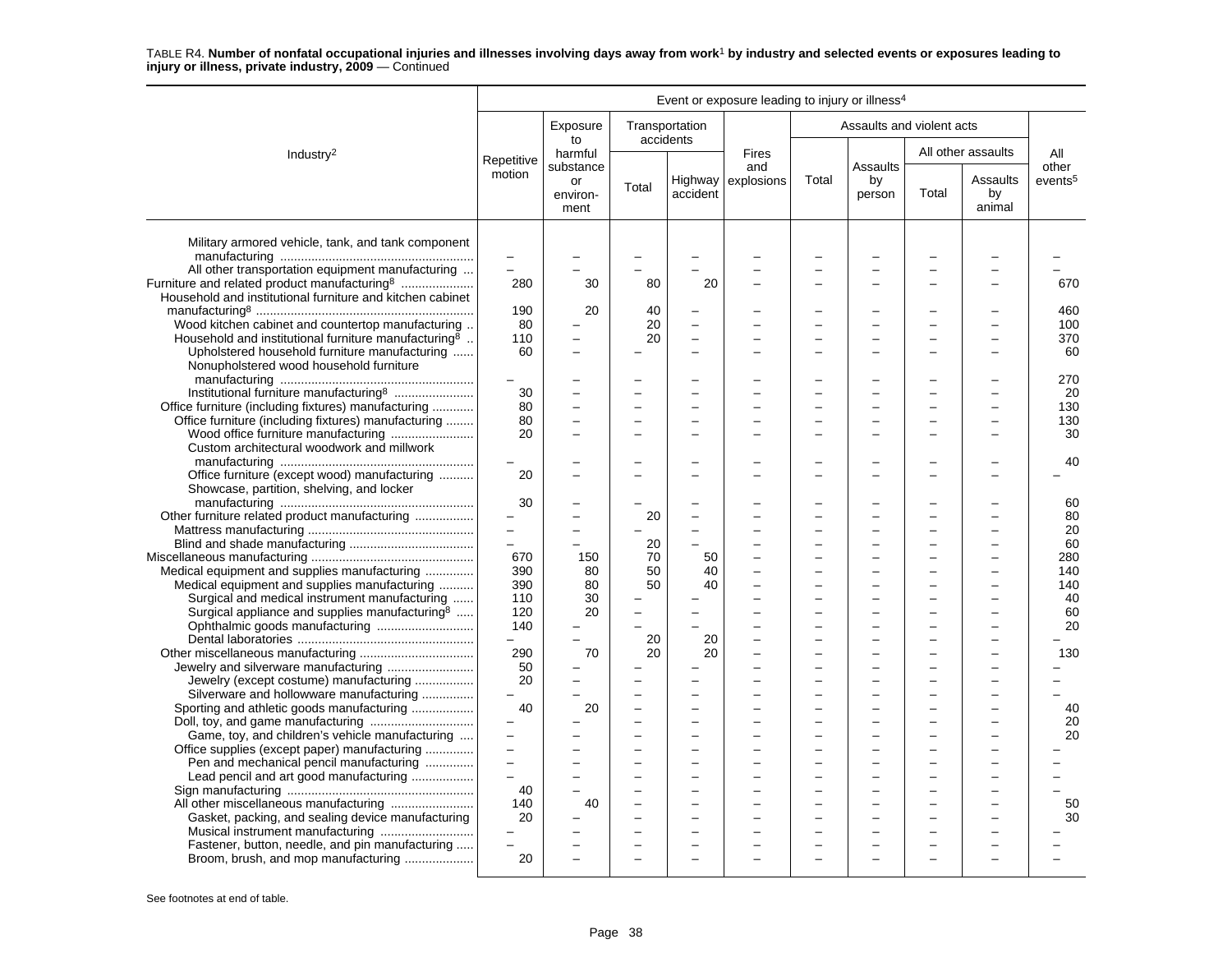|                                                                                                                                                         |                                                |                                                   |                                             |                                            |                                    | Event or exposure leading to injury or illness <sup>4</sup> |                               |                                              |                                                     |                                             |                                            |
|---------------------------------------------------------------------------------------------------------------------------------------------------------|------------------------------------------------|---------------------------------------------------|---------------------------------------------|--------------------------------------------|------------------------------------|-------------------------------------------------------------|-------------------------------|----------------------------------------------|-----------------------------------------------------|---------------------------------------------|--------------------------------------------|
|                                                                                                                                                         |                                                |                                                   |                                             |                                            | Contact with objects               |                                                             |                               |                                              |                                                     |                                             | Overexertion                               |
| Industry $2$                                                                                                                                            | <b>NAICS</b><br>code <sup>3</sup>              | Total<br>cases                                    | Total                                       | <b>Struck</b><br>by<br>object              | <b>Struck</b><br>against<br>object | Caught<br>in or com-<br>pressed<br>or<br>crushed            | Fall<br>to<br>lower<br>level  | Fall<br>on<br>same<br>level                  | Slips<br>or<br>trips<br>without<br>fall             | Total                                       | In lifting                                 |
|                                                                                                                                                         | 339995<br>339999                               | 110<br>340                                        | 100                                         | 40                                         | $\overline{\phantom{0}}$           | 60                                                          | $\overline{\phantom{0}}$      | 50                                           | $\overline{\phantom{0}}$                            | 60<br>80                                    | 30<br>40                                   |
|                                                                                                                                                         |                                                | 723,680                                           | 171,110                                     | 90,330                                     | 46,390                             | 23,250                                                      | 43,480                        | 117,770                                      | 26,050                                              | 179,290                                     | 92,460                                     |
| Trade, transportation, and utilities <sup>10</sup>                                                                                                      |                                                | 295,700                                           | 77,570                                      | 40,100                                     | 20,200                             | 12,530                                                      | 17,910                        | 37,640                                       | 11,020                                              | 80,860                                      | 45,560                                     |
|                                                                                                                                                         | 42                                             | 62,390                                            | 16,520                                      | 8,440                                      | 3,970                              | 3,120                                                       | 3,820                         | 6,410                                        | 2,050                                               | 17,280                                      | 10,320                                     |
| Motor vehicle and motor vehicle parts and supplies                                                                                                      | 423                                            | 29,130                                            | 9,350                                       | 4,810                                      | 2,190                              | 1,700                                                       | 1,870                         | 2,840                                        | 820                                                 | 6,870                                       | 4,590                                      |
| Furniture and home furnishing merchant wholesalers<br>Lumber and other construction materials merchant                                                  | 4231<br>4232                                   | 3,820<br>920                                      | 1.000<br>230                                | 460<br>170                                 | 390<br>50                          | 100<br>$\equiv$                                             | 430<br>70                     | 680<br>110                                   | 110<br>20                                           | 560<br>390                                  | 350<br>260                                 |
| Professional and commercial equipment and supplies                                                                                                      | 4233                                           | 3,930                                             | 1,470                                       | 910                                        | 100                                | 350                                                         | 150                           | 490                                          | 150                                                 | 890                                         | 690                                        |
| Metal and mineral (except petroleum) merchant                                                                                                           | 4234                                           | 3,900                                             | 690                                         | 330                                        | 240                                | 40                                                          | 280                           | 280                                          | 60                                                  | 1,230                                       | 830                                        |
|                                                                                                                                                         | 4235<br>4236                                   | 2,470<br>2,180                                    | 1,180<br>420                                | 420<br>320                                 | 530<br>60                          | 210<br>40                                                   | 180<br>120                    | 120<br>130                                   | 200<br>130                                          | 250<br>550                                  | 180<br>370                                 |
| Hardware, and plumbing and heating equipment and                                                                                                        | 4237                                           | 1,770                                             | 530                                         | 330                                        | 150                                | 30                                                          | 90                            | 120                                          | $\overline{\phantom{0}}$                            | 650                                         | 360                                        |
| Machinery, equipment, and supplies merchant                                                                                                             | 4238                                           | 6,670                                             | 2,510                                       | 1.120                                      | 470                                | 620                                                         | 360                           | 560                                          | 80<br>70                                            | 1.730                                       | 1.180                                      |
| Miscellaneous durable goods merchant wholesalers<br>Paper and paper product merchant wholesalers                                                        | 4239<br>424<br>4241                            | 3,480<br>28,790<br>1,210                          | 1,320<br>6,060<br>360                       | 750<br>3,130<br>160                        | 200<br>1,430<br>80                 | 300<br>1,230<br>120                                         | 180<br>1,800<br>120           | 340<br>2,990<br>110                          | 1,130<br>60                                         | 620<br>9,600<br>330                         | 360<br>5,370<br>210                        |
| Drugs and druggists' sundries merchant wholesalers<br>Apparel, piece goods, and notions merchant wholesalers                                            | 4242<br>4243                                   | 1.460<br>510                                      | 140<br>140                                  | 90<br>80                                   | 40<br>30                           | 30                                                          | 90<br>50                      | 210<br>80                                    | 20                                                  | 410<br>120                                  | 260<br>100                                 |
| Grocery and related product merchant wholesalers<br>Farm product raw material merchant wholesalers<br>Chemical and allied products merchant wholesalers | 4244<br>4245<br>4246                           | 14,040<br>1,060<br>750                            | 2,870<br>560<br>140                         | 1,340<br>510<br>40                         | 680<br>$\equiv$                    | 700<br>40                                                   | 880<br>80<br>30               | 1,510<br>90<br>120                           | 660<br>$\equiv$                                     | 4,570<br>90<br>270                          | 2,440<br>40<br>180                         |
| Petroleum and petroleum products merchant                                                                                                               | 4247                                           | 1,310                                             | 180                                         | 60                                         | 110                                | $\equiv$                                                    | 190                           | 80                                           | 60                                                  | 340                                         | 190                                        |
| Beer, wine, and distilled alcoholic beverage merchant<br>Miscellaneous nondurable goods merchant wholesalers                                            | 4248<br>4249                                   | 4,750<br>3,700                                    | 1.000<br>680                                | 540<br>300                                 | 260<br>210                         | 170<br>160                                                  | 280<br>90                     | 360<br>430                                   | 160<br>140                                          | 2.140<br>1,320                              | 1.260<br>680                               |
|                                                                                                                                                         | 44-45                                          | 136,990                                           | 39,070                                      | 21,310                                     | 10,370                             | 5,610                                                       | 7,040                         | 20,780                                       | 4,980                                               | 37,250                                      | 22,630                                     |
|                                                                                                                                                         | 441<br>4411<br>44111<br>44112<br>4412<br>44121 | 19,310<br>10,860<br>10,190<br>670<br>1,100<br>320 | 5,620<br>2,980<br>2,840<br>130<br>270<br>30 | 2,840<br>1,590<br>1,540<br>50<br>120<br>L. | 1,550<br>740<br>720<br>20<br>50    | 830<br>360<br>350<br>$\overline{\phantom{0}}$<br>100        | 790<br>500<br>460<br>40<br>40 | 2.930<br>2,060<br>1,920<br>150<br>170<br>110 | 810<br>470<br>450<br>20<br>$\overline{\phantom{0}}$ | 4,010<br>2,000<br>1,900<br>100<br>260<br>80 | 2.360<br>1,110<br>1,070<br>40<br>180<br>60 |
|                                                                                                                                                         |                                                |                                                   |                                             |                                            |                                    |                                                             |                               |                                              |                                                     |                                             |                                            |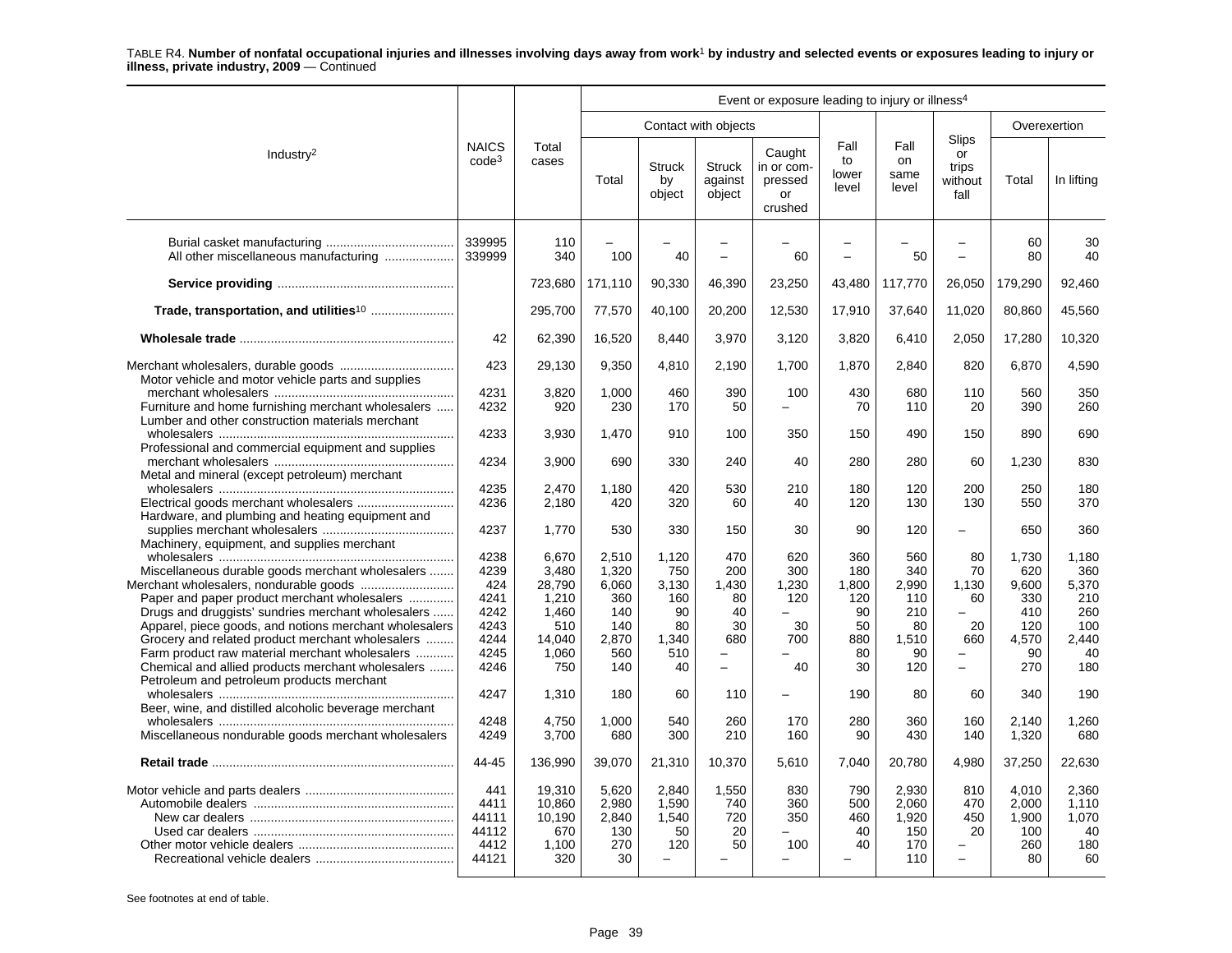|                                                                                                                                                              |                               |                                     |                                 |                           | Event or exposure leading to injury or illness <sup>4</sup> |                                                      |                                                                                                                      |           |                          |                                            |
|--------------------------------------------------------------------------------------------------------------------------------------------------------------|-------------------------------|-------------------------------------|---------------------------------|---------------------------|-------------------------------------------------------------|------------------------------------------------------|----------------------------------------------------------------------------------------------------------------------|-----------|--------------------------|--------------------------------------------|
|                                                                                                                                                              |                               | Exposure                            |                                 | Transportation            |                                                             |                                                      | Assaults and violent acts                                                                                            |           |                          |                                            |
| Industry <sup>2</sup>                                                                                                                                        | Repetitive                    | to<br>harmful                       |                                 | accidents                 | <b>Fires</b>                                                |                                                      |                                                                                                                      |           | All other assaults       | All                                        |
|                                                                                                                                                              | motion                        | substance<br>or<br>environ-<br>ment | Total                           | accident                  | and<br>Highway explosions                                   | Total                                                | Assaults<br>by<br>person                                                                                             | Total     | Assaults<br>by<br>animal | other<br>events <sup>5</sup>               |
| All other miscellaneous manufacturing                                                                                                                        | L.<br>60                      | 20                                  |                                 |                           |                                                             |                                                      |                                                                                                                      |           |                          |                                            |
|                                                                                                                                                              | 18,680                        | 32,370                              | 34,690                          | 22,570                    | 1,240                                                       | 21,320                                               | 14,960                                                                                                               | 6.360     | 5.800                    | 77,670                                     |
|                                                                                                                                                              | 6,870                         | 8,610                               | 18,460                          | 11,110                    | 390                                                         | 3,440                                                | 2,120                                                                                                                | 1,320     | 1,230                    | 32,930                                     |
|                                                                                                                                                              | 1,950                         | 1,950                               | 5,220                           | 2,800                     | 20                                                          | 370                                                  | 60                                                                                                                   | 300       | 300                      | 6,790                                      |
|                                                                                                                                                              | 1,150                         | 1,410                               | 1,890                           | 1,150                     | -                                                           | 100                                                  | $\overline{\phantom{0}}$                                                                                             | 90        | 90                       | 2,830                                      |
| Motor vehicle and motor vehicle parts and supplies<br>Furniture and home furnishing merchant wholesalers<br>Lumber and other construction materials merchant | 110<br>40                     | 100                                 | 380<br>20                       | 250                       |                                                             |                                                      |                                                                                                                      |           |                          | 430<br>20                                  |
| .                                                                                                                                                            | 70                            | -                                   | 400                             | 80                        |                                                             | $\overline{\phantom{0}}$                             |                                                                                                                      |           | $\equiv$                 | 290                                        |
| Professional and commercial equipment and supplies<br>Metal and mineral (except petroleum) merchant                                                          | 270                           | 120                                 | 610                             | 530                       |                                                             | $\overline{\phantom{0}}$                             |                                                                                                                      |           |                          | 360                                        |
|                                                                                                                                                              | 30<br>170                     | 70<br>320                           | 30<br>110                       | 50                        | ÷                                                           | $\equiv$<br>$\overline{\phantom{0}}$                 | $\overline{\phantom{0}}$                                                                                             | L.        | $\equiv$                 | 410<br>220                                 |
| Hardware, and plumbing and heating equipment and<br>Machinery, equipment, and supplies merchant                                                              | 80                            | 20                                  | 60                              | 50                        |                                                             |                                                      |                                                                                                                      |           |                          | 200                                        |
| Miscellaneous durable goods merchant wholesalers                                                                                                             | 270<br>110                    | 280<br>470                          | 220<br>50                       | 150<br>30                 | ÷                                                           | 20                                                   | $\overline{\phantom{0}}$                                                                                             | 20        | 20                       | 640<br>270                                 |
| Paper and paper product merchant wholesalers<br>Drugs and druggists' sundries merchant wholesalers                                                           | 710<br>40<br>70               | 490<br>$\overline{\phantom{0}}$     | 2,510<br>120<br>410             | 1,520<br>60<br>130        | $\overline{\phantom{0}}$<br>$\overline{a}$                  | 250<br>$\overline{\phantom{0}}$                      | 50<br>$\overline{\phantom{0}}$                                                                                       | 200       | 200<br>-                 | 3.240<br>70<br>100                         |
| Apparel, piece goods, and notions merchant wholesalers<br>Grocery and related product merchant wholesalers<br>Farm product raw material merchant wholesalers | 20<br>390                     | 230                                 | 900                             | 470                       | ÷                                                           | 90<br>140                                            | ÷<br>50                                                                                                              | 50<br>140 | 50<br>140                | 70<br>1,940<br>60                          |
| Chemical and allied products merchant wholesalers<br>Petroleum and petroleum products merchant                                                               | $\overline{a}$                | 100                                 |                                 |                           |                                                             |                                                      |                                                                                                                      |           |                          | 50                                         |
| Beer, wine, and distilled alcoholic beverage merchant                                                                                                        | $\overline{\phantom{0}}$      | 50                                  | 320                             | 300                       |                                                             | -                                                    |                                                                                                                      |           |                          | 90                                         |
| Miscellaneous nondurable goods merchant wholesalers                                                                                                          | 110<br>50                     | 20<br>60                            | 240<br>490                      | 120<br>420                | L.                                                          | $\overline{\phantom{0}}$<br>$\overline{\phantom{0}}$ | -<br>$\overline{a}$                                                                                                  |           |                          | 440<br>420                                 |
|                                                                                                                                                              | 3,180                         | 4,080                               | 4,350                           | 2,470                     | 220                                                         | 2,360                                                | 1,660                                                                                                                | 690       | 620                      | 13,670                                     |
|                                                                                                                                                              | 470<br>230<br>210<br>20<br>70 | 880<br>480<br>420<br>50<br>40       | 1.640<br>840<br>770<br>80<br>30 | 1.180<br>540<br>460<br>80 | 180<br>40<br>40                                             | 50<br>50<br>$\overline{\phantom{a}}$<br>40           | $\overline{a}$<br>$\overline{\phantom{0}}$<br>$\overline{\phantom{0}}$<br>$\overline{\phantom{0}}$<br>$\overline{a}$ | 40<br>40  | 40<br>40                 | 1,930<br>1,200<br>1,150<br>40<br>200<br>60 |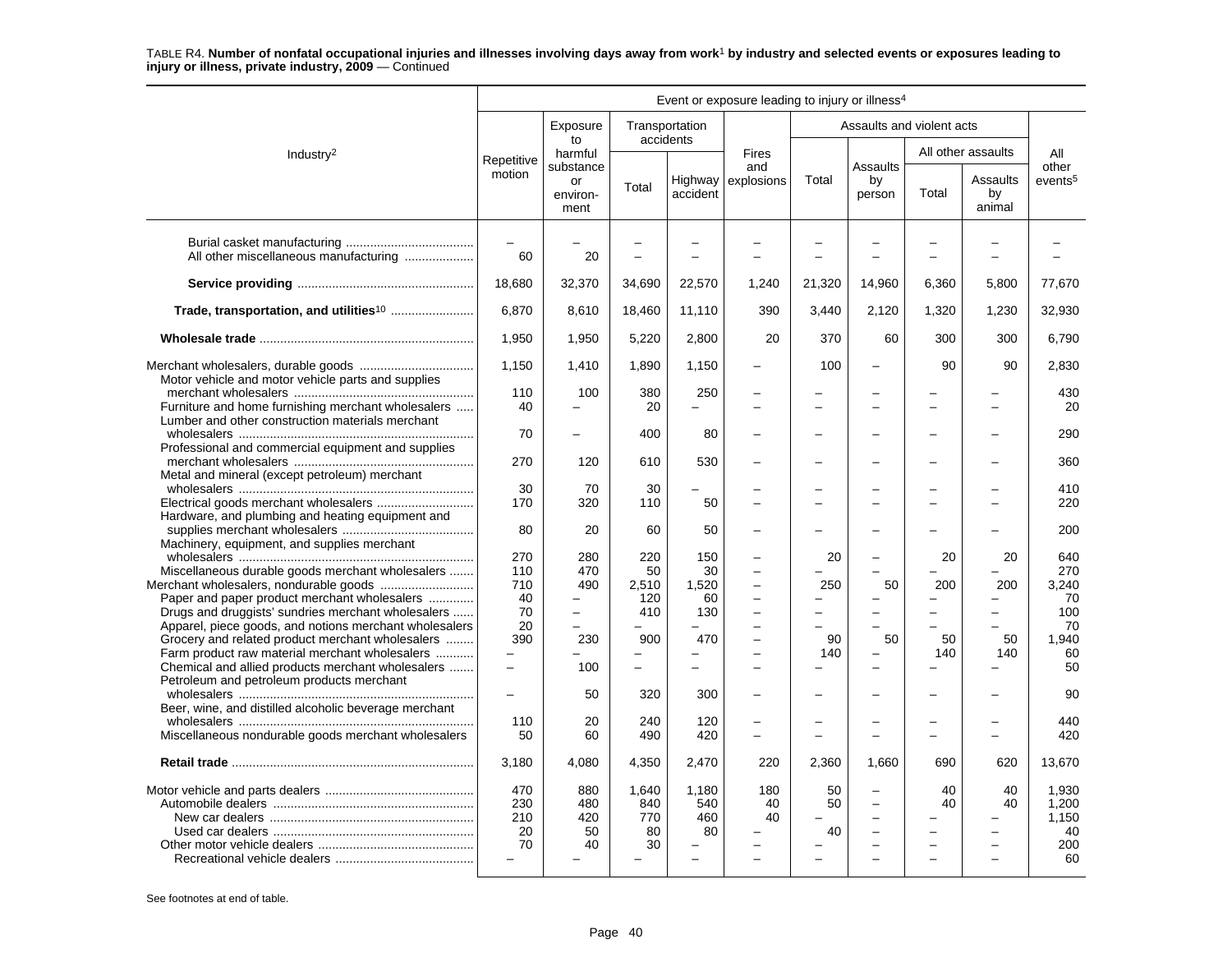|                                                                                                                                                                                                       |                                                                                                                                                              |                                                                                                                                                           |                                                                                                                                 |                                                                                                                        |                                                                                                                                      | Event or exposure leading to injury or illness <sup>4</sup>                                        |                                                                                                         |                                                                                                                                  |                                                                                                                                                                                                                     |                                                                                                                               |                                                                                                           |
|-------------------------------------------------------------------------------------------------------------------------------------------------------------------------------------------------------|--------------------------------------------------------------------------------------------------------------------------------------------------------------|-----------------------------------------------------------------------------------------------------------------------------------------------------------|---------------------------------------------------------------------------------------------------------------------------------|------------------------------------------------------------------------------------------------------------------------|--------------------------------------------------------------------------------------------------------------------------------------|----------------------------------------------------------------------------------------------------|---------------------------------------------------------------------------------------------------------|----------------------------------------------------------------------------------------------------------------------------------|---------------------------------------------------------------------------------------------------------------------------------------------------------------------------------------------------------------------|-------------------------------------------------------------------------------------------------------------------------------|-----------------------------------------------------------------------------------------------------------|
|                                                                                                                                                                                                       |                                                                                                                                                              |                                                                                                                                                           |                                                                                                                                 |                                                                                                                        | Contact with objects                                                                                                                 |                                                                                                    |                                                                                                         |                                                                                                                                  |                                                                                                                                                                                                                     | Overexertion                                                                                                                  |                                                                                                           |
| Industry <sup>2</sup>                                                                                                                                                                                 | <b>NAICS</b><br>$code^3$                                                                                                                                     | Total<br>cases                                                                                                                                            | Total                                                                                                                           | Struck<br>by<br>object                                                                                                 | <b>Struck</b><br>against<br>object                                                                                                   | Caught<br>in or com-<br>pressed<br>or<br>crushed                                                   | Fall<br>to<br>lower<br>level                                                                            | Fall<br>on<br>same<br>level                                                                                                      | Slips<br>or<br>trips<br>without<br>fall                                                                                                                                                                             | Total                                                                                                                         | In lifting                                                                                                |
| Motorcycle, boat, and other motor vehicle dealers<br>Automotive parts, accessories, and tire stores<br>Automotive parts and accessories stores<br>Appliance, television, and other electronics stores | 44122<br>4413<br>44131<br>44132<br>442<br>4421<br>4422<br>44221<br>44229<br>443<br>4431<br>44311<br>44312                                                    | 770<br>7,350<br>4,250<br>3,100<br>5,260<br>2,800<br>2,460<br>490<br>1,970<br>2,150<br>2,150<br>1,670<br>390                                               | 240<br>2,360<br>1.180<br>1.190<br>1,730<br>760<br>970<br>150<br>820<br>270<br>270<br>230<br>$\overline{\phantom{0}}$            | 100<br>1,130<br>600<br>530<br>1,190<br>450<br>740<br>80<br>670<br>180<br>180<br>170<br>$\overline{\phantom{0}}$        | 40<br>760<br>390<br>360<br>350<br>220<br>130<br>110<br>50<br>50<br>30                                                                | 100<br>370<br>70<br>300<br>130<br>80<br>50<br>50<br>30<br>30<br>30                                 | 30<br>240<br>220<br>$\overline{a}$<br>380<br>230<br>150<br>110<br>50<br>50<br>40                        | 70<br>700<br>310<br>390<br>520<br>400<br>120<br>120<br>310<br>310<br>300                                                         | 340<br>70<br>270<br>50<br>30<br>20<br>$\overline{\phantom{0}}$<br>$\overline{\phantom{a}}$<br>90<br>90<br>90                                                                                                        | 180<br>1,750<br>1,180<br>570<br>1.630<br>710<br>910<br>230<br>680<br>690<br>690<br>580                                        | 120<br>1,070<br>730<br>340<br>830<br>430<br>400<br>70<br>330<br>550<br>550<br>450                         |
| Camera and photographic supplies stores                                                                                                                                                               | 44313                                                                                                                                                        | 90                                                                                                                                                        | ÷                                                                                                                               | $\sim$                                                                                                                 | L.                                                                                                                                   |                                                                                                    | $\equiv$                                                                                                | ÷                                                                                                                                | $\overline{\phantom{0}}$                                                                                                                                                                                            | 40                                                                                                                            | 40                                                                                                        |
| Building material and garden equipment and supplies<br>Lawn and garden equipment and supplies stores<br>Nursery, garden center, and farm supply stores<br>Supermarkets and other grocery (except      | 444<br>4441<br>44411<br>44412<br>44413<br>44419<br>4442<br>44421<br>44422<br>445<br>4451                                                                     | 16,270<br>14.320<br>9,510<br>250<br>870<br>3.690<br>1,950<br>140<br>1,810<br>31,190<br>28,630                                                             | 5.030<br>4.310<br>2,340<br>230<br>290<br>1.450<br>730<br>670<br>9,710<br>8,910                                                  | 2.980<br>2.450<br>1,450<br>190<br>180<br>640<br>530<br>500<br>5,180<br>4,720                                           | 1.040<br>900<br>580<br>L.<br>70<br>250<br>140<br>110<br>2,260<br>2,070                                                               | 890<br>850<br>240<br>40<br>530<br>50<br>50<br>1,760<br>1,690                                       | 1.440<br>1,240<br>900<br>÷<br>40<br>290<br>200<br>200<br>1,050<br>980                                   | 1.490<br>1.340<br>910<br>160<br>260<br>150<br>150<br>4,360<br>4,010                                                              | 520<br>440<br>340<br>$\equiv$<br>$\frac{1}{2}$<br>80<br>90<br>$\overline{\phantom{0}}$<br>1,020<br>930                                                                                                              | 5.450<br>5.100<br>3,720<br>240<br>1.130<br>350<br>$\overline{a}$<br>350<br>8,710<br>7,740                                     | 3.450<br>3.300<br>2,380<br>140<br>770<br>150<br>150<br>5.790<br>5,110                                     |
| Gasoline stations with convenience stores                                                                                                                                                             | 44511<br>4452<br>44521<br>44522<br>44523<br>44529<br>4453<br>446<br>4461<br>44611<br>44619<br>447<br>4471<br>44711<br>44719<br>448<br>4481<br>44811<br>44812 | 27,390<br>1,360<br>320<br>90<br>430<br>520<br>1.210<br>4,850<br>4,850<br>3,970<br>480<br>6.870<br>6,870<br>5,900<br>980<br>6,650<br>5,000<br>270<br>1,200 | 8,710<br>530<br>210<br>100<br>210<br>270<br>950<br>950<br>900<br>1.180<br>1,180<br>1,080<br>100<br>2,280<br>1,640<br>160<br>190 | 4,580<br>350<br>180<br>30<br>120<br>110<br>510<br>510<br>480<br>530<br>530<br>450<br>90<br>1,160<br>1,030<br>70<br>120 | 2,020<br>80<br>$\overline{\phantom{0}}$<br>20<br>40<br>110<br>270<br>270<br>260<br>470<br>470<br>470<br>870<br>360<br>$\overline{a}$ | 1,690<br>60<br>$\overline{\phantom{a}}$<br>40<br>80<br>80<br>80<br>180<br>180<br>170<br>160<br>160 | 980<br>40<br>$\equiv$<br>30<br>30<br>280<br>280<br>240<br>560<br>560<br>390<br>170<br>410<br>350<br>160 | 3,890<br>220<br>$\equiv$<br>140<br>80<br>130<br>1.080<br>1,080<br>760<br>1.690<br>1,690<br>1,610<br>80<br>950<br>770<br>$\equiv$ | 930<br>30<br>$\overline{\phantom{0}}$<br>$\overline{\phantom{m}}$<br>$\overline{\phantom{0}}$<br>50<br>$\qquad \qquad -$<br>$\overline{\phantom{m}}$<br>220<br>220<br>220<br>220<br>180<br>$\overline{\phantom{0}}$ | 7,660<br>320<br>50<br>100<br>120<br>660<br>930<br>930<br>820<br>90<br>1.860<br>1,860<br>1,510<br>340<br>1,550<br>1,350<br>650 | 5.050<br>170<br>60<br>70<br>510<br>670<br>670<br>570<br>90<br>1.050<br>1,050<br>1,030<br>690<br>610<br>70 |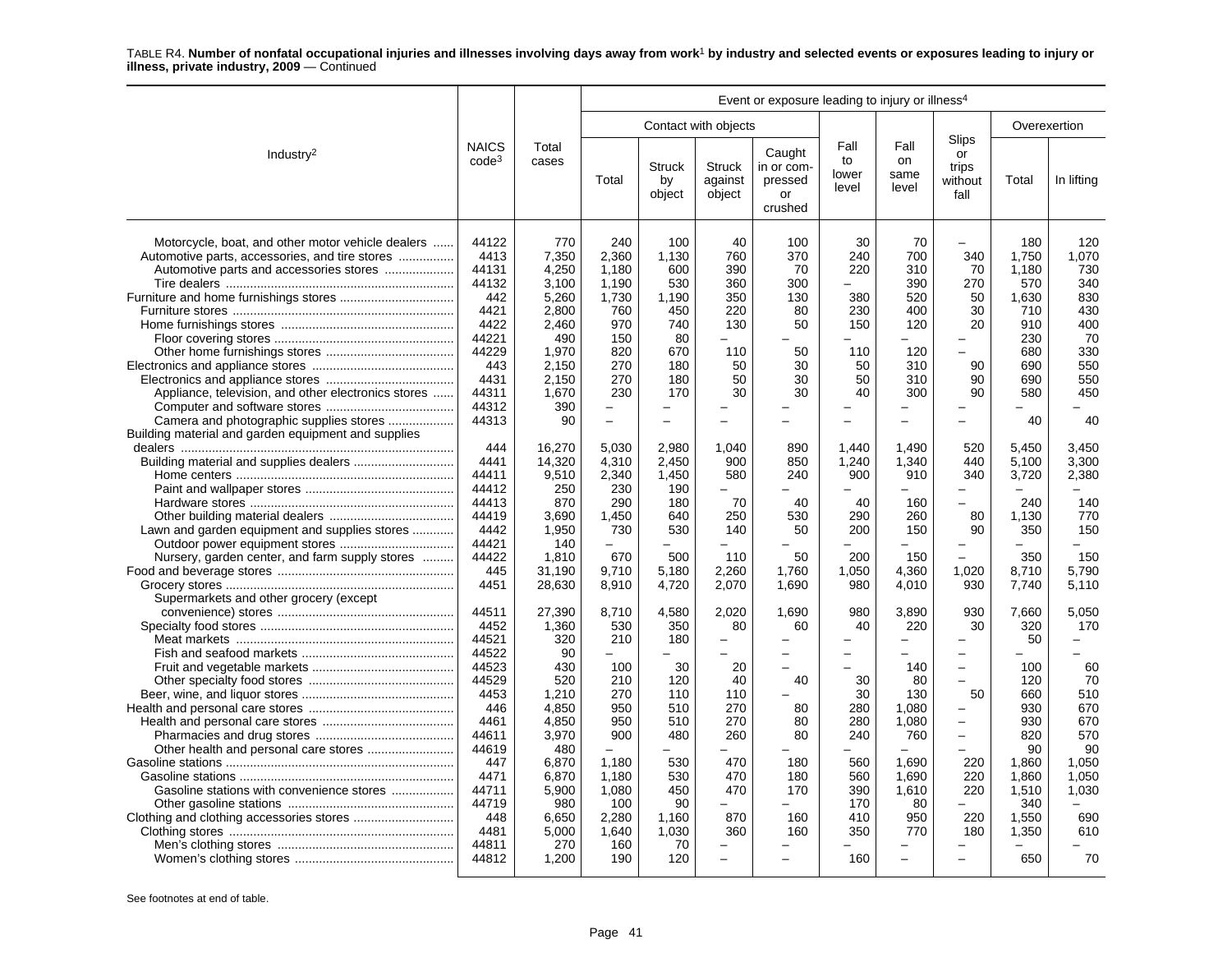|                                                                                                                                                                                                  |                                                                                                                                                                                                                                                                            |                                                                                |                                                                                  |                                                                                                                     | Event or exposure leading to injury or illness <sup>4</sup> |                                                                |                                                                                 |                                               |                                                                                        |                                                                                                       |
|--------------------------------------------------------------------------------------------------------------------------------------------------------------------------------------------------|----------------------------------------------------------------------------------------------------------------------------------------------------------------------------------------------------------------------------------------------------------------------------|--------------------------------------------------------------------------------|----------------------------------------------------------------------------------|---------------------------------------------------------------------------------------------------------------------|-------------------------------------------------------------|----------------------------------------------------------------|---------------------------------------------------------------------------------|-----------------------------------------------|----------------------------------------------------------------------------------------|-------------------------------------------------------------------------------------------------------|
|                                                                                                                                                                                                  |                                                                                                                                                                                                                                                                            | Exposure<br>to                                                                 | Transportation<br>accidents                                                      |                                                                                                                     |                                                             |                                                                | Assaults and violent acts                                                       |                                               |                                                                                        |                                                                                                       |
| Industry <sup>2</sup>                                                                                                                                                                            | Repetitive                                                                                                                                                                                                                                                                 | harmful                                                                        |                                                                                  |                                                                                                                     | <b>Fires</b>                                                |                                                                |                                                                                 |                                               | All other assaults                                                                     | All                                                                                                   |
|                                                                                                                                                                                                  | motion                                                                                                                                                                                                                                                                     | substance<br>or<br>environ-<br>ment                                            | Total                                                                            | accident                                                                                                            | and<br>Highway explosions                                   | Total                                                          | Assaults<br>by<br>person                                                        | Total                                         | Assaults<br>by<br>animal                                                               | other<br>events <sup>5</sup>                                                                          |
| Motorcycle, boat, and other motor vehicle dealers<br>Automotive parts, accessories, and tire stores<br>Appliance, television, and other electronics stores                                       | 40<br>170<br>50<br>120<br>60<br>$\qquad \qquad -$<br>60<br>60<br>$\overline{\phantom{0}}$<br>$\overline{a}$<br>$\overline{\phantom{0}}$                                                                                                                                    | 40<br>360<br>310<br>80<br>70                                                   | ÷<br>760<br>700<br>60<br>40<br>30<br>210<br>210<br>180                           | 640<br>600<br>$\overline{\phantom{0}}$<br>$\overline{\phantom{0}}$<br>$\overline{\phantom{0}}$<br>120<br>120<br>100 | 140<br>140<br>L.                                            | 250<br>250<br>$\equiv$<br>$\equiv$                             | $\equiv$<br>$\overline{\phantom{0}}$<br>-<br>-<br>$\equiv$                      | 240<br>240                                    | 240<br>240<br>$\equiv$<br>$\equiv$                                                     | 150<br>530<br>230<br>300<br>530<br>310<br>220<br>50<br>160<br>490<br>490<br>200<br>260                |
| Building material and garden equipment and supplies<br>Lawn and garden equipment and supplies stores<br>Nursery, garden center, and farm supply stores<br>Supermarkets and other grocery (except | $\overline{\phantom{0}}$<br>210<br>200<br>70<br>$\overline{\phantom{0}}$<br>$\overline{a}$<br>130<br>-<br>$\qquad \qquad -$<br>$\overline{\phantom{0}}$<br>1,160<br>1,130                                                                                                  | 460<br>150<br>80<br>60<br>310<br>310<br>970<br>940                             | 450<br>390<br>270<br>20<br>90<br>60<br>60<br>410<br>290                          | 230<br>190<br>110<br>60<br>50<br>50<br>130<br>20                                                                    | L,<br>20<br>20                                              | 50<br>40<br>40<br>$\overline{\phantom{0}}$<br>930<br>920       | 30<br>30<br>30<br>$=$<br>$\equiv$<br>$\overline{a}$<br>880<br>870               | $\overline{\phantom{0}}$<br>50<br>50          | $\overline{\phantom{a}}$<br>30<br>30                                                   | 30<br>1,170<br>1.110<br>840<br>80<br>190<br>60<br>60<br>2,860<br>2,760                                |
| Gasoline stations with convenience stores                                                                                                                                                        | 1,120<br>20<br>$\overline{\phantom{0}}$<br>$\overline{a}$<br>$\qquad \qquad -$<br>$\overline{\phantom{0}}$<br>$\overline{\phantom{0}}$<br>80<br>80<br>80<br>$\overline{\phantom{0}}$<br>$\overline{\phantom{0}}$<br>$\overline{\phantom{0}}$<br>90<br>80<br>$\overline{a}$ | 920<br>30<br>20<br>240<br>240<br>220<br>220<br>220<br>100<br>120<br>180<br>110 | 250<br>100<br>20<br>20<br>20<br>70<br>70<br>490<br>490<br>360<br>130<br>50<br>50 | 20<br>90<br>20<br>$\overline{\phantom{0}}$<br>$\equiv$<br>90<br>90<br>80<br>40<br>40                                | 20<br>$\overline{\phantom{0}}$<br>L.                        | 220<br>$\equiv$<br>$\equiv$<br>240<br>240<br>230<br>130<br>100 | 170<br>-<br>$\equiv$<br>$\equiv$<br>$\equiv$<br>240<br>240<br>230<br>100<br>100 | 50<br>-<br>$\overline{\phantom{0}}$<br>$\sim$ | 30<br>$\overline{\phantom{0}}$<br>$\overline{\phantom{0}}$<br>$\overline{\phantom{0}}$ | 2.690<br>70<br>20<br>30<br>30<br>1,080<br>1,080<br>960<br>400<br>400<br>380<br>800<br>370<br>40<br>70 |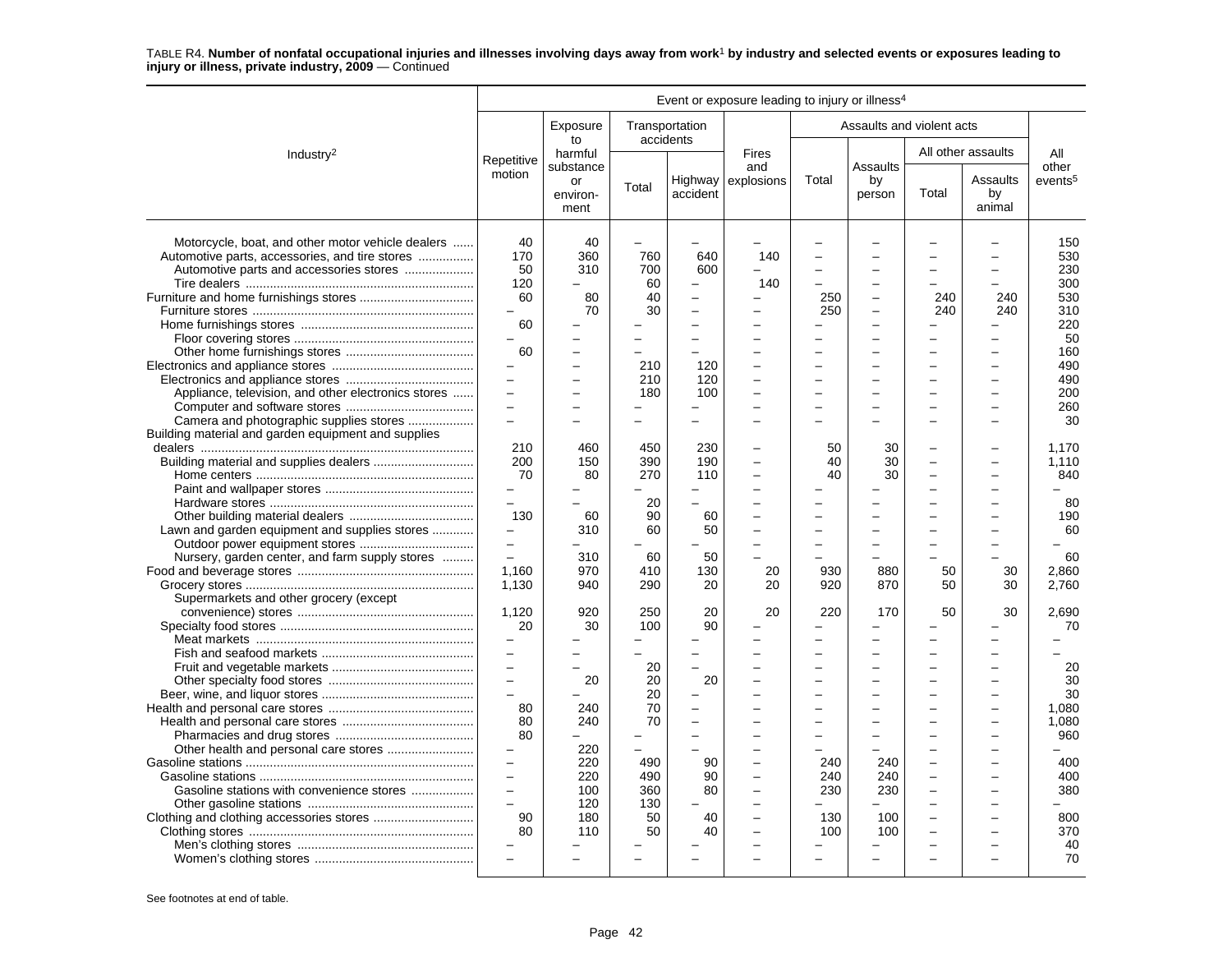|                                                                                                                                                                                                                                                                                                    |                                                                                                                                                                                                                                                                                                                 |                                                                                                                                                                                                                                                                                               |                                                                                                                                                                                                                                                                 |                                                                                                                                                                                                                             |                                                                                                                                                                                                                                                                                                                                                                  | Event or exposure leading to injury or illness <sup>4</sup>                                                                                                               |                                                                                                                                                                                                                                                                                      |                                                                                                                                                                                                         |                                                                                                                                                                                                                                                                                                                                       |                                                                                                                                                                                                                                                                       |                                                                                                                                                                                                          |
|----------------------------------------------------------------------------------------------------------------------------------------------------------------------------------------------------------------------------------------------------------------------------------------------------|-----------------------------------------------------------------------------------------------------------------------------------------------------------------------------------------------------------------------------------------------------------------------------------------------------------------|-----------------------------------------------------------------------------------------------------------------------------------------------------------------------------------------------------------------------------------------------------------------------------------------------|-----------------------------------------------------------------------------------------------------------------------------------------------------------------------------------------------------------------------------------------------------------------|-----------------------------------------------------------------------------------------------------------------------------------------------------------------------------------------------------------------------------|------------------------------------------------------------------------------------------------------------------------------------------------------------------------------------------------------------------------------------------------------------------------------------------------------------------------------------------------------------------|---------------------------------------------------------------------------------------------------------------------------------------------------------------------------|--------------------------------------------------------------------------------------------------------------------------------------------------------------------------------------------------------------------------------------------------------------------------------------|---------------------------------------------------------------------------------------------------------------------------------------------------------------------------------------------------------|---------------------------------------------------------------------------------------------------------------------------------------------------------------------------------------------------------------------------------------------------------------------------------------------------------------------------------------|-----------------------------------------------------------------------------------------------------------------------------------------------------------------------------------------------------------------------------------------------------------------------|----------------------------------------------------------------------------------------------------------------------------------------------------------------------------------------------------------|
|                                                                                                                                                                                                                                                                                                    |                                                                                                                                                                                                                                                                                                                 |                                                                                                                                                                                                                                                                                               |                                                                                                                                                                                                                                                                 |                                                                                                                                                                                                                             | Contact with objects                                                                                                                                                                                                                                                                                                                                             |                                                                                                                                                                           |                                                                                                                                                                                                                                                                                      |                                                                                                                                                                                                         |                                                                                                                                                                                                                                                                                                                                       |                                                                                                                                                                                                                                                                       | Overexertion                                                                                                                                                                                             |
| Industry <sup>2</sup>                                                                                                                                                                                                                                                                              | <b>NAICS</b><br>$code^3$                                                                                                                                                                                                                                                                                        | Total<br>cases                                                                                                                                                                                                                                                                                | Total                                                                                                                                                                                                                                                           | <b>Struck</b><br>by<br>object                                                                                                                                                                                               | <b>Struck</b><br>against<br>object                                                                                                                                                                                                                                                                                                                               | Caught<br>in or com-<br>pressed<br>or<br>crushed                                                                                                                          | Fall<br>to<br>lower<br>level                                                                                                                                                                                                                                                         | Fall<br>on<br>same<br>level                                                                                                                                                                             | Slips<br>or<br>trips<br>without<br>fall                                                                                                                                                                                                                                                                                               | Total                                                                                                                                                                                                                                                                 | In lifting                                                                                                                                                                                               |
| Sporting goods, hobby, book, and music stores<br>Sporting goods, hobby, and musical instrument stores<br>Sewing, needlework, and piece goods stores<br>Prerecorded tape, compact disc, and record stores<br>Electronic shopping and mail-order houses<br>Electronic shopping and mail-order houses | 44813<br>44814<br>44815<br>44819<br>4483<br>44831<br>451<br>4511<br>45111<br>45112<br>45113<br>45114<br>4512<br>45121<br>45122<br>452<br>4521<br>4529<br>45291<br>45299<br>453<br>4531<br>4532<br>45321<br>45322<br>4533<br>4539<br>45391<br>45399<br>454<br>4541<br>45411<br>454111<br>454113<br>4542<br>45431 | 420<br>2,610<br>180<br>340<br>340<br>290<br>2,340<br>1.970<br>900<br>570<br>400<br>100<br>370<br>280<br>90<br>31,040<br>13,120<br>17,920<br>14,600<br>3,320<br>5,850<br>310<br>2,170<br>950<br>1,220<br>1,360<br>2,010<br>840<br>910<br>5,210<br>1,200<br>1,200<br>420<br>780<br>530<br>1,950 | 230<br>810<br>80<br>160<br>150<br>130<br>970<br>910<br>470<br>230<br>180<br>30<br>60<br>50<br>8,790<br>3,600<br>5,180<br>4.040<br>1,150<br>1,400<br>$\equiv$<br>680<br>300<br>380<br>250<br>470<br>80<br>360<br>1,140<br>240<br>240<br>100<br>140<br>210<br>350 | 190<br>490<br>$\equiv$<br>110<br>80<br>450<br>430<br>250<br>130<br>30<br>20<br>20<br>5,110<br>2,170<br>2,940<br>2,280<br>660<br>760<br>280<br>150<br>140<br>120<br>360<br>310<br>400<br>130<br>130<br>60<br>70<br>50<br>210 | $\overline{\phantom{0}}$<br>240<br>$\overline{\phantom{0}}$<br>$\overline{\phantom{0}}$<br>330<br>290<br>180<br>100<br>$\overline{\phantom{0}}$<br>$\overline{\phantom{a}}$<br>40<br>30<br>2,350<br>1,010<br>1,330<br>1.010<br>330<br>540<br>320<br>110<br>210<br>130<br>80<br>$\overline{\phantom{0}}$<br>$\equiv$<br>310<br>70<br>70<br>20<br>50<br>130<br>100 | 70<br>180<br>180<br>40<br>140<br>$\equiv$<br>900<br>290<br>620<br>570<br>50<br>80<br>70<br>40<br>-<br>380<br>30<br>30<br>$\overline{a}$<br>$\overline{\phantom{0}}$<br>40 | 160<br>$\overline{\phantom{0}}$<br>$\overline{\phantom{0}}$<br>150<br>80<br>50<br>$\overline{\phantom{0}}$<br>$\overline{a}$<br>70<br>60<br>1,240<br>680<br>560<br>500<br>60<br>480<br>$\overline{a}$<br>160<br>110<br>50<br>160<br>150<br>110<br>220<br>80<br>80<br>40<br>40<br>110 | 590<br>80<br>-<br>230<br>180<br>80<br>80<br>50<br>50<br>5.430<br>2,360<br>3,070<br>2.350<br>710<br>1,010<br>230<br>360<br>180<br>180<br>300<br>120<br>90<br>790<br>180<br>180<br>70<br>110<br>50<br>480 | $\overline{\phantom{0}}$<br>50<br>$\overline{\phantom{0}}$<br>$\overline{\phantom{0}}$<br>50<br>50<br>40<br>$\overline{\phantom{0}}$<br>$\overline{\phantom{0}}$<br>$\equiv$<br>$\overline{\phantom{m}}$<br>$\equiv$<br>1,090<br>650<br>440<br>400<br>40<br>430<br>30<br>30<br>100<br>300<br>300<br>430<br>40<br>40<br>20<br>20<br>60 | 610<br>$\overline{\phantom{0}}$<br>120<br>120<br>520<br>450<br>180<br>160<br>90<br>70<br>60<br>9.040<br>3,400<br>5,630<br>4.500<br>1.130<br>1,380<br>$\overline{a}$<br>510<br>230<br>290<br>420<br>450<br>200<br>80<br>1.510<br>280<br>280<br>30<br>250<br>180<br>630 | 490<br>70<br>330<br>270<br>90<br>100<br>70<br>60<br>50<br>5.140<br>1,790<br>3,350<br>2.680<br>660<br>940<br>320<br>120<br>190<br>290<br>340<br>120<br>60<br>830<br>120<br>120<br>20<br>100<br>110<br>200 |
|                                                                                                                                                                                                                                                                                                    | 48-49                                                                                                                                                                                                                                                                                                           | 90,700                                                                                                                                                                                                                                                                                        | 20,910                                                                                                                                                                                                                                                          | 9,820                                                                                                                                                                                                                       | 5,550                                                                                                                                                                                                                                                                                                                                                            | 3.680                                                                                                                                                                     | 6,640                                                                                                                                                                                                                                                                                | 9,810                                                                                                                                                                                                   | 3,470                                                                                                                                                                                                                                                                                                                                 | 25,280                                                                                                                                                                                                                                                                | 12,250                                                                                                                                                                                                   |
| Scheduled passenger air transportation                                                                                                                                                                                                                                                             | 481<br>4811<br>48111<br>481111<br>481112<br>4812<br>482                                                                                                                                                                                                                                                         | 17,500<br>16.980<br>16,980<br>16,890<br>80<br>530<br>3,020                                                                                                                                                                                                                                    | 3,860<br>3.710<br>3,710<br>3,700<br>20<br>140<br>520                                                                                                                                                                                                            | 1,630<br>1,570<br>1,570<br>1,560<br>50<br>260                                                                                                                                                                               | 1,290<br>1.230<br>1,230<br>1,220<br>70<br>150                                                                                                                                                                                                                                                                                                                    | 490<br>490<br>490<br>490<br>40                                                                                                                                            | 550<br>450<br>450<br>440<br>▃<br>100<br>510                                                                                                                                                                                                                                          | 1,590<br>1.550<br>1.550<br>1,550<br>40<br>60                                                                                                                                                            | 780<br>750<br>750<br>750<br>30<br>30                                                                                                                                                                                                                                                                                                  | 7,110<br>6.990<br>6,990<br>6,950<br>30<br>130<br>470                                                                                                                                                                                                                  | 3,940<br>3.900<br>3.900<br>3,890<br>40                                                                                                                                                                   |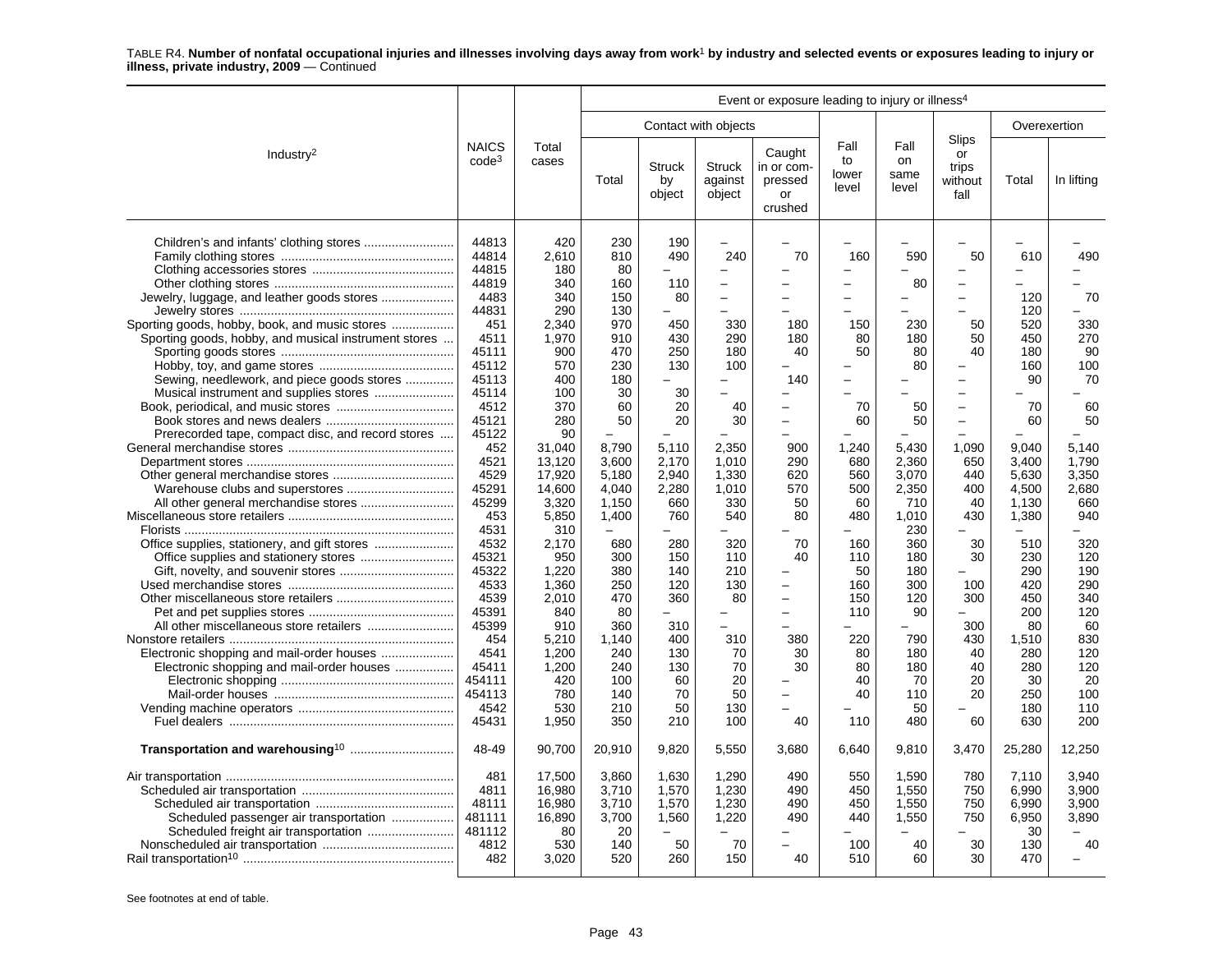|                                                      |                          |                        |                             |          | Event or exposure leading to injury or illness <sup>4</sup> |                          |                           |                          |                          |                     |
|------------------------------------------------------|--------------------------|------------------------|-----------------------------|----------|-------------------------------------------------------------|--------------------------|---------------------------|--------------------------|--------------------------|---------------------|
|                                                      |                          | Exposure<br>to         | Transportation<br>accidents |          |                                                             |                          | Assaults and violent acts |                          |                          |                     |
| Industry <sup>2</sup>                                | Repetitive               | harmful<br>substance   |                             |          | <b>Fires</b><br>and                                         |                          | Assaults                  |                          | All other assaults       | All<br>other        |
|                                                      | motion                   | or<br>environ-<br>ment | Total                       | accident | Highway $\vert$ explosions                                  | Total                    | by<br>person              | Total                    | Assaults<br>by<br>animal | events <sup>5</sup> |
|                                                      | $\equiv$                 |                        |                             |          |                                                             | 70                       | 70                        | $\overline{\phantom{0}}$ |                          |                     |
|                                                      | 80                       | 100                    |                             |          |                                                             |                          |                           |                          |                          | 180                 |
|                                                      |                          |                        |                             |          |                                                             |                          |                           |                          |                          |                     |
|                                                      |                          |                        |                             |          |                                                             |                          |                           |                          |                          | 40                  |
|                                                      |                          |                        |                             |          |                                                             |                          |                           |                          |                          |                     |
|                                                      | $\equiv$                 |                        |                             | $\sim$   |                                                             | $\equiv$                 | -                         |                          | $\overline{\phantom{0}}$ |                     |
| Sporting goods, hobby, book, and music stores        | 90                       | 80                     |                             | $\sim$   |                                                             | $\equiv$                 | -                         |                          | $\overline{\phantom{0}}$ | 230                 |
| Sporting goods, hobby, and musical instrument stores | 70                       | 40                     |                             |          |                                                             |                          |                           |                          |                          | 170                 |
|                                                      |                          |                        |                             |          |                                                             | $\overline{\phantom{0}}$ | -                         |                          |                          | 60                  |
|                                                      | 30                       |                        |                             |          |                                                             |                          |                           |                          |                          | 50                  |
| Sewing, needlework, and piece goods stores           |                          |                        |                             | $\equiv$ |                                                             | $\equiv$                 | $\overline{\phantom{0}}$  |                          |                          |                     |
| Musical instrument and supplies stores               | $\equiv$                 |                        |                             | $\sim$   |                                                             | $\equiv$                 | -                         |                          |                          |                     |
|                                                      | 20                       | 30                     |                             |          |                                                             |                          |                           |                          |                          | 50                  |
|                                                      |                          | 30                     |                             |          |                                                             |                          |                           |                          |                          |                     |
| Prerecorded tape, compact disc, and record stores    |                          |                        |                             |          |                                                             |                          |                           |                          |                          |                     |
|                                                      | 680                      | 770                    | 360                         | 60       | 20                                                          | 350                      | 250                       | 100                      | 80                       | 3,270               |
|                                                      | 300                      | 320                    | 140                         | 40       |                                                             | 180                      | 130                       | 50                       | 30                       | 1.480               |
|                                                      | 380                      | 450                    | 220                         | 20       | -                                                           | 180                      | 120                       | 50                       | 50                       | 1.790               |
|                                                      | 380                      | 450                    | 190                         | 20       | L,                                                          | 170                      | 120                       | 50                       | 50                       | 1.610               |
|                                                      | $\equiv$                 |                        |                             |          |                                                             |                          | $\overline{\phantom{0}}$  |                          |                          | 190                 |
|                                                      | 150                      | 70                     | 90                          | 70       |                                                             | 210                      | $\equiv$                  | 190                      | 190                      | 640                 |
|                                                      | $\equiv$                 |                        |                             |          |                                                             | -                        | L.                        |                          |                          |                     |
|                                                      | 50                       |                        |                             |          |                                                             |                          |                           |                          |                          | 350                 |
|                                                      | $\overline{\phantom{0}}$ |                        |                             |          |                                                             | -                        | -                         |                          |                          | 80                  |
|                                                      | 40                       |                        |                             |          |                                                             |                          | -                         |                          |                          | 270                 |
|                                                      | 60                       |                        |                             |          |                                                             |                          |                           |                          |                          | 60                  |
|                                                      | $\overline{\phantom{0}}$ |                        | 40                          |          |                                                             | 210                      | $\overline{\phantom{0}}$  | 190                      | 190                      | 190                 |
|                                                      |                          |                        |                             |          |                                                             | 190                      | -                         | 190                      | 190                      | 110                 |
|                                                      | $\overline{a}$           |                        |                             |          |                                                             |                          | $\overline{\phantom{0}}$  |                          |                          | 80                  |
|                                                      | 180                      | 120                    | 540                         | 470      |                                                             | 20                       |                           |                          |                          | 260                 |
|                                                      | 130                      | 20                     | 110                         | 100      | L.                                                          |                          | -                         |                          |                          | 90                  |
| Electronic shopping and mail-order houses            | 130                      | 20                     | 110                         | 100      |                                                             |                          |                           |                          |                          | 90                  |
|                                                      | 30                       |                        | 100                         |          |                                                             |                          |                           |                          |                          | 30                  |
|                                                      | 110                      | 20                     | 20                          | $\sim$   |                                                             | $\overline{\phantom{0}}$ | L.                        |                          |                          | 70                  |
|                                                      |                          |                        |                             |          |                                                             | -                        | -                         |                          | $\overline{\phantom{0}}$ | 40                  |
|                                                      | 40                       | 60                     | 90                          | 30       |                                                             |                          |                           |                          |                          | 120                 |
| Transportation and warehousing <sup>10</sup>         | 1,580                    | 2,220                  | 8,570                       | 5,570    | 110                                                         | 620                      | 370                       | 250                      | 230                      | 11,510              |
|                                                      | 290                      | 750                    | 800                         | 340      |                                                             | 30                       | 20                        |                          |                          | 1.750               |
|                                                      | 280                      | 730                    | 780                         | 340      |                                                             | 30                       |                           |                          |                          | 1.720               |
|                                                      | 280                      | 730                    | 780                         | 340      | $\overline{\phantom{0}}$                                    | 30                       | -                         |                          | $\overline{\phantom{0}}$ | 1,720               |
|                                                      | 280                      | 720                    | 770                         | 340      |                                                             | 30                       |                           |                          |                          | 1,710               |
| Scheduled passenger air transportation               |                          |                        |                             |          |                                                             |                          |                           |                          |                          |                     |
|                                                      | $\overline{\phantom{0}}$ | 20                     | 20                          |          |                                                             |                          |                           |                          |                          | 30                  |
|                                                      | 40                       | 130                    | 340                         | 240      | L.                                                          | 20                       | 20                        |                          | ÷                        | 890                 |
|                                                      |                          |                        |                             |          |                                                             |                          |                           |                          |                          |                     |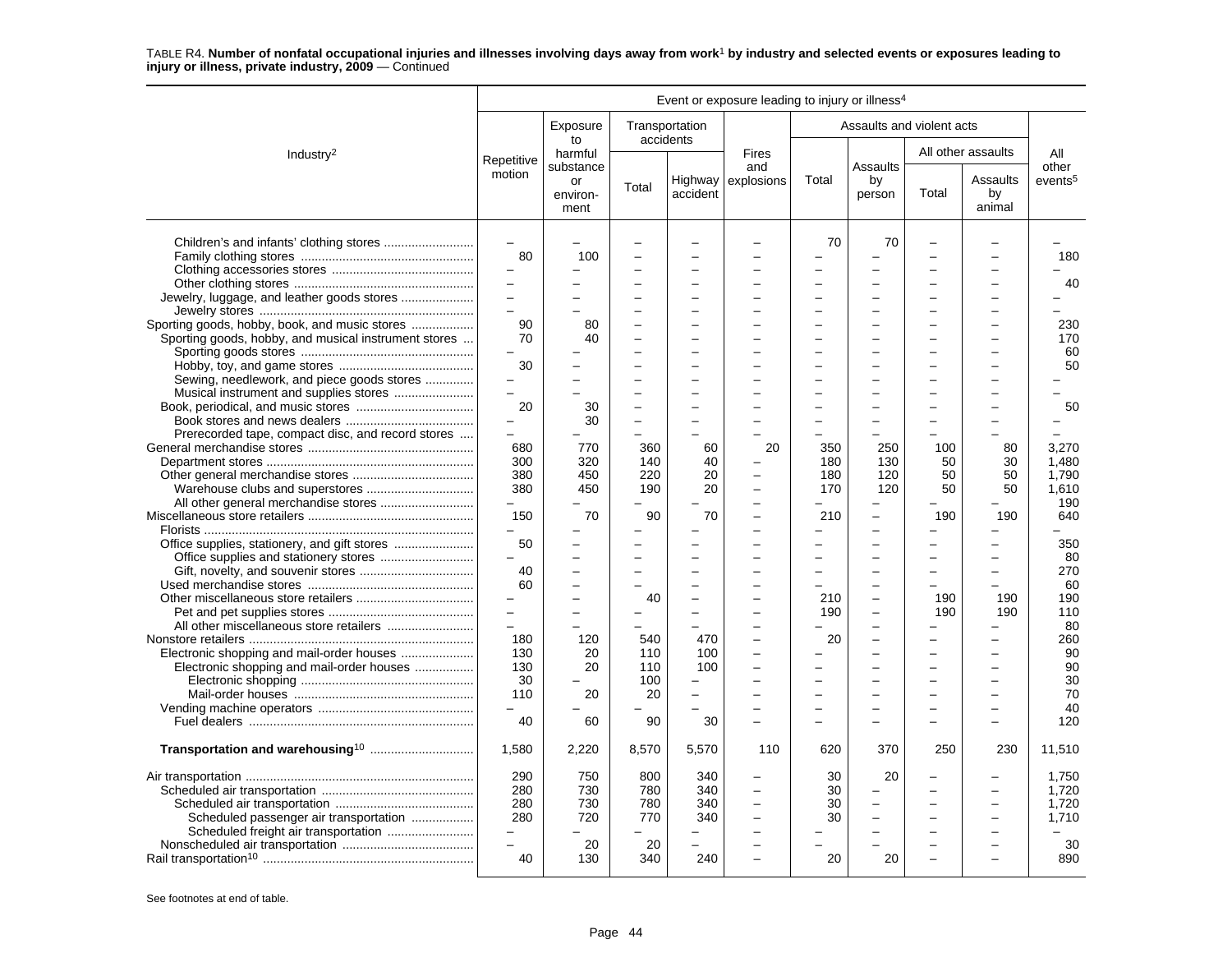|                                                                                                                                                        |                                   |                                    |                                |                                               |                                                                     | Event or exposure leading to injury or illness <sup>4</sup> |                                        |                                                 |                                                                                  |                                  |                                |
|--------------------------------------------------------------------------------------------------------------------------------------------------------|-----------------------------------|------------------------------------|--------------------------------|-----------------------------------------------|---------------------------------------------------------------------|-------------------------------------------------------------|----------------------------------------|-------------------------------------------------|----------------------------------------------------------------------------------|----------------------------------|--------------------------------|
|                                                                                                                                                        |                                   |                                    |                                |                                               | Contact with objects                                                |                                                             |                                        |                                                 |                                                                                  |                                  | Overexertion                   |
| Industry <sup>2</sup>                                                                                                                                  | <b>NAICS</b><br>code <sup>3</sup> | Total<br>cases                     | Total                          | <b>Struck</b><br>by<br>object                 | <b>Struck</b><br>against<br>object                                  | Caught<br>in or com-<br>pressed<br>or<br>crushed            | Fall<br>to<br>lower<br>level           | Fall<br>on<br>same<br>level                     | Slips<br>or<br>trips<br>without<br>fall                                          | Total                            | In lifting                     |
| Deep sea, coastal, and great lakes water transportation<br>Deep sea, coastal, and great lakes water                                                    | 483<br>4831                       | 890<br>480                         | 170<br>120                     | 80<br>50                                      | 70<br>60                                                            | 20                                                          | 20                                     | 150<br>40                                       | $\overline{\phantom{0}}$<br>$\overline{\phantom{0}}$                             | 200<br>120                       | 30<br>30                       |
| Coastal and great lakes freight transportation<br>Coastal and great lakes passenger transportation                                                     | 48311<br>483113<br>483114<br>4832 | 480<br>390<br>50<br>410            | 120<br>120<br>50               | 50<br>50<br>30                                | 60<br>60<br>L.                                                      |                                                             | -<br>20                                | 40<br>110                                       | $\overline{\phantom{0}}$<br>$\overline{\phantom{0}}$<br>$\overline{\phantom{m}}$ | 120<br>100<br>80                 | 30                             |
|                                                                                                                                                        | 48321<br>483211<br>483212<br>484  | 410<br>390<br>20<br>31,370         | 50<br>50<br>7,100              | 30<br>20<br>$\overline{\phantom{0}}$<br>3,290 | $\overline{\phantom{0}}$<br>$\overline{\phantom{0}}$<br>L.<br>1,710 | $\sim$<br>$\overline{\phantom{0}}$<br>1,290                 | 20<br>20<br>3,750                      | 110<br>110<br>$\overline{\phantom{0}}$<br>3,760 | $\overline{\phantom{0}}$<br>$\overline{\phantom{0}}$<br>1,090                    | 80<br>60<br>7,650                | L<br>3,010                     |
|                                                                                                                                                        | 4841<br>48411<br>48412<br>4842    | 21,690<br>3,670<br>18,020<br>9.680 | 4,780<br>680<br>4,090<br>2.320 | 2,480<br>330<br>2,140<br>810                  | 1,020<br>120<br>900<br>690                                          | 940<br>190<br>750<br>350                                    | 2.690<br>330<br>2,370<br>1.060         | 2,540<br>400<br>2,140<br>1.220                  | 870<br>200<br>660<br>230                                                         | 5,470<br>1,000<br>4,470<br>2.180 | 1,730<br>450<br>1,270<br>1.290 |
| Used household and office goods moving<br>Specialized freight (except used goods) trucking, local<br>Specialized freight (except used goods) trucking, | 48421<br>48422<br>48423           | 1,970<br>4,200<br>3.520            | 380<br>1,190<br>750            | 270<br>410<br>130                             | 40<br>240<br>410                                                    | 50<br>110<br>190                                            | 120<br>590<br>350                      | 160<br>380<br>690                               | 40<br>90<br>90                                                                   | 1,010<br>330<br>840              | 740<br>220<br>320              |
|                                                                                                                                                        | 485<br>4851<br>4852               | 6,760<br>1,450<br>460              | 950<br>270<br>100              | 400<br>120<br>50                              | 290<br>80<br>40                                                     | 120<br>20                                                   | 390<br>70                              | 1.080<br>140<br>50                              | 350<br>150<br>40                                                                 | 1.060<br>220<br>100              | 330<br>40<br>50                |
|                                                                                                                                                        | 4853<br>48531<br>48532<br>4854    | 870<br>500<br>370<br>2.110         | 90<br>30<br>60<br>280          | 60<br>50<br>80                                | 20<br>20<br>50                                                      | $\equiv$<br>$\equiv$<br>90                                  | 30<br>30<br>150                        | 90<br>40<br>50<br>540                           | 20<br>$\sim$<br>100                                                              | 130<br>70<br>50<br>170           | 50<br>40<br>60                 |
| Other transit and ground passenger transportation                                                                                                      | 4855<br>4859<br>486<br>4862       | 530<br>1,340<br>180<br>140         | 110<br>100<br>110<br>90        | 50<br>40<br>90<br>80                          | 50<br>40<br>$\overline{\phantom{0}}$<br>$\overline{\phantom{0}}$    | $\overline{\phantom{0}}$                                    | 90<br>20<br>$\sim$                     | 70<br>200<br>20                                 | ÷<br>40<br>$\overline{\phantom{0}}$<br>$\sim$                                    | 110<br>340<br>20                 | 50<br>70                       |
| Scenic and sightseeing transportation, water                                                                                                           | 487<br>4871<br>4872               | 390<br>210<br>180                  | 200<br>130<br>70               | 120<br>120<br>$\overline{\phantom{m}}$        | $\overline{\phantom{0}}$<br>$\overline{\phantom{0}}$                | 70<br>70                                                    | $\equiv$<br>$\overline{a}$<br>$\equiv$ | 30<br>20                                        | $\overline{\phantom{a}}$<br>$\overline{\phantom{0}}$                             | 70<br>30<br>40                   | 50<br>40                       |
| Support activities for rail transportation<br>Support activities for water transportation                                                              | 488<br>4881<br>4882<br>4883       | 9,720<br>2,030<br>350<br>3,490     | 3,170<br>490<br>100<br>960     | 1.780<br>320<br>80<br>400                     | 560<br>100<br>20<br>340                                             | 750<br>60<br>190                                            | 490<br>170<br>20<br>110                | 1.050<br>310<br>60<br>230                       | 480<br>70<br>30<br>100                                                           | 1.600<br>520<br>20<br>370        | 750<br>260<br>110              |
| Other support activities for water transportation<br>Support activities for road transportation                                                        | 48832<br>48833<br>48839<br>4884   | 1,680<br>480<br>190<br>1.620       | 450<br>140<br>90<br>740        | 210<br>100<br>60<br>580                       | 180<br>$\overline{\phantom{0}}$<br>$\overline{\phantom{0}}$<br>40   | 60<br>30<br>100                                             | 80<br>$\overline{\phantom{0}}$<br>160  | 150<br>60<br>200                                | 60<br>20<br>80                                                                   | 240<br>60<br>20<br>230           | 90<br>70                       |
| Other support activities for road transportation                                                                                                       | 48841<br>48849<br>4885<br>4889    | 680<br>930<br>1,880<br>350         | 110<br>630<br>700<br>190       | 50<br>540<br>320<br>70                        | $\overline{\phantom{0}}$<br>$\overline{\phantom{0}}$<br>60          | 60<br>290<br>110                                            | 150<br>30                              | 100<br>100<br>190<br>60                         | 70<br>180                                                                        | 140<br>90<br>440                 | 70<br>280                      |
|                                                                                                                                                        | 492                               | 10,740                             | 2,070                          | 950                                           | 690                                                                 | 380                                                         | 590                                    | 1,220                                           | 450                                                                              | 3,390                            | 1,790                          |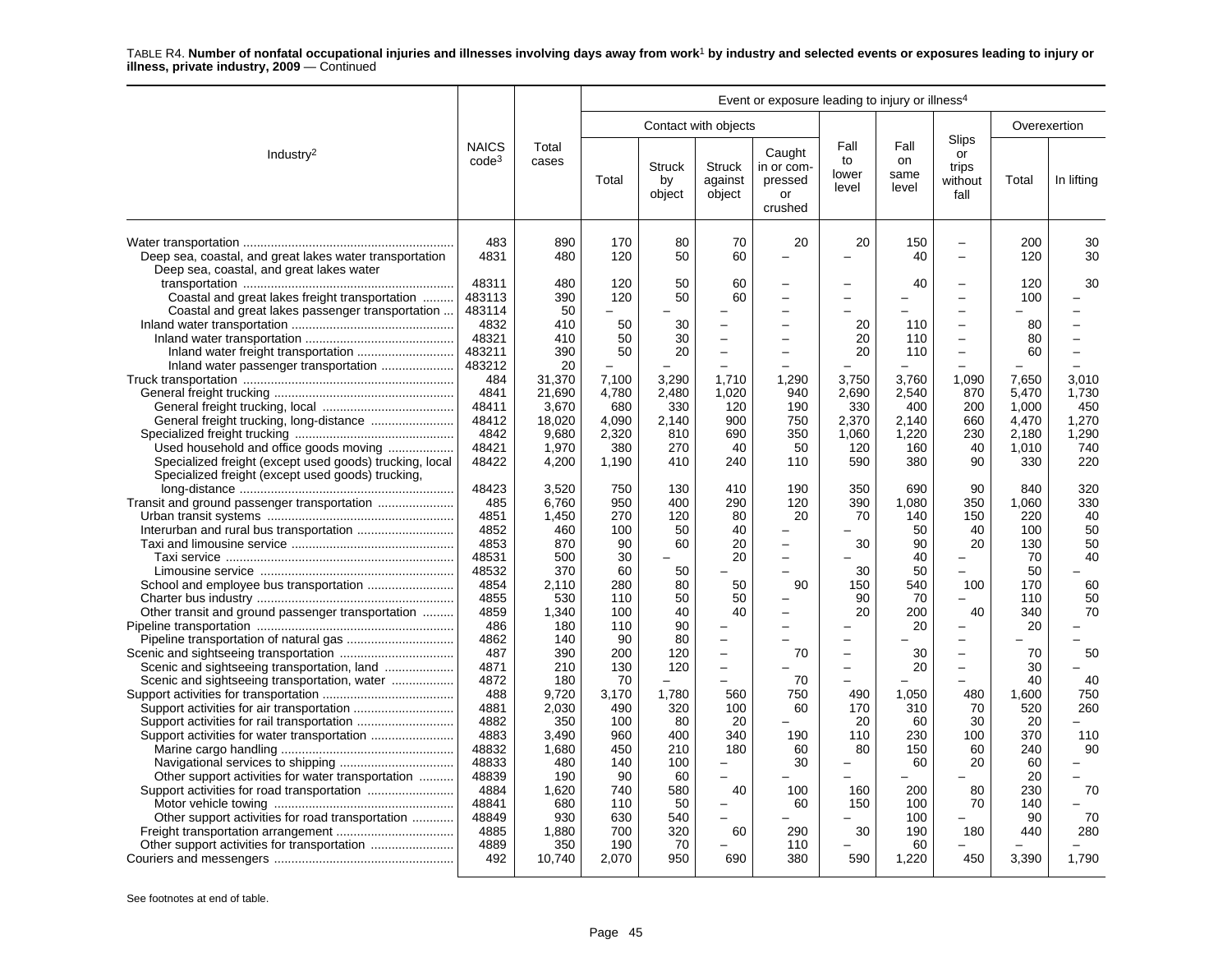|                                                                                                                                              |                                                                                                               |                            |                                                         |                                                                              | Event or exposure leading to injury or illness <sup>4</sup> |                                    |                                      |               |                          |                                     |
|----------------------------------------------------------------------------------------------------------------------------------------------|---------------------------------------------------------------------------------------------------------------|----------------------------|---------------------------------------------------------|------------------------------------------------------------------------------|-------------------------------------------------------------|------------------------------------|--------------------------------------|---------------|--------------------------|-------------------------------------|
|                                                                                                                                              |                                                                                                               | Exposure<br>to             |                                                         | Transportation<br>accidents                                                  |                                                             |                                    | Assaults and violent acts            |               |                          |                                     |
| Industry <sup>2</sup>                                                                                                                        | Repetitive                                                                                                    | harmful<br>substance       |                                                         |                                                                              | <b>Fires</b><br>and                                         |                                    | Assaults                             |               | All other assaults       | All<br>other                        |
|                                                                                                                                              | motion                                                                                                        | or<br>environ-<br>ment     | Total                                                   | accident                                                                     | Highway explosions                                          | Total                              | by<br>person                         | Total         | Assaults<br>by<br>animal | events <sup>5</sup>                 |
| Deep sea, coastal, and great lakes water transportation<br>Deep sea, coastal, and great lakes water                                          | $\overline{\phantom{0}}$<br>$\overline{\phantom{0}}$                                                          | 50<br>30                   | 90<br>80                                                | 20<br>$\overline{\phantom{0}}$                                               |                                                             |                                    |                                      |               |                          | 180<br>70                           |
| Coastal and great lakes freight transportation<br>Coastal and great lakes passenger transportation                                           | $\overline{\phantom{0}}$<br>$\overline{\phantom{0}}$<br>$\overline{\phantom{0}}$<br>$\overline{\phantom{0}}$  | 30<br>20<br>20             | 80<br>60<br>20                                          | $\sim$<br>÷<br>÷                                                             |                                                             |                                    |                                      |               |                          | 70<br>40<br>110<br>110              |
|                                                                                                                                              | $\overline{\phantom{0}}$<br>$\overline{a}$<br>310<br>250<br>50                                                | 20<br>560<br>310<br>40     | $\overline{\phantom{0}}$<br>L.<br>3,460<br>2,320<br>470 | $\overline{\phantom{0}}$<br>$\sim$<br>2.300<br>1.600<br>330                  | 30<br>20<br>20                                              | 130<br>100                         | 50<br>40                             | 70<br>60      | 70<br>60                 | 110<br>3,530<br>2.350<br>450        |
| General freight trucking, long-distance<br>Used household and office goods moving<br>Specialized freight (except used goods) trucking, local | 200<br>60<br>$\overline{\phantom{0}}$<br>$\overline{\phantom{0}}$                                             | 260<br>260<br>190          | 1,850<br>1.150<br>110<br>800                            | 1,280<br>700<br>60<br>420                                                    | $\overline{\phantom{0}}$<br>$\overline{a}$                  | 90<br>30                           | 30                                   | 60            | 60                       | 1,900<br>1.180<br>130<br>600        |
| Specialized freight (except used goods) trucking,<br>Transit and ground passenger transportation                                             | 30<br>80<br>30<br>$\equiv$<br>$\equiv$                                                                        | 50<br>280<br>130<br>50     | 240<br>1,700<br>220<br>70<br>390<br>270                 | 210<br>1,510<br>200<br>60<br>320<br>240                                      | $\overline{\phantom{0}}$<br>$\overline{a}$<br>÷             | 20<br>260<br>100<br>30<br>40<br>30 | 230<br>90<br>30<br>20                | 40<br>20<br>÷ | 30                       | 460<br>600<br>120<br>50<br>40<br>30 |
| Other transit and ground passenger transportation                                                                                            | $\sim$<br>40<br>$\overline{\phantom{0}}$<br>$\equiv$                                                          | 50<br>40<br>30             | 120<br>550<br>70<br>400                                 | 80<br>510<br>60<br>370                                                       | $\overline{\phantom{0}}$                                    | 60<br>20<br>30                     | 60<br>20<br>30                       |               |                          | 180<br>40<br>170                    |
| Scenic and sightseeing transportation, land<br>Scenic and sightseeing transportation, water                                                  | $\equiv$<br>$\equiv$<br>$\overline{a}$<br>$\overline{a}$<br>100                                               | 250                        | 30<br>L.<br>870                                         | $\overline{\phantom{0}}$<br>$\overline{\phantom{0}}$<br>$\equiv$<br>420      | 80                                                          | 20                                 | L.<br>$\overline{\phantom{0}}$<br>L, | 20            |                          | 20<br>1,610                         |
| Support activities for rail transportation                                                                                                   | 50<br>$\overline{a}$<br>20<br>$\overline{\phantom{0}}$<br>$\qquad \qquad -$                                   | 50<br>60<br>80<br>20<br>40 | 130<br>30<br>470<br>320<br>20                           | 90<br>250<br>160                                                             | 70<br>70                                                    | 20                                 | L,                                   | 20            |                          | 220<br>40<br>1,070<br>330<br>70     |
| Other support activities for water transportation<br>Other support activities for road transportation                                        | $\qquad \qquad -$<br>$\overline{\phantom{0}}$<br>$\overline{a}$<br>$\overline{\phantom{0}}$<br>$\overline{a}$ | 60                         | 30<br>80<br>50<br>150                                   | $\overline{\phantom{0}}$<br>$\overline{a}$<br>$\overline{\phantom{a}}$<br>50 |                                                             |                                    |                                      |               |                          | 100<br>80<br>110<br>70              |
|                                                                                                                                              | 280                                                                                                           | 80                         | 770                                                     | 610                                                                          |                                                             | 140                                | 40                                   | 100           | 100                      | 1.770                               |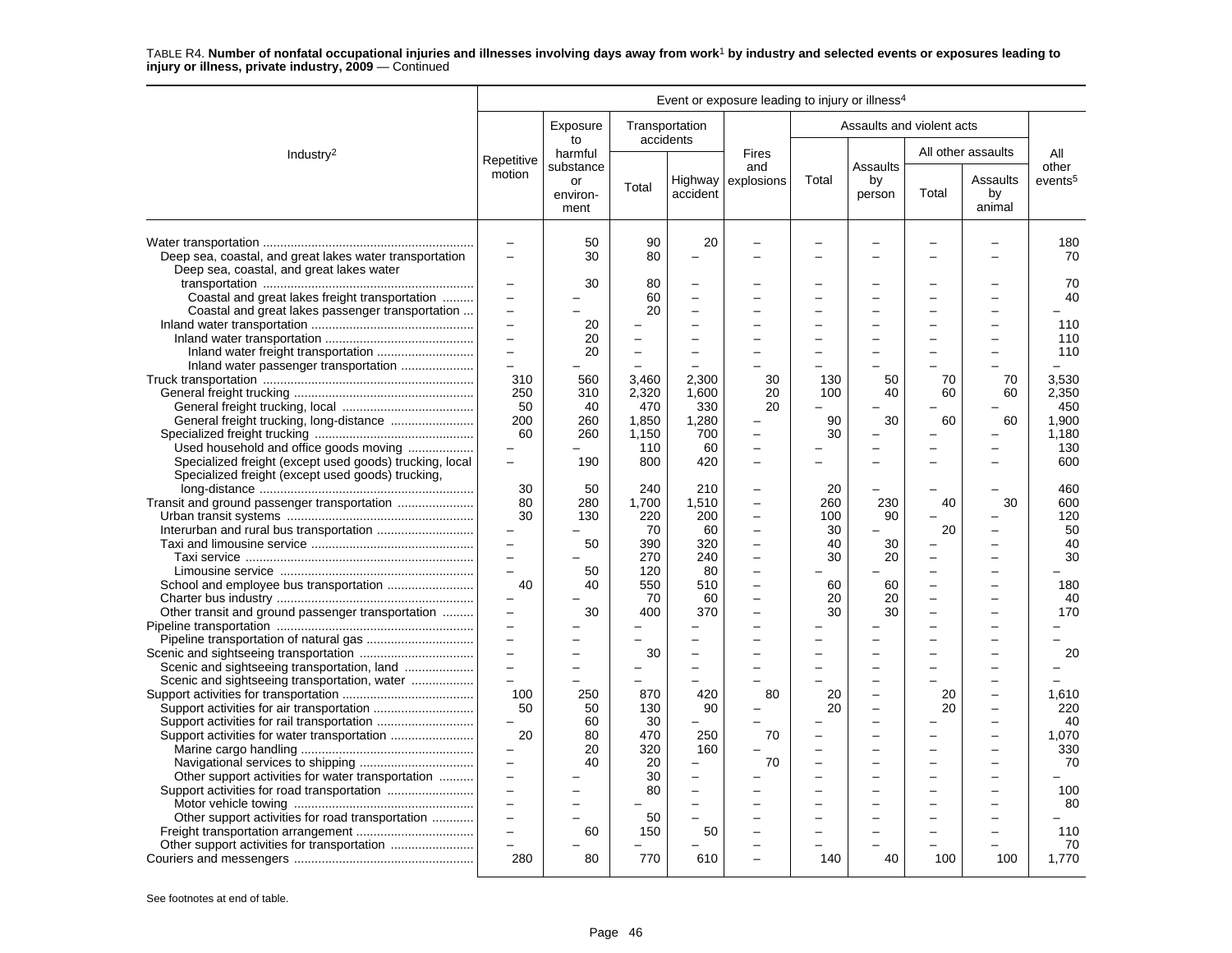|                                                                                                                                                           |                                                                                                                                                   |                                                                                                                                       |                                                                                                                     |                                                                                                                                            |                                                                                                                                          | Event or exposure leading to injury or illness <sup>4</sup>                   |                                                                                                                                                                        |                                                                                                         |                                                                                                                                                                                                                                                 |                                                                                                                                                |                                                                                 |
|-----------------------------------------------------------------------------------------------------------------------------------------------------------|---------------------------------------------------------------------------------------------------------------------------------------------------|---------------------------------------------------------------------------------------------------------------------------------------|---------------------------------------------------------------------------------------------------------------------|--------------------------------------------------------------------------------------------------------------------------------------------|------------------------------------------------------------------------------------------------------------------------------------------|-------------------------------------------------------------------------------|------------------------------------------------------------------------------------------------------------------------------------------------------------------------|---------------------------------------------------------------------------------------------------------|-------------------------------------------------------------------------------------------------------------------------------------------------------------------------------------------------------------------------------------------------|------------------------------------------------------------------------------------------------------------------------------------------------|---------------------------------------------------------------------------------|
|                                                                                                                                                           |                                                                                                                                                   |                                                                                                                                       |                                                                                                                     |                                                                                                                                            | Contact with objects                                                                                                                     |                                                                               |                                                                                                                                                                        |                                                                                                         |                                                                                                                                                                                                                                                 |                                                                                                                                                | Overexertion                                                                    |
| Industry <sup>2</sup>                                                                                                                                     | <b>NAICS</b><br>$code^3$                                                                                                                          | Total<br>cases                                                                                                                        | Total                                                                                                               | <b>Struck</b><br>by<br>object                                                                                                              | <b>Struck</b><br>against<br>object                                                                                                       | Caught<br>in or com-<br>pressed<br>or<br>crushed                              | Fall<br>to<br>lower<br>level                                                                                                                                           | Fall<br>on<br>same<br>level                                                                             | Slips<br>or<br>trips<br>without<br>fall                                                                                                                                                                                                         | Total                                                                                                                                          | In lifting                                                                      |
|                                                                                                                                                           | 4921<br>4922<br>493<br>4931<br>49311<br>49312<br>49313<br>49319                                                                                   | 10,040<br>700<br>10,130<br>10.130<br>8,270<br>1,240<br>60<br>560                                                                      | 1,870<br>190<br>2,770<br>2.770<br>2,260<br>350<br>40<br>120                                                         | 930<br>1,240<br>1,240<br>1.000<br>130<br>20<br>90                                                                                          | 560<br>130<br>770<br>770<br>680<br>70<br>L.<br>$\equiv$                                                                                  | 340<br>50<br>520<br>520<br>350<br>150<br>$\equiv$                             | 580<br>$\overline{a}$<br>300<br>300<br>260<br>30<br>$\sim$                                                                                                             | 1,160<br>60<br>850<br>850<br>740<br>60<br>40                                                            | 430<br>$\equiv$<br>250<br>250<br>190<br>30<br>30                                                                                                                                                                                                | 3,210<br>170<br>3,710<br>3.710<br>2,980<br>500<br>L.<br>220                                                                                    | 1,750<br>40<br>2,350<br>2.350<br>1.830<br>370<br>140                            |
|                                                                                                                                                           | 22                                                                                                                                                | 5,620                                                                                                                                 | 1,070                                                                                                               | 530                                                                                                                                        | 300                                                                                                                                      | 120                                                                           | 410                                                                                                                                                                    | 640                                                                                                     | 520                                                                                                                                                                                                                                             | 1,050                                                                                                                                          | 360                                                                             |
| Electric power generation, transmission and distribution<br>Electric power transmission, control, and distribution<br>Water supply and irrigation systems | 221<br>2211<br>22111<br>221111<br>221112<br>221113<br>221119<br>22112<br>2212<br>2213<br>22131<br>22133<br>51                                     | 5,620<br>3,810<br>1,900<br>180<br>1,520<br>80<br>120<br>1,910<br>1,050<br>750<br>560<br>30<br>17,040<br>17,040                        | 1,070<br>740<br>430<br>20<br>360<br>20<br>30<br>310<br>190<br>130<br>100<br>$\equiv$<br>3,230<br>3,230              | 530<br>340<br>150<br>130<br>$\overline{\phantom{0}}$<br>÷<br>190<br>120<br>80<br>70<br>1,260<br>1,260                                      | 300<br>220<br>140<br>130<br>$\equiv$<br>L.<br>80<br>50<br>30<br>L.<br>$\overline{\phantom{0}}$<br>1,320<br>1,320                         | 120<br>100<br>70<br>40<br>30<br>20<br>370<br>370                              | 410<br>260<br>120<br>100<br>$\overline{\phantom{0}}$<br>$\equiv$<br>140<br>100<br>50<br>30<br>2,190<br>2,190                                                           | 640<br>450<br>200<br>30<br>150<br>20<br>250<br>70<br>130<br>50<br>$\equiv$<br>2,720<br>2,720            | 520<br>270<br>90<br>80<br>$\overline{\phantom{0}}$<br>$\equiv$<br>180<br>80<br>170<br>160<br>$\overline{\phantom{0}}$<br>710<br>710                                                                                                             | 1,050<br>760<br>420<br>80<br>290<br>40<br>340<br>130<br>150<br>110<br>$\overline{a}$<br>2,790<br>2,790                                         | 360<br>230<br>150<br>40<br>100<br>90<br>50<br>80<br>50<br>1,210<br>1,210        |
| Newspaper, periodical, book, and directory publishers<br>Cable and other subscription programming                                                         | 511<br>5111<br>51111<br>51112<br>51113<br>51114<br>51119<br>5112<br>512<br>5121<br>51211<br>51213<br>515<br>5151<br>51511<br>51512<br>5152<br>517 | 3,090<br>3.000<br>2,410<br>160<br>180<br>180<br>70<br>90<br>860<br>850<br>380<br>380<br>1,930<br>920<br>220<br>690<br>1,020<br>10,610 | 1,020<br>1.010<br>860<br>50<br>30<br>30<br>40<br>260<br>260<br>90<br>160<br>320<br>240<br>100<br>140<br>80<br>1,540 | 220<br>210<br>160<br>$\equiv$<br>$\equiv$<br>$\equiv$<br>$\overline{\phantom{0}}$<br>110<br>110<br>40<br>60<br>90<br>50<br>50<br>50<br>800 | 540<br>540<br>500<br>20<br>$\overline{\phantom{0}}$<br>$\overline{\phantom{0}}$<br>70<br>70<br>30<br>30<br>130<br>100<br>70<br>30<br>560 | 190<br>190<br>150<br>20<br>$\equiv$<br>20<br>20<br>20<br>80<br>70<br>60<br>70 | 180<br>160<br>130<br>$\overline{a}$<br>$\overline{a}$<br>$\overline{\phantom{0}}$<br>$\equiv$<br>20<br>100<br>90<br>40<br>40<br>230<br>130<br>70<br>60<br>100<br>1,650 | 480<br>460<br>350<br>30<br>30<br>50<br>20<br>170<br>160<br>70<br>90<br>250<br>180<br>130<br>70<br>1,750 | 150<br>140<br>120<br>$\overline{\phantom{0}}$<br>$\qquad \qquad -$<br>$\overline{\phantom{0}}$<br>$\overline{\phantom{m}}$<br>$\overline{\phantom{0}}$<br>30<br>30<br>$\overline{\phantom{0}}$<br>$\overline{a}$<br>90<br>50<br>30<br>50<br>420 | 540<br>530<br>440<br>50<br>20<br>$\overline{\phantom{0}}$<br>$\overline{\phantom{0}}$<br>110<br>110<br>70<br>250<br>100<br>100<br>160<br>1,790 | 250<br>240<br>180<br>30<br>20<br>60<br>60<br>50<br>120<br>70<br>70<br>50<br>730 |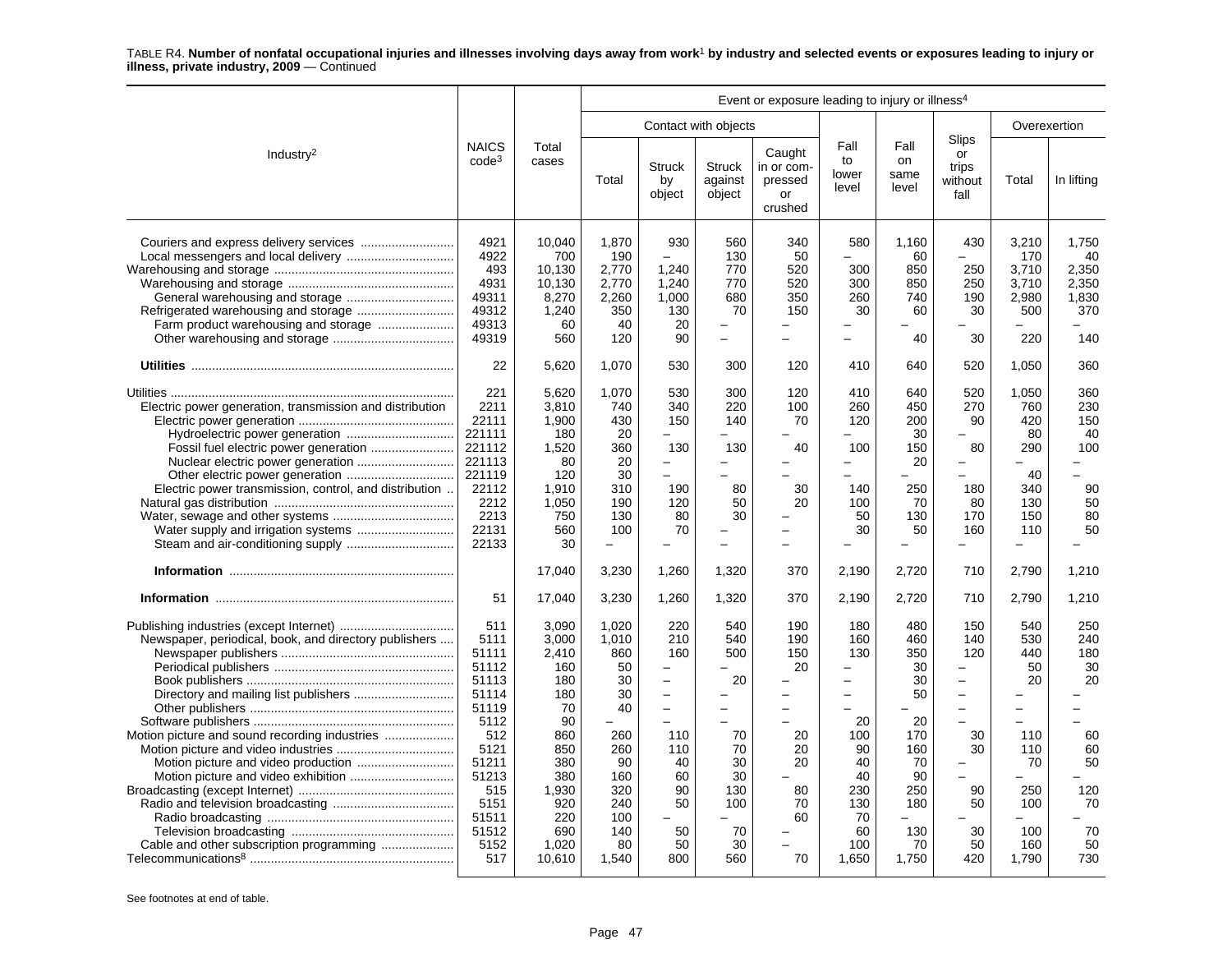|                                                                                                                                                      |                                                                                                                                               |                                                            |                                                                                    |                                                                                                                                                    | Event or exposure leading to injury or illness <sup>4</sup> |                                                                                                                                              |                                                                                                                                                                              |                                                       |                                                              |                                                                                            |
|------------------------------------------------------------------------------------------------------------------------------------------------------|-----------------------------------------------------------------------------------------------------------------------------------------------|------------------------------------------------------------|------------------------------------------------------------------------------------|----------------------------------------------------------------------------------------------------------------------------------------------------|-------------------------------------------------------------|----------------------------------------------------------------------------------------------------------------------------------------------|------------------------------------------------------------------------------------------------------------------------------------------------------------------------------|-------------------------------------------------------|--------------------------------------------------------------|--------------------------------------------------------------------------------------------|
|                                                                                                                                                      |                                                                                                                                               | Exposure                                                   |                                                                                    | Transportation                                                                                                                                     |                                                             |                                                                                                                                              | Assaults and violent acts                                                                                                                                                    |                                                       |                                                              |                                                                                            |
| Industry <sup>2</sup>                                                                                                                                | Repetitive                                                                                                                                    | to<br>harmful                                              |                                                                                    | accidents                                                                                                                                          | <b>Fires</b>                                                |                                                                                                                                              |                                                                                                                                                                              |                                                       | All other assaults                                           | All                                                                                        |
|                                                                                                                                                      | motion                                                                                                                                        | substance<br>or<br>environ-<br>ment                        | Total                                                                              | accident                                                                                                                                           | and<br>Highway explosions                                   | Total                                                                                                                                        | Assaults<br>by<br>person                                                                                                                                                     | Total                                                 | Assaults<br>by<br>animal                                     | other<br>events <sup>5</sup>                                                               |
| Farm product warehousing and storage                                                                                                                 | 280<br>$\qquad \qquad -$<br>460<br>460<br>410<br>50<br>$\qquad \qquad -$<br>$\equiv$                                                          | 80<br>120<br>120<br>80<br>20                               | 560<br>210<br>510<br>510<br>370<br>80<br>60                                        | 400<br>210<br>110<br>110<br>70<br>20<br>20                                                                                                         | $\overline{\phantom{0}}$<br>$\overline{\phantom{a}}$        | 140<br>-<br>$\overline{\phantom{0}}$<br>$\overline{\phantom{0}}$                                                                             | 40<br>$\overline{\phantom{0}}$<br>$\overline{\phantom{0}}$                                                                                                                   | 100<br>-                                              | 100<br>$\overline{\phantom{0}}$<br>-<br>▃                    | 1,730<br>30<br>1,150<br>1,150<br>970<br>120<br>50                                          |
|                                                                                                                                                      | 160                                                                                                                                           | 350                                                        | 320                                                                                | 270                                                                                                                                                | 40                                                          | 90                                                                                                                                           | 20                                                                                                                                                                           | 70                                                    | 70                                                           | 950                                                                                        |
| Electric power generation, transmission and distribution<br>Hydroelectric power generation<br>Electric power transmission, control, and distribution | 160<br>80<br>20<br>20<br>$\overline{\phantom{0}}$<br>$\overline{a}$<br>60<br>80<br>$\overline{\phantom{0}}$<br>$\equiv$<br>1,090<br>1,090     | 350<br>270<br>110<br>100<br>160<br>60<br>20<br>670<br>670  | 320<br>210<br>80<br>70<br>-<br>$\equiv$<br>130<br>80<br>30<br>20<br>1,250<br>1,250 | 270<br>160<br>40<br>40<br>120<br>80<br>30<br>20<br>1,090<br>1,090                                                                                  | 40<br>30<br>$\overline{\phantom{a}}$<br>20                  | 90<br>60<br>40<br>40<br>20<br>30<br>210<br>210                                                                                               | 20<br>$\overline{a}$<br>$\overline{a}$<br>$\overline{\phantom{0}}$<br>-<br>$\overline{\phantom{0}}$<br>$\overline{\phantom{0}}$<br>$\overline{\phantom{0}}$<br>-<br>30<br>30 | 70<br>50<br>30<br>30<br>20<br>30<br>170<br>170        | 70<br>50<br>30<br>30<br>20<br>30<br>170<br>170               | 950<br>670<br>380<br>30<br>300<br>30<br>290<br>220<br>60<br>60<br>2,180<br>2,180           |
| Newspaper, periodical, book, and directory publishers<br>Motion picture and sound recording industries<br>Cable and other subscription programming   | 190<br>180<br>90<br>50<br>20<br>$\overline{a}$<br>30<br>30<br>20<br>$\overline{a}$<br>90<br>20<br>$\overline{\phantom{0}}$<br>20<br>70<br>720 | 50<br>40<br>40<br>20<br>20<br>100<br>40<br>40<br>50<br>500 | 230<br>230<br>180<br>40<br>20<br>20<br>20<br>370<br>110<br>110<br>270<br>610       | 160<br>150<br>140<br>$\overline{\phantom{0}}$<br>$\overline{\phantom{a}}$<br>$\sim$<br>$\overline{\phantom{0}}$<br>360<br>100<br>100<br>270<br>540 | $\overline{\phantom{0}}$<br>$\overline{a}$                  | $\overline{\phantom{0}}$<br>$\overline{\phantom{0}}$<br>$\overline{a}$<br>$\overline{\phantom{0}}$<br>÷<br>60<br>$\overline{a}$<br>60<br>130 | ÷<br>$\equiv$<br>$\overline{\phantom{0}}$<br>$\overline{\phantom{0}}$<br>$\overline{\phantom{0}}$<br>$\overline{\phantom{0}}$<br>$\overline{\phantom{0}}$<br>÷               | L<br>-<br>$\overline{\phantom{0}}$<br>50<br>50<br>120 | $\equiv$<br>-<br>$\overline{\phantom{0}}$<br>50<br>50<br>120 | 240<br>230<br>190<br>20<br>20<br>120<br>120<br>50<br>60<br>170<br>60<br>60<br>110<br>1,510 |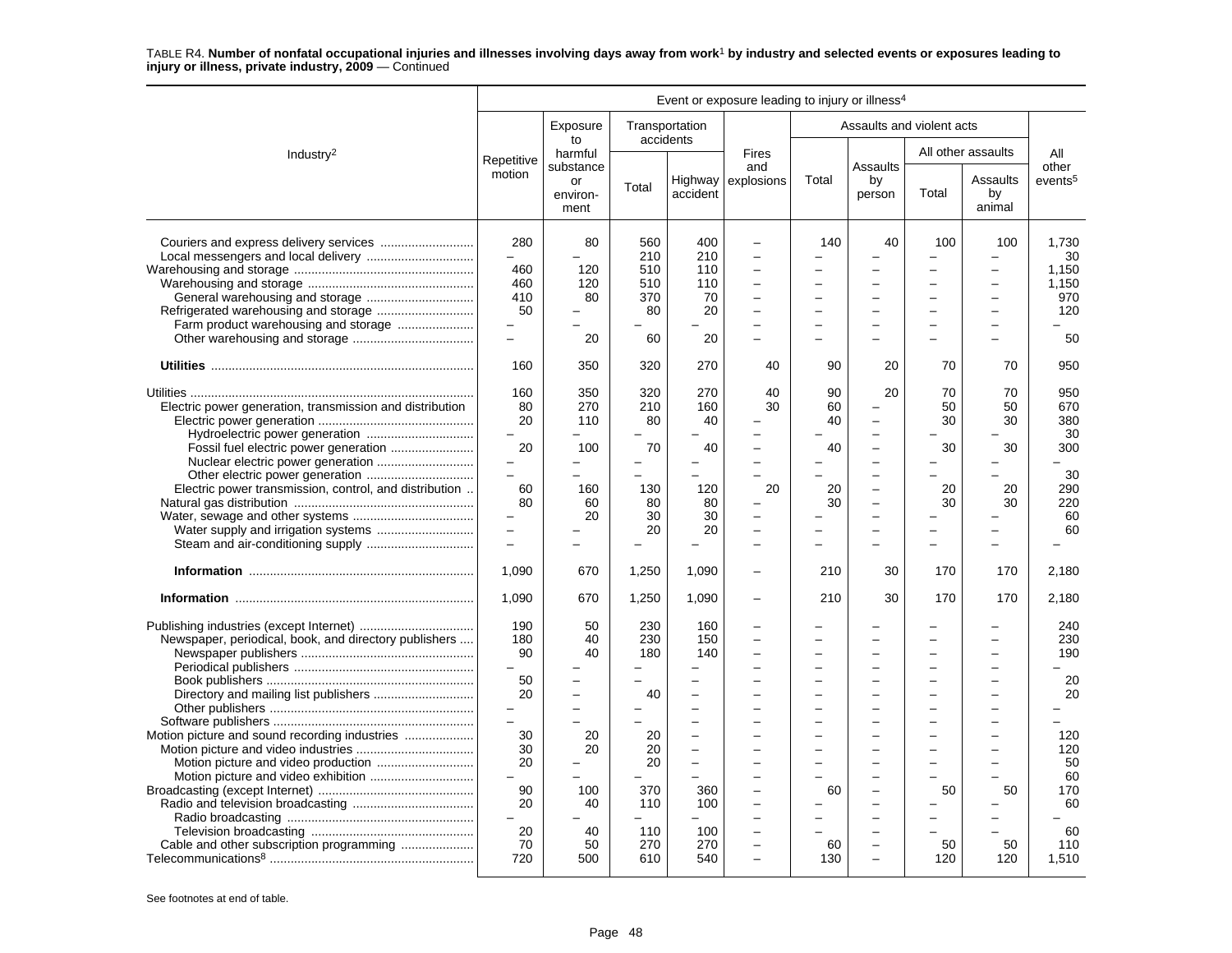|                                                                                                                                                                           |                                                                                          |                                                                                |                                                                                |                                                                                     |                                                                                           | Event or exposure leading to injury or illness <sup>4</sup>            |                                                 |                                                                        |                                                                                                                                                           |                                                                                         |                               |
|---------------------------------------------------------------------------------------------------------------------------------------------------------------------------|------------------------------------------------------------------------------------------|--------------------------------------------------------------------------------|--------------------------------------------------------------------------------|-------------------------------------------------------------------------------------|-------------------------------------------------------------------------------------------|------------------------------------------------------------------------|-------------------------------------------------|------------------------------------------------------------------------|-----------------------------------------------------------------------------------------------------------------------------------------------------------|-----------------------------------------------------------------------------------------|-------------------------------|
|                                                                                                                                                                           |                                                                                          |                                                                                |                                                                                |                                                                                     | Contact with objects                                                                      |                                                                        |                                                 |                                                                        |                                                                                                                                                           | Overexertion                                                                            |                               |
| Industry <sup>2</sup>                                                                                                                                                     | <b>NAICS</b><br>$code^3$                                                                 | Total<br>cases                                                                 | Total                                                                          | <b>Struck</b><br>by<br>object                                                       | <b>Struck</b><br>against<br>object                                                        | Caught<br>in or com-<br>pressed<br>or<br>crushed                       | Fall<br>to<br>lower<br>level                    | Fall<br>on<br>same<br>level                                            | Slips<br>or<br>trips<br>without<br>fall                                                                                                                   | Total                                                                                   | In lifting                    |
| Wireless telecommunications carriers (except satellite).<br>Data processing, hosting, and related services <sup>8</sup><br>Data processing, hosting, and related services | 5171<br>5172<br>5179<br>518<br>5182<br>519<br>5191<br>51912                              | 8,380<br>1,090<br>1,140<br>350<br>350<br>200<br>200<br>90                      | 1,270<br>120<br>150<br>60<br>60<br>20<br>20<br>20                              | 710<br>30<br>60<br>30<br>30<br>$\overline{\phantom{m}}$<br>$\overline{\phantom{0}}$ | 430<br>80<br>40<br>20<br>20<br>$\overline{\phantom{0}}$<br>-                              | 70<br>$\overline{\phantom{0}}$<br>$\equiv$<br>$\overline{\phantom{0}}$ | 1,320<br>130<br>200<br>20<br>20<br>20<br>20     | 1,580<br>140<br>30<br>60<br>60<br>$\equiv$<br>$\overline{\phantom{0}}$ | 380<br>20<br>30<br>$\overline{\phantom{0}}$<br>$\overline{a}$<br>$\overline{\phantom{0}}$<br>$\overline{\phantom{0}}$                                     | 1,200<br>460<br>130<br>80<br>80<br>$\overline{\phantom{0}}$<br>$\overline{\phantom{0}}$ | 410<br>290<br>30<br>50<br>50  |
|                                                                                                                                                                           |                                                                                          | 30,270                                                                         | 7,140                                                                          | 3,400                                                                               | 2,040                                                                                     | 910                                                                    | 3,120                                           | 4,430                                                                  | 1,050                                                                                                                                                     | 5,150                                                                                   | 2,590                         |
|                                                                                                                                                                           | 52                                                                                       | 8,670                                                                          | 1,080                                                                          | 410                                                                                 | 400                                                                                       | 170                                                                    | 710                                             | 2,170                                                                  | 240                                                                                                                                                       | 940                                                                                     | 530                           |
| Credit intermediation and related activities<br>Financial transactions processing, reserve, and                                                                           | 521<br>522<br>5221<br>52211<br>52212<br>52213<br>5222<br>52221<br>52222<br>52229<br>5223 | 60<br>4.310<br>3,270<br>2,130<br>390<br>740<br>730<br>140<br>150<br>440<br>320 | 20<br>430<br>340<br>160<br>20<br>160<br>70<br>20<br>30<br>20                   | 210<br>180<br>60<br>100<br>20<br>$\overline{\phantom{m}}$<br>$\equiv$               | 140<br>110<br>40<br>60<br>20<br>20                                                        | 80<br>50<br>50<br>$\equiv$<br>20                                       | 220<br>160<br>110<br>40<br>40<br>20<br>20<br>20 | 1.220<br>740<br>410<br>100<br>220<br>370<br>50<br>100<br>220<br>120    | 100<br>90<br>60<br>$\overline{a}$<br>$\overline{\phantom{0}}$<br>$\overline{a}$<br>$\overline{\phantom{0}}$<br>$\overline{\phantom{0}}$<br>$\overline{a}$ | 510<br>410<br>340<br>30<br>40<br>70<br>20<br>40<br>30                                   | 270<br>250<br>200<br>30<br>20 |
| Other activities related to credit intermediation                                                                                                                         | 52232<br>52239                                                                           | 220<br>90                                                                      | 20                                                                             |                                                                                     |                                                                                           |                                                                        | 20                                              | 90<br>20                                                               | $\overline{\phantom{0}}$<br>$\overline{\phantom{0}}$                                                                                                      | 30                                                                                      |                               |
| Securities, commodity contracts, and other financial<br>Securities and commodity contracts intermediation and                                                             | 523                                                                                      | 510                                                                            | 50                                                                             | 50                                                                                  | $\overline{\phantom{0}}$                                                                  |                                                                        | 60                                              | 50                                                                     | $\overline{\phantom{0}}$                                                                                                                                  | 100                                                                                     | 90                            |
| Investment banking and securities dealing<br>Insurance carriers and related activities                                                                                    | 5231<br>52311<br>52312<br>5239<br>52391<br>52392<br>52393<br>524<br>5241                 | 170<br>50<br>110<br>330<br>30<br>190<br>100<br>3,640<br>2,420                  | $\overline{\phantom{0}}$<br>50<br>$\overline{\phantom{0}}$<br>40<br>560<br>240 | 40<br>40<br>140<br>120                                                              | $\overline{\phantom{0}}$<br>۳<br>$\overline{\phantom{0}}$<br>$\overline{a}$<br>240<br>100 | 90<br>20                                                               | 20<br>40<br>40<br>410<br>320                    | 40<br>30<br>860<br>610                                                 | $\overline{\phantom{0}}$<br>$\overline{a}$<br>$\overline{a}$<br>$\overline{\phantom{0}}$<br>$\equiv$<br>$\overline{a}$<br>140<br>90                       | 20<br>20<br>70<br>▃<br>▃<br>300<br>180                                                  | 20<br>20<br>60<br>160<br>100  |
| Direct life, health, and medical insurance carriers<br>Direct insurance (except life, health, and medical)                                                                | 52411<br>52412                                                                           | 1,340<br>1,030                                                                 | 170<br>70                                                                      | 80<br>40                                                                            | 60<br>30                                                                                  | 20                                                                     | 200<br>120                                      | 330<br>260                                                             | 50<br>40                                                                                                                                                  | 100<br>80                                                                               | 60<br>40                      |
| Agencies, brokerages, and other insurance related                                                                                                                         | 52413<br>5242                                                                            | 40<br>1,230                                                                    | 310                                                                            |                                                                                     | $\overline{\phantom{0}}$<br>150                                                           | 60                                                                     | 90                                              | 20<br>260                                                              | $\overline{\phantom{0}}$<br>50                                                                                                                            | 120                                                                                     | 60                            |
|                                                                                                                                                                           | 52421                                                                                    | 580                                                                            | 150                                                                            | $\equiv$                                                                            | 100                                                                                       |                                                                        |                                                 | 130                                                                    |                                                                                                                                                           | 50                                                                                      |                               |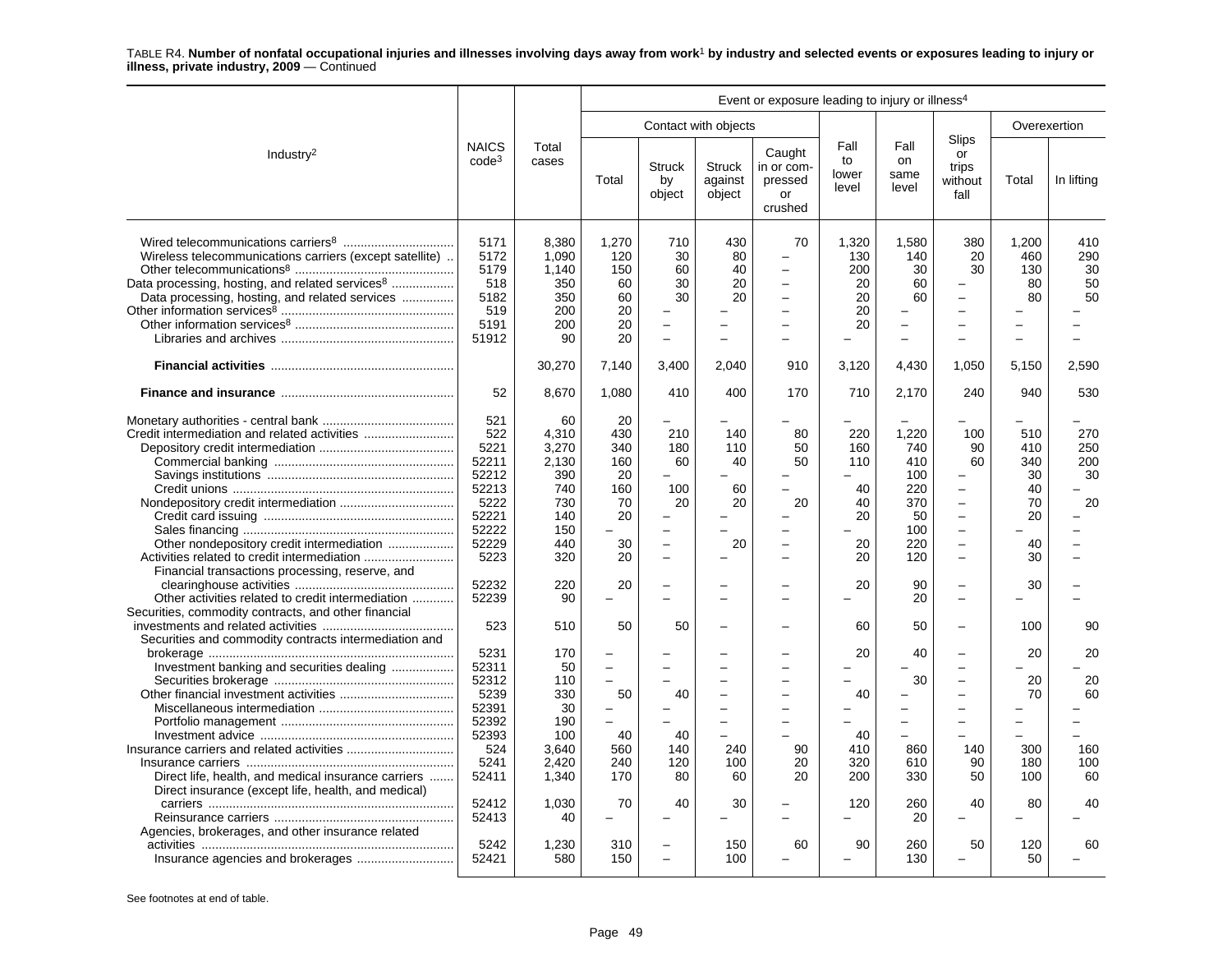|                                                                                                                                                                                                                                                                                                                 |                                                                                             |                                     |                                                      |                                                                | Event or exposure leading to injury or illness <sup>4</sup> |                      |                               |          |                          |                                                                   |
|-----------------------------------------------------------------------------------------------------------------------------------------------------------------------------------------------------------------------------------------------------------------------------------------------------------------|---------------------------------------------------------------------------------------------|-------------------------------------|------------------------------------------------------|----------------------------------------------------------------|-------------------------------------------------------------|----------------------|-------------------------------|----------|--------------------------|-------------------------------------------------------------------|
|                                                                                                                                                                                                                                                                                                                 |                                                                                             | Exposure<br>to                      | Transportation                                       | accidents                                                      |                                                             |                      | Assaults and violent acts     |          |                          |                                                                   |
| Industry <sup>2</sup>                                                                                                                                                                                                                                                                                           |                                                                                             | harmful                             |                                                      |                                                                | <b>Fires</b>                                                |                      |                               |          | All other assaults       | All                                                               |
|                                                                                                                                                                                                                                                                                                                 | Repetitive<br>motion                                                                        | substance<br>or<br>environ-<br>ment | Total                                                | accident                                                       | and<br>Highway explosions                                   | Total                | Assaults<br>by<br>person      | Total    | Assaults<br>by<br>animal | other<br>events <sup>5</sup>                                      |
| Wireless telecommunications carriers (except satellite).<br>Data processing, hosting, and related services <sup>8</sup><br>Data processing, hosting, and related services                                                                                                                                       | 320<br>100<br>300<br>50<br>50<br>20<br>20                                                   | 430<br>40<br>30                     | 510<br>30<br>60<br>20<br>20                          | 470<br>30<br>40<br>20<br>20<br>$\equiv$                        | $\overline{\phantom{0}}$<br>$\overline{a}$                  | 80<br>40             | $\equiv$                      | 70<br>40 | 70<br>40                 | 1,290<br>50<br>170<br>30<br>30<br>110<br>110<br>40                |
|                                                                                                                                                                                                                                                                                                                 | 1,870                                                                                       | 1.720                               | 2,010                                                | 1,210                                                          |                                                             | 640                  | 180                           | 460      | 420                      | 3,130                                                             |
|                                                                                                                                                                                                                                                                                                                 | 1,640                                                                                       | 800                                 | 460                                                  | 410                                                            |                                                             | 30                   |                               | 20       | 20                       | 590                                                               |
| Other nondepository credit intermediation<br>Financial transactions processing, reserve, and<br>Other activities related to credit intermediation<br>Securities, commodity contracts, and other financial<br>Securities and commodity contracts intermediation and<br>Investment banking and securities dealing | 740<br>600<br>340<br>110<br>150<br>90<br>$\overline{a}$<br>60<br>60<br>50<br>70<br>40<br>30 | 610<br>600<br>500<br>20<br>80<br>40 | 150<br>90<br>40<br>30<br>30<br>30<br>30<br>20<br>110 | 130<br>80<br>40<br>30<br>30<br>30<br>20<br>20<br>110<br>$\sim$ |                                                             | $\equiv$<br>$\equiv$ | $\equiv$<br>$\equiv$          |          | -<br>÷<br>L              | 320<br>240<br>170<br>40<br>50<br>20<br>30<br>20<br>30<br>20<br>20 |
| Direct life, health, and medical insurance carriers                                                                                                                                                                                                                                                             | $\overline{a}$<br>$\equiv$<br>$\overline{\phantom{0}}$<br>820<br>520<br>270                 | 150<br>90<br>60                     | 190<br>170<br>60                                     | 160<br>140<br>40                                               |                                                             | 20<br>20             | -<br>$\overline{\phantom{0}}$ |          | -                        | 200<br>180<br>110                                                 |
| Direct insurance (except life, health, and medical)<br>Agencies, brokerages, and other insurance related                                                                                                                                                                                                        | 240<br>20                                                                                   | 40                                  | 110                                                  | 100                                                            |                                                             |                      |                               |          |                          | 60                                                                |
|                                                                                                                                                                                                                                                                                                                 | 290<br>200                                                                                  | 50                                  |                                                      |                                                                |                                                             |                      |                               |          |                          | 30                                                                |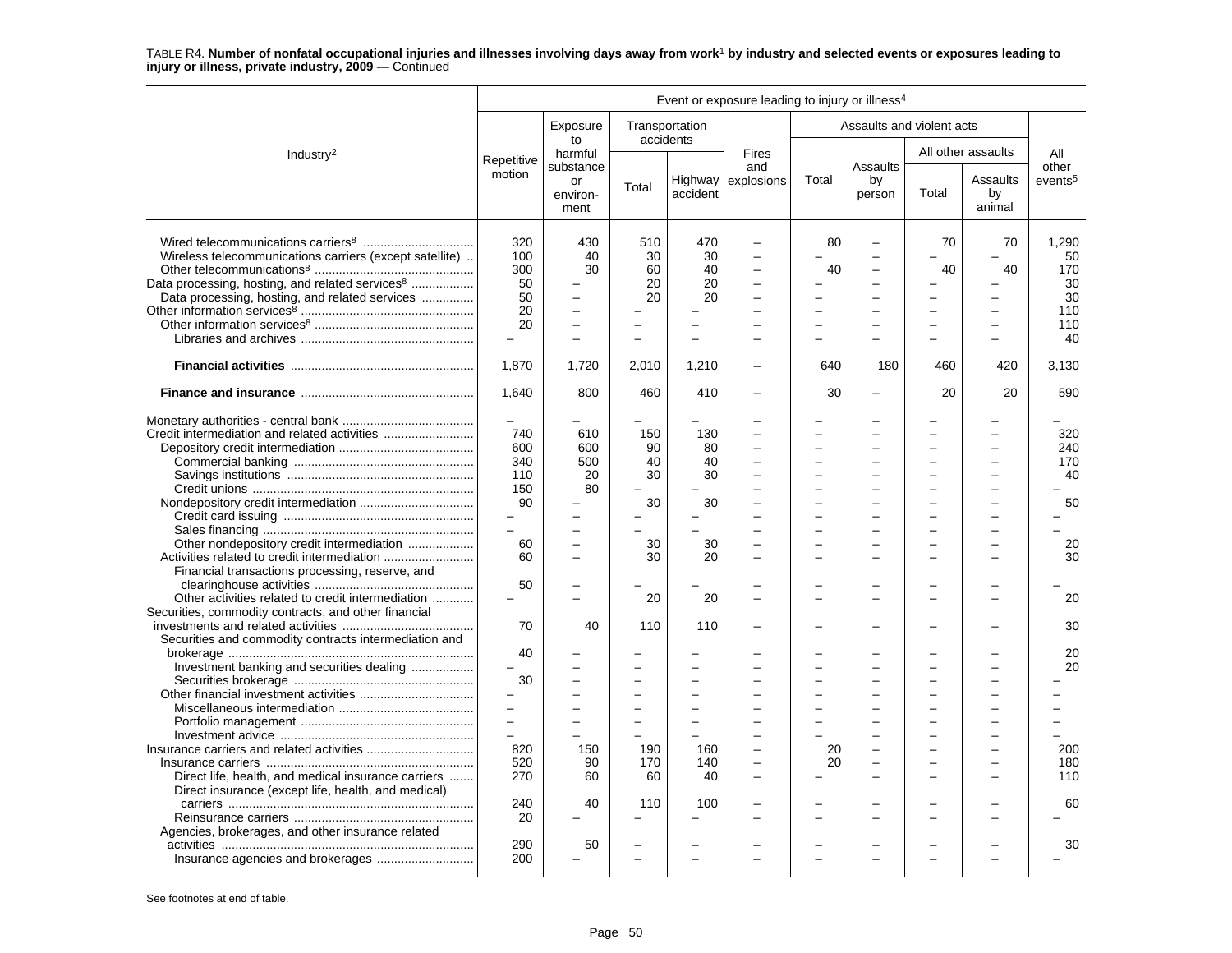| Event or exposure leading to injury or illness <sup>4</sup>                                                                                                                                            |                                                |                                        |                                                          |                                                        |                                                                        |                                                  |                                                                              |                                               |                                                                                        |                                                         |                                            |
|--------------------------------------------------------------------------------------------------------------------------------------------------------------------------------------------------------|------------------------------------------------|----------------------------------------|----------------------------------------------------------|--------------------------------------------------------|------------------------------------------------------------------------|--------------------------------------------------|------------------------------------------------------------------------------|-----------------------------------------------|----------------------------------------------------------------------------------------|---------------------------------------------------------|--------------------------------------------|
|                                                                                                                                                                                                        |                                                |                                        |                                                          |                                                        | Contact with objects                                                   |                                                  |                                                                              |                                               |                                                                                        |                                                         | Overexertion                               |
| Industry <sup>2</sup>                                                                                                                                                                                  | <b>NAICS</b><br>code <sup>3</sup>              | Total<br>cases                         | Total                                                    | Struck<br>by<br>object                                 | <b>Struck</b><br>against<br>object                                     | Caught<br>in or com-<br>pressed<br>or<br>crushed | Fall<br>to<br>lower<br>level                                                 | Fall<br>on<br>same<br>level                   | Slips<br>or<br>trips<br>without<br>fall                                                | Total                                                   | In lifting                                 |
|                                                                                                                                                                                                        | 52429<br>525<br>5251<br>52519<br>5259<br>52591 | 640<br>140<br>90<br>50<br>50<br>20     | 160<br>20<br>$\overline{\phantom{m}}$<br>$\equiv$        | $\equiv$<br>$\equiv$<br>$\overline{\phantom{0}}$       | 50<br>$\overline{\phantom{0}}$<br>$\equiv$<br>$\overline{\phantom{0}}$ | $\equiv$                                         | 70<br>$\overline{a}$<br>$\overline{\phantom{0}}$<br>$\overline{\phantom{0}}$ | 130<br>30<br>20<br>20                         | 30<br>$\overline{\phantom{0}}$<br>$\overline{\phantom{m}}$<br>$\overline{\phantom{a}}$ | 70<br>20<br>20                                          | 60                                         |
|                                                                                                                                                                                                        | 53                                             | 21,610                                 | 6,060                                                    | 2,990                                                  | 1,640                                                                  | 740                                              | 2,410                                                                        | 2,260                                         | 810                                                                                    | 4,210                                                   | 2,070                                      |
| Lessors of residential buildings and dwellings <sup>8</sup><br>Lessors of nonresidential buildings (except                                                                                             | 531<br>5311<br>53111                           | 14,290<br>6,690<br>3,550               | 3.840<br>1,620<br>1,070                                  | 1.920<br>610<br>520                                    | 1,260<br>610<br>490                                                    | 160<br>90<br>40                                  | 2.130<br>910<br>510                                                          | 1.760<br>1,150<br>350                         | 380<br>170<br>130                                                                      | 2.670<br>790<br>570                                     | 1.400<br>320<br>220                        |
| Offices of real estate agents and brokers                                                                                                                                                              | 53112<br>5312<br>5313<br>53131<br>53132        | 1,520<br>1,140<br>6,460<br>5,810<br>60 | 280<br>520<br>1.700<br>1,690<br>$\overline{\phantom{m}}$ | 80<br>80<br>1,230<br>1,230<br>$\overline{\phantom{a}}$ | 120<br>430<br>220<br>210<br>$\equiv$                                   | 60<br>70<br>70                                   | 380<br>170<br>1.050<br>740<br>$\overline{\phantom{0}}$                       | 290<br>90<br>510<br>470<br>÷.                 | $\equiv$<br>$\equiv$<br>200<br>200                                                     | 80<br>100<br>1.780<br>1,780<br>$\overline{\phantom{0}}$ | 1.050<br>1,040<br>$\overline{\phantom{0}}$ |
| Truck, utility trailer, and rv (recreational vehicle) rental                                                                                                                                           | 53139<br>532<br>5321<br>53211                  | 590<br>7,260<br>2,460<br>1,650         | $\overline{\phantom{0}}$<br>2,210<br>500<br>160          | $\equiv$<br>1,070<br>190<br>50                         | $\overline{\phantom{0}}$<br>380<br>240<br>100                          | 580<br>$\equiv$<br>$\overline{\phantom{0}}$      | $\overline{\phantom{0}}$<br>270<br>120<br>90                                 | $\overline{\phantom{0}}$<br>500<br>420<br>240 | $\equiv$<br>430<br>70<br>70                                                            | $\overline{\phantom{0}}$<br>1,520<br>260<br>120         | 650<br>130<br>100                          |
|                                                                                                                                                                                                        | 53212<br>53223<br>53229<br>5323                | 800<br>110<br>1,410<br>1,180           | 330<br>170<br>470                                        | 140<br>80<br>410                                       | 140<br>$\equiv$<br>$\equiv$                                            | 80                                               | 40<br>$\equiv$<br>÷                                                          | 180<br>$\equiv$<br>$\overline{a}$             | $\overline{\phantom{0}}$<br>130<br>220                                                 | 140<br>640<br>$\overline{a}$                            | 340                                        |
| Commercial and industrial machinery and equipment                                                                                                                                                      | 5324                                           | 1,040                                  | 520                                                      | 230                                                    | 80                                                                     | 70                                               | 80                                                                           | 50                                            | $\overline{\phantom{0}}$                                                               | 220                                                     | 60                                         |
| Construction, transportation, mining, and forestry<br>machinery and equipment rental and leasing<br>Office machinery and equipment rental and leasing<br>Other commercial and industrial machinery and | 53241<br>53242                                 | 510<br>100                             | 320<br>$\equiv$                                          | 90                                                     | 60<br>$\overline{a}$                                                   |                                                  |                                                                              | L.                                            | $\equiv$                                                                               | 70                                                      |                                            |
| Lessors of nonfinancial intangible assets (except                                                                                                                                                      | 53249                                          | 420                                    | 200                                                      | 130                                                    |                                                                        |                                                  | 80                                                                           |                                               |                                                                                        | 110                                                     |                                            |
|                                                                                                                                                                                                        | 533                                            | 50                                     |                                                          |                                                        | $\overline{\phantom{0}}$                                               |                                                  |                                                                              |                                               |                                                                                        | 20                                                      |                                            |
| Professional and business services                                                                                                                                                                     |                                                | 80,650                                 | 21,180                                                   | 11,280                                                 | 6,210                                                                  | 2,230                                            | 6,420                                                                        | 13,560                                        | 2,560                                                                                  | 13,740                                                  | 6.960                                      |
| Professional, scientific, and technical services                                                                                                                                                       | 54                                             | 24,000                                 | 6,930                                                    | 3,560                                                  | 2,620                                                                  | 350                                              | 1,860                                                                        | 4,300                                         | 470                                                                                    | 2,580                                                   | 1,330                                      |
| Professional, scientific, and technical services <sup>8</sup><br>Accounting, tax preparation, bookkeeping, and payroll                                                                                 | 541<br>5411<br>5412                            | 24,000<br>2,300<br>1,360               | 6,930<br>260<br>220                                      | 3,560<br>30<br>130                                     | 2,620<br>$\overline{\phantom{0}}$<br>80                                | 350                                              | 1,860<br>460<br>90                                                           | 4,300<br>880<br>260                           | 470<br>30<br>70                                                                        | 2,580<br>80<br>270                                      | 1,330<br>60<br>220                         |
|                                                                                                                                                                                                        |                                                |                                        |                                                          |                                                        |                                                                        |                                                  |                                                                              |                                               |                                                                                        |                                                         |                                            |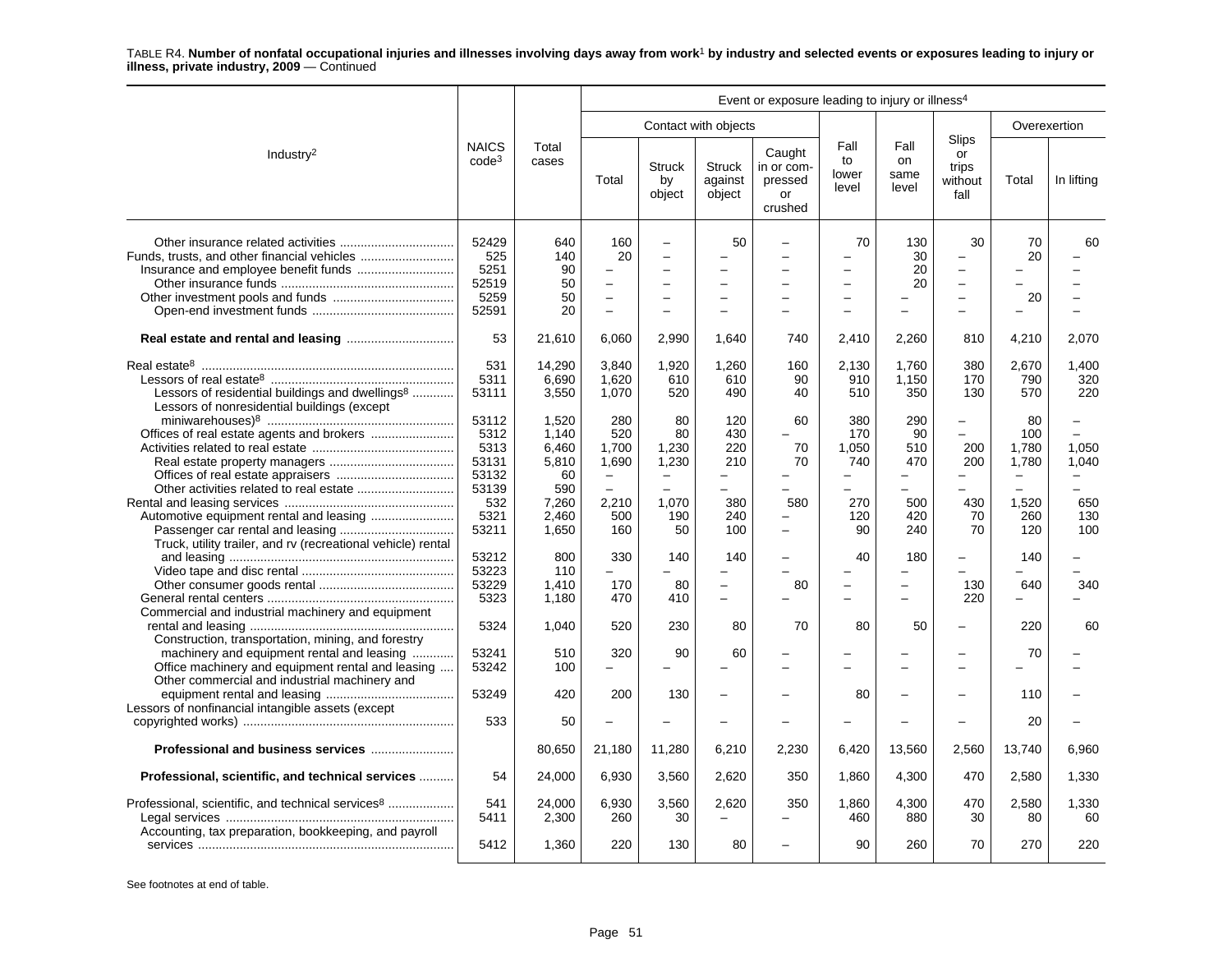|                                                                                                    | Event or exposure leading to injury or illness <sup>4</sup> |                                     |                          |                          |                          |                          |                           |       |                          |                              |  |
|----------------------------------------------------------------------------------------------------|-------------------------------------------------------------|-------------------------------------|--------------------------|--------------------------|--------------------------|--------------------------|---------------------------|-------|--------------------------|------------------------------|--|
|                                                                                                    |                                                             | Exposure<br>to                      | accidents                | Transportation           |                          |                          | Assaults and violent acts |       |                          |                              |  |
| Industry <sup>2</sup>                                                                              | Repetitive                                                  | harmful                             |                          |                          | <b>Fires</b>             |                          |                           |       | All other assaults       | All                          |  |
|                                                                                                    | motion                                                      | substance<br>or<br>environ-<br>ment | Total                    | Highway<br>accident      | and<br>explosions        | Total                    | Assaults<br>by<br>person  | Total | Assaults<br>by<br>animal | other<br>events <sup>5</sup> |  |
|                                                                                                    | 90                                                          | 50                                  |                          |                          |                          | -                        |                           |       |                          |                              |  |
|                                                                                                    | $\qquad \qquad -$                                           |                                     |                          |                          |                          |                          |                           |       |                          | 30                           |  |
|                                                                                                    | $\overline{a}$                                              |                                     |                          |                          |                          |                          |                           |       |                          | 20                           |  |
|                                                                                                    | $\overline{\phantom{0}}$                                    |                                     |                          | $\equiv$                 |                          | $\equiv$                 | $\overline{\phantom{0}}$  |       | $\overline{\phantom{0}}$ |                              |  |
|                                                                                                    | $\overline{\phantom{0}}$                                    |                                     |                          |                          |                          | $\overline{\phantom{0}}$ | $\overline{a}$            |       | $\overline{a}$           |                              |  |
|                                                                                                    | $\overline{\phantom{0}}$                                    |                                     |                          |                          |                          |                          |                           |       |                          |                              |  |
|                                                                                                    |                                                             |                                     |                          |                          |                          |                          |                           |       |                          |                              |  |
|                                                                                                    | 220                                                         | 920                                 | 1,550                    | 800                      |                          | 620                      | 170                       | 450   | 400                      | 2.540                        |  |
|                                                                                                    | 170                                                         | 730                                 | 740                      | 120                      |                          | 500                      | 130                       | 360   | 360                      | 1,370                        |  |
|                                                                                                    | 80                                                          | 450                                 | 620                      | 40                       | $\equiv$                 | 240                      | 90                        | 150   | 150                      | 660                          |  |
| Lessors of residential buildings and dwellings <sup>8</sup>                                        | 60                                                          | 380                                 | 60                       |                          |                          | 210                      | 70                        | 140   | 140                      | 210                          |  |
| Lessors of nonresidential buildings (except                                                        |                                                             |                                     | 40                       | $\overline{\phantom{0}}$ |                          | -                        |                           |       |                          | 370                          |  |
|                                                                                                    | $\qquad \qquad -$<br>$\equiv$                               |                                     |                          |                          |                          |                          |                           |       |                          |                              |  |
| Offices of real estate agents and brokers                                                          |                                                             | 120                                 |                          |                          |                          |                          |                           |       |                          | 70<br>640                    |  |
|                                                                                                    | 80                                                          | 160                                 | 100                      | 70                       |                          | 220                      | 40                        | 180   | 180                      |                              |  |
|                                                                                                    | 80                                                          | 160                                 | 100                      | 70                       | $\overline{\phantom{0}}$ | 220                      | 40                        | 180   | 180                      | 370                          |  |
|                                                                                                    | $\overline{\phantom{0}}$<br>$\equiv$                        |                                     | $\overline{\phantom{0}}$ |                          |                          | -                        |                           |       |                          | 20                           |  |
|                                                                                                    |                                                             |                                     |                          |                          |                          |                          |                           |       |                          |                              |  |
|                                                                                                    | 60                                                          | 190                                 | 800                      | 670                      | $\equiv$                 | 120                      | $\overline{a}$            | 80    | $\overline{\phantom{0}}$ | 1,170                        |  |
| Automotive equipment rental and leasing                                                            | 50                                                          | 30                                  | 370                      | 240                      | $\equiv$                 | -                        | $\overline{a}$            |       | $\overline{a}$           | 600                          |  |
|                                                                                                    |                                                             | 20                                  | 330                      | 210                      |                          |                          |                           |       |                          | 580                          |  |
| Truck, utility trailer, and rv (recreational vehicle) rental                                       |                                                             |                                     |                          |                          |                          |                          |                           |       |                          |                              |  |
|                                                                                                    | 40                                                          |                                     | 40                       |                          |                          |                          |                           |       |                          |                              |  |
|                                                                                                    |                                                             |                                     |                          |                          |                          |                          |                           |       |                          |                              |  |
|                                                                                                    | $\equiv$<br>$\overline{a}$                                  | 100                                 | 300                      | 300                      |                          | -                        | $\overline{\phantom{0}}$  |       |                          |                              |  |
|                                                                                                    |                                                             |                                     | 90                       | 90                       |                          | $\equiv$                 | L.                        |       | $\overline{\phantom{0}}$ | 270                          |  |
| Commercial and industrial machinery and equipment                                                  |                                                             |                                     |                          |                          |                          |                          |                           |       |                          |                              |  |
|                                                                                                    | $\equiv$                                                    |                                     |                          |                          |                          |                          |                           |       |                          | 50                           |  |
| Construction, transportation, mining, and forestry                                                 |                                                             |                                     |                          |                          |                          |                          |                           |       |                          |                              |  |
| machinery and equipment rental and leasing                                                         | $\overline{\phantom{0}}$<br>$\overline{a}$                  |                                     |                          |                          |                          |                          |                           |       |                          | 40                           |  |
| Office machinery and equipment rental and leasing<br>Other commercial and industrial machinery and |                                                             |                                     |                          |                          |                          |                          |                           |       |                          |                              |  |
|                                                                                                    |                                                             |                                     |                          |                          |                          |                          |                           |       |                          |                              |  |
| Lessors of nonfinancial intangible assets (except                                                  |                                                             |                                     |                          |                          |                          |                          |                           |       |                          |                              |  |
|                                                                                                    | $\overline{\phantom{0}}$                                    |                                     |                          |                          |                          | $\overline{\phantom{0}}$ |                           |       |                          |                              |  |
|                                                                                                    | 2,660                                                       | 3,160                               | 4,850                    | 3,630                    | 190                      | 3,570                    | 720                       | 2,850 | 2,840                    | 8,760                        |  |
| Professional, scientific, and technical services                                                   | 1,160                                                       | 780                                 | 940                      | 730                      | 130                      | 2,700                    | 60                        | 2,630 | 2,630                    | 2,150                        |  |
| Professional, scientific, and technical services <sup>8</sup>                                      | 1,160                                                       | 780                                 | 940                      | 730                      | 130                      | 2,700                    | 60                        | 2,630 | 2,630                    | 2,150                        |  |
|                                                                                                    | 300                                                         |                                     | 160                      | 160                      |                          | $\overline{\phantom{0}}$ |                           |       |                          | 90                           |  |
| Accounting, tax preparation, bookkeeping, and payroll                                              |                                                             |                                     |                          |                          |                          |                          |                           |       |                          |                              |  |
|                                                                                                    | 110                                                         | 70                                  | 70                       | 70                       |                          |                          |                           |       |                          | 190                          |  |
|                                                                                                    |                                                             |                                     |                          |                          |                          |                          |                           |       |                          |                              |  |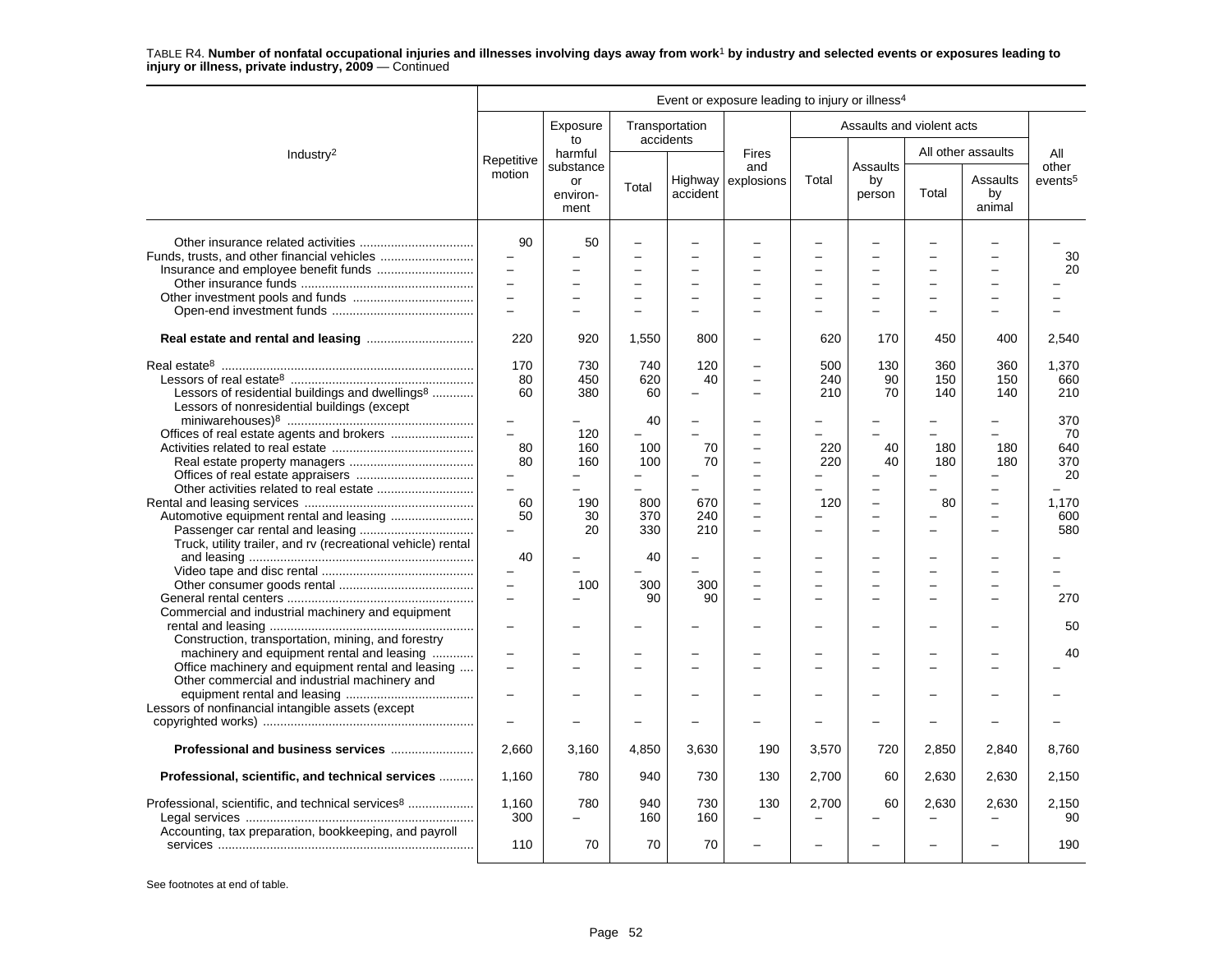|                                                                                                                                                                                                                                                                                                                                                                                                                                                                                                                                                                                                                                                                                                                     |                                                                                                                                                                                                                            |                                                                                                                                                                                                |                                                                                                                                                                                                                                                                                     |                                                                                                                                                                                                                                        |                                                                                                                                                                                                    | Event or exposure leading to injury or illness <sup>4</sup>                                                                                                                                                                                  |                                                                                                                                                               |                                                                                                                                    |                                                                                                                                                                                                                                                                                                                                                                                                                                |                                                                                                               |                                                                                                    |
|---------------------------------------------------------------------------------------------------------------------------------------------------------------------------------------------------------------------------------------------------------------------------------------------------------------------------------------------------------------------------------------------------------------------------------------------------------------------------------------------------------------------------------------------------------------------------------------------------------------------------------------------------------------------------------------------------------------------|----------------------------------------------------------------------------------------------------------------------------------------------------------------------------------------------------------------------------|------------------------------------------------------------------------------------------------------------------------------------------------------------------------------------------------|-------------------------------------------------------------------------------------------------------------------------------------------------------------------------------------------------------------------------------------------------------------------------------------|----------------------------------------------------------------------------------------------------------------------------------------------------------------------------------------------------------------------------------------|----------------------------------------------------------------------------------------------------------------------------------------------------------------------------------------------------|----------------------------------------------------------------------------------------------------------------------------------------------------------------------------------------------------------------------------------------------|---------------------------------------------------------------------------------------------------------------------------------------------------------------|------------------------------------------------------------------------------------------------------------------------------------|--------------------------------------------------------------------------------------------------------------------------------------------------------------------------------------------------------------------------------------------------------------------------------------------------------------------------------------------------------------------------------------------------------------------------------|---------------------------------------------------------------------------------------------------------------|----------------------------------------------------------------------------------------------------|
|                                                                                                                                                                                                                                                                                                                                                                                                                                                                                                                                                                                                                                                                                                                     |                                                                                                                                                                                                                            |                                                                                                                                                                                                |                                                                                                                                                                                                                                                                                     |                                                                                                                                                                                                                                        | Contact with objects                                                                                                                                                                               |                                                                                                                                                                                                                                              |                                                                                                                                                               |                                                                                                                                    |                                                                                                                                                                                                                                                                                                                                                                                                                                |                                                                                                               | Overexertion                                                                                       |
| Industry <sup>2</sup>                                                                                                                                                                                                                                                                                                                                                                                                                                                                                                                                                                                                                                                                                               | <b>NAICS</b><br>$code^3$                                                                                                                                                                                                   | Total<br>cases                                                                                                                                                                                 | Total                                                                                                                                                                                                                                                                               | <b>Struck</b><br>by<br>object                                                                                                                                                                                                          | <b>Struck</b><br>against<br>object                                                                                                                                                                 | Caught<br>in or com-<br>pressed<br>or<br>crushed                                                                                                                                                                                             | Fall<br>to<br>lower<br>level                                                                                                                                  | Fall<br>on<br>same<br>level                                                                                                        | Slips<br>or<br>trips<br>without<br>fall                                                                                                                                                                                                                                                                                                                                                                                        | Total                                                                                                         | In lifting                                                                                         |
| Accounting, tax preparation, bookkeeping, and payroll<br>Surveying and mapping (except geophysical) services<br>Computer systems design and related services<br>Computer systems design and related services<br>Custom computer programming services<br>Computer facilities management services<br>Management, scientific, and technical consulting<br>Management consulting services <sup>8</sup><br>Other scientific and technical consulting services<br>Scientific research and development services<br>Other professional, scientific, and technical services<br>Marketing research and public opinion polling<br>All other professional, scientific, and technical<br>Management of companies and enterprises | 54121<br>541211<br>541219<br>54131<br>54132<br>54133<br>54137<br>5414<br>5415<br>54151<br>541511<br>541512<br>541513<br>541519<br>5416<br>54161<br>54162<br>54169<br>5417<br>5418<br>5419<br>54191<br>54194<br>54199<br>55 | 1,360<br>440<br>280<br>280<br>580<br>2,600<br>670<br>730<br>1.380<br>1,380<br>310<br>850<br>100<br>120<br>1,000<br>790<br>90<br>120<br>1,810<br>1,860<br>6,280<br>180<br>5,810<br>130<br>7,290 | 220<br>60<br>70<br>$\overline{\phantom{m}}$<br>650<br>520<br>520<br>230<br>230<br>50<br>170<br>$\overline{\phantom{0}}$<br>$\overline{\phantom{m}}$<br>400<br>380<br>$\frac{1}{2}$<br>$\overline{\phantom{0}}$<br>360<br>910<br>1,210<br>1,200<br>$\overline{\phantom{0}}$<br>1,150 | 130<br>60<br>$\overline{\phantom{0}}$<br>$\equiv$<br>370<br>$\equiv$<br>450<br>110<br>110<br>40<br>70<br>$\overline{\phantom{0}}$<br>210<br>200<br>$\overline{\phantom{0}}$<br>L.<br>190<br>550<br>190<br>$\overline{a}$<br>190<br>530 | 80<br>50<br>$\equiv$<br>190<br>280<br>40<br>40<br>40<br>$\overline{\phantom{0}}$<br>-<br>80<br>80<br>L.<br>140<br>320<br>960<br>$\overline{\phantom{0}}$<br>950<br>$\overline{\phantom{0}}$<br>470 | $\overline{\phantom{0}}$<br>$\overline{\phantom{a}}$<br>$\overline{\phantom{m}}$<br>70<br>20<br>20<br>$\equiv$<br>90<br>90<br>$\equiv$<br>$\overline{\phantom{m}}$<br>$\overline{\phantom{m}}$<br>$\equiv$<br>$\overline{\phantom{0}}$<br>80 | 90<br>40<br>30<br>250<br>-<br>$\overline{\phantom{0}}$<br>90<br>90<br>30<br>40<br>20<br>60<br>40<br>90<br>50<br>200<br>130<br>$\overline{\phantom{0}}$<br>700 | 260<br>100<br>70<br>580<br>-<br>270<br>270<br>40<br>160<br>30<br>40<br>130<br>100<br>30<br>420<br>160<br>930<br>800<br>50<br>1,150 | 70<br>$\overline{\phantom{0}}$<br>$\overline{\phantom{0}}$<br>$\overline{\phantom{m}}$<br>130<br>-<br>$\overline{\phantom{a}}$<br>40<br>40<br>20<br>$\overline{\phantom{0}}$<br>$\overline{\phantom{0}}$<br>$\overline{\phantom{0}}$<br>40<br>20<br>$\overline{\phantom{0}}$<br>40<br>$\overline{\phantom{0}}$<br>$\qquad \qquad -$<br>$\overline{\phantom{0}}$<br>$\overline{\phantom{0}}$<br>$\overline{\phantom{0}}$<br>220 | 270<br>30<br>440<br>-<br>L.<br>320<br>320<br>130<br>170<br>70<br>60<br>290<br>260<br>670<br>620<br>-<br>1,990 | 220<br>20<br>220<br>$=$<br>170<br>170<br>30<br>130<br>60<br>50<br>150<br>50<br>350<br>340<br>1.000 |
| Administrative and support and waste management                                                                                                                                                                                                                                                                                                                                                                                                                                                                                                                                                                                                                                                                     | 56                                                                                                                                                                                                                         | 49,360                                                                                                                                                                                         | 13,090                                                                                                                                                                                                                                                                              | 7,200                                                                                                                                                                                                                                  | 3.120                                                                                                                                                                                              | 1.800                                                                                                                                                                                                                                        | 3,850                                                                                                                                                         | 8,110                                                                                                                              | 1,870                                                                                                                                                                                                                                                                                                                                                                                                                          | 9,170                                                                                                         | 4.620                                                                                              |
| Employment placement agencies and executive                                                                                                                                                                                                                                                                                                                                                                                                                                                                                                                                                                                                                                                                         | 561<br>5611<br>5612<br>5613<br>56131<br>56132<br>5614<br>56142<br>56143<br>56144<br>56145                                                                                                                                  | 42,620<br>1,170<br>2,420<br>$\overline{\phantom{0}}$<br>260<br>1,980<br>2,680<br>1,380<br>480<br>380<br>20                                                                                     | 11,330<br>230<br>490<br>950<br>80<br>550<br>660<br>150<br>360<br>60                                                                                                                                                                                                                 | 6,310<br>130<br>290<br>430<br>20<br>280<br>500<br>100<br>320<br>50                                                                                                                                                                     | 2,740<br>90<br>100<br>200<br>110<br>50<br>40<br>$\equiv$                                                                                                                                           | 1,430<br>20<br>40<br>190<br>90<br>100                                                                                                                                                                                                        | 3,240<br>30<br>150<br>640<br>130<br>150<br>90<br>30                                                                                                           | 7,600<br>190<br>510<br>800<br>70<br>270<br>790<br>530<br>170                                                                       | 1,630<br>110<br>60<br>30<br>140<br>80<br>50                                                                                                                                                                                                                                                                                                                                                                                    | 7,350<br>230<br>330<br>720<br>50<br>510<br>150<br>40                                                          | 3,660<br>150<br>180<br>330<br>30<br>180<br>100                                                     |
|                                                                                                                                                                                                                                                                                                                                                                                                                                                                                                                                                                                                                                                                                                                     | 56149                                                                                                                                                                                                                      | 400                                                                                                                                                                                            | 100                                                                                                                                                                                                                                                                                 | 30                                                                                                                                                                                                                                     |                                                                                                                                                                                                    | 60                                                                                                                                                                                                                                           |                                                                                                                                                               | 70                                                                                                                                 |                                                                                                                                                                                                                                                                                                                                                                                                                                | 80                                                                                                            | 60                                                                                                 |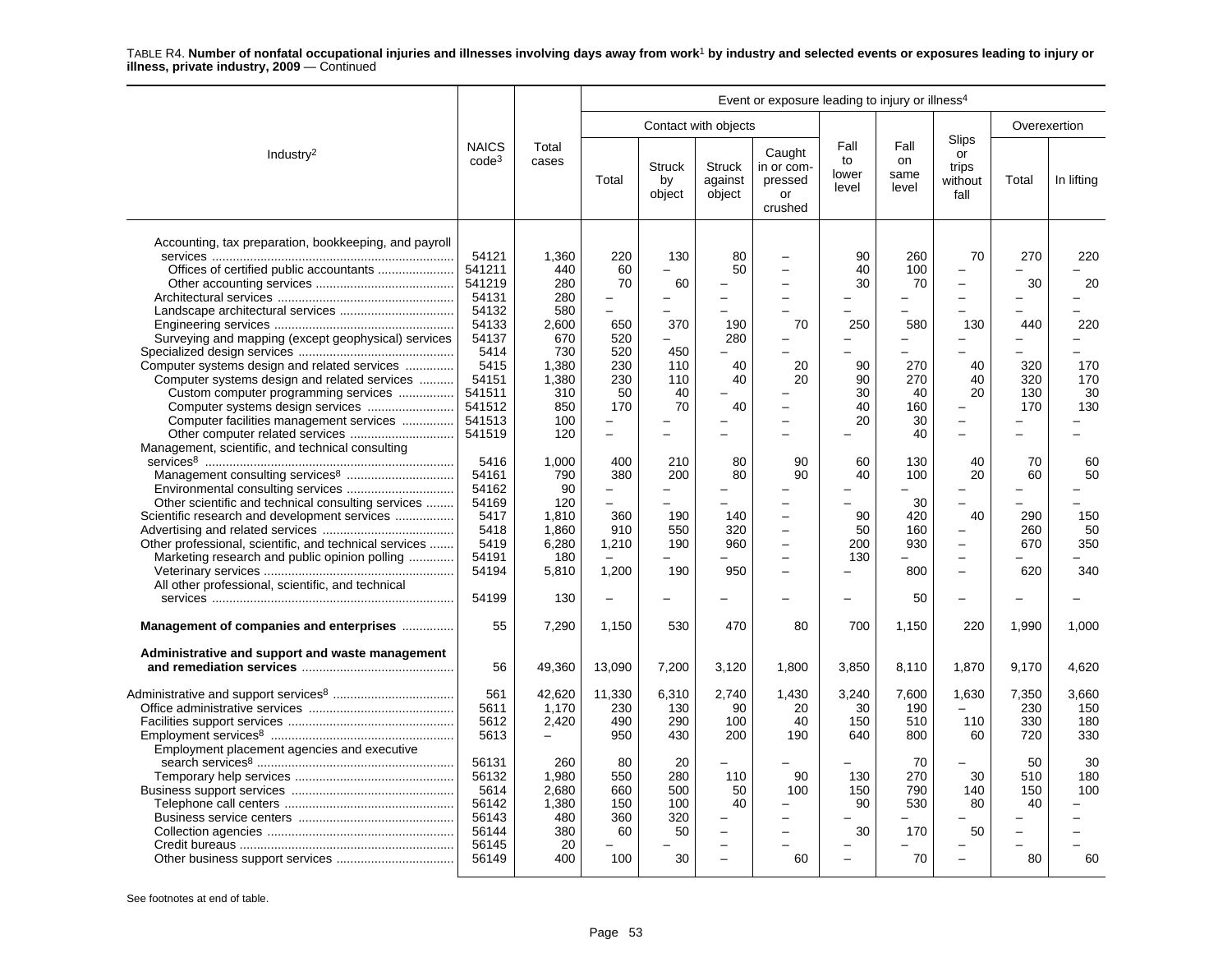|                                                        |                          |                                     |                |                                | Event or exposure leading to injury or illness <sup>4</sup> |          |                           |                          |                          |                     |
|--------------------------------------------------------|--------------------------|-------------------------------------|----------------|--------------------------------|-------------------------------------------------------------|----------|---------------------------|--------------------------|--------------------------|---------------------|
|                                                        |                          | Exposure<br>to                      |                | Transportation<br>accidents    |                                                             |          | Assaults and violent acts |                          |                          |                     |
| Industry <sup>2</sup>                                  | Repetitive               | harmful                             |                |                                | <b>Fires</b>                                                |          | Assaults                  |                          | All other assaults       | All<br>other        |
|                                                        | motion                   | substance<br>or<br>environ-<br>ment | Total          | accident                       | and<br>Highway explosions                                   | Total    | by<br>person              | Total                    | Assaults<br>by<br>animal | events <sup>5</sup> |
| Accounting, tax preparation, bookkeeping, and payroll  |                          |                                     |                |                                |                                                             |          |                           |                          |                          |                     |
|                                                        | 110                      | 70                                  | 70             | 70                             |                                                             |          |                           |                          |                          | 190                 |
| Offices of certified public accountants                | $50^{\circ}$             |                                     | 60             | 60                             |                                                             |          |                           |                          |                          | 60                  |
|                                                        | 50                       |                                     |                | L                              |                                                             |          |                           |                          | -                        |                     |
|                                                        | $\overline{\phantom{0}}$ | $\overline{\phantom{0}}$            | -              | -                              |                                                             | ÷        | -                         |                          | $\equiv$                 |                     |
|                                                        | $\overline{a}$           | L.                                  |                | $\overline{\phantom{0}}$       |                                                             |          | ÷                         |                          | -                        | 310                 |
|                                                        | 60                       | 50                                  | 160            | 120                            |                                                             |          |                           |                          | -                        | 270                 |
| Surveying and mapping (except geophysical) services    |                          |                                     |                |                                |                                                             |          |                           |                          |                          |                     |
|                                                        | $\equiv$                 |                                     | $\overline{a}$ | L.                             |                                                             | $\equiv$ | $\equiv$                  |                          | -                        |                     |
| Computer systems design and related services           | 70                       | 80                                  | 160            | 110                            |                                                             |          |                           |                          |                          | 130                 |
| Computer systems design and related services           | 70                       | 80                                  | 160            | 110                            |                                                             |          |                           |                          |                          | 130                 |
| Custom computer programming services                   |                          |                                     |                |                                |                                                             |          |                           |                          |                          | 30                  |
|                                                        | 40                       | 80                                  | 130            | 80                             |                                                             |          |                           |                          |                          | 50                  |
| Computer facilities management services                |                          |                                     | 20             | 20                             |                                                             |          |                           |                          |                          |                     |
|                                                        | $\overline{a}$           | L.                                  |                | $\overline{\phantom{0}}$       | $\equiv$                                                    |          |                           |                          | -                        |                     |
| Management, scientific, and technical consulting       |                          |                                     |                |                                |                                                             |          |                           |                          |                          |                     |
|                                                        | 130                      |                                     | 40             | 40                             |                                                             | 30       | 30                        |                          |                          | 90                  |
|                                                        | 60                       |                                     | 40             | 40                             |                                                             |          |                           |                          |                          | 60                  |
|                                                        | 50                       | $\overline{\phantom{0}}$            |                |                                |                                                             |          | $\equiv$                  |                          |                          |                     |
| Other scientific and technical consulting services     | $\equiv$                 | $\overline{\phantom{a}}$            |                |                                |                                                             | -        | $\equiv$                  |                          |                          |                     |
|                                                        | 160                      | 150                                 | 90             | 60                             |                                                             |          |                           |                          |                          |                     |
| Scientific research and development services           | 280                      |                                     | 110            | -                              |                                                             |          | $\overline{\phantom{0}}$  |                          |                          | 200                 |
|                                                        | $\equiv$                 |                                     |                |                                |                                                             |          |                           |                          |                          | 80                  |
| Other professional, scientific, and technical services | $\equiv$                 | 360                                 | ÷              | $\overline{\phantom{0}}$<br>L. |                                                             | 2,640    | $\overline{\phantom{0}}$  | 2,610                    | 2,610                    | 160                 |
| Marketing research and public opinion polling          | $\equiv$                 |                                     |                |                                |                                                             |          | $\equiv$                  |                          |                          |                     |
|                                                        |                          | 360                                 |                | $\overline{\phantom{0}}$       |                                                             |          | $\equiv$                  | 2,600                    | 2.600                    |                     |
| All other professional, scientific, and technical      |                          |                                     |                |                                |                                                             |          |                           |                          |                          |                     |
|                                                        |                          |                                     |                |                                |                                                             |          |                           |                          |                          | 30                  |
| Management of companies and enterprises                | 320                      | 150                                 | 470            | 380                            |                                                             | 60       | 40                        | 20                       | 20                       | 1,060               |
| Administrative and support and waste management        |                          |                                     |                |                                |                                                             |          |                           |                          |                          |                     |
|                                                        | 1,180                    | 2,230                               | 3,440          | 2,520                          | 60                                                          | 810      | 610                       | 190                      | 180                      | 5,540               |
|                                                        | 1,130                    | 1,940                               | 2,680          | 1,970                          | 40                                                          | 760      | 600                       | 160                      | 160                      | 4,920               |
|                                                        | 170                      | 50                                  | 70             | 70                             |                                                             |          |                           |                          |                          | 190                 |
|                                                        | 20                       | 240                                 | 50             | 30                             | $\overline{a}$                                              | 150      | 140                       | $\equiv$                 |                          | 370                 |
|                                                        | 70                       | 110                                 | 110            | 50                             | 20                                                          | 40       | 40                        | $\overline{\phantom{0}}$ |                          | 330                 |
|                                                        |                          |                                     |                |                                |                                                             |          |                           |                          |                          |                     |
| Employment placement agencies and executive            | $\qquad \qquad -$        |                                     |                |                                |                                                             |          |                           |                          | -                        | 30                  |
|                                                        |                          |                                     |                |                                |                                                             |          |                           |                          |                          |                     |
|                                                        | 40                       | 70                                  | 80             | 30                             | 20                                                          | 30       | 30                        |                          |                          | 250                 |
|                                                        | 300                      | 100                                 | 200            | 190                            |                                                             | 30       | $\overline{\phantom{0}}$  | 30                       | 30                       | 160                 |
|                                                        | 220                      | 90                                  | 60             | 60                             |                                                             | 30       | $\overline{\phantom{0}}$  | 30                       | 30                       | 90                  |
|                                                        | $\equiv$                 |                                     |                |                                |                                                             |          | $\equiv$                  |                          |                          |                     |
|                                                        | 20                       |                                     |                |                                |                                                             |          |                           |                          |                          | 40                  |
|                                                        |                          |                                     |                |                                |                                                             |          | $\overline{a}$            |                          |                          |                     |
|                                                        |                          |                                     | 90             | 90                             |                                                             |          |                           |                          |                          |                     |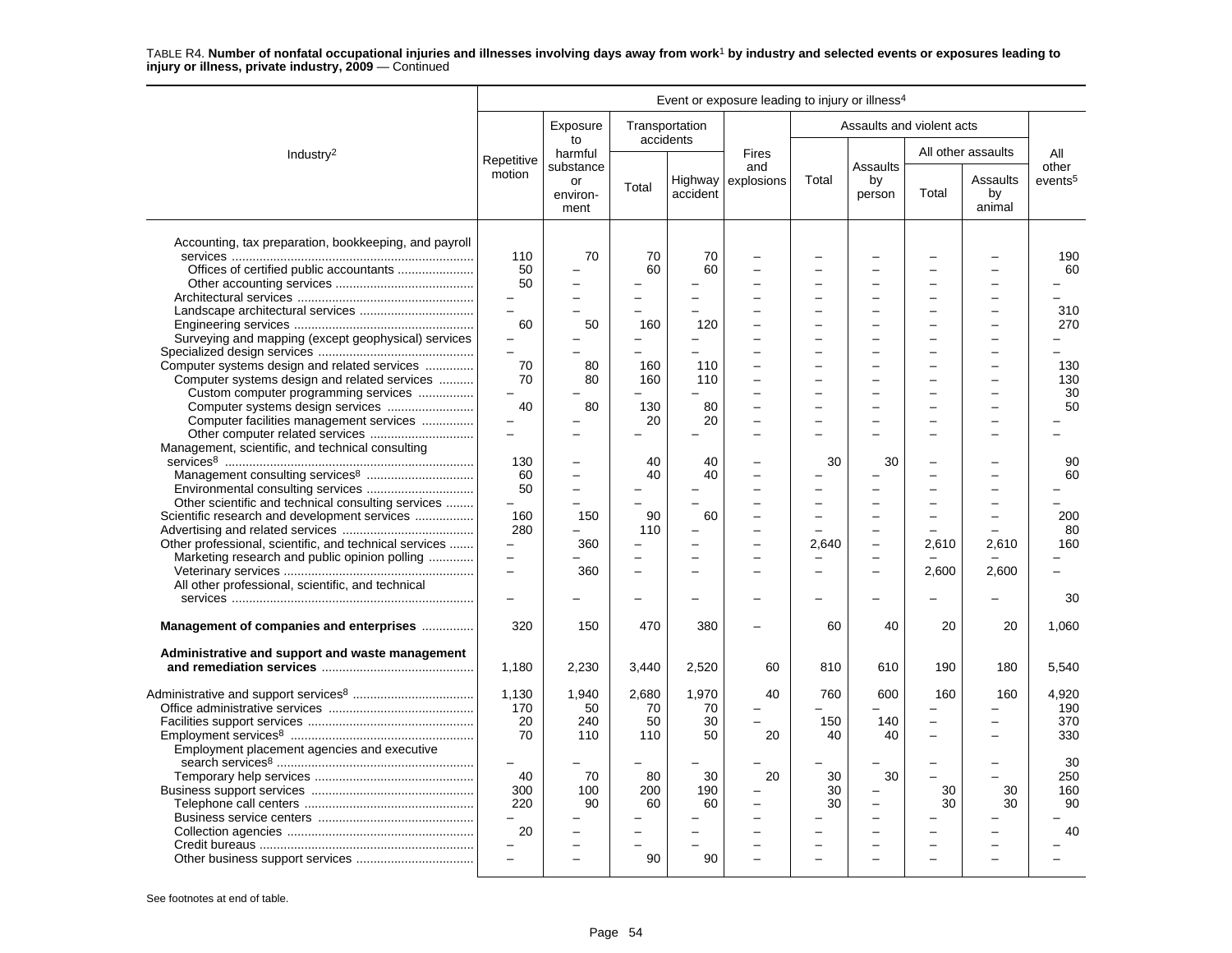|                                                                                                                                                                                                                                                                                                                                                                                | Event or exposure leading to injury or illness <sup>4</sup>                                                                                                                                                                                                      |                                                                                                                                                                                                                                        |                                                                                                                                                                                                  |                                                                                                                                                                                                            |                                                                                                                                                                                                                                                                          |                                                                                                                  |                                                                                                                                                         |                                                                                                                                                                                      |                                                                                                                                                                                                                                                                                                                                 |                                                                                                                                                                                                         |                                                                                                                                                          |
|--------------------------------------------------------------------------------------------------------------------------------------------------------------------------------------------------------------------------------------------------------------------------------------------------------------------------------------------------------------------------------|------------------------------------------------------------------------------------------------------------------------------------------------------------------------------------------------------------------------------------------------------------------|----------------------------------------------------------------------------------------------------------------------------------------------------------------------------------------------------------------------------------------|--------------------------------------------------------------------------------------------------------------------------------------------------------------------------------------------------|------------------------------------------------------------------------------------------------------------------------------------------------------------------------------------------------------------|--------------------------------------------------------------------------------------------------------------------------------------------------------------------------------------------------------------------------------------------------------------------------|------------------------------------------------------------------------------------------------------------------|---------------------------------------------------------------------------------------------------------------------------------------------------------|--------------------------------------------------------------------------------------------------------------------------------------------------------------------------------------|---------------------------------------------------------------------------------------------------------------------------------------------------------------------------------------------------------------------------------------------------------------------------------------------------------------------------------|---------------------------------------------------------------------------------------------------------------------------------------------------------------------------------------------------------|----------------------------------------------------------------------------------------------------------------------------------------------------------|
|                                                                                                                                                                                                                                                                                                                                                                                |                                                                                                                                                                                                                                                                  |                                                                                                                                                                                                                                        |                                                                                                                                                                                                  |                                                                                                                                                                                                            | Contact with objects                                                                                                                                                                                                                                                     |                                                                                                                  |                                                                                                                                                         |                                                                                                                                                                                      |                                                                                                                                                                                                                                                                                                                                 |                                                                                                                                                                                                         | Overexertion                                                                                                                                             |
| Industry <sup>2</sup>                                                                                                                                                                                                                                                                                                                                                          | <b>NAICS</b><br>code <sup>3</sup>                                                                                                                                                                                                                                | Total<br>cases                                                                                                                                                                                                                         | Total                                                                                                                                                                                            | <b>Struck</b><br>by<br>object                                                                                                                                                                              | <b>Struck</b><br>against<br>object                                                                                                                                                                                                                                       | Caught<br>in or com-<br>pressed<br>or<br>crushed                                                                 | Fall<br>to<br>lower<br>level                                                                                                                            | Fall<br>on<br>same<br>level                                                                                                                                                          | Slips<br>or<br>trips<br>without<br>fall                                                                                                                                                                                                                                                                                         | Total                                                                                                                                                                                                   | In lifting                                                                                                                                               |
| Travel arrangement and reservation services<br>Other travel arrangement and reservation services<br>Investigation, guard, and armored car services<br>Security guards and patrol services<br>Waste management and remediation services<br>Hazardous waste treatment and disposal<br>Solid waste combustors and incinerators<br>Remediation and other waste management services | 5615<br>56151<br>56152<br>56159<br>5616<br>56161<br>561612<br>561613<br>56162<br>5617<br>56172<br>56173<br>56174<br>56179<br>5619<br>562<br>5621<br>56211<br>562111<br>562112<br>562119<br>5622<br>56221<br>562211<br>562212<br>562213<br>5629<br>56291<br>56299 | 620<br>120<br>100<br>400<br>5,290<br>4,660<br>4,190<br>340<br>630<br>23,800<br>8,800<br>12,250<br>300<br>740<br>2,800<br>6,740<br>3.730<br>3,730<br>3,120<br>380<br>230<br>1,690<br>1,690<br>270<br>1,060<br>90<br>1,320<br>600<br>340 | 80<br>20<br>50<br>780<br>630<br>530<br>60<br>150<br>7,550<br>1,990<br>4.990<br>50<br>250<br>600<br>1.760<br>890<br>890<br>730<br>50<br>110<br>370<br>370<br>50<br>200<br>60<br>500<br>250<br>150 | 50<br>40<br>320<br>230<br>190<br>20<br>90<br>4,300<br>840<br>3,230<br>50<br>130<br>270<br>890<br>350<br>350<br>290<br>$-$<br>50<br>180<br>180<br>$\overline{\phantom{0}}$<br>90<br>40<br>360<br>180<br>120 | $\overline{\phantom{0}}$<br>$\overline{\phantom{0}}$<br>340<br>290<br>240<br>30<br>50<br>1,810<br>810<br>750<br>$\overline{\phantom{0}}$<br>50<br>150<br>370<br>240<br>240<br>210<br>$\overline{a}$<br>$\overline{\phantom{0}}$<br>90<br>90<br>20<br>60<br>40<br>20<br>- | 80<br>80<br>70<br>840<br>200<br>560<br>80<br>160<br>360<br>280<br>280<br>210<br>40<br>50<br>50<br>20<br>20<br>40 | 30<br>480<br>390<br>350<br>30<br>90<br>1,410<br>700<br>600<br>50<br>360<br>620<br>210<br>210<br>120<br>70<br>20<br>190<br>190<br>20<br>160<br>220<br>80 | 140<br>30<br>100<br>1,220<br>1,050<br>1,020<br>40<br>160<br>3,400<br>1,830<br>1.090<br>50<br>30<br>540<br>510<br>340<br>340<br>210<br>120<br>-<br>100<br>100<br>90<br>80<br>30<br>50 | $\overline{\phantom{0}}$<br>$\equiv$<br>$\overline{\phantom{0}}$<br>$\overline{a}$<br>330<br>290<br>290<br>40<br>850<br>400<br>380<br>$\overline{\phantom{0}}$<br>$\equiv$<br>110<br>240<br>160<br>160<br>130<br>$\overline{\phantom{0}}$<br>$\overline{\phantom{0}}$<br>40<br>40<br>30<br>50<br>20<br>$\overline{\phantom{0}}$ | 140<br>30<br>110<br>430<br>400<br>280<br>120<br>30<br>4,820<br>1,800<br>2,230<br>150<br>210<br>530<br>1.820<br>1.070<br>1,070<br>1,040<br>30<br>$\equiv$<br>500<br>500<br>60<br>340<br>250<br>120<br>60 | 70<br>70<br>190<br>180<br>120<br>60<br>2,330<br>980<br>850<br>60<br>100<br>310<br>960<br>600<br>600<br>580<br>۰.<br>230<br>230<br>40<br>120<br>130<br>70 |
|                                                                                                                                                                                                                                                                                                                                                                                |                                                                                                                                                                                                                                                                  | 183,260                                                                                                                                                                                                                                | 25,750                                                                                                                                                                                           | 12,690                                                                                                                                                                                                     | 8,660                                                                                                                                                                                                                                                                    | 3,130                                                                                                            | 8,170                                                                                                                                                   | 37,830                                                                                                                                                                               | 6,440                                                                                                                                                                                                                                                                                                                           | 58,440                                                                                                                                                                                                  | 25,680                                                                                                                                                   |
|                                                                                                                                                                                                                                                                                                                                                                                | 61                                                                                                                                                                                                                                                               | 10,450                                                                                                                                                                                                                                 | 1,680                                                                                                                                                                                            | 990                                                                                                                                                                                                        | 520                                                                                                                                                                                                                                                                      | 110                                                                                                              | 1,050                                                                                                                                                   | 2,130                                                                                                                                                                                | 490                                                                                                                                                                                                                                                                                                                             | 1,620                                                                                                                                                                                                   | 880                                                                                                                                                      |
| Colleges, universities, and professional schools<br>Business schools and computer and management<br>Professional and management development training.                                                                                                                                                                                                                          | 611<br>6111<br>6112<br>6113<br>6114<br>61141<br>61143<br>6115                                                                                                                                                                                                    | 10,450<br>3,490<br>210<br>4,870<br>50<br>20<br>20<br>570                                                                                                                                                                               | 1,680<br>500<br>60<br>980<br>$\overline{a}$<br>80                                                                                                                                                | 990<br>320<br>60<br>530<br>70                                                                                                                                                                              | 520<br>150<br>330<br>$\equiv$                                                                                                                                                                                                                                            | 110<br>20<br>80<br>$\equiv$                                                                                      | 1.050<br>430<br>400<br>30                                                                                                                               | 2.130<br>730<br>20<br>1,050<br>150                                                                                                                                                   | 490<br>110<br>70<br>230<br>$\overline{\phantom{0}}$<br>$\overline{a}$<br>20                                                                                                                                                                                                                                                     | 1,620<br>400<br>1,010<br>70                                                                                                                                                                             | 880<br>150<br>590<br>50                                                                                                                                  |
|                                                                                                                                                                                                                                                                                                                                                                                | 6116<br>61162<br>61169                                                                                                                                                                                                                                           | 880<br>250<br>220                                                                                                                                                                                                                      | $\overline{a}$<br>÷                                                                                                                                                                              |                                                                                                                                                                                                            | $\overline{\phantom{0}}$                                                                                                                                                                                                                                                 |                                                                                                                  | 160<br>20                                                                                                                                               | 140<br>100                                                                                                                                                                           | $\overline{\phantom{0}}$<br>$\overline{\phantom{0}}$                                                                                                                                                                                                                                                                            | 60<br>40                                                                                                                                                                                                |                                                                                                                                                          |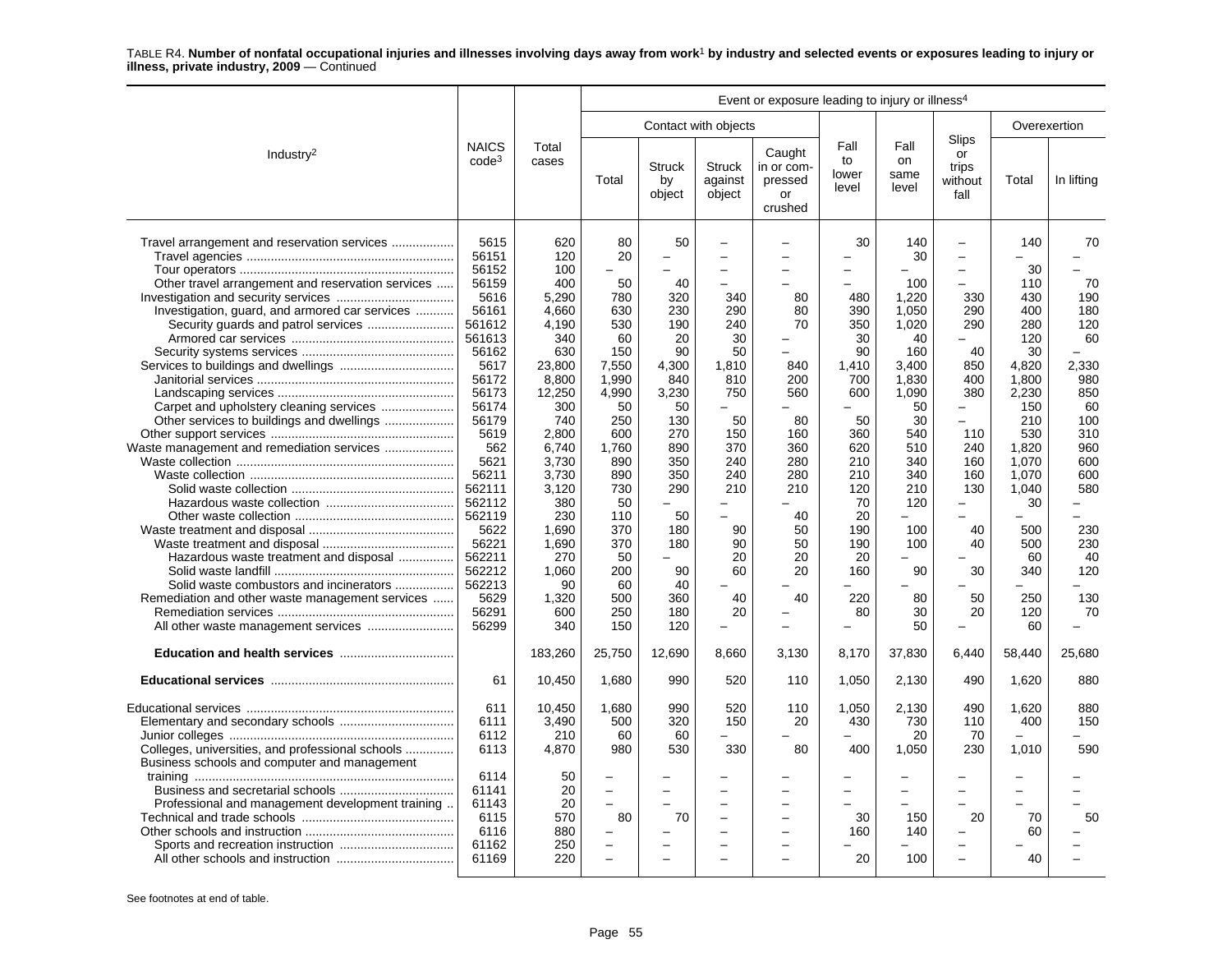|                                                                                                                                                    |                                                                                                                                           |                                              |                                           |                                        | Event or exposure leading to injury or illness <sup>4</sup>            |                                      |                                                                                                |                            |                                                      |                                          |
|----------------------------------------------------------------------------------------------------------------------------------------------------|-------------------------------------------------------------------------------------------------------------------------------------------|----------------------------------------------|-------------------------------------------|----------------------------------------|------------------------------------------------------------------------|--------------------------------------|------------------------------------------------------------------------------------------------|----------------------------|------------------------------------------------------|------------------------------------------|
|                                                                                                                                                    |                                                                                                                                           | Exposure<br>to                               |                                           | Transportation<br>accidents            |                                                                        |                                      |                                                                                                | Assaults and violent acts  |                                                      |                                          |
| Industry <sup>2</sup>                                                                                                                              | Repetitive                                                                                                                                | harmful<br>substance                         |                                           |                                        | <b>Fires</b><br>and                                                    |                                      | Assaults                                                                                       |                            | All other assaults                                   | All<br>other                             |
|                                                                                                                                                    | motion                                                                                                                                    | or<br>environ-<br>ment                       | Total                                     | accident                               | Highway explosions                                                     | Total                                | by<br>person                                                                                   | Total                      | Assaults<br>by<br>animal                             | events <sup>5</sup>                      |
| Travel arrangement and reservation services<br>Other travel arrangement and reservation services<br>Investigation, guard, and armored car services | 110<br>60<br>$\overline{\phantom{0}}$<br>40<br>30<br>20                                                                                   | 20<br>$\overline{\phantom{0}}$<br>180<br>180 | L.<br>610<br>530                          | $\overline{\phantom{0}}$<br>380<br>320 |                                                                        | 390<br>350                           | $\overline{\phantom{0}}$<br>340<br>330                                                         | 50<br>20                   | 40<br>20                                             | 70<br>20<br>50<br>830<br>800             |
|                                                                                                                                                    | 20<br>250<br>160<br>80<br>$\qquad \qquad -$                                                                                               | 180<br>1.180<br>390<br>770                   | 470<br>20<br>70<br>1.420<br>510<br>410    | 290<br>20<br>60<br>1,160<br>420<br>280 | $\overline{a}$<br>÷<br>20                                              | 340<br>40<br>130<br>30<br>90         | 320<br>$\overline{\phantom{0}}$<br>$\equiv$<br>70<br>20<br>50                                  | 20<br>30<br>60<br>40       | 20<br>30<br>60<br>40                                 | 720<br>30<br>40<br>2.770<br>970<br>1,600 |
| Other services to buildings and dwellings<br>Waste management and remediation services                                                             | $\overline{a}$<br>190<br>50<br>20<br>20<br>20                                                                                             | 60<br>280<br>150<br>150<br>130               | 50<br>200<br>760<br>450<br>450<br>380     | 50<br>70<br>550<br>310<br>310<br>290   | $\overline{\phantom{a}}$<br>$\overline{a}$<br>$\overline{\phantom{0}}$ | 20<br>50<br>30<br>30<br>30           | $\equiv$<br>$\equiv$<br>20<br>$\overline{\phantom{0}}$<br>$\equiv$<br>$\overline{\phantom{0}}$ | 20<br>30<br>20<br>20<br>20 | 20<br>30<br>20<br>20<br>20                           | 100<br>180<br>630<br>400<br>400<br>340   |
| Hazardous waste treatment and disposal  <br>Solid waste combustors and incinerators<br>Remediation and other waste management services             | $\qquad \qquad -$<br>$\overline{\phantom{m}}$<br>$\overline{a}$<br>$\overline{\phantom{0}}$<br>$\equiv$<br>$\overline{\phantom{0}}$<br>30 | 90<br>90<br>20<br>40<br>40                   | 40<br>30<br>230<br>230<br>50<br>100<br>90 | 30<br>170<br>170<br>90<br>70           |                                                                        | $\equiv$<br>$\overline{\phantom{0}}$ | ÷<br>$\equiv$<br>$\equiv$<br>$\overline{\phantom{0}}$                                          | $=$                        | $\overline{\phantom{0}}$<br>$\overline{\phantom{0}}$ | 50<br>160<br>160<br>40<br>100<br>70      |
| All other waste management services                                                                                                                | $\overline{\phantom{0}}$                                                                                                                  | 30                                           | 30<br>30                                  | 30<br>30                               |                                                                        |                                      | -<br>$\equiv$                                                                                  |                            |                                                      | 30                                       |
|                                                                                                                                                    | 4,030                                                                                                                                     | 7,760                                        | 5,180                                     | 3,930                                  | 30                                                                     | 11,720                               | 10,720                                                                                         | 1,000                      | 640                                                  | 17,900                                   |
|                                                                                                                                                    | 300                                                                                                                                       | 400                                          | 340                                       | 150                                    |                                                                        | 720                                  | 680                                                                                            | 50                         | 20                                                   | 1,700                                    |
| Colleges, universities, and professional schools<br>Business schools and computer and management                                                   | 300<br>40<br>20<br>190                                                                                                                    | 400<br>90<br>230                             | 340<br>110<br>180                         | 150<br>50<br>80                        |                                                                        | 720<br>540<br>80                     | 680<br>530<br>50                                                                               | 50<br>30                   | 20                                                   | 1.700<br>550<br>530                      |
| Professional and management development training                                                                                                   | $\equiv$<br>$\overline{\phantom{0}}$<br>50                                                                                                | 50                                           | 30                                        |                                        |                                                                        | 50                                   | 50                                                                                             |                            |                                                      | 120<br>390<br>100                        |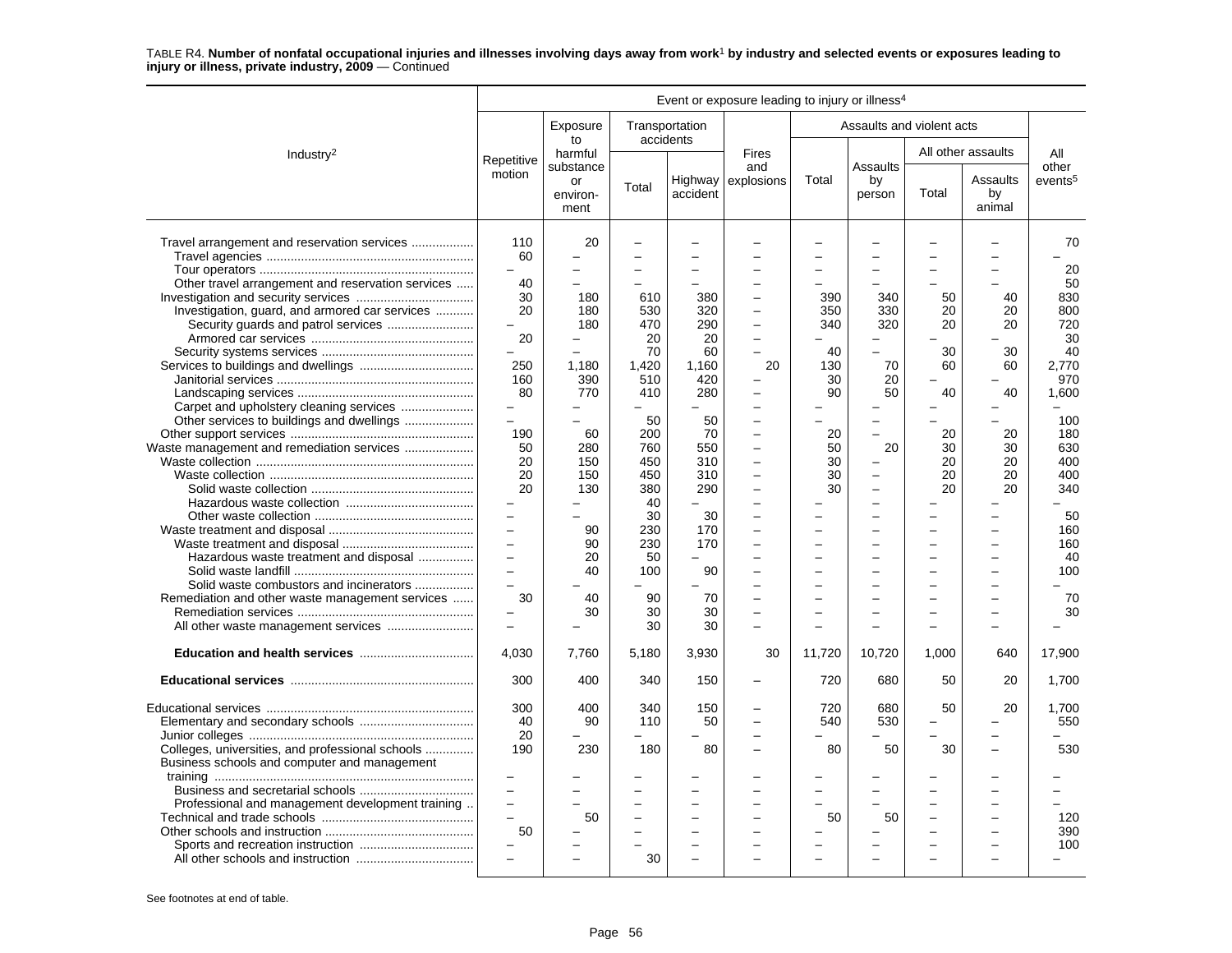| Event or exposure leading to injury or illness <sup>4</sup>                                                   |                                   |                                    |                                |                            |                                                            |                                                  |                                       |                                |                                                             |                                |                              |
|---------------------------------------------------------------------------------------------------------------|-----------------------------------|------------------------------------|--------------------------------|----------------------------|------------------------------------------------------------|--------------------------------------------------|---------------------------------------|--------------------------------|-------------------------------------------------------------|--------------------------------|------------------------------|
|                                                                                                               |                                   |                                    |                                |                            | Contact with objects                                       |                                                  |                                       |                                |                                                             | Overexertion                   |                              |
| Industry $2$                                                                                                  | <b>NAICS</b><br>code <sup>3</sup> | Total<br>cases                     | Total                          | Struck<br>by<br>object     | <b>Struck</b><br>against<br>object                         | Caught<br>in or com-<br>pressed<br>or<br>crushed | Fall<br>to<br>lower<br>level          | Fall<br>on<br>same<br>level    | Slips<br>or<br>trips<br>without<br>fall                     | Total                          | In lifting                   |
|                                                                                                               | 6117                              | 380                                | 40                             |                            | 20                                                         |                                                  |                                       | 30                             | 60                                                          | 70                             | 70                           |
|                                                                                                               | 62                                | 172,820                            | 24,070                         | 11,700                     | 8,130                                                      | 3.010                                            | 7,120                                 | 35,700                         | 5,940                                                       | 56,820                         | 24.790                       |
| Offices of physicians (except mental health                                                                   | 621<br>6211<br>62111              | 29,370<br>4,820<br>4,820           | 4,340<br>940<br>940            | 1.930<br>580<br>580        | 1,610<br>330<br>330                                        | 640<br>30<br>30                                  | 1.440<br>370<br>370                   | 5.660<br>1,280<br>1,280        | 880<br>80<br>80                                             | 8,970<br>840<br>840            | 4,760<br>370<br>370          |
| Offices of physicians, mental health specialists                                                              | 621111<br>621112<br>6212          | 4,590<br>230                       | 920<br>20<br>710               | 570<br>20<br>270           | 320<br>430                                                 | 30<br>$\overline{\phantom{0}}$                   | 310<br>50<br>$\overline{\phantom{0}}$ | 1,240<br>40<br>480             | 80<br>$\overline{\phantom{0}}$<br>$\equiv$                  | 830<br>20                      | 370                          |
|                                                                                                               | 6213<br>6214<br>6215<br>6216      | 1,560<br>3,630<br>1,370<br>9,830   | 120<br>420<br>480<br>630       | 80<br>210<br>290<br>280    | 30<br>130<br>40<br>280                                     | 50<br>80<br>40                                   | $\overline{a}$<br>150<br>40<br>590    | 180<br>1.060<br>320<br>1.890   | 30<br>70<br>110<br>320                                      | 470<br>860<br>130<br>3.540     | 320<br>480<br>90<br>1.340    |
|                                                                                                               | 6219<br>62191<br>62199            | 6,100<br>4,970<br>1,130            | 1,040<br>820<br>220            | 220<br>150<br>70           | 370<br>260<br>110                                          | 440<br>400<br>40                                 | 200<br>150<br>50                      | 460<br>240<br>220              | 280<br>240<br>40                                            | 3,010<br>2,800<br>210          | 2,070<br>1,960<br>110        |
| Psychiatric and substance abuse hospitals<br>Specialty (except psychiatric and substance abuse)               | 622<br>6221<br>6222               | 60,870<br>56,860<br>1,950          | 8,370<br>7,770<br>290          | 4,030<br>3,730<br>140      | 2,860<br>2,660<br>120                                      | 1,110<br>1,020<br>20                             | 1,670<br>1,550<br>70                  | 11.930<br>11,200<br>300        | 1,920<br>1,840<br>40                                        | 22.850<br>21,740<br>320        | 8.870<br>8,470<br>90         |
| Residential mental retardation, mental health and                                                             | 6223<br>623<br>6231               | 2.050<br>57,440<br>33,860          | 300<br>7.630<br>4,500          | 160<br>3.840<br>2,250      | 80<br>2.440<br>1,320                                       | 60<br>970<br>680                                 | 50<br>1.510<br>480                    | 440<br>12,590<br>7,860         | 40<br>2,210<br>1,410                                        | 780<br>19.860<br>13,060        | 300<br>7.960<br>5.110        |
|                                                                                                               | 6232<br>6233<br>6239<br>624       | 8,860<br>12.010<br>2,700<br>25,140 | 1.370<br>1.430<br>330<br>3,730 | 670<br>750<br>170<br>1,890 | 500<br>480<br>130<br>1,230                                 | 140<br>140<br>-<br>290                           | 430<br>460<br>140<br>2,510            | 2.020<br>2.160<br>550<br>5,510 | 280<br>400<br>130<br>930                                    | 1.420<br>4.960<br>420<br>5.140 | 660<br>1.980<br>210<br>3,210 |
| Services for the elderly and persons with disabilities<br>Community food and housing, and emergency and other | 6241<br>62411<br>62412            | 11,660<br>880<br>6,760             | 1,300<br>130<br>680            | 710<br>50<br>400           | 420<br>70<br>170                                           | 90<br>60                                         | 1,220<br>60<br>590                    | 2,130<br>260<br>1,090          | 420<br>30<br>270                                            | 2,510<br>90<br>1,770           | 1,390<br>30<br>890           |
|                                                                                                               | 6242<br>62421<br>62422<br>62423   | 2,290<br>670<br>1,290<br>330       | 540<br>280<br>250              | 320<br>130<br>190          | 50<br>$\overline{\phantom{0}}$<br>$\overline{\phantom{0}}$ |                                                  | 230<br>50                             | 540<br>490                     | 140<br>$\overline{\phantom{0}}$<br>$\overline{\phantom{m}}$ | 340<br>÷<br>180                | 250<br>120                   |
|                                                                                                               | 6243<br>6244                      | 4,180<br>7,010                     | 700<br>1.190                   | 400<br>470                 | 180<br>580                                                 | 90<br>90                                         | 230<br>840                            | 1.080<br>1,770                 | 120<br>260                                                  | 940<br>1,350                   | 620<br>950                   |
|                                                                                                               | 71                                | 87,740<br>16,650                   | 26,540<br>4,800                | 15,800<br>2,290            | 6,310<br>1,290                                             | 2,760<br>790                                     | 3,410<br>960                          | 17,630<br>3,180                | 3,250<br>530                                                | 13,770<br>2,360                | 7,870<br>1,230               |
| Performing arts, spectator sports, and related industries                                                     | 711                               | 4,210                              | 990                            | 390                        | 440                                                        | 140                                              | 160                                   | 940                            | 70                                                          | 470                            | 160                          |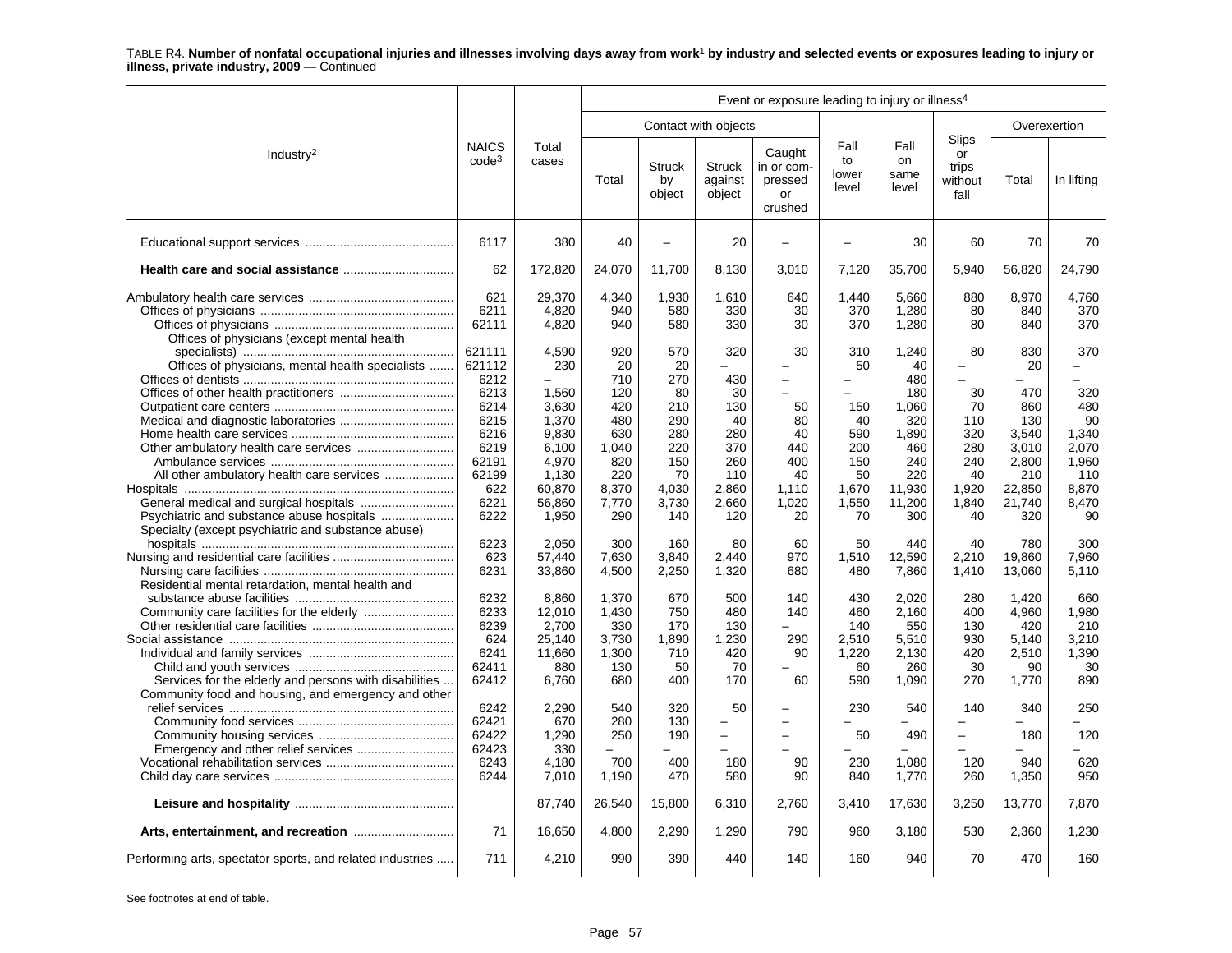|                                                           |                          |                        |       |                             | Event or exposure leading to injury or illness <sup>4</sup> |        |                           |                          |                          |                     |
|-----------------------------------------------------------|--------------------------|------------------------|-------|-----------------------------|-------------------------------------------------------------|--------|---------------------------|--------------------------|--------------------------|---------------------|
|                                                           |                          | Exposure<br>to         |       | Transportation<br>accidents |                                                             |        | Assaults and violent acts |                          |                          |                     |
| Industry <sup>2</sup>                                     | Repetitive               | harmful<br>substance   |       |                             | <b>Fires</b><br>and                                         |        | Assaults                  |                          | All other assaults       | All<br>other        |
|                                                           | motion                   | or<br>environ-<br>ment | Total | Highway<br>accident         | explosions                                                  | Total  | by<br>person              | Total                    | Assaults<br>by<br>animal | events <sup>5</sup> |
|                                                           | ÷                        |                        | 20    | $\overline{\phantom{0}}$    |                                                             | 20     | 20                        | $\overline{\phantom{0}}$ | -                        | 100                 |
|                                                           | 3,730                    | 7,360                  | 4,850 | 3,780                       | 30                                                          | 11,000 | 10,040                    | 960                      | 620                      | 16,200              |
|                                                           | 870                      | 1,520                  | 2,080 | 1,700                       | $\overline{\phantom{0}}$                                    | 990    | 820                       | 160                      | 150                      | 2.640               |
|                                                           | 240                      | 360                    | 100   | 60                          | $\overline{\phantom{0}}$                                    | 160    | 140                       | 20                       | 20                       | 470                 |
|                                                           | 240                      | 360                    | 100   | 60                          | $\overline{\phantom{0}}$                                    | 160    | 140                       | 20                       | 20                       | 470                 |
| Offices of physicians (except mental health               |                          |                        |       |                             |                                                             |        |                           |                          |                          |                     |
|                                                           | 220                      | 350                    | 100   | 60                          |                                                             | 100    | 90                        |                          |                          | 450                 |
| Offices of physicians, mental health specialists          | $\overline{\phantom{0}}$ |                        |       |                             |                                                             | 60     | 40                        | $\overline{\phantom{0}}$ |                          |                     |
|                                                           | 320                      |                        |       |                             |                                                             |        |                           |                          |                          | 340                 |
|                                                           | 40                       | 380                    | 70    | 40                          | $\overline{\phantom{0}}$                                    | 160    | 150                       | $\equiv$                 | $\overline{a}$           | 110                 |
|                                                           | 100                      | 220                    | 280   | 200                         | $\overline{\phantom{0}}$                                    | 210    | 210                       | $\overline{\phantom{0}}$ |                          | 270                 |
|                                                           | 50                       | 50                     | 110   | 100                         | L.                                                          |        |                           | L.                       |                          | 70                  |
|                                                           | 30                       | 390                    | 1.150 | 1.050                       | ÷                                                           | 340    | 220                       | 120                      | 110                      | 960                 |
|                                                           | 90                       | 120                    | 370   | 230                         | $\overline{\phantom{0}}$                                    | 100    | 90                        |                          |                          | 430                 |
|                                                           | $\overline{\phantom{0}}$ | 60                     | 290   | 180                         | $\overline{\phantom{0}}$                                    | 80     | 80                        | $\equiv$                 |                          | 280                 |
|                                                           | 80                       | 60                     | 80    | 50                          | $\overline{\phantom{0}}$                                    |        |                           |                          |                          | 150                 |
|                                                           | 1,790                    | 2,990                  | 530   | 370                         | $\equiv$                                                    | 2,970  | 2,850                     | 120                      | 30                       | 5,850               |
|                                                           | 1,750                    | 2.760                  | 460   | 310                         | -                                                           | 2,230  | 2.130                     | 90                       | 30                       | 5.550               |
|                                                           |                          | 80                     | 50    | 40                          | $\overline{\phantom{0}}$                                    | 640    | 610                       | 20                       |                          | 160                 |
| Specialty (except psychiatric and substance abuse)        | 30                       | 140                    | 20    | 20                          | $\overline{\phantom{0}}$                                    | 110    | 100                       |                          |                          | 130                 |
|                                                           | 430                      | 2,090                  | 850   | 660                         | L.                                                          | 5,410  | 5,000                     | 410                      | 260                      | 4,840               |
|                                                           | 220                      | 1,190                  | 170   | 110                         | $\overline{\phantom{0}}$                                    | 2,180  | 2,010                     | 180                      | 150                      | 2,780               |
| Residential mental retardation, mental health and         |                          |                        |       |                             |                                                             |        |                           |                          |                          |                     |
|                                                           | 50                       | 260                    | 410   | 350                         | ÷                                                           | 1,820  | 1,720                     | 100                      | 30                       | 820                 |
|                                                           | 160                      | 570                    | 140   | 80                          | $\equiv$                                                    | 750    | 710                       | 40                       | 30                       | 970                 |
|                                                           | ÷                        | 70                     | 130   | 110                         | $\overline{a}$                                              | 660    | 570                       | 90                       | 40                       | 270                 |
|                                                           | 630                      | 760                    | 1.390 | 1.070                       | $\overline{\phantom{0}}$                                    | 1.630  | 1.360                     | 270                      | 180                      | 2.880               |
|                                                           | 540                      | 330                    | 900   | 730                         | $\overline{\phantom{0}}$                                    | 1,030  | 930                       | 110                      | 50                       | 1,280               |
|                                                           |                          | 30                     | 70    | 60                          | L,                                                          | 110    | 100                       |                          |                          | 100                 |
| Services for the elderly and persons with disabilities    | 30                       | 170                    | 560   | 450                         | L.                                                          | 740    | 640                       | 100                      | 50                       | 860                 |
| Community food and housing, and emergency and other       | -                        | 90                     | 100   | 30                          |                                                             | 180    | 60                        | 120                      | 120                      | 120                 |
|                                                           | $\overline{a}$           |                        |       |                             |                                                             |        |                           |                          |                          |                     |
|                                                           | $\overline{a}$           | 90                     | 40    | $\overline{\phantom{0}}$    |                                                             | 60     | 50                        | $\equiv$                 | $\equiv$                 | 110                 |
|                                                           | $\overline{\phantom{0}}$ |                        |       |                             | $\overline{\phantom{0}}$                                    |        |                           | $\overline{a}$           | $\overline{\phantom{0}}$ |                     |
|                                                           | 70                       | 60                     | 270   | 220                         | $\overline{\phantom{0}}$                                    | 260    | 220                       | 40                       | -                        | 450                 |
|                                                           | $\overline{\phantom{0}}$ | 280                    | 120   | 90                          | $\overline{\phantom{0}}$                                    | 150    | 150                       | $\overline{\phantom{0}}$ | $\overline{\phantom{0}}$ | 1.030               |
|                                                           | 1,690                    | 8,220                  | 1,760 | 1,000                       | 230                                                         | 1,220  | 1,060                     | 170                      | 120                      | 10,020              |
|                                                           | 420                      | 880                    | 590   | 160                         | 60                                                          | 230    | 160                       | 70                       | 60                       | 2.620               |
| Performing arts, spectator sports, and related industries | 200                      | 80                     | 30    |                             |                                                             | 90     | 70                        | 20                       | 20                       | 1,180               |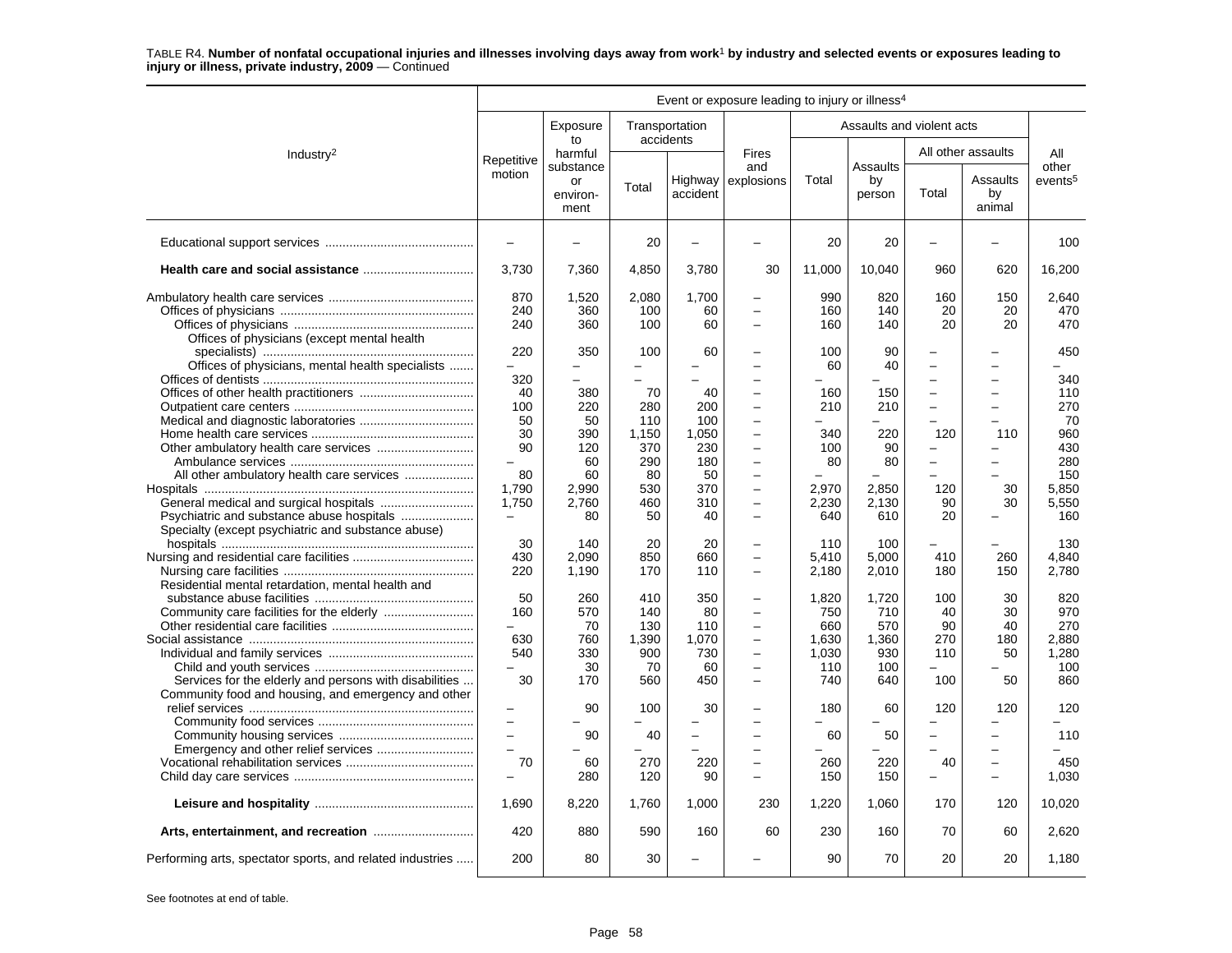|                                                                                                                                                                                                                                                           |                                                                                                                                      |                                                                                                                                   |                                                                                                                      |                                                                                                                                                       |                                                                                                                                                  | Event or exposure leading to injury or illness <sup>4</sup> |                                                                                                              |                                                                                                                                   |                                                                                                                                 |                                                                                        |                                                                                     |
|-----------------------------------------------------------------------------------------------------------------------------------------------------------------------------------------------------------------------------------------------------------|--------------------------------------------------------------------------------------------------------------------------------------|-----------------------------------------------------------------------------------------------------------------------------------|----------------------------------------------------------------------------------------------------------------------|-------------------------------------------------------------------------------------------------------------------------------------------------------|--------------------------------------------------------------------------------------------------------------------------------------------------|-------------------------------------------------------------|--------------------------------------------------------------------------------------------------------------|-----------------------------------------------------------------------------------------------------------------------------------|---------------------------------------------------------------------------------------------------------------------------------|----------------------------------------------------------------------------------------|-------------------------------------------------------------------------------------|
|                                                                                                                                                                                                                                                           |                                                                                                                                      |                                                                                                                                   |                                                                                                                      |                                                                                                                                                       | Contact with objects                                                                                                                             |                                                             |                                                                                                              |                                                                                                                                   |                                                                                                                                 | Overexertion                                                                           |                                                                                     |
| Industry <sup>2</sup>                                                                                                                                                                                                                                     | <b>NAICS</b><br>$code^3$                                                                                                             | Total<br>cases                                                                                                                    | Total                                                                                                                | Struck<br>by<br>object                                                                                                                                | <b>Struck</b><br>against<br>object                                                                                                               | Caught<br>in or com-<br>pressed<br>or<br>crushed            | Fall<br>to<br>lower<br>level                                                                                 | Fall<br>on<br>same<br>level                                                                                                       | Slips<br>or<br>trips<br>without<br>fall                                                                                         | Total                                                                                  | In lifting                                                                          |
| Promoters of performing arts, sports, and similar events<br>Museums, historical sites, and similar institutions<br>Amusement, gambling, and recreation industries<br>Other amusement and recreation industries<br>Fitness and recreational sports centers | 7111<br>7112<br>711212<br>711219<br>7113<br>712<br>713<br>7131<br>71311<br>7132<br>7139<br>71391<br>71392<br>71393<br>71394<br>71395 | 1,330<br>1,700<br>300<br>310<br>750<br>1,320<br>11,110<br>1,360<br>1,330<br>2,380<br>7,380<br>3,070<br>530<br>250<br>1.720<br>670 | 260<br>410<br>50<br>$\equiv$<br>270<br>320<br>3.490<br>330<br>300<br>580<br>2.590<br>960<br>120<br>100<br>440<br>390 | 60<br>210<br>30<br>$\overline{\phantom{0}}$<br>90<br>130<br>1.770<br>160<br>140<br>320<br>1,290<br>690<br>70<br>80<br>240<br>$\overline{\phantom{m}}$ | 90<br>170<br>-<br>$\overline{\phantom{0}}$<br>170<br>120<br>720<br>140<br>140<br>180<br>400<br>170<br>40<br>÷<br>110<br>$\overline{\phantom{0}}$ | 110<br>60<br>590<br>-<br>30<br>550<br>80<br>70<br>370       | 90<br>30<br>20<br>30<br>130<br>680<br>70<br>70<br>180<br>430<br>230<br>30<br>130<br>$\overline{\phantom{0}}$ | 60<br>310<br>50<br>80<br>220<br>230<br>2.010<br>310<br>310<br>390<br>1.310<br>430<br>200<br>40<br>470<br>$\overline{\phantom{0}}$ | 30<br>30<br>20<br>$\overline{\phantom{a}}$<br>30<br>430<br>50<br>50<br>120<br>260<br>60<br>20<br>70<br>$\overline{\phantom{0}}$ | 240<br>140<br>60<br>60<br>210<br>1.680<br>260<br>260<br>490<br>930<br>620<br>40<br>170 | 100<br>40<br>30<br>20<br>70<br>990<br>120<br>120<br>280<br>590<br>410<br>20<br>90   |
|                                                                                                                                                                                                                                                           | 72                                                                                                                                   | 71,100                                                                                                                            | 21,730                                                                                                               | 13,520                                                                                                                                                | 5,030                                                                                                                                            | 1,970                                                       | 2,450                                                                                                        | 14,450                                                                                                                            | 2,720                                                                                                                           | 11,410                                                                                 | 6,640                                                                               |
| Hotels (except casino hotels) and motels<br>Rv (recreational vehicle) parks and recreational camps<br>Rv (recreational vehicle) parks and recreational                                                                                                    | 721<br>7211<br>72111<br>72112<br>72119<br>7212                                                                                       | 19,890<br>19,600<br>16,850<br>2,600<br>150<br>250                                                                                 | 4,870<br>4,810<br>4.240<br>570<br>50                                                                                 | 2,580<br>2,550<br>2,290<br>250<br>40                                                                                                                  | 1,550<br>1,550<br>1,310<br>230<br>$\overline{\phantom{0}}$                                                                                       | 480<br>470<br>410<br>60                                     | 1,010<br>970<br>880<br>70                                                                                    | 4.090<br>4,030<br>3.370<br>640<br>60                                                                                              | 1,130<br>1,080<br>840<br>150<br>50                                                                                              | 3,930<br>3,920<br>3.360<br>550<br>20                                                   | 1,730<br>1.730<br>1.440<br>290                                                      |
| Rv (recreational vehicle) parks and campgrounds                                                                                                                                                                                                           | 72121<br>721211<br>722<br>7221<br>7222<br>72221<br>722211<br>722212<br>7223<br>7224                                                  | 250<br>130<br>51,210<br>22,950<br>22,970<br>22,970<br>18,930<br>1,300<br>4,710<br>580                                             | 50<br>16,860<br>8,560<br>6,630<br>6,630<br>5,680<br>360<br>1,400<br>270                                              | 40<br>10,930<br>5,800<br>3,940<br>3,940<br>3,460<br>270<br>970<br>220                                                                                 | $\overline{\phantom{0}}$<br>3,470<br>1.610<br>1,560<br>1.560<br>1,460<br>50<br>260<br>40                                                         | 1,500<br>500<br>880<br>880<br>670<br>120<br>$\equiv$        | $\overline{\phantom{0}}$<br>1,440<br>640<br>570<br>570<br>470<br>$\equiv$<br>150<br>80                       | 60<br>10,370<br>4.560<br>5,070<br>5.070<br>4,280<br>240<br>730<br>$\overline{\phantom{0}}$                                        | 50<br>40<br>1,590<br>790<br>670<br>670<br>600<br>120<br>$\equiv$                                                                | 20<br>7,480<br>2.760<br>3,370<br>3,370<br>2,470<br>500<br>1,280<br>60                  | $\overline{\phantom{0}}$<br>4,910<br>1.880<br>2,030<br>2.030<br>1.540<br>120<br>970 |
|                                                                                                                                                                                                                                                           |                                                                                                                                      | 29,020                                                                                                                            | 9,710                                                                                                                | 5,790                                                                                                                                                 | 1,640                                                                                                                                            | 1,320                                                       | 2,250                                                                                                        | 3,960                                                                                                                             | 1,020                                                                                                                           | 4,540                                                                                  | 2,590                                                                               |
| Other services, except public administration                                                                                                                                                                                                              | 81                                                                                                                                   | 29,020                                                                                                                            | 9,710                                                                                                                | 5,790                                                                                                                                                 | 1,640                                                                                                                                            | 1,320                                                       | 2,250                                                                                                        | 3,960                                                                                                                             | 1,020                                                                                                                           | 4,540                                                                                  | 2,590                                                                               |
| Electronic and precision equipment repair and                                                                                                                                                                                                             | 811<br>8111                                                                                                                          | 14,340<br>9,880                                                                                                                   | 6,640<br>4,420                                                                                                       | 3,990<br>2,520                                                                                                                                        | 820<br>710                                                                                                                                       | 970<br>430                                                  | 1,000<br>750                                                                                                 | 1,570<br>1,210                                                                                                                    | 520<br>520                                                                                                                      | 2,250<br>1,300                                                                         | 1,370<br>600                                                                        |
| Personal and household goods repair and maintenance                                                                                                                                                                                                       | 8112<br>8114                                                                                                                         | 320<br>480                                                                                                                        | 100<br>220                                                                                                           | 50                                                                                                                                                    | L.                                                                                                                                               |                                                             |                                                                                                              | 110                                                                                                                               | $\overline{\phantom{0}}$                                                                                                        | 20<br>240                                                                              | 20                                                                                  |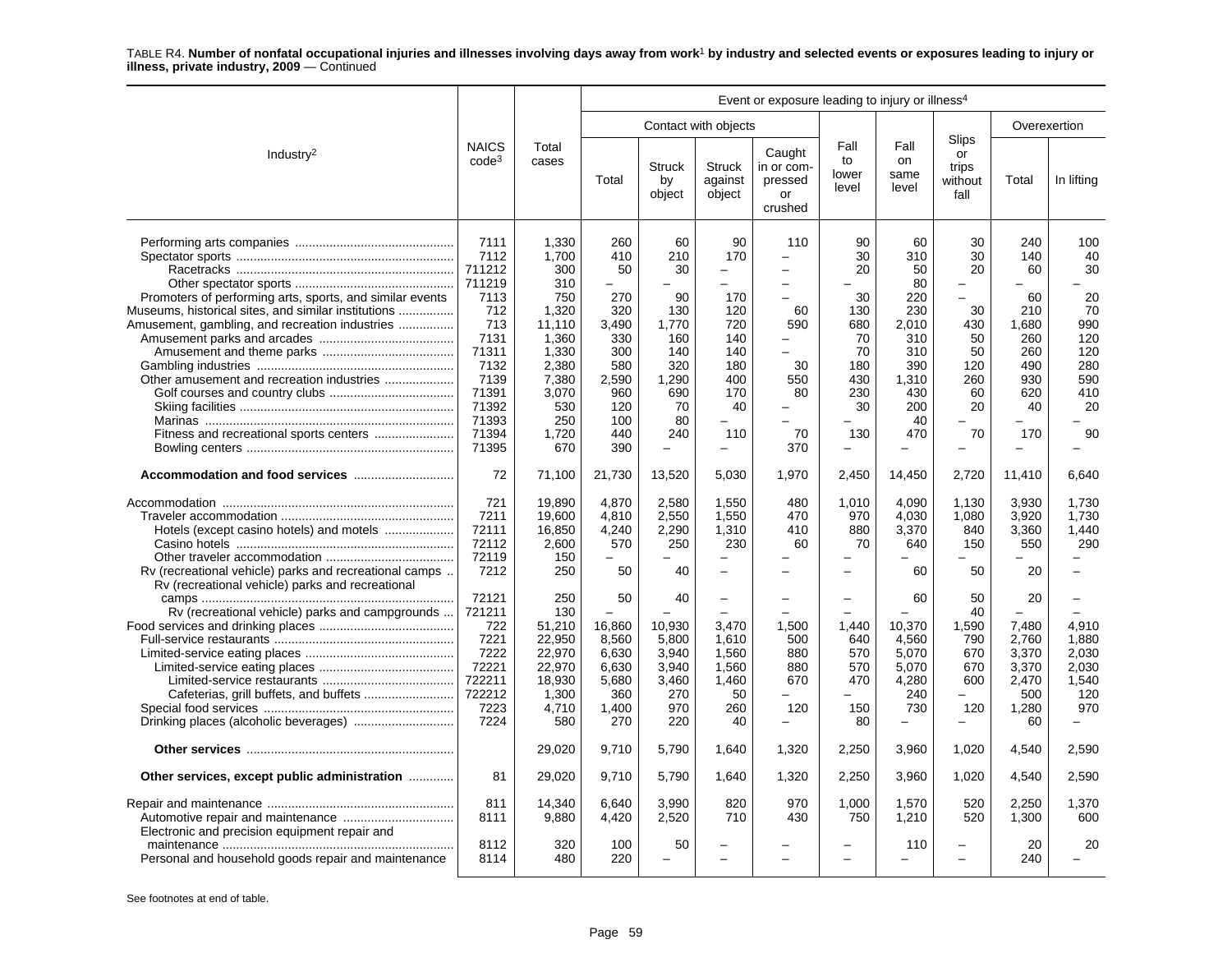|                                                                                                                                                        |                                                                                                                                 |                                                                           |                                                                                           |                                                                                     | Event or exposure leading to injury or illness <sup>4</sup> |                                                  |                                                      |                                                        |                                                        |                                                              |
|--------------------------------------------------------------------------------------------------------------------------------------------------------|---------------------------------------------------------------------------------------------------------------------------------|---------------------------------------------------------------------------|-------------------------------------------------------------------------------------------|-------------------------------------------------------------------------------------|-------------------------------------------------------------|--------------------------------------------------|------------------------------------------------------|--------------------------------------------------------|--------------------------------------------------------|--------------------------------------------------------------|
|                                                                                                                                                        |                                                                                                                                 | Exposure<br>to                                                            |                                                                                           | Transportation<br>accidents                                                         |                                                             |                                                  | Assaults and violent acts                            |                                                        |                                                        |                                                              |
| Industry <sup>2</sup>                                                                                                                                  | Repetitive                                                                                                                      | harmful                                                                   |                                                                                           |                                                                                     | <b>Fires</b>                                                |                                                  |                                                      |                                                        | All other assaults                                     | All                                                          |
|                                                                                                                                                        | motion                                                                                                                          | substance<br>or<br>environ-<br>ment                                       | Total                                                                                     | accident                                                                            | and<br>Highway explosions                                   | Total                                            | <b>Assaults</b><br>by<br>person                      | Total                                                  | Assaults<br>by<br>animal                               | other<br>events <sup>5</sup>                                 |
|                                                                                                                                                        | 60<br>70<br>-<br>$\overline{\phantom{0}}$                                                                                       | 40<br>30<br>30                                                            | 20                                                                                        |                                                                                     |                                                             | 70<br>20                                         | 60                                                   |                                                        |                                                        | 510<br>590<br>40<br>140                                      |
| Promoters of performing arts, sports, and similar events<br>Museums, historical sites, and similar institutions                                        | L.<br>20                                                                                                                        | 160                                                                       | 140                                                                                       | 20                                                                                  | L.                                                          | $\equiv$                                         | $\equiv$                                             |                                                        |                                                        | 70<br>70                                                     |
| Amusement, gambling, and recreation industries                                                                                                         | 200<br>40<br>40<br>90<br>70                                                                                                     | 640<br>100<br>100<br>150<br>390                                           | 420<br>20<br>20<br>40<br>350                                                              | 130<br>30<br>110                                                                    | 60<br>60                                                    | 130<br>30<br>30<br>40<br>60                      | 90<br>30<br>30<br>20<br>40                           | 40<br>20<br>20                                         | 30<br>20                                               | 1,370<br>140<br>140<br>300<br>930                            |
|                                                                                                                                                        | $\equiv$<br>$\overline{a}$<br>30                                                                                                | 170<br>20<br>60<br>90                                                     | 160<br>50<br>30                                                                           | $\equiv$                                                                            | 60                                                          | -<br>20                                          | $\overline{\phantom{0}}$<br>$\overline{\phantom{0}}$ |                                                        | $\equiv$                                               | 360<br>50<br>270                                             |
|                                                                                                                                                        | 1,260                                                                                                                           | 7,340                                                                     | 1.170                                                                                     | 840                                                                                 | 170                                                         | 990                                              | 900                                                  | 90                                                     | 60                                                     | 7.400                                                        |
| Hotels (except casino hotels) and motels<br>Rv (recreational vehicle) parks and recreational camps<br>Rv (recreational vehicle) parks and recreational | 340<br>340<br>260<br>80<br>$\overline{\phantom{0}}$                                                                             | 1,140<br>1.110<br>960<br>150<br>$\overline{\phantom{0}}$<br>30            | 210<br>190<br>160<br>40<br>20                                                             | 90<br>80<br>70                                                                      | 120<br>120<br>120                                           | 230<br>210<br>160<br>50                          | 180<br>180<br>120<br>50                              | 40<br>40<br>40                                         | 40<br>40<br>40                                         | 2,820<br>2.800<br>2.510<br>290<br>20                         |
| Rv (recreational vehicle) parks and campgrounds                                                                                                        | $\qquad \qquad -$<br>$\overline{\phantom{0}}$<br>920<br>240<br>460<br>460<br>340<br>$\overline{\phantom{0}}$<br>210<br>$\equiv$ | 30<br>20<br>6,200<br>3.190<br>2,620<br>2.620<br>2,380<br>100<br>330<br>70 | 20<br>950<br>190<br>710<br>710<br>660<br>$\overline{a}$<br>60<br>$\overline{\phantom{0}}$ | $\overline{\phantom{0}}$<br>750<br>130<br>620<br>620<br>590<br>$\equiv$<br>$\equiv$ | 50<br>30<br>$\overline{\phantom{0}}$<br>÷                   | -<br>760<br>230<br>400<br>400<br>400<br>70<br>60 | -<br>710<br>200<br>390<br>390<br>390<br>70<br>60     | 50<br>30<br>$\overline{\phantom{0}}$<br>$\overline{a}$ | $\overline{\phantom{0}}$<br>$\overline{a}$<br>$\equiv$ | 20<br>4,580<br>1.750<br>2,460<br>2.460<br>1.640<br>60<br>360 |
|                                                                                                                                                        | 460                                                                                                                             | 2,230                                                                     | 1,180                                                                                     | 610                                                                                 | 400                                                         | 520                                              | 140                                                  | 380                                                    | 380                                                    | 2,750                                                        |
| Other services, except public administration                                                                                                           | 460                                                                                                                             | 2,230                                                                     | 1,180                                                                                     | 610                                                                                 | 400                                                         | 520                                              | 140                                                  | 380                                                    | 380                                                    | 2,750                                                        |
| Electronic and precision equipment repair and                                                                                                          | 80<br>-                                                                                                                         | 610<br>320                                                                | 410<br>350                                                                                | 210<br>150                                                                          | 380                                                         | $\equiv$<br>$\overline{\phantom{0}}$             |                                                      |                                                        |                                                        | 880<br>620                                                   |
| Personal and household goods repair and maintenance                                                                                                    | L,<br>$\overline{a}$                                                                                                            |                                                                           | $\sim$                                                                                    |                                                                                     |                                                             | $\equiv$                                         | $\overline{\phantom{a}}$                             |                                                        | $\equiv$                                               | 50                                                           |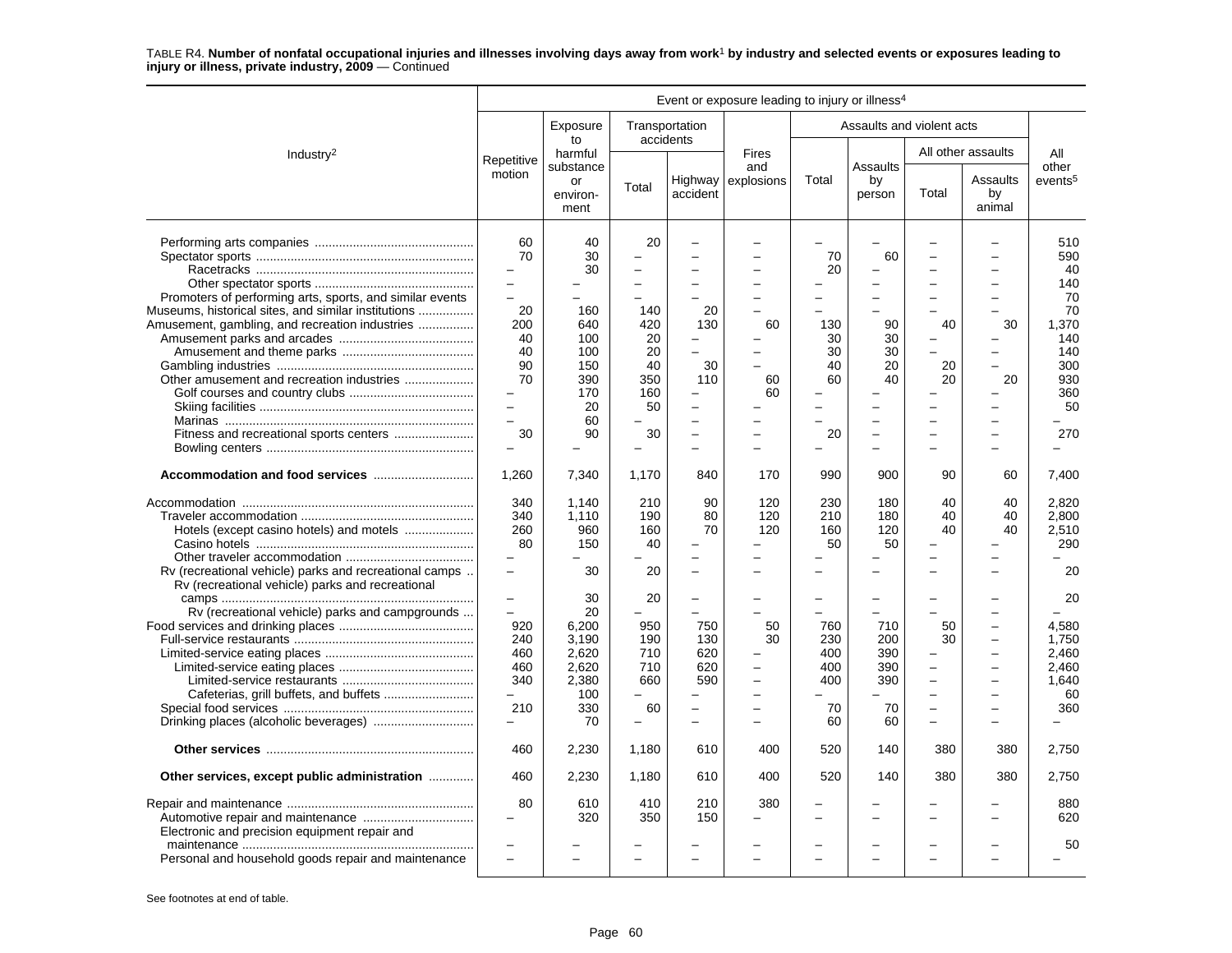| Industry <sup>2</sup>                                                                             | <b>NAICS</b><br>code <sup>3</sup>                             | Total<br>cases                                              | Event or exposure leading to injury or illness <sup>4</sup> |                                                |                                     |                                                  |                               |                                                 |                                                |                                          |                                        |  |
|---------------------------------------------------------------------------------------------------|---------------------------------------------------------------|-------------------------------------------------------------|-------------------------------------------------------------|------------------------------------------------|-------------------------------------|--------------------------------------------------|-------------------------------|-------------------------------------------------|------------------------------------------------|------------------------------------------|----------------------------------------|--|
|                                                                                                   |                                                               |                                                             |                                                             |                                                | Contact with objects                |                                                  | Fall<br>to<br>lower<br>level  | Fall<br>on<br>same<br>level                     | <b>Slips</b><br>or<br>trips<br>without<br>fall | Overexertion                             |                                        |  |
|                                                                                                   |                                                               |                                                             | Total                                                       | <b>Struck</b><br>by<br>object                  | <b>Struck</b><br>against<br>object  | Caught<br>in or com-<br>pressed<br>or<br>crushed |                               |                                                 |                                                | Total                                    | In lifting                             |  |
| Pet care (except veterinary) services<br>Religious, grantmaking, civic, professional, and similar | 812<br>8122<br>8123<br>8129<br>81291<br>81292<br>81293<br>813 | 8,160<br>910<br>2,700<br>1,330<br>520<br>50<br>640<br>6,520 | 990. ا<br>240<br>720<br>280<br>190<br>20<br>70<br>1,080     | 1,380<br>180<br>250<br>210<br>170<br>30<br>420 | 300<br>60<br>180<br>60<br>40<br>520 | 280<br>260<br>70                                 | 460<br>100<br>30<br>30<br>790 | 1,030<br>220<br>250<br>230<br>20<br>170<br>.360 | 120<br>60<br>50<br>-<br>380                    | 1.410<br>240<br>790<br>200<br>160<br>880 | 800<br>170<br>400<br>180<br>140<br>410 |  |